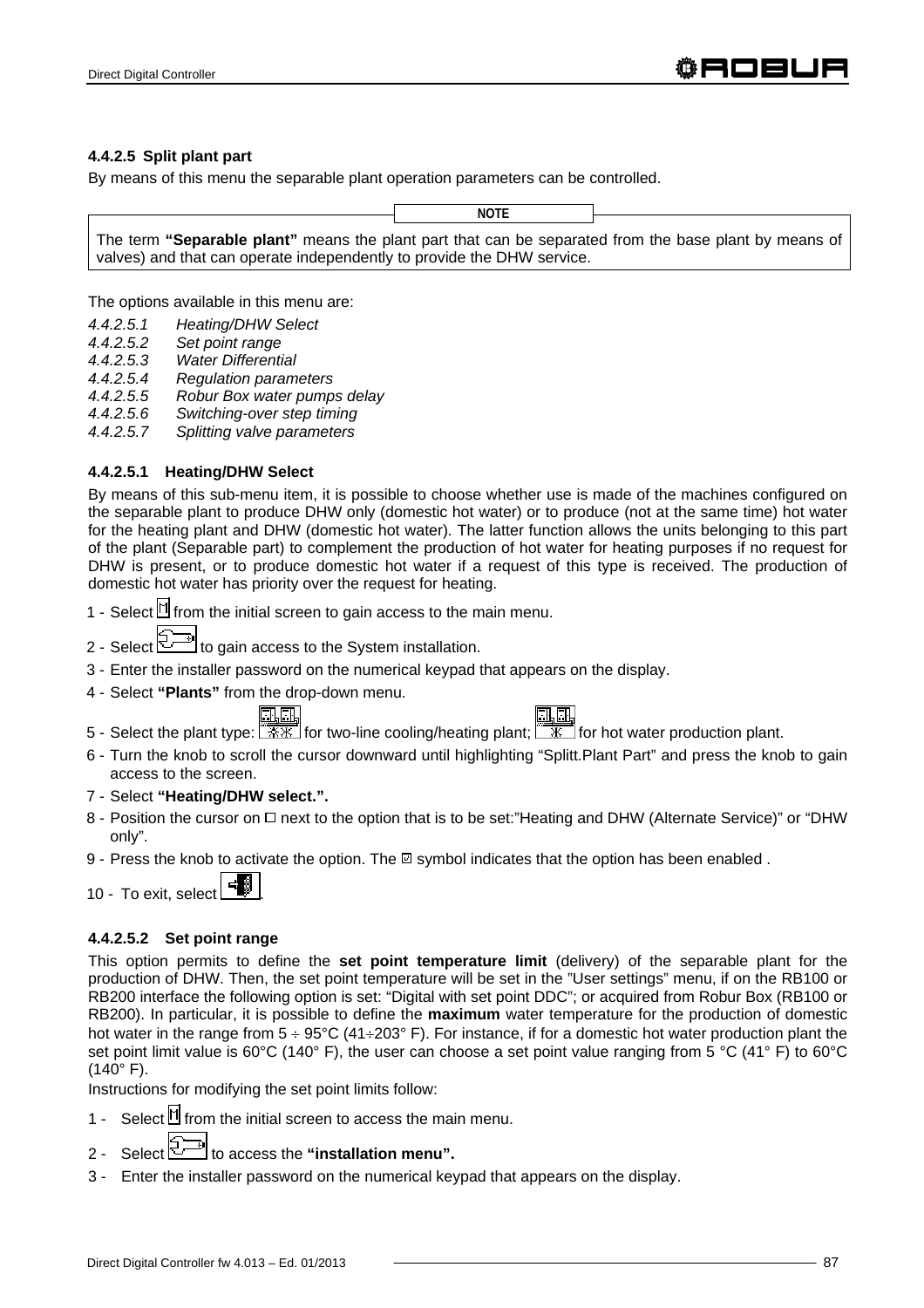- 4 Select **"Plants"** from the drop-down menu. 31. SF
- 5 Select  $\sqrt{\frac{2K}{K}}$  for two-line cooling/heating plants,  $\sqrt{\frac{K}{K}}$  for hot water production plants.
- 6 Turn the knob to scroll the cursor downward until highlighting "Splitt.Plant Part" and press the knob.
- 7 Turn the knob to scroll the cursor downwards until "Set point Range" is selected, and press the knob to access the screen.
- 8 Position the cursor on the temperature value to be modified.
- 9 Press the knob to allow the change of the selected value.
- 10 Turn the knob to modify the value.
- 11 Press the knob to confirm the set value.
- 12 To exit, select





# **4.4.2.5.3 Water Differential**

The screen shows the differential set on the set point temperature of the separable plant for the production of DHW.



# *Configuration of differential*

To set the value or values of the differential, proceed as follows.

- 1 Select  $\mathbb{I}$  from the initial screen to gain access to the main menu.
- 2 Select  $\mathbb{Z}^n$  to gain access to the System installation.
- 3 If required, enter the installer password on the numerical keypad that appears on the display.
- 4 Select "Plants" from the drop-down menu.
- 5- Select the plant for which the differential is to be set:  $\sqrt{2 \cdot x}$  for two-line cooling/heating plant;  $\sqrt{2 \cdot x}$  for the hot water production plant;
- 6 Turn the knob to scroll the cursor downward until highlighting "Splitt.Plant Part" and press the knob.
- 7 Select "Wat.Differential" from the drop-down menu.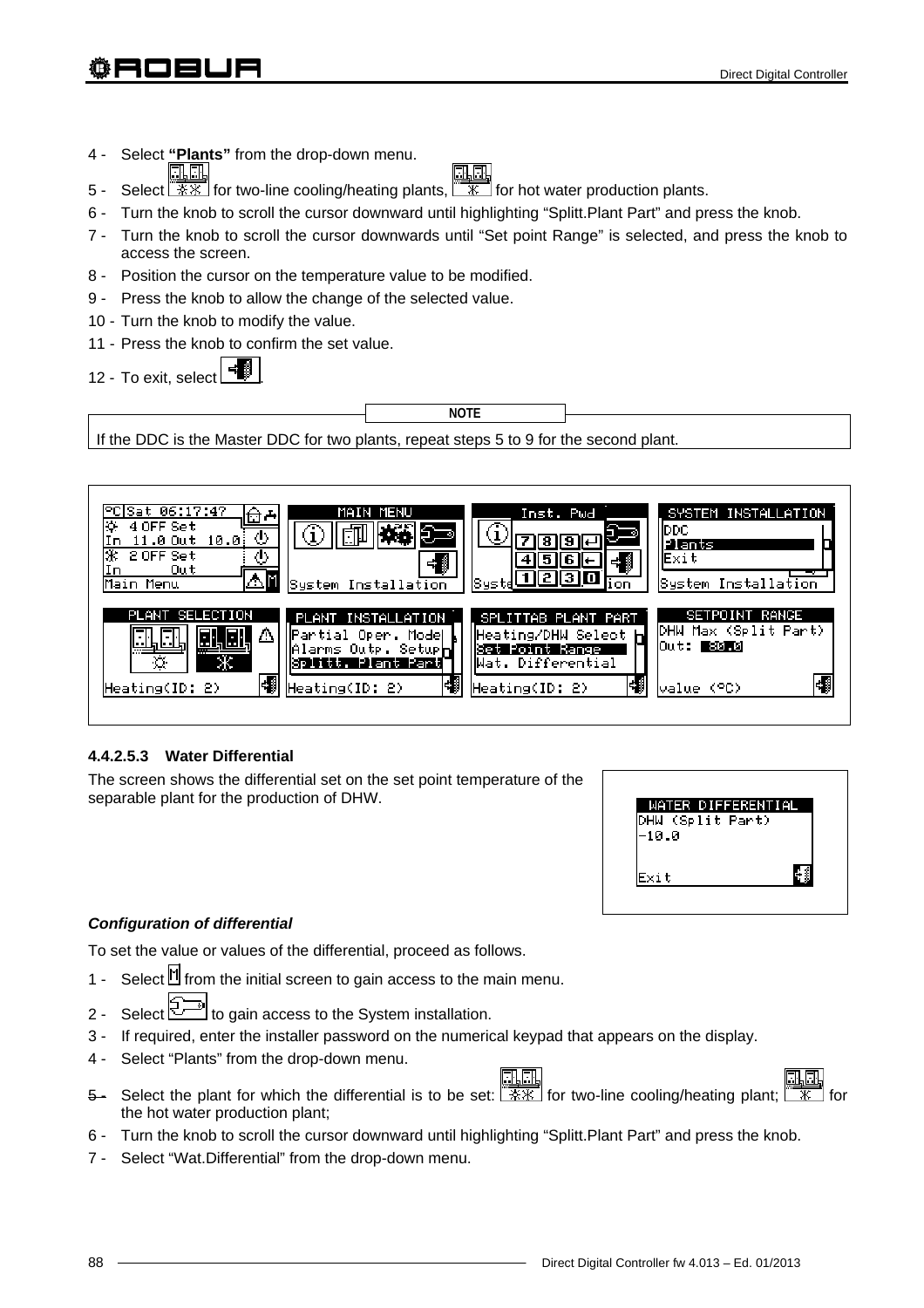- 8 Position the cursor on the differential value to be modified.
- 9 Press the knob to allow the change of the selected value.
- 10 Turn the knob to modify the value.
- 11 Press the knob to confirm the set value.

12 - To exit, select °C|Sat 00:08:42 MAIN MENU Inst. Pwd SYSTEM INSTALLATION ਿਦਿ 4 OFF Set bpc 小 (i) (i) In 11.0 Out 10.0 ত্ৰ ख Plant COOLING (heating) ∣ का बाह्य बा Fxit 4.≸ ााशशान Main Menu System Installation ustem Installation oп WATER DIFFERENTIAL ANT SELECTION PLANT INSTALLATION SPLITTAB PLANT PART DHW (Split Part) Alarms Outp. Setup| Heating/DHW Select  $10.0$ Splitt. Plant Part lSet Point Range Base Plant Part Wat. Differential НŚ 4) 幡 /Heat.(ID: Cool./Heat.(ID:  $4)$ Cool./Heat.(ID:  $4)$ Exit

# **4.4.2.5.4 Regulation parameters**

# *Setting of the regulation parameters*

To set, proceed as described below:

- 1 Select  $\mathbb N$  from the initial screen to gain access to the main menu.
- 2 Select  $\mathbb{Z}^n$  to gain access to the System installation.
- 3 If required, enter the installer password on the numerical keypad that appears on the display.
- 4 Select "Plants" from the drop-down menu.





- 5 Select the system for which the parameters are to be set:  $\sqrt{2 \cdot x}$  for two-line cooling/heating plant; for the hot water production plant;
- 6 Turn the knob to scroll the cursor downward until highlighting "Splitt.Plant Part" and press the knob.
- 7 Only for two-line hot/cold systems:
- 8 The display shows "Carry out semi-automatic configuration?"
- 9 If you select "Yes" (normally advised) the display shows "AUTOM. CONFIGURATION enable/disable integrals"; the DDC automatically calculated for all machine categories the most appropriate values of the two parameters "enable integral" and "disable integral" according to the values set for the others. The value is calculated and set when you exit the panel.
- 10 If you select "No" the display shows "MANUAL configuration of enable/disable integrals."; the DDC DOES NOT automatically calculate the two parameters "Enable integral" and "Disable integral". Use this option if you wish to set the two parameters manually, of to see the values set automatically by the DDC following previous access to the panel.
- 11 Select the category of the machines for which the regulation parameters are to be set using the  $\Box$  and  $\Box$ buttons. Only the categories to which the machines effectively present on the system belong are proposed.
- 12 Choose the page in which the first value to be edited is present, using the buttons  $\boxed{1/2}$ ,  $\boxed{2/2}$  or  $\boxed{1/3}$ ,  $\boxed{2/3}$ ,  $\boxed{3/3}$ (the number on the left on the button indicates the current page, the one on the right the total number of pages available).
- 13 To modify the values set, position the cursor on the value to be modified.
- 14 Press the knob to allow the change of the selected value.
- 15 Turn the knob until the desired value is displayed.
- 16 Press the knob to confirm the set value.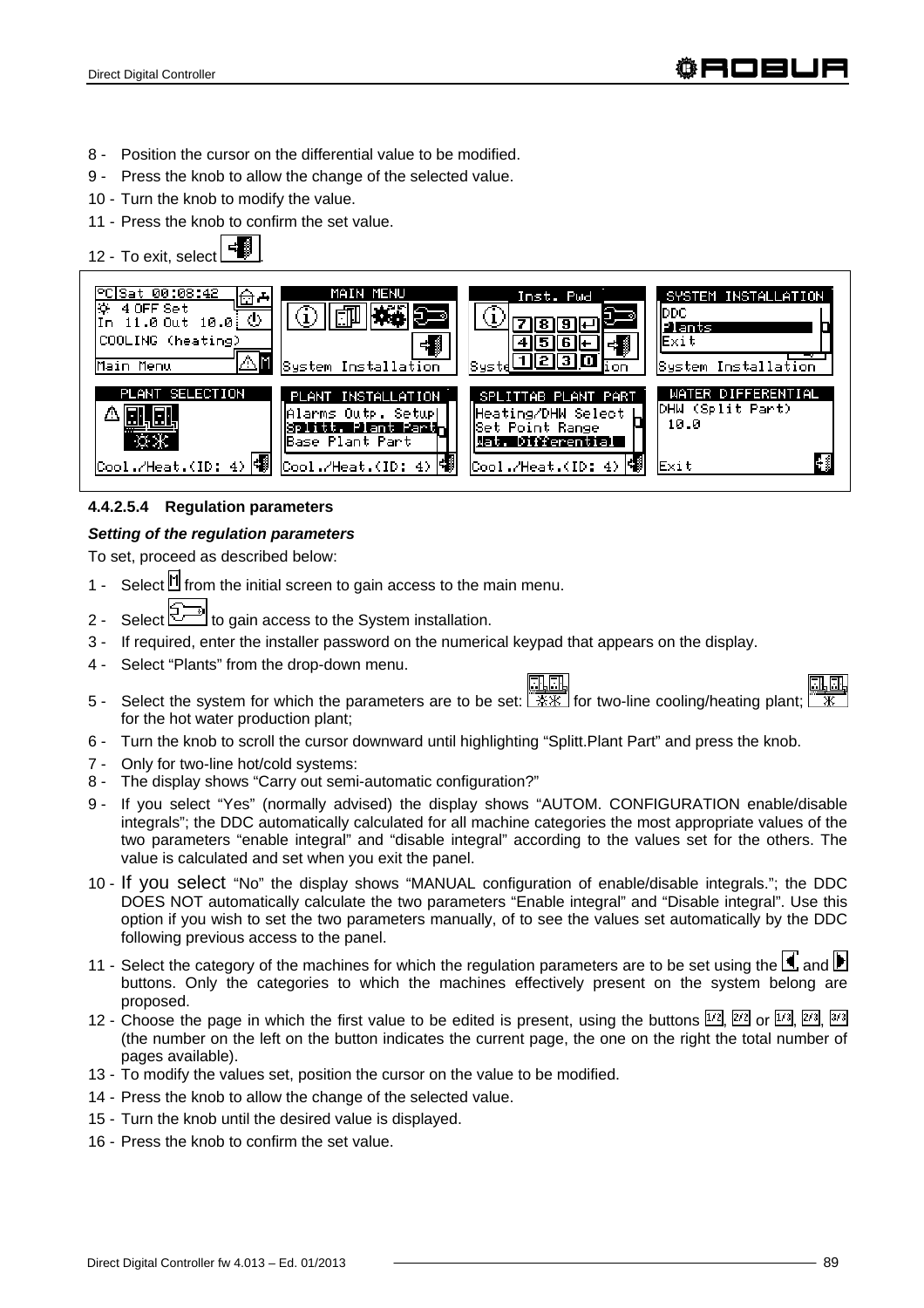17 - If necessary repeat steps 12 - 17 -to complete the parameter settings for the selected category; then, again if necessary, set the parameters of other categories, executing step 11 - and steps 12 - 17 - again.



### **4.4.2.5.5 Robur Box water pumps delay**

This parameter is used to set the switch-off delay on the common primary water pump on the separable plant part, when managed by RB200; if the water pump is not configured, access to the parameter settings panel is denied.

- 1 Select  $\mathbb M$  from the initial screen to gain access to the main menu.
- 2 Select  $\mathbb{Z}$  to gain access to the System installation.
- 3 If required, enter the installer password on the numerical keypad that appears on the display.
- 4 Select "Plants" from the drop-down menu.
- e, 5 - Select the system for which the parameters are to be set:  $\frac{1}{2}$  for two-line cooling/heating plant; for the hot water production plant;
- 6 Turn the knob to scroll the cursor downward until highlighting "Splitt.Plant Part" and press the knob.
- 7 Select "RBox W Pump Delay" from the drop-down menu.
- 8 To modify the values set, position the cursor on the value to be modified.
- 9 Press the knob to allow the change of the selected value.
- 10 Turn the knob until the desired value is displayed.
- 11 Press the knob to confirm the set value.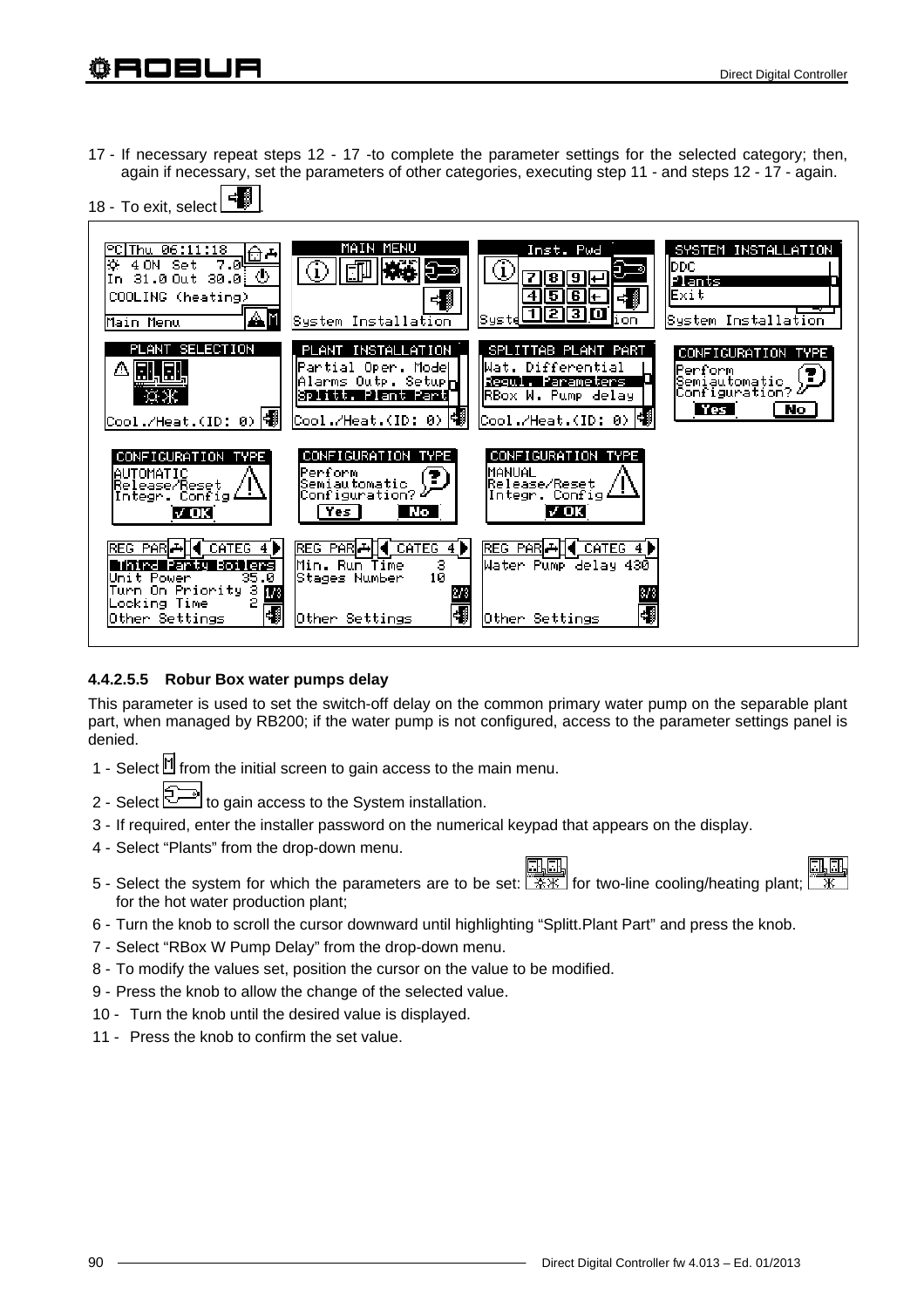

Take care not to confuse this parameter with the "Water pump delay" parameters which may be present in the regulation parameter settings panel of various categories of units (see Third party boiler water pump delay on page 63 and Third party chiller water pump delay on page 65): these parameters are in fact used to set the switch-off delay of water pumps dedicated to third party units, if present and controlled by the Robur system.

#### **4.4.2.5.6 Switching-over step timing**

This option permits to set the values concerning the times to be met during the switching-over step of the three-way deviation valves that separate the separable plant from the base plant. In particular what follows shall be set:

- Mach, time OFF: indicating the time in which the machine are off while the valves are switching over (used during both the separation step and the inclusion to the base plant);
- Average insert. add. delay of sep. plant. (inclusion phase): indicating how much time shall elapse after the inclusion step of the separable group units to the base plant, in order to consider the delivery and return temperature of the machine just included in the total average value of the plant.

To set above-said value, operate as described below:

- 1 Select  $\mathbb H$  from the initial screen to gain access to the main menu.
- 2 Select  $\mathbb{Z}^{\square}$  to gain access to the System installation.
- 3 If required, enter the installer password on the numerical keypad that appears on the display.
- 4 Select "Plants" from the drop-down menu.
- <u>cia di</u> 5 - Select the plant:  $\sqrt{7\}\times\mathbb{R}$  for two-line cooling/heating plant;  $\sqrt{7\}\times\mathbb{R}$  for the hot water production plant;
- 6 Turn the knob to scroll the cursor downward until highlighting "Splitt.Plant Part" and press the knob.
- 7 Turn the knob to scroll the cursor downward until highlighting "Commut.Phase Timng" and press the knob.
- 8 Place the cursor on the value to be edited; the value is expressed in seconds.
- 9 "Units OFF time" can be set between 0 and 600 seconds."Split Plt Added To Avg Addit.
- 10 Delay" can be set from 0 to 300 seconds.
- 11 Press the knob to allow the change of the selected value.
- 12 Turn the knob to modify the value.
- 13 Press the knob to confirm the set value.
- 14 To exit, select .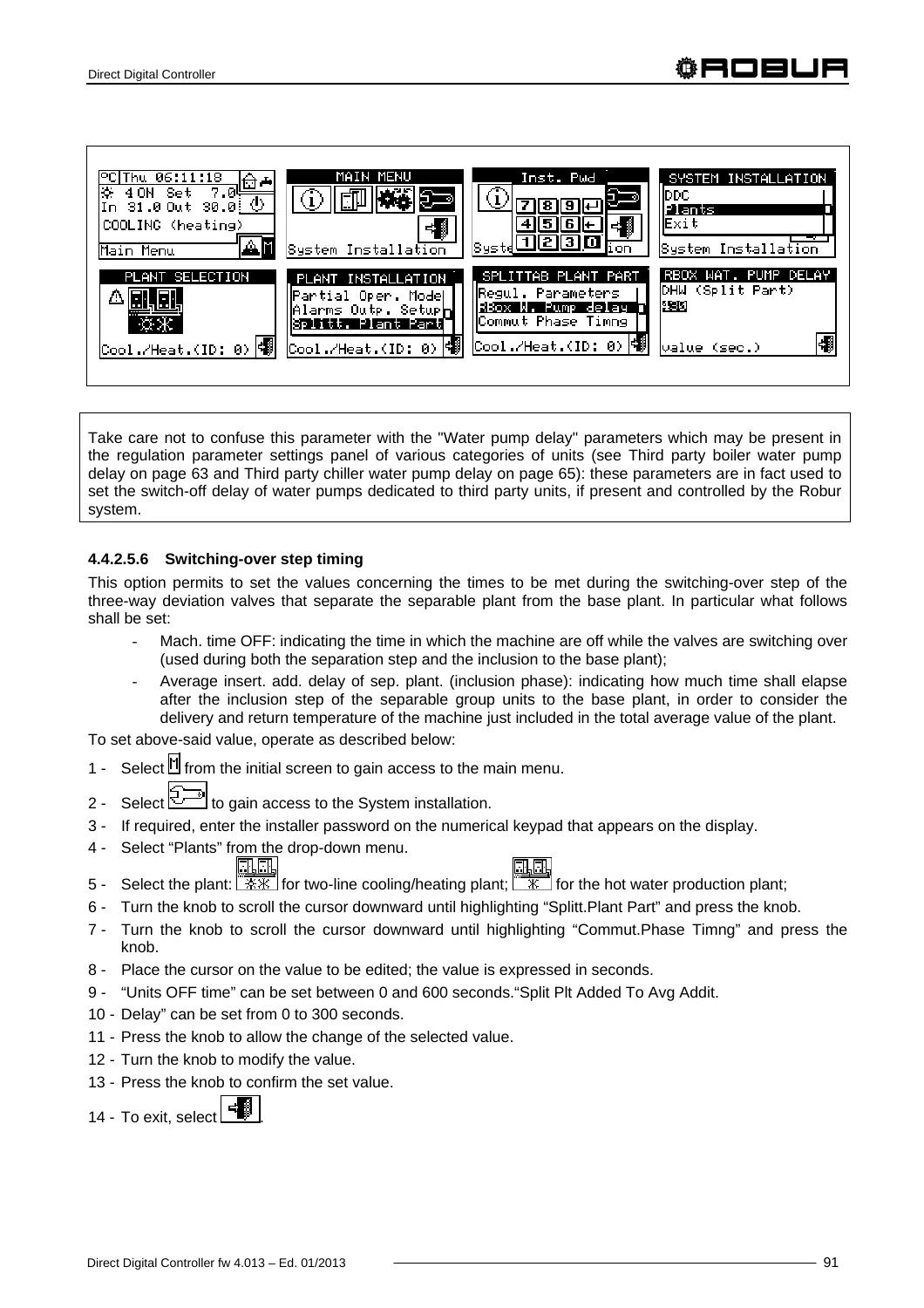

# **4.4.2.5.7 Splitting valve parameters**

This parameter shall be set only in case use is made of three-way deviation valves for the separation of the separable group units provided with auxiliary limit switch contacts.

This parameter indicates the maximum time that the three-way valves can take to switch over from one position to the other. Shouldn't the valve reach the preset limit switch within this time, an error is generated (for further information see error list).

To set above-said value, operate as described below:

- 1 Select  $\mathbb H$  from the initial screen to gain access to the main menu.
- 2 Select to gain access to the System installation.
- 3 If required, enter the installer password on the numerical keypad that appears on the display.
- 4 Select "Plants" from the drop-down menu. 电压

- 5 Select the plant:  $\sqrt{7\cdot 8\cdot 8}$  for two-line cooling/heating plant;  $\sqrt{8\cdot 8}$  for the hot water production plant;
- 6 Turn the knob to scroll the cursor downward until highlighting "Splitt.Plant Part" and press the knob.
- 7 Turn the knob to scroll the cursor downward until highlighting "Splitting. Vlv Prms" and press the knob.
- 8 Place the cursor on the value to be edited; the value is expressed in seconds (from 0 to 600 secs.).
- 9 Press the knob to allow the change of the selected value.
- 10 Turn the knob to modify the value.
- 11 Press the knob to confirm the set value.

12 - To exit, select

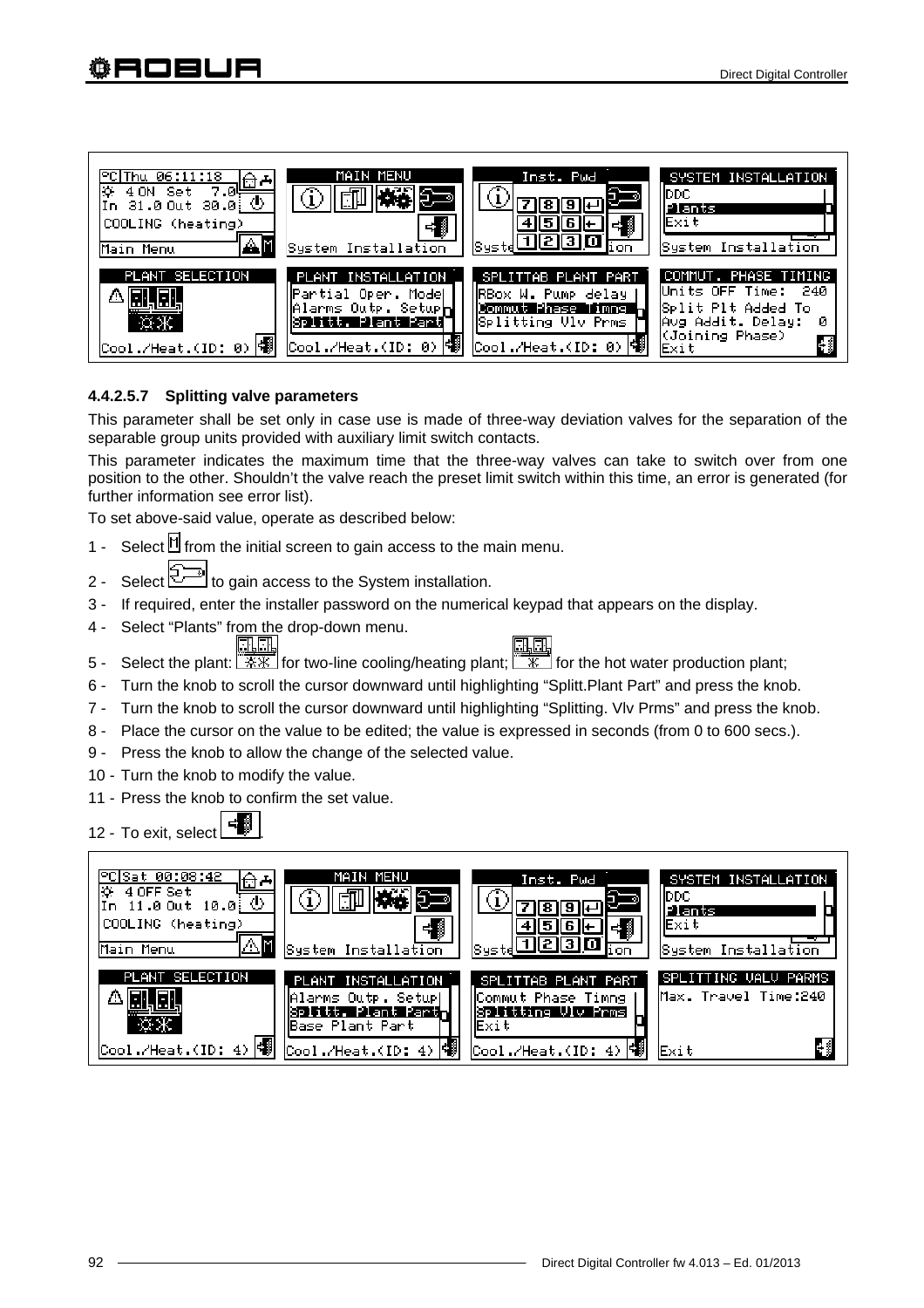#### **4.4.2.6 Base plant part**

By means of this menu it is possible to set the operation parameters of the base plant.

**NOTE**

The term "Base plant" means the plant part containing all the units, excluding the ones that can be separated from the same plant.

The options available in this menu are:

- *4.4.2.6.1 Water Differential*
- *4.4.2.6.2 Auxiliary boiler operation*
- *4.4.2.6.3 Rated plant power*
- *4.4.2.6.4 Regulation parameters*
- *4.4.2.6.5 RoburBox water pump delay*
- *4.4.2.6.6 Units use priority (Master DDC of plants with GAHP- GS/WS only)*
- *4.4.2.6.7 Temperature Alarm Setup (Master DDC only)*
- *4.4.2.6.8 Cool/Heating inversion valve parameters*
- *4.4.2.6.9 Cooling/heating service configuration*
- *4.4.2.6.10 Heating/DHW select*
- *4.4.2.6.11 Base DHW service configuration*

### **4.4.2.6.1 Water Differential**

The screen shows the differential set on the set point temperature. The figure contains the value for a chilled water production plant.



### *Configuration of differential*

To set the value or values of the differential, proceed as follows.

- 1 Select  $\mathbb H$  from the initial screen to gain access to the main menu.
- 2 Select  $\mathbb{Z}^{\mathbb{Z}}$  to gain access to the System installation.
- 3 If required, enter the installer password on the numerical keypad that appears on the display.
- 4 Select "Plants" from the drop-down menu.
- 5 Select the plant for which the differential is to be set:  $\frac{1}{100}$  for two-line cooling/heating plants, <u>ilin il</u>

hot water production plants, or  $\sqrt{1+1}$  for chilled water production plants.

- 6 Turn the knob to scroll the cursor downward until highlighting "Base plant part" and press the knob.
- 7 Select "Wat.Differential" from the drop-down menu.
- 8 Place the cursor on the differential value to be modified: for "cold only" plants  $\frac{1}{\sqrt{2}}$  only the value of the <u> Ell</u>

cooling differential will appear (Condit); for the "hot only" plants  $\overline{\mathbb{R}}$  only the value of the heating an an

differential will appear (Heating), for the two-line hot/cold plants  $\sqrt{3x}$  the values of both heating and cooling differentials will appear (Condit. and Heating).

- 9 Press the knob to allow the change of the selected value.
- 10 Turn the knob to modify the value.
- 11 Press the knob to confirm the set value.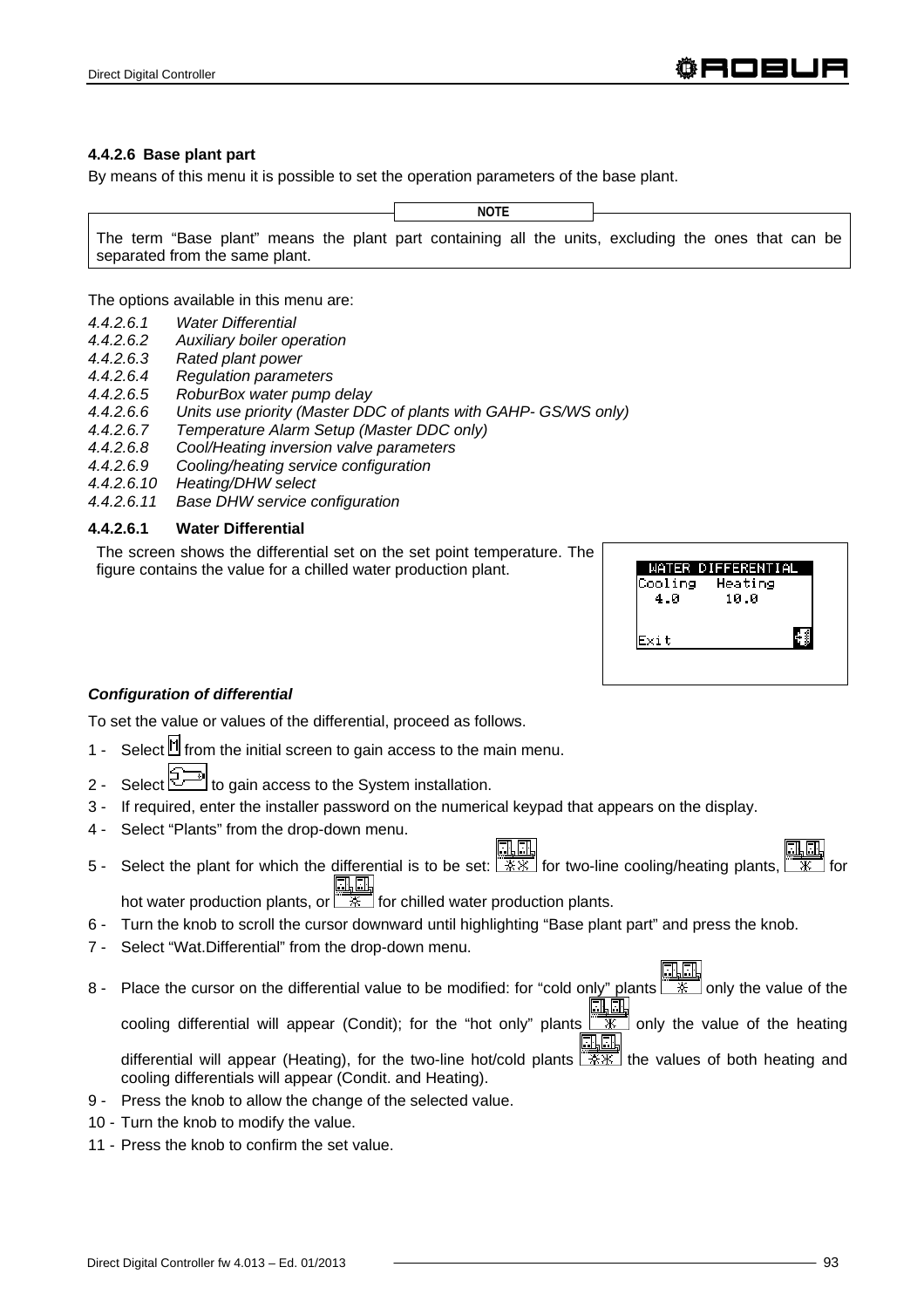12 - To exit, select  $\begin{array}{|c|c|} \hline \cdots \end{array}$ 



# **4.4.2.6.2 Auxiliary boiler operation**

To set the operating modes of the auxiliary boilers (only in heating or 2-line cooling/heating plant) proceed as described below; for more information on the topic see paragraph 4.2 on page 55. and the Applications Manual (code D-LBR630).

- 1 Select  $\mathbb H$  from the initial screen to gain access to the main menu.
- 2 Select  $\leq$  to gain access to the System installation.
- 3 If required, enter the installer password on the numerical keypad that appears on the display.
- 4 Select "Plants" from the drop-down menu.
- FIFEL **ELET**<br>5 Select the plant for which the differential is to be set: FAK for two-line cooling/heating plants, FAK <u>il</u>i

hot water production plants, or  $\sqrt{a^*}$  for chilled water production plants.

- 6 Turn the knob to scroll the cursor downward until highlighting "Base plant part" and press the knob.
- 7 Select "Auxil. boiler operation" from the drop-down menu.
- 8 Position the cursor on □ next to the option that is to be set: "Complement" or "Complem.& Substit".
- 9 Press the knob to activate the option. The  $\boxtimes$  symbol indicates that the option has been enabled.
- 10 When the "Complem. & Substit." function is enabled the display shows the symbol  $\mathbb{E}$ , selecting and pressing the knob we can enable the "Progressive substitution" function.
- 11 To exit, select

**WARNING**

Selecting "Progressive substitution" also required:

- Special plant configuration.
- The presence of an additional temperature probe on the return manifold of the heat pump.
- The setting of additional parameters in the regulation parameter settings panel (see 4.4.2.6.4 on page 96).

**Discuss the applicability of this option with the Robur Pre-Sales Service, before using it.**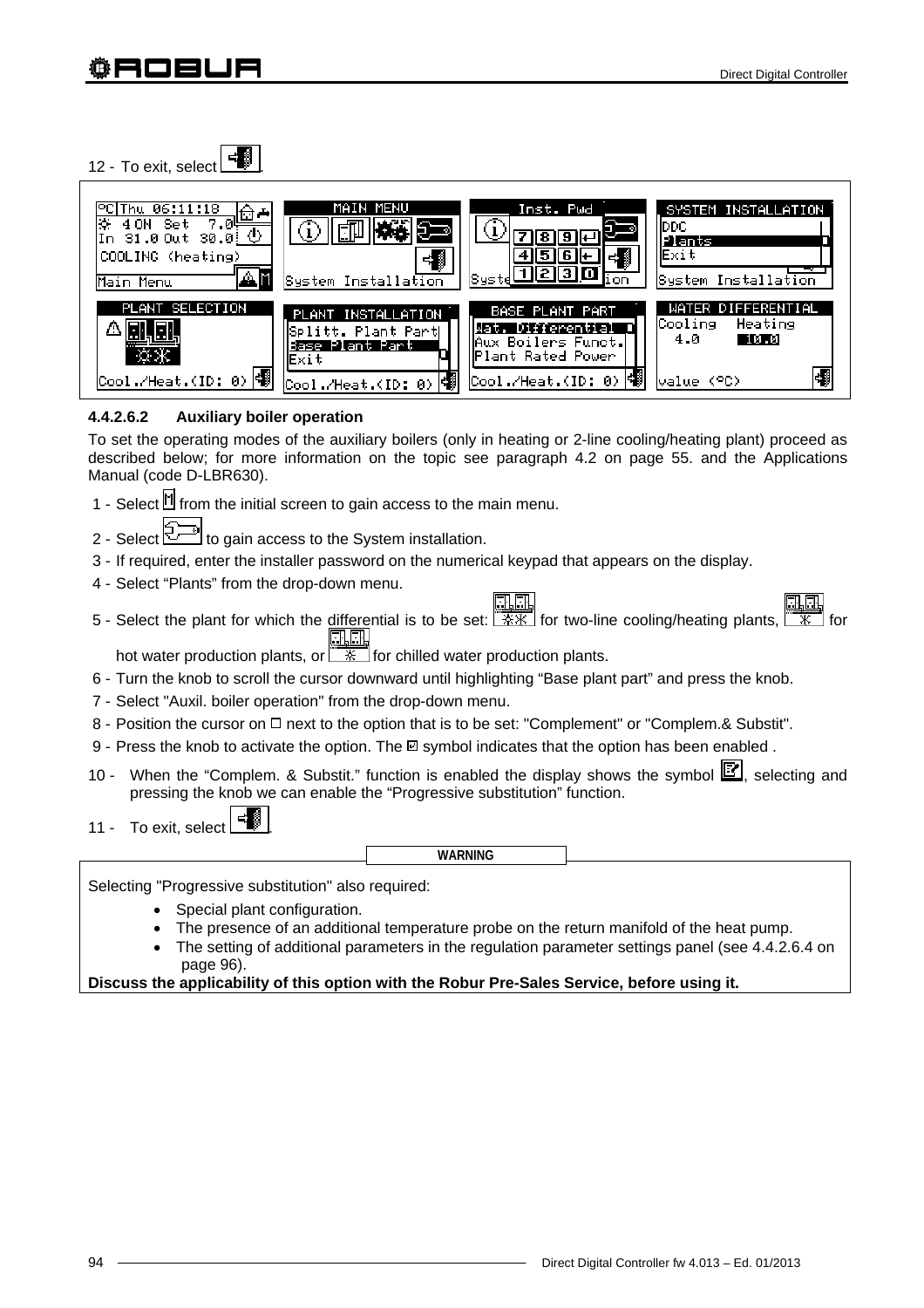

# **4.4.2.6.3 Rated plant power**

The rated plant power can be set only for heating and 2-line cooling/heating plants and only if auxiliary boilers are operating in "Complement & Substitution" mode (see paragraph 4.2 on page 55).

To set the rated plant power, proceed as follows.

- 1 Select  $\mathbb H$  from the initial screen to gain access to the main menu.
- 2 Select  $\mathbb{Z}$  to gain access to the System installation.
- 3 If required, enter the installer password on the numerical keypad that appears on the display.
- 4 Select "Plants" from the drop-down menu.
- 5 Select the plant for which the differential is to be set:  $\sqrt{3 \times x}$  for two-line cooling/heating plants,  $\sqrt{3x}$  for 風風

hot water production plants, or  $\sqrt{2\pi}$  for chilled water production plants.

- 6 Turn the knob to scroll the cursor downward until highlighting "Base plant part" and press the knob.
- 7 Select "Rated Plant Power" from the drop-down menu.
- 8 Position the cursor on  $\Box$  next to the option that is to be set: "Default" or "Custom".
- 9 Press the knob to activate the option. The  $\Box$  symbol indicates that the option has been enabled.
- 10 Select "Custom" to change the power value (expressed in kW).
- 11 To exit, select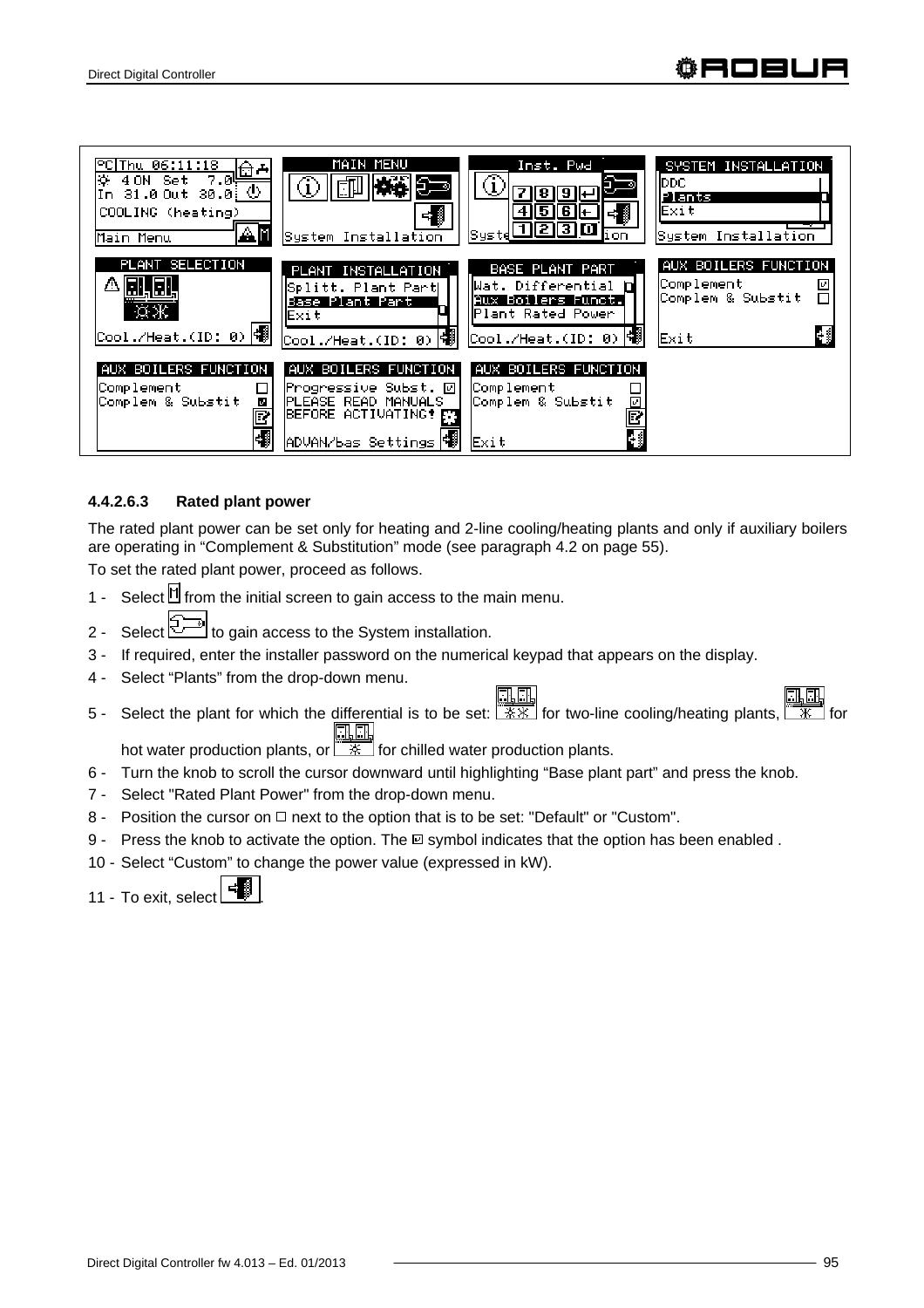**NOTE**

The pre-set option is "Default", which assigns the sum of the powers of all auxiliary boilers as the rated plant power. This value is usually correct when the auxiliary boilers run in "Complement and substitution" mode, as in this case the boilers must provide 100% of the power needed in high thermal load conditions



**4.4.2.6.4 Regulation parameters** 



# *Setting of the regulation parameters*

To set, proceed as described below:

- 1 Select  $\mathbb H$  from the initial screen to gain access to the main menu.
- 2 Select  $\boxed{2}$  to gain access to the System installation.
- 3 If required, enter the installer password on the numerical keypad that appears on the display.
- 4 Select "Plants" from the drop-down menu.
- <u>ili</u> 5 - Select the system for which the parameters are to be set:  $\sqrt{2 \cdot x}$  for two-line cooling/heating plants, <u>olo</u>
- for hot water production plants, or  $\sqrt{X}$  for chilled water production plants.
- 6 Turn the knob to scroll the cursor downward until highlighting "Base plant part" and press the knob.
- 7 Only for two-line hot/cold systems:
- 8 The display shows "Carry out semi-automatic configuration?"
- 9 If you select "Yes" (normally advised) the display shows "AUTOM. CONFIGURATION enable/disable integrals"; the DDC automatically calculated for all machine categories the most appropriate values of the two parameters "enable integral" and "disable integral" according to the values set for the others. The value is calculated and set when you exit the panel
- 10 If you select "No" the display shows "MANUAL configuration of enable/disable integrals."; the DDC DOES NOT automatically calculate the two parameters "Enable integral" and "Disable integral". Use this option if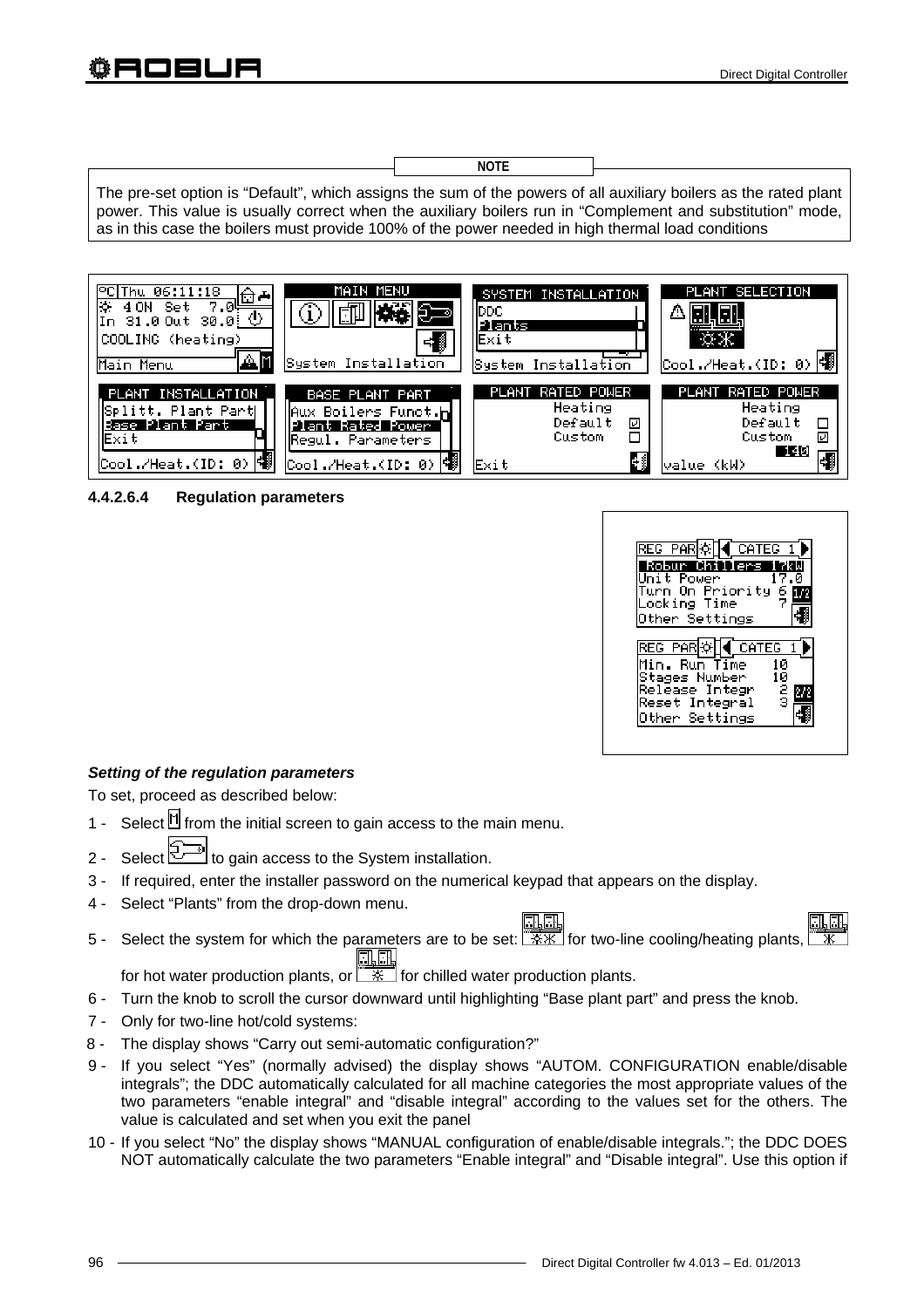you wish to set the two parameters manually, of to see the values set automatically by the DDC following previous access to the panel.

- 11 Only for 2-line hot/cold systems: select the button with the  $\mathbb{X}$  or  $\mathbb{X}$  symbol, to select the functioning mode for which the parameters are to be set:  $\mathbb{F}$  for HEATING.  $\mathbb{F}$  for COOLING.
- 12 Select the category of the machines for which the regulation parameters are to be set using the  $\Box$  and  $\Box$ buttons. Only the categories to which the machines effectively present on the system belong are proposed.
- 13 Choose the page in which the first value to be edited is present, using the buttons  $\boxed{1/2}$ ,  $\boxed{2/2}$  or  $\boxed{1/3}$ ,  $\boxed{2/3}$ ,  $\boxed{3/3}$ (the number on the left on the button indicates the current page, the one on the right the total number of pages available).
- 14 To edit the set values, position the cursor on the value to edit (for the description of the parameters, refer to paragraph 4.3.1 "HEATING SERVICE" on page 57 and/or paragraph 4.3.3 "CONDITIONING OPERATION" on page 64).
- 15 Press the knob to allow the change of the selected value.
- 16 Turn the knob until the desired value is displayed.
- 17 Press the knob to confirm the set value.
- 18 If necessary repeat steps 13 17 -to complete the parameter settings for the selected category; then, again if necessary, set the parameters of other categories, executing step 12 - and steps 13 - 17 - again.
- 19 Only for 2-line hot/cold systems: if necessary select the button with the symbol  $\mathbb{X}$  or  $\mathbb{X}$  again to select another operating mode:  $\mathbb K$  for HEATING,  $\mathbb K$  for COOLING and repeat steps 12 -18 to set the parameters for the machine categories in the newly selected operating mode.



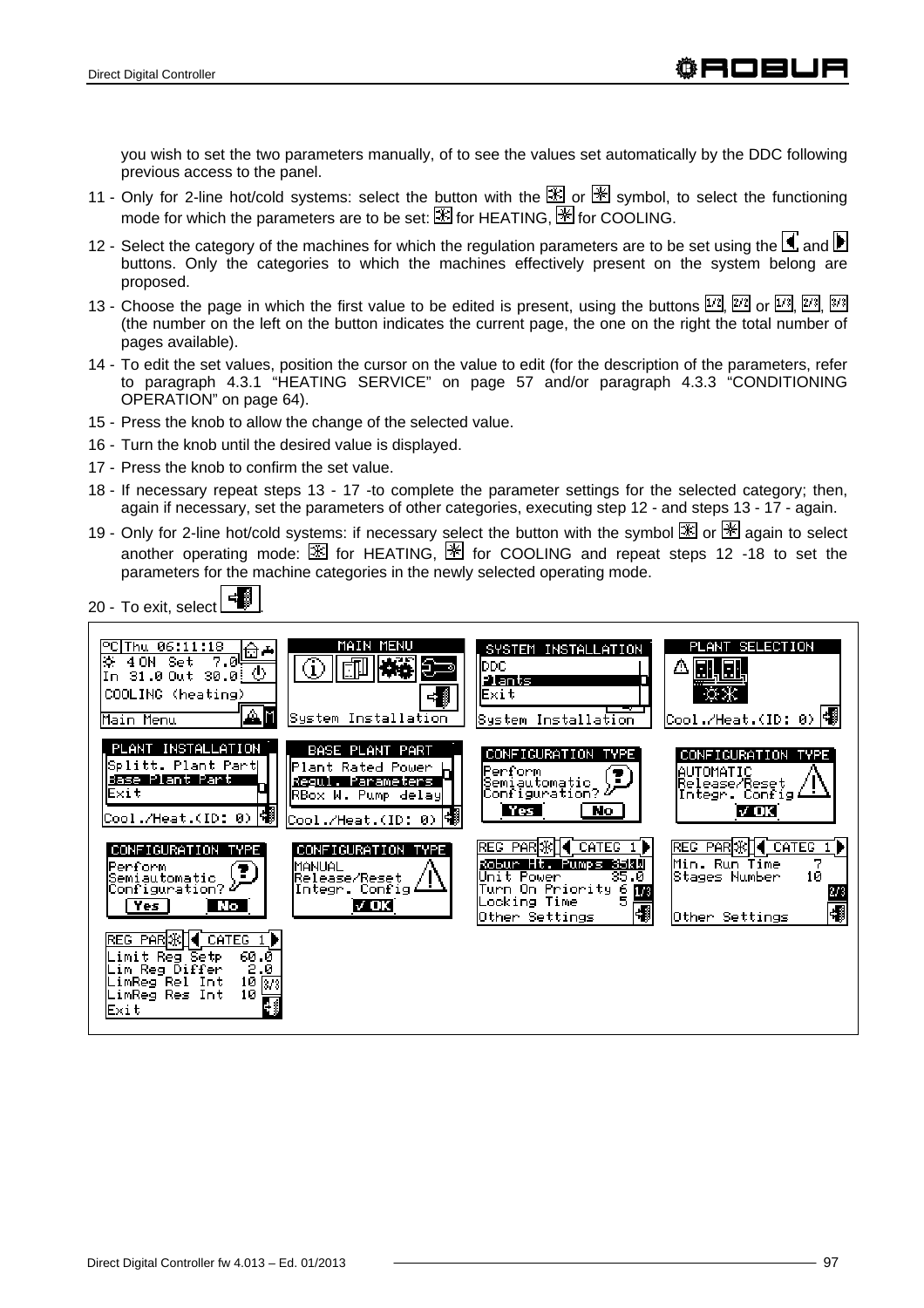# **4.4.2.6.5 RoburBox water pump delay**

This parameter is used to set the switch-off delay on the common primary water pump and/or the secondary plant water pump, if at least one of these is configured and managed by RB200; if neither of the two water pumps is configured, access to the parameter settings panel is denied.

- 1 To set the delay, proceed as described below:
- 2 Select  $\mathbb N$  from the initial screen to gain access to the main menu.
- 3 Select  $\mathbb{Z}^n$  to gain access to the System installation.
- 4 If required, enter the installer password on the numerical keypad that appears on the display.
- 5 Select "Plants" from the drop-down menu.

- 6 Select the system for which the parameters are to be set:  $\sqrt{2 \cdot x}$  for two-line cooling/heating plants,  $\begin{array}{c} \boxed{\frac{1}{\sqrt{11}} \boxed{\frac{1}{\sqrt{11}}}}\\ \boxed{\frac{1}{\sqrt{11}} \boxed{\frac{1}{\sqrt{11}}}}\\ \boxed{\frac{1}{\sqrt{11}} \boxed{\frac{1}{\sqrt{11}}}}\\ \boxed{\frac{1}{\sqrt{11}} \boxed{\frac{1}{\sqrt{11}}}}\\ \boxed{\frac{1}{\sqrt{11}} \boxed{\frac{1}{\sqrt{11}}}}\\ \boxed{\frac{1}{\sqrt{11}} \boxed{\frac{1}{\sqrt{11}}}}\\ \boxed{\frac{1}{\sqrt{11}} \boxed{\frac{1}{\sqrt{11}}}}\\ \boxed{\frac{1}{\sqrt{11}} \boxed{\frac$ 
	-
- 7 Turn the knob to scroll the cursor downward until highlighting "Base plant part" and press the knob.
- 8 Select "RBox W Pump Delay" from the drop-down menu.
- 9 To modify the values set, position the cursor on the value to be modified.
- 10 Press the knob to allow the change of the selected value.
- 11 Turn the knob until the desired value is displayed.
- 12 Press the knob to confirm the set value.



**NOTE**

Take care not to confuse this parameter with the "Water pump delay" parameters which may be present in the regulation parameter settings panel of various categories of units (see Third party boiler water pump delay on page 63 and Third party chiller water pump delay on page 65): these parameters are in fact used to set the switch-off delay of water pumps dedicated to third party units, if present and controlled by the Robur system.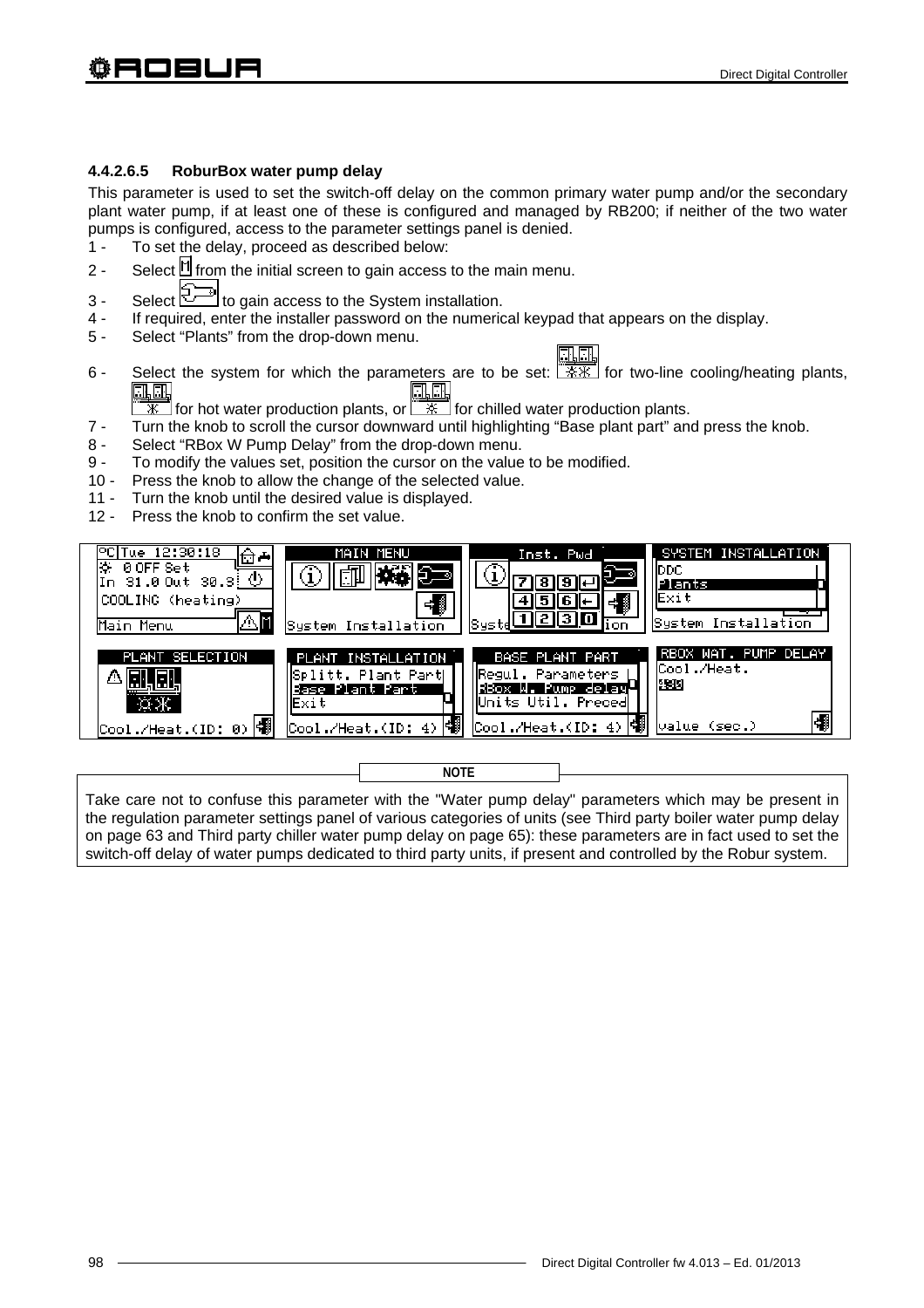### **4.4.2.6.6 Units use priority (Master DDC of plants with GAHP- GS/WS only)**

The option present inside the installation menu allows to define the activation priority of the GAHP-GS/WS units for every system managed by DDC in relation to other types of units belonging tot he same category (Category 1). The units with the highest priority are switched on first and switched off last.

To set "**Machine use priority**", follow the instructions below:

- 1 Select  $\mathbb H$  from the initial screen to gain access to the main menu.
- 2 Select  $\overline{\bigcirc^{2n}}$  to gain access to the System installation.
- 3 Enter the installer password, if requested, on the numerical keypad that appears on the display.
- 4 Select "Plants" from the drop-down menu.

風風



- 5 Select the  $\sqrt{3\pi}$  symbol for two-line cooling/heating plants,  $\sqrt{3\pi}$  for hot water production plants, for chilled water production plants.
- 6 Turn the knob to scroll the cursor downward until highlighting "Base plant part" and press the knob.
- 7 Turn the knob to scroll the cursor downwards until **"Units Util.Preced"** is selected, and press the knob to access the screen.
- 8 For chilled water production plants (left column of screen), position the cursor on  $\Box$  next to the units to which activation priority is to be given (GAHP- GS/WS or "others") and press the knob to confirm. The  $\Xi$  symbol indicates that the units selected will have activation priority.

 For hot water production plants (right column of screen), position the cursor on  $\Box$  next to the units to which activation priority is to be given (GAHP- GS/WS or "others") and press the knob to confirm. The symbol indicates that the units selected will have activation priority.

For two-line hot/cold plants, position the cursor on  $\Box$  next to the units to which activation priority is to be given (e.g. GAHP- GS/WS or "**others**") and press the knob to confirm. Effect the choice for heating and cooling activation priority. The  $\Box$  symbol indicates that the units selected will have activation priority.

9 - To exit, select



**NOTE**

The GAHP- GS/WS unit is indicated with GAHP-W (W: water source)=.

In the table below, the order in which the plant decides to switch on the units is shown on the basis of the choice made for machine use priority and for operating mode.

| Cooling         |                   |                  |               |                |  |
|-----------------|-------------------|------------------|---------------|----------------|--|
| $\mathsf{Type}$ | <b>GAHP-GS/WS</b> | <b>GA ACF-HR</b> | <b>GA-ACF</b> | <b>GAHP-AR</b> |  |
| Priority(1)     |                   |                  |               |                |  |
| Priority(2)     |                   |                  |               |                |  |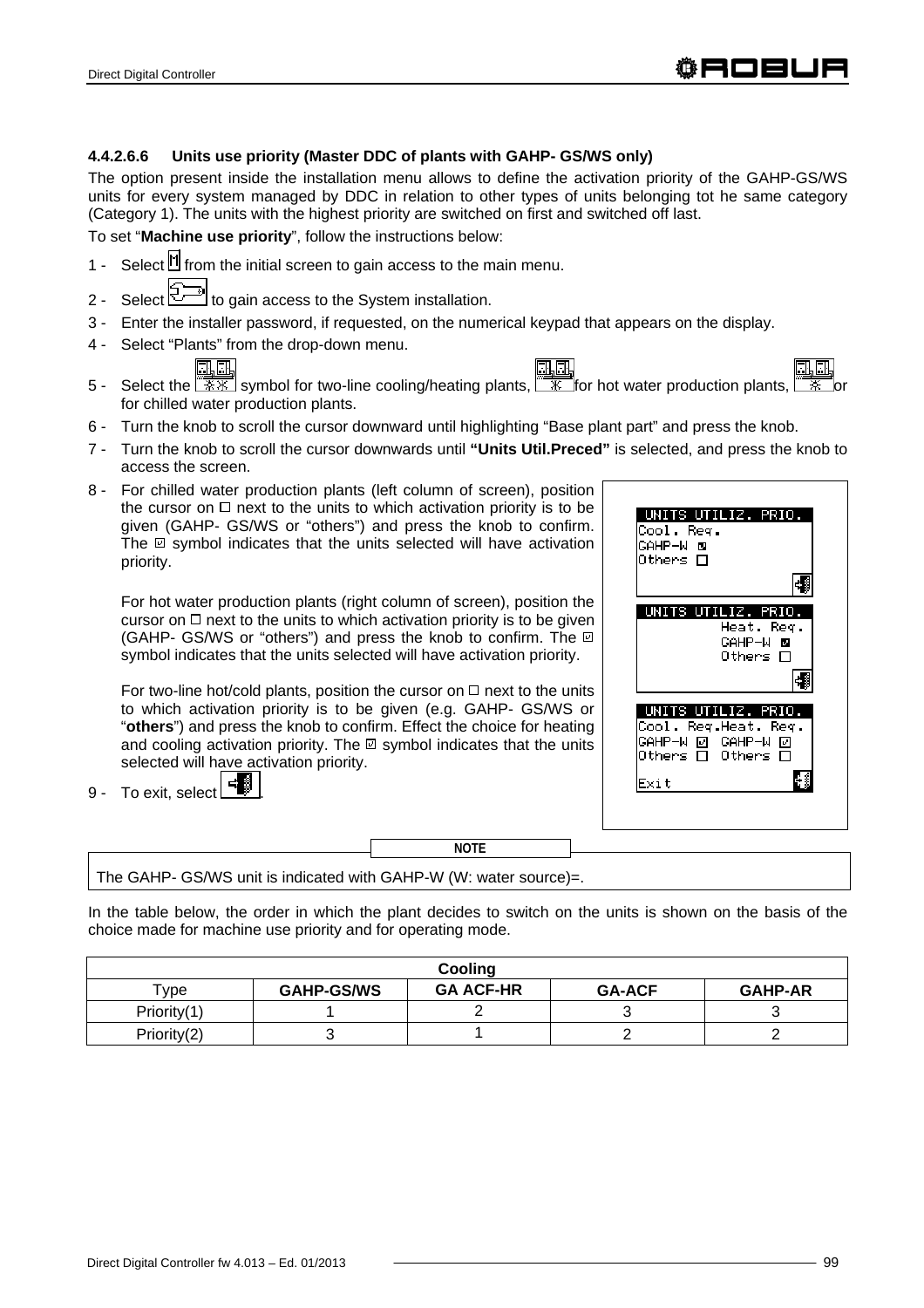| <b>Heating</b> |                   |               |                |  |  |  |
|----------------|-------------------|---------------|----------------|--|--|--|
| $\mathsf{vpe}$ | <b>GAHP-GS/WS</b> | <b>GAHP-A</b> | <b>GAHP-AR</b> |  |  |  |
| Priority(1)    |                   |               |                |  |  |  |
| Priority(2)    |                   |               |                |  |  |  |

Priority (1): Priority has been given to GAHP-GS/WS units.

Priority (2): Priority has been given to other units.

**NOTE**

The order of operating priority corresponds to the numerical order indicated in the table  $(1 =$  highest priority, 3 = lowest priority).

# **4.4.2.6.7 Temperature Alarm Setup (Master DDC only)**

This option allows the user to set the alarm temperatures for hot and/or chilled water production plants.

For a chilled-water-only production plant, or a two-line hot/cold plant in cooling mode, an error is generated if the temperature is higher than that set.

For a hot water production plant, or a two-line hot/cold plant in heating mode, an error is generated if the temperature is lower than that set.

It is possible to:

- **•** Disable the function:
- Specify whether the limit indicated refers to outlet or inlet water temperatures.

The factory default values are:

- Cooling: 110°C (230° F);
- Heating: -30°C (-22° F).

Instructions for configuring the alarm temperature:

- 1 Select  $\mathbb H$  from the initial screen to gain access to the main menu.
- 2 Select  $\mathbb{Z}^{\mathbb{Z}}$  to gain access to the System installation.
- 3 Enter the installer password on the numerical keypad that appears on the display.
- 4 Select **"Plants"** from the drop-down menu.

- 5 Select the  $\frac{11}{20}$  symbol for two-line cooling/heating plants,  $\frac{11}{20}$  for hot water production plants, for chilled water production plants.
- 6 Turn the knob to scroll the cursor downward until highlighting "Base plant part" and press the knob.
- 7 Turn the knob to scroll the cursor downwards until "Temp. Alarm setup" is selected and press the knob to access the screen.
- 8 Position the cursor on  $\Box$  next to the option to be set (outlet water temperature, inlet water temperature) and press the knob to select it.
- 9 Position the cursor on the temperature value to be set. Press the knob. The number starts to flash. Turn the knob to modify the value and press the knob to confirm.

The limit temperature value appears only if the function is enabled (Disabled  $\square$ ). 10 - Position the cursor on  $\boxtimes$  to select the cooling plant; select  $\mathbb K$  to select the heating plant. 11 - To exit, select Repeat steps 5 to 9 for the second plant if the DDC is the Master DDC for two plants. **NOTE NOTE**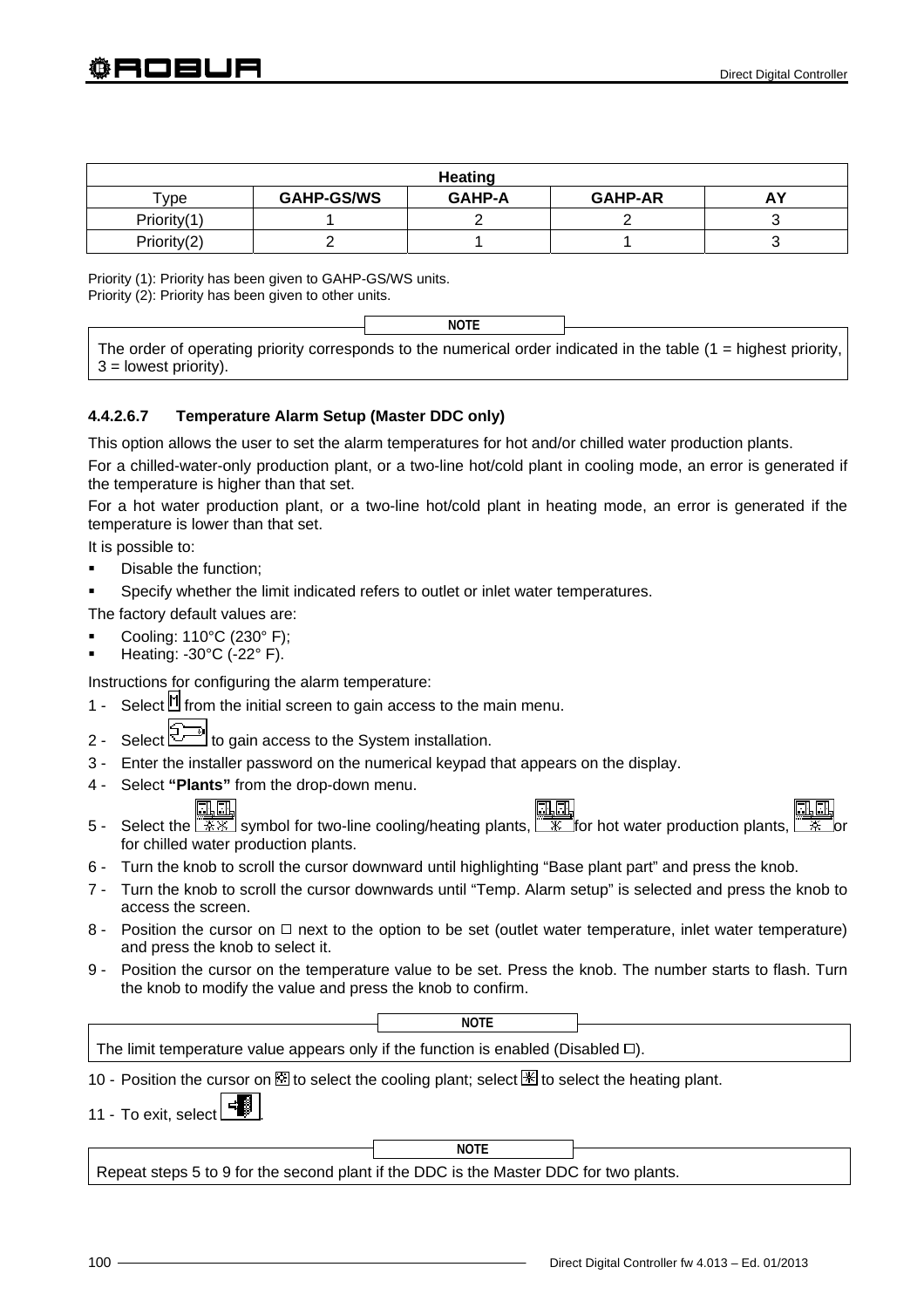

### **4.4.2.6.8 Cool/Heating inversion valve parameters**

This parameter shall be set in case use is made on the base plant of three-way centralised deviation valves for the plants switching over (inversion from cooling to heating and vice-versa).

This parameter indicates the maximum time that the three-way valves can take to switch over from one position to the other. In case of valves with auxiliary contacts, if the valve has not reached the preset limit switch in this period of time, an error is generated (for further information see the error list ). In case of valves not provided with these contacts, after this time has elapsed, the DDC assumes the switching-over step is over.

To set above-said value, operate as described below:

- 1 Select  $\mathbb N$  from the initial screen to gain access to the main menu.
- 2 Select  $\mathbb{Z}$  to gain access to the System installation.
- 3 If required, enter the installer password on the numerical keypad that appears on the display.
- 4 Select "Plants" from the drop-down menu.
- 5 Select the plant: for two-line cooling/heating plant; for the hot water production plant; for the chilled water production plant.
- 6 Turn the knob to scroll the cursor downward until highlighting "Base plant part" and press the knob.
- 7 Turn the knob to scroll the cursor downward until highlighting "Cool/Heat Vlv Prms" and press the knob.
- 8 Place the cursor on the value to be edited; the value is expressed in seconds.
- 9 Press the knob to allow the change of the selected value.
- 10 Turn the knob to modify the value. The value can be set from 0 to 600 seconds.
- 11 Press the knob to confirm the set value.

12 - To exit, select  $\Box$ 

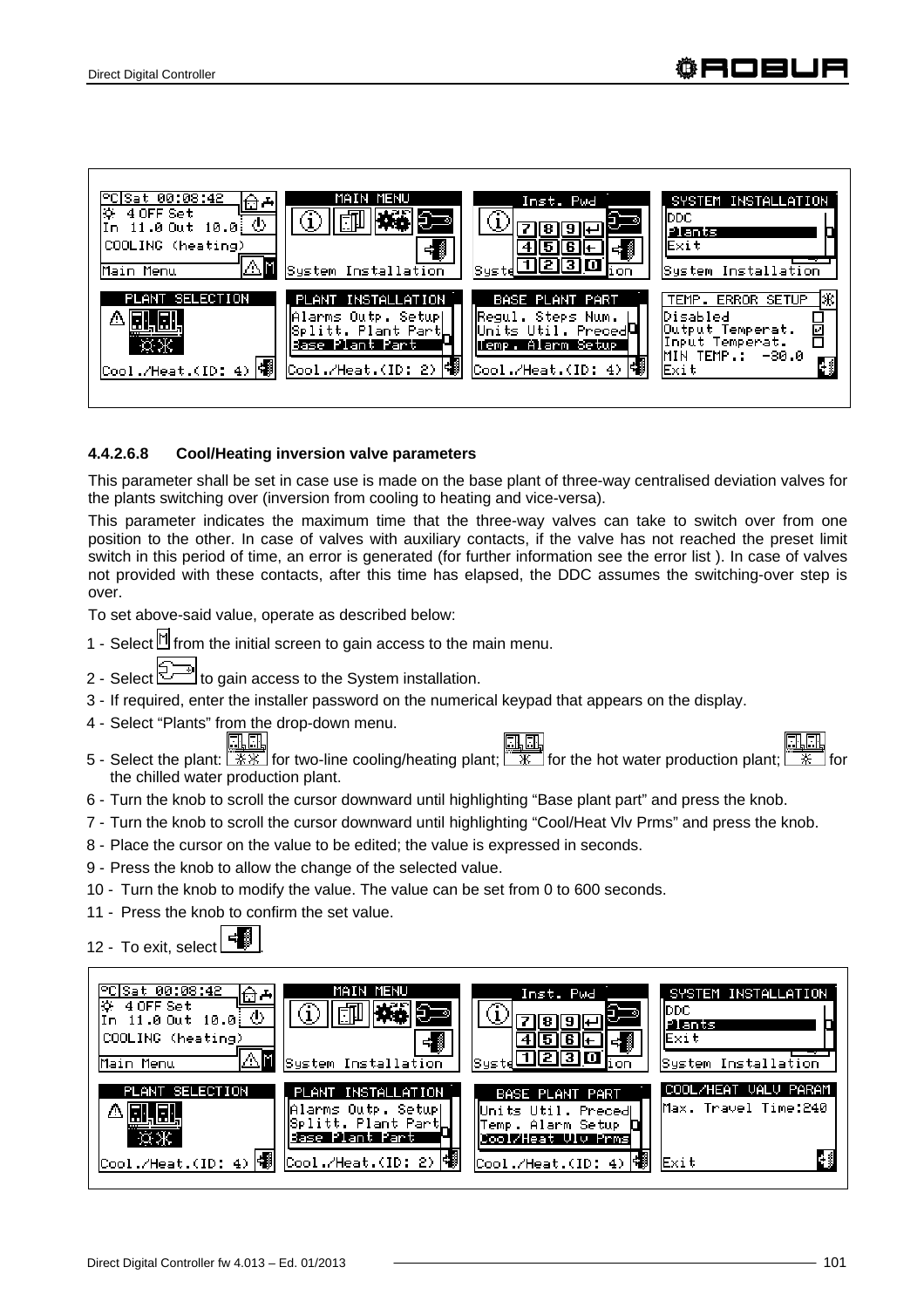### **4.4.2.6.9 Cooling/heating service configuration**

#### **DDC /Robur Box request enabling**

This menu item permits to set, for the heating and cooling services, if the unit switching-on requests are controlled only by the DDC, only by the optional Robur BOX (RB100 or RB200) device, or by both (DDC and Robur BOX).

To disable the request by one of the Robur control devices, position the cursor on  $\boxtimes$  and press the knob. The  $\square$  symbol indicates that the request is not active.

| NOTE |  |
|------|--|
| ____ |  |
|      |  |

The operation requests for the DHW services are ALWAYS controlled by the Robur Box (RB100 or RB200) device, therefore it is not possible to enable the DHW service when this device is missing. For more information please consult the installation and user booklet of the RB 100 (code D-LBR468) and the RB 100 applications manual (code D-LBR467), or the installation and user booklet of the RB 200 device (code D-LBR632) and the Applications Manual (code D-LBR630), according to the type of device used.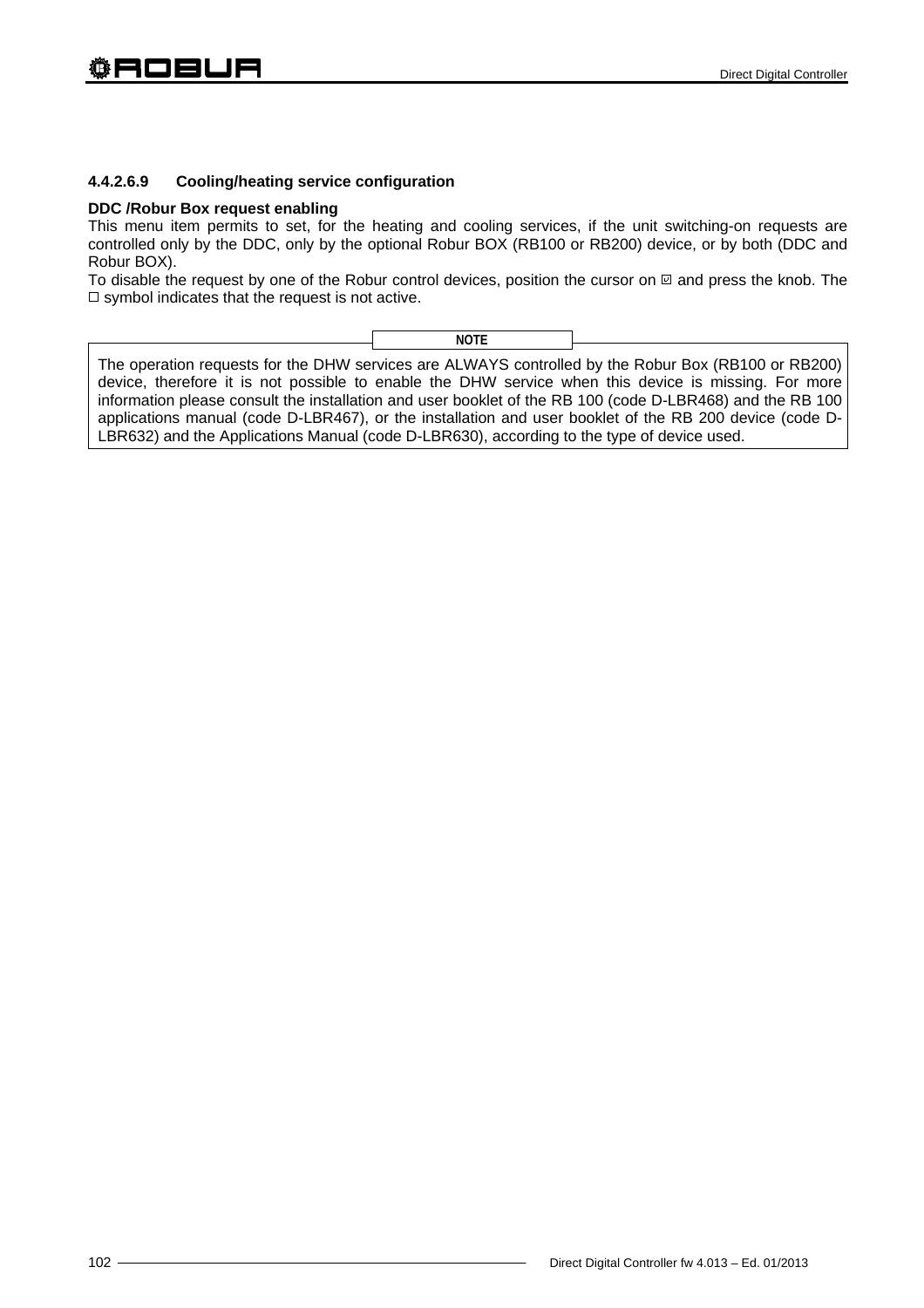### **On/off command configuration**

The on/off commands that determine switch-on of the plant for the cooling and heating services may be considered as switches in series inside the DDC. The plant may be switched on only if all the enabled on/off commands are ON (closed). If the plant is on ("ON" displayed in the main screen), one or more units will be on only when the condition for water thermostating is not met (water temperature different from that of the set point set). Figure 19 illustrates this screen.



**Figure 19 –** EXAMPLE OF SCREEN IN ON/OFF COMMAND CONFIGURATION MENU

**NOTE**

**With the exception of the "General switch" consent, all the consents described below affect ONLY the generation of requests by DDC not by Robur Box (RB 100 or RB200).** 

A description of each on/off command is given below, with the aim of aiding the installation technician in selecting the most suitable operating mode (e.g. CUSTOM).

| GenPur-                     | On/off command for the main power switch of the plant for both Single DDC and Multi DDC plants.                                                                                                                                                                                                                                                                                                                                                                                                                                                                                                                                                                                                                                                                                                                                                    |
|-----------------------------|----------------------------------------------------------------------------------------------------------------------------------------------------------------------------------------------------------------------------------------------------------------------------------------------------------------------------------------------------------------------------------------------------------------------------------------------------------------------------------------------------------------------------------------------------------------------------------------------------------------------------------------------------------------------------------------------------------------------------------------------------------------------------------------------------------------------------------------------------|
| $\mathbf{W}$                | The symbol indicates that the command is enabled and means that the $\boxed{\mathbb{CP}}$ button in the<br>"Plant control" menu is enabled.                                                                                                                                                                                                                                                                                                                                                                                                                                                                                                                                                                                                                                                                                                        |
| $\mathcal{C}^{\mathcal{C}}$ | This symbol indicates that the on/off command is disabled and means that the $\Box$ button in the "Plant"<br>control" menu is disabled ( $\frac{1}{2000}$ = button disabled and on/off command set to always ON).<br>For CUSTOM operating mode it is possible to decide whether to enable the command or not:<br>1 - To enable the command, turn the knob to position the cursor on $\Box$ and press the knob. The $\boxtimes$<br>symbol indicates that the command is enabled, and so the corresponding button $\boxed{\mathbb{G}^{\square}$ in the "Plant<br>control" menu will be enabled.<br>2 - To disable the command, turn the knob to position the cursor on $\boxtimes$ and press the knob. The $\Box$<br>symbol indicates that the command is disabled, and so the corresponding button in the "Plant"<br>control" menu will be disabled |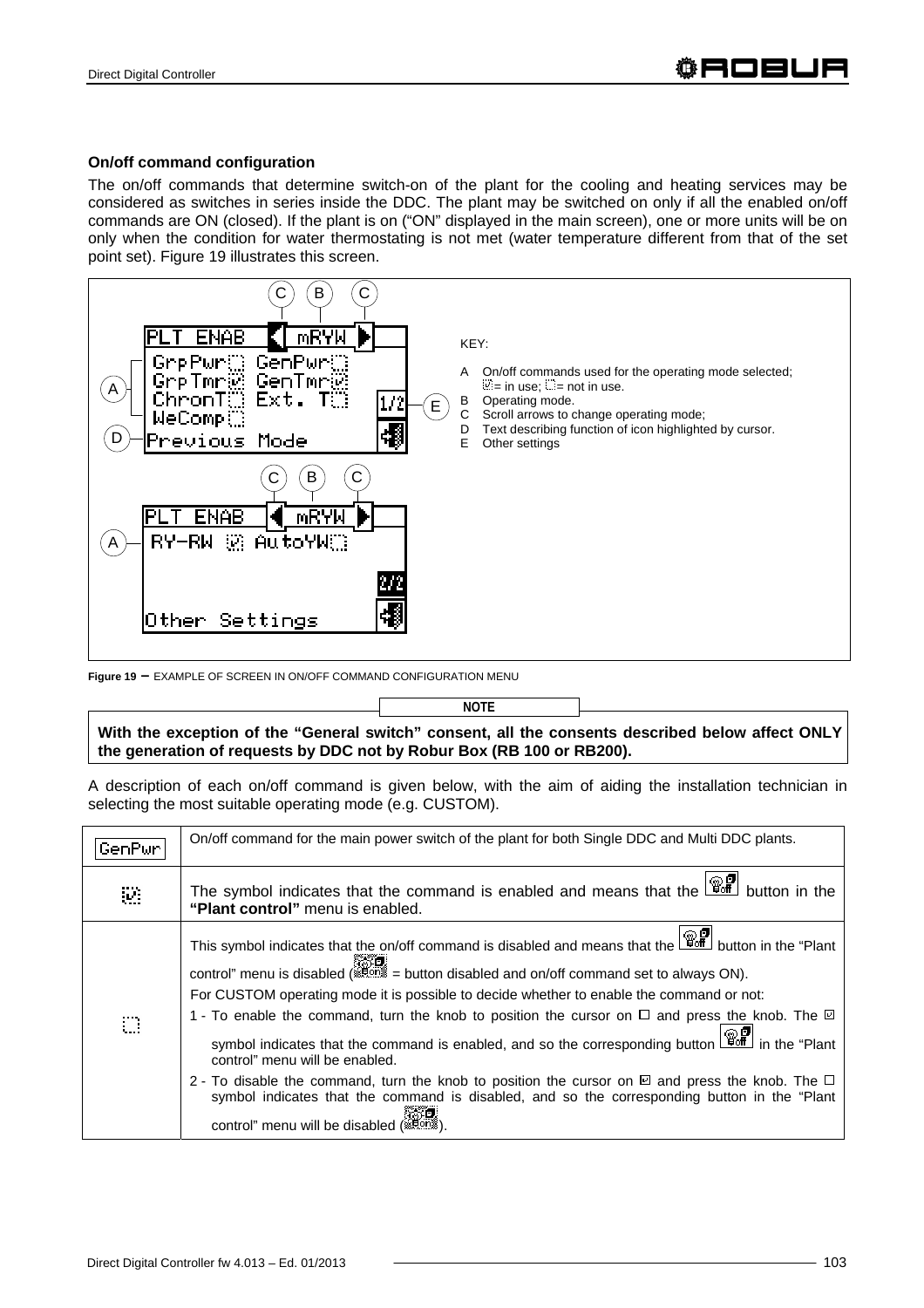|        | On/off command for the partial power switch of the plant. It may be used only for Multi DDC plants. It<br>represents the switch for groups of units managed by a specific DDC.                                    |
|--------|-------------------------------------------------------------------------------------------------------------------------------------------------------------------------------------------------------------------|
|        | The $\cong$ symbol indicates that the command is enabled and means that the $\left[\begin{array}{c}\mathbb{Q} \\ \mathbb{R}\end{array}\right]$ button in the<br>"Plant control" menu is enabled.                  |
|        | This symbol indicates $\Box$ that the on/off command is disabled and means that the $\Box$ button in the                                                                                                          |
| GrpPwr | "Plant control" menu is disabled (ﷺ = button disabled and on/off command set to always ON).                                                                                                                       |
|        | For CUSTOM operating mode it is possible to decide whether to enable the command or not:                                                                                                                          |
|        | 1 - To enable the command, turn the knob to position the cursor on $\Box$ and press the knob. The $\Box$                                                                                                          |
|        | symbol indicates that the command is enabled, and so the corresponding button $\boxed{\overset{\textcircled{\small an}}{\text{Hoff}}}$ in the "Plant"<br>control" menu will be enabled.                           |
|        | 2 - To disable the command, turn the knob to position the cursor on $\boxtimes$ , and press the knob. The $\Box$<br>symbol indicates that the command is disabled and that the corresponding button in the "Plant |
|        | control" menu will be disabled (stams)                                                                                                                                                                            |
|        | Via this on/off command, the user may enable the "General water T timer". In the "User                                                                                                                            |
|        | settings" menu it is possible to define all the parameters that define the operating mode in which the<br>general water T timer on/off command is present, such as set point temperature, etc. For programming    |
|        | instructions, see Paragraph 3.4.1.1.1.3 - "General water T timer".                                                                                                                                                |
|        |                                                                                                                                                                                                                   |
|        | The a symbol indicates that the command is enabled and means that the $\mathbb{E}$ button in the<br>"Plant control" menu is enabled.                                                                              |
|        | The $\Box$ symbol indicates that the command is disabled and means that the $\Box$ button in the "Plant                                                                                                           |
|        | control" menu will be disabled (                                                                                                                                                                                  |
|        | For CUSTOM operating mode it is possible to decide whether to enable the command or not:                                                                                                                          |
|        | 1 - To enable the command, turn the knob to position the cursor on $\Box$ and press the knob. The $\Box$                                                                                                          |
| GenTmr |                                                                                                                                                                                                                   |
|        | in the "Plant" symbol indicates that the command is enabled, and so the corresponding button $\mathbb{E}$ in the "Plant"<br>control" menu will be enabled.                                                        |
|        | 2 - To disable the command, turn the knob to position the cursor on $\boxtimes$ , and press the knob. The $\Box$<br>symbol indicates that the command is disabled and that the corresponding button in the "Plant |
|        |                                                                                                                                                                                                                   |
|        | ﷺ<br>(ﷺ) control" menu will be disabled                                                                                                                                                                           |
|        | This command is ON (switch closed) in the following cases:                                                                                                                                                        |
|        | 1 - The command is enabled $\Box$ and the button in the plant control menu is enabled $\Box$ . the consent                                                                                                        |
|        | will be ON (switch closed) only during the programmed timer cycles.                                                                                                                                               |
|        | 2 - The command is enabled @ and the plant control menu button is disabled                                                                                                                                        |
|        | always be ON.                                                                                                                                                                                                     |
|        | 3 - The command is disabled $\Box$ : the consent will always be ON.                                                                                                                                               |
|        | This on/off command regards the "Partial water T timer" of the plant and is used only for Multi DDC<br>plants. If this command is enabled, it allows different weekly timer programming to be made for the units  |
|        | managed by a specific DDC.                                                                                                                                                                                        |
|        | In the "User settings" menu, it is possible to program all the parameters that allow the use of the Partial                                                                                                       |
|        | water T timer on/off command such as switch-on time, etc. For programming instructions, see<br>Paragraph 3.4.1.1.1.4 - "Partial water T timer".                                                                   |
| GrpTmr | The $\mathbb Z$ symbol indicates that the command is enabled and means that the button in the "Plant control"                                                                                                     |
|        | menu is active.                                                                                                                                                                                                   |
|        | The $\Box$ symbol indicates that the command is disabled and means that the $\Box$ button in the "Plant"                                                                                                          |
|        | control" menu will be disabled (                                                                                                                                                                                  |
|        | For CUSTOM operating mode it is possible to decide whether to enable the command or not:                                                                                                                          |
|        | 1 - To enable the command, turn the knob to position the cursor on $\Box$ and press the knob. The $\Box$                                                                                                          |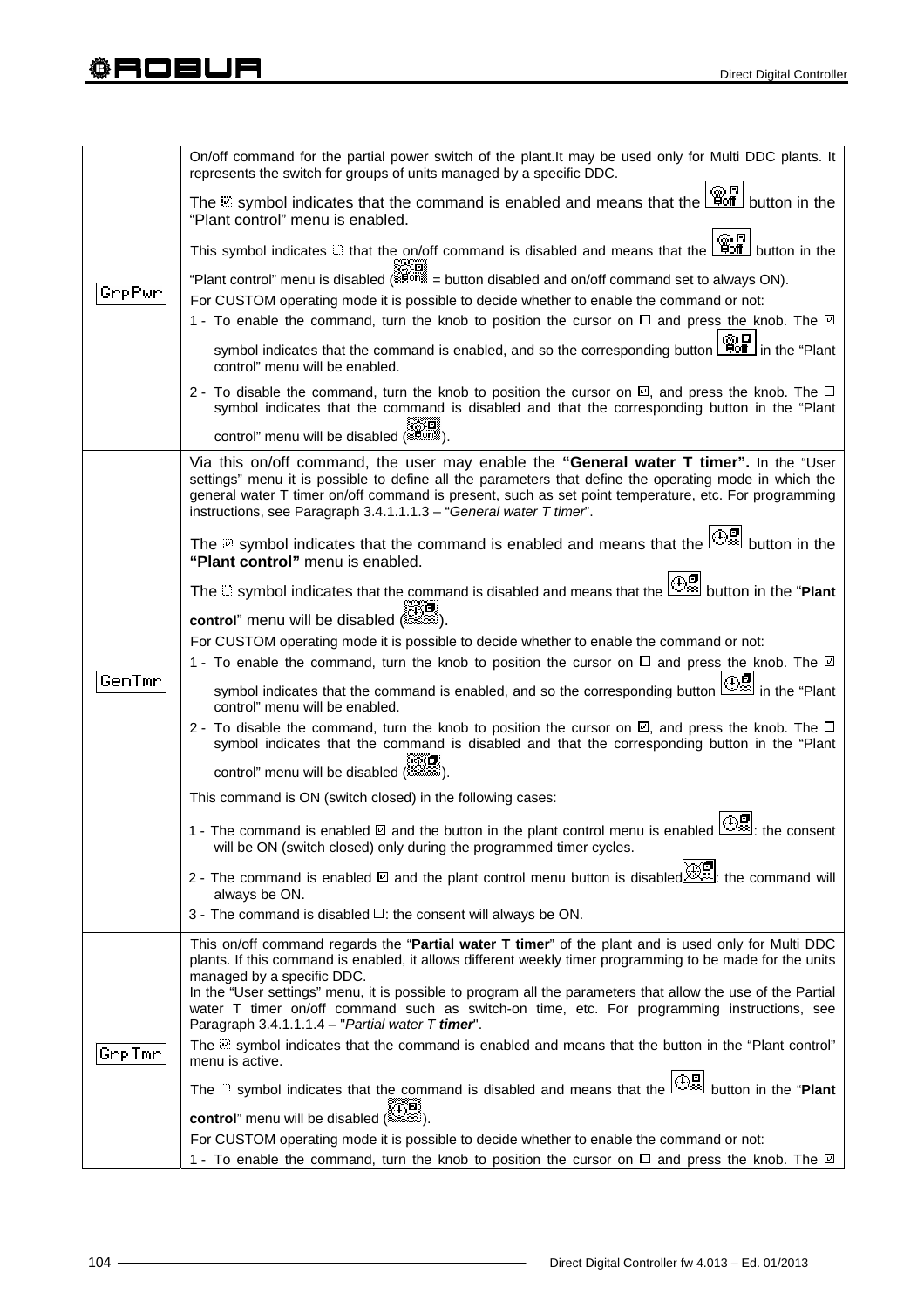|           | in the "Plant" symbol indicates that the command is enabled, and so the corresponding button $\Box$ in the "Plant<br>control" menu will be enabled.                                                                                                                                                                                                                                                                                                                                                    |
|-----------|--------------------------------------------------------------------------------------------------------------------------------------------------------------------------------------------------------------------------------------------------------------------------------------------------------------------------------------------------------------------------------------------------------------------------------------------------------------------------------------------------------|
|           | 2 - To disable the command, turn the knob to position the cursor on $\Box$ , and press the knob. The $\Box$<br>symbol indicates that the command is disabled and so the corresponding button in the "Plant                                                                                                                                                                                                                                                                                             |
|           | control" menu will be disabled (                                                                                                                                                                                                                                                                                                                                                                                                                                                                       |
|           | This command is ON (switch closed) in the following cases:                                                                                                                                                                                                                                                                                                                                                                                                                                             |
|           | 1 - The command is enabled $\Box$ and the button in the plant control menu is enabled $\Box$ . the consent<br>will be ON (switch closed) for the duration of the programmed timer cycles.                                                                                                                                                                                                                                                                                                              |
|           | 2 - The $\Xi$ command is enabled and the button in the "Plant control" menu is disabled $\boxtimes$<br>The command is disabled $\Box$ .                                                                                                                                                                                                                                                                                                                                                                |
|           | It is present on the master and slave DDC and is the command for the ambient chronothermostat in the<br>DDC. It is present by default in AmbT operating mode and may selected for CUSTOM mode. In the<br>"User settings" menu it is possible to configure all the parameters that define the operating mode in<br>which the chronothermostat on/off command is present: set-point, room temperature, differential, etc.<br>For programming instructions, see Paragraph 3.4.1.2.3 - "Chronothermostat". |
|           | The symbol indicates that the command is enabled and means that the $\bigcup_{n=1}^{\infty}$ button in the<br>"Plant control" menu is enabled.                                                                                                                                                                                                                                                                                                                                                         |
|           | The $\Box$ symbol indicates that the command is disabled. The chronothermostat button in the "Plant<br>Control" menu can be enabled or disabled <b>As depending whether the "WeComp"</b>                                                                                                                                                                                                                                                                                                               |
|           | function is enabled or not (climatic curve function).                                                                                                                                                                                                                                                                                                                                                                                                                                                  |
|           | For CUSTOM operating mode it is possible to decide whether to enable the command or not:                                                                                                                                                                                                                                                                                                                                                                                                               |
|           | 1 - To enable the command, turn the knob to position the cursor on $\Box$ and press the knob. The $\Box$                                                                                                                                                                                                                                                                                                                                                                                               |
|           | symbol indicates that the command is enabled, and so the corresponding button $\Box$ in the "Plant"<br>control" menu will be enabled.                                                                                                                                                                                                                                                                                                                                                                  |
| ChronT    | To disable the command, turn the knob to position the cursor on $\mathbb{Z}$ , and press the knob. The<br>$2 -$<br>symbol $\Box$ indicates that the command is disabled. The chronothermostat button in the "Plant                                                                                                                                                                                                                                                                                     |
|           | Control" menu can be enabled $\bullet$ or disabled $\bullet$ depending whether the "WeComp" function<br>is enabled or not (climatic curve function).                                                                                                                                                                                                                                                                                                                                                   |
|           | This on/off command is ON (switch closed) in the following cases:                                                                                                                                                                                                                                                                                                                                                                                                                                      |
|           | 1 - The <b>onmand is enabled and the plant control menu</b> button is enabled <b>e d</b> : the command will<br>be in the ON state (switch closed) when chronothermostat timer programming is active and the<br>required condition for ambient air thermostating is not met (i.e. the ambient air temperature is<br>different from that set).                                                                                                                                                           |
|           | The command is enabled $\boxtimes$ and the plant control menu button is disabled $\blacksquare$ : the command will<br>2 -<br>always be ON.                                                                                                                                                                                                                                                                                                                                                             |
|           | The command is disabled $\Box$ : the consent will always be ON.<br>3 -                                                                                                                                                                                                                                                                                                                                                                                                                                 |
|           | NOTE: for multi-DDC systems, the consent enabled on the slave DDC(s) acts only on the single DDC;<br>for the master DDC it is possible to select whether the consent must act only on that DDC or on the<br>whole system.                                                                                                                                                                                                                                                                              |
|           | <b>NOTE:</b> on the DDC(s) in the system in which this command is enabled an internal room temperature<br>probe must be installed.                                                                                                                                                                                                                                                                                                                                                                     |
|           | This on/off command is present only on the master DDC in ExtT operating mode or WCmp<br>mode and for CUSTOM mode if selected. The command allows a switch to be closed, depending on<br>external temperature. In the "User settings" menu it is possible to configure all the parameters<br>that define the Test operating mode, including external temperature enabling, differential, etc.<br>This command is ON (switch closed) in the following cases:                                             |
| Ext.<br>Т | In heating mode, when the external ambient temperature is lower than that set (set point) (for<br>1 -<br>details regarding ExtT mode, see Paragraph 4.5.3.1.5 - "Instructions for operation in ExtT mode").<br>In cooling mode, when the external ambient temperature is higher than that set.<br>$2 -$                                                                                                                                                                                                |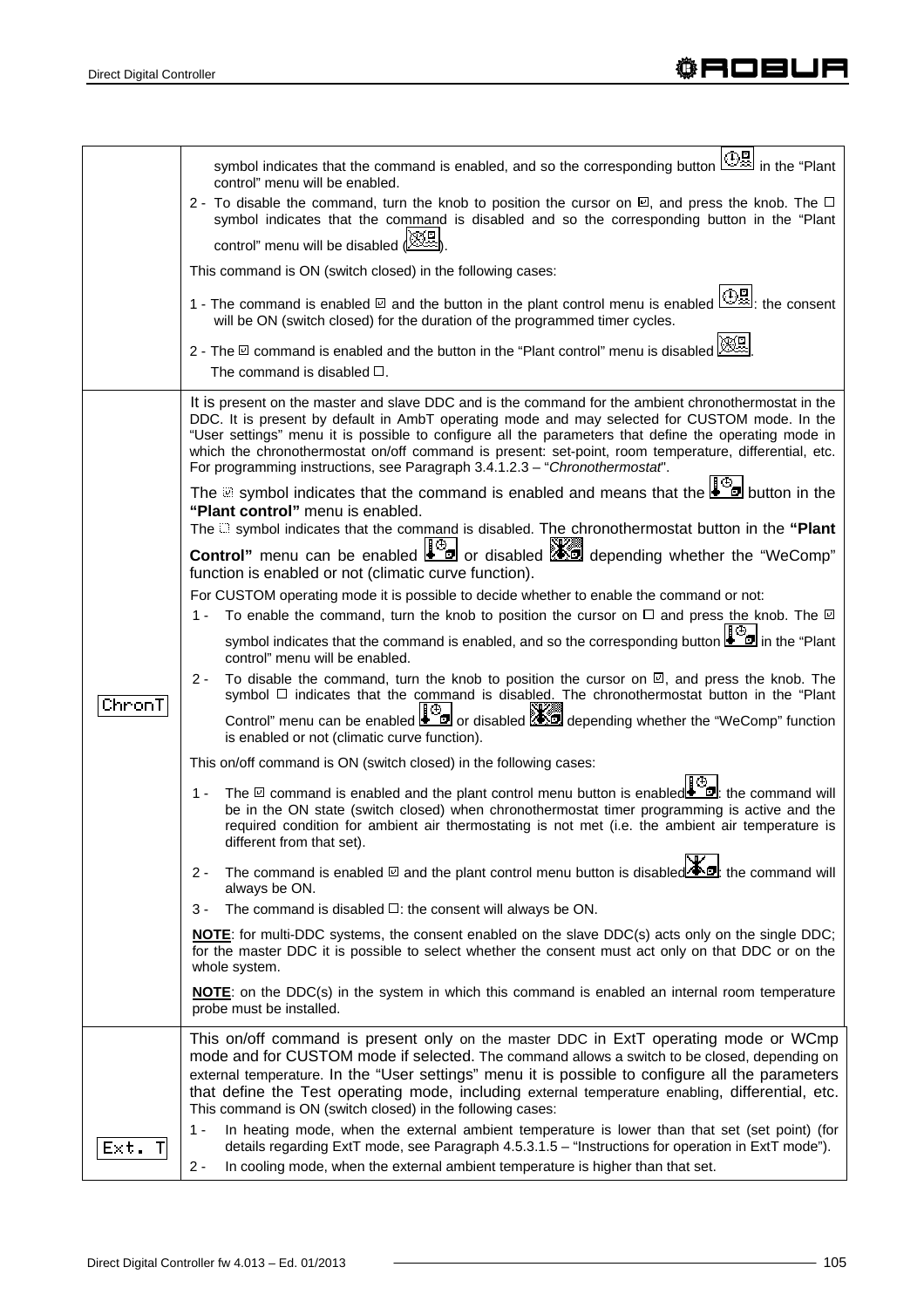|               | In all operating modes in which the command is disabled (switch closed).<br>3 -                                                                                                                                                                                                                                                                                                                                       |
|---------------|-----------------------------------------------------------------------------------------------------------------------------------------------------------------------------------------------------------------------------------------------------------------------------------------------------------------------------------------------------------------------------------------------------------------------|
|               | The <b>Solution</b> symbol indicates that the command is enabled.                                                                                                                                                                                                                                                                                                                                                     |
|               | The $\Box$ symbol indicates that the command is disabled.                                                                                                                                                                                                                                                                                                                                                             |
|               | For CUSTOM operating mode it is possible to decide whether to enable the command or not:                                                                                                                                                                                                                                                                                                                              |
|               | To enable the command, turn the knob to position the cursor on $\Box$ and press the knob. The $\Box$<br>1 -<br>symbol indicates that the command is enabled.                                                                                                                                                                                                                                                          |
|               | To disable the command, turn the knob to position the cursor on $\boxtimes$ and press the knob. The<br>2 -<br>symbol □ indicates that the command is disabled.                                                                                                                                                                                                                                                        |
|               | NOTE: in the case of multi-DDC systems, the consent enabled on the master DDC also acts on the slave<br>DDCs, so on the whole system.                                                                                                                                                                                                                                                                                 |
|               | It is present only on the master DDC in WCmp operating modes, or if selected in CUSTOM<br>mode.                                                                                                                                                                                                                                                                                                                       |
|               | It is not a real consent but a function that allows to activate the use of a climatic curve to<br>automatically regulate the temperature of the water depending on the external temperature.                                                                                                                                                                                                                          |
|               | The symbol a indicates that the function is active and implies enabling of the $\frac{16}{20}$ button in the<br>"Plant Control" menu.                                                                                                                                                                                                                                                                                 |
|               | NOTE: the climatic curve function must be enables in the "Enabling of climatic curve" user                                                                                                                                                                                                                                                                                                                            |
|               | level menu (see paragraph 3.4.1.1.1.2), otherwise the button will be disabled <b>ASS</b> .                                                                                                                                                                                                                                                                                                                            |
|               | The <b>Isymbol</b> indicates that the function is not active. The chronothermostat button in the<br>"Plant Control" menu can be enabled $\Box$ or disabled $\Box$ depending whether the                                                                                                                                                                                                                               |
|               | "ChronT" function is enabled or not (chronothermostat on internal room probe).                                                                                                                                                                                                                                                                                                                                        |
|               | For CUSTOM operating mode it is possible to decide whether to activate this function or not::                                                                                                                                                                                                                                                                                                                         |
|               | 1- To enable the function, turn the knob to position the cursor on $\Box$ and press the knob. The<br>symbol indicates that the function is active and therefore the corresponding button in                                                                                                                                                                                                                           |
|               | the "Plant Control" menu will be enabled                                                                                                                                                                                                                                                                                                                                                                              |
|               | 2- To deactivate the function, turn the knob to position the cursor on and then press the<br>knob. The Dsymbol indicates that the function is not active. The chronothermostat button                                                                                                                                                                                                                                 |
|               | in the "Plant Control" menu can be enabled <b>the product of the control</b> " menu can be enabled <b>the product of the control</b> "<br>the "ChronT" function is enabled or not (chronothermostat on internal room probe).<br>It is not possible to select the "WeComp" function at the same time as the "GenTmr" or                                                                                                |
|               | "ChronT" consent.<br>The climatic curve function is effectively active if, as well as selecting $(\mathbb{R})$ "WeComp", it is<br>enabled in the "Enabling climatic curve" user level menu (see paragraph 3.4.1.1.1.2).<br>When ( $\mathbb{E}$ ) "WeComp" is selected, the repeated pressing of the chronothermostat<br>activation/deactivation button in the "Plant control" menu allows to set the following modes: |
| <b>WeComp</b> | the room temperature set-point is that active on the bases of the programming<br>set on the chronothermostat.                                                                                                                                                                                                                                                                                                         |
|               | T <sub>3</sub> o <b>F</b> <sub>3</sub> c <b>F</b> <sub>3</sub> the room temperature set-point is always T3 (maximum level of the<br>heating or cooling service).                                                                                                                                                                                                                                                      |
|               | the room temperature set-point is always T2 (average level of the heating or<br>cooling service)                                                                                                                                                                                                                                                                                                                      |
|               | $\overline{\mathbf{F}}$ of $\overline{\mathbf{B}}$ : the room temperature set-point is always T1 (minimum level of the<br>heating or cooling service)                                                                                                                                                                                                                                                                 |
|               | NOTE: continuing to press the knob, the sequence is repeated.                                                                                                                                                                                                                                                                                                                                                         |
|               | <b>NOTE:</b> the climatic curve function is active in all modes stated above.                                                                                                                                                                                                                                                                                                                                         |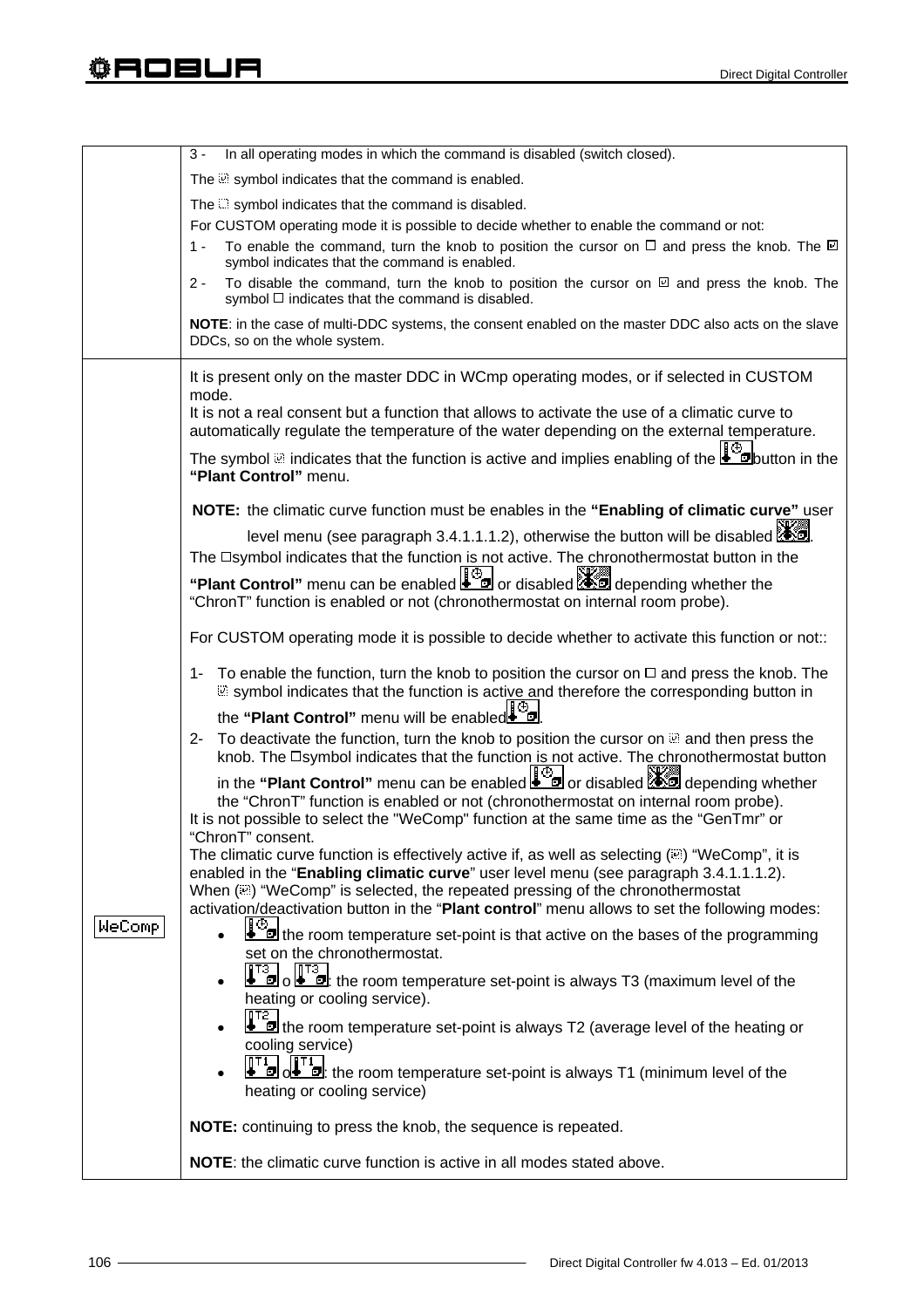This on/off command is present on master and slave DDC in RYWm and RYWa operating modes, or if selected in CUSTOM mode. The status of the commands is directly correlated to the status of the external RW - RY contacts on the rear of the DDC. For further details regarding the meaning of RW and/or RY, see Paragraph 4.5.3.1.2 - "Instructions for operation in mRYW mode". In all other cases, i.e. when the commands are not enabled, it is in the ON state. The  $\mathbb{Z}$  symbol indicates that the RY and RW commands are enabled. The  $\Box$  symbol indicates that the commands are disabled (commands always present: switches closed). For CUSTOM operating mode it is possible to decide whether to enable the commands or not: 1 - To enable the commands, turn the knob to position the cursor on  $\Box$ , and press the knob. The  $\Box$ symbol indicates that the commands are enabled. 2 - To disable the commands, turn the knob to position the cursor on  $\mathbb{D}$ , and press the knob. The  $\Box$ RY-RW symbol indicates that the commands are disabled. The RY command is in the OFF state (switch open) if, with RYWm mode selected, the RY contact is open. The RY command is in the OFF state (switch open) if, with RYWm mode selected, the RW contact is open. The command, for the cooling plant, is ON (switch closed) in the following cases: 1 - The RY-RW command is enabled (.) and the RY contact is closed. 2 - The RY-RW command is disabled  $(\Box)$ . The command, for the heating plant, is ON (switch closed) in the following cases: 3 - The RY-RW command is enabled (.) and the RW switch is closed. 4 - The RY-RW command is disabled  $(D)$ . **NOTE**: RY and RW consents act on the single DDC (master or slave) on which they are configured; in multi-DDC systems this allows to selectively give consent to one or more DDCs from the outside. **Only for 2-line hot/cold plants and only for the plant master DDC:** this is present in RYWa mode or, if selected, in CUSTOM mode**;**: if enabled, it specifies that the cooling/heating commutation is automatic according to the request on the RY - RW contacts (RY closed: commutation in cooling; RW closed: commutation in heating); If disabled YWAuto it specifies that the cooling/heating commutation is done manually using the plant control menu button  $\mathbb{R}^4$  or via Bus. The  $\Box$  symbol indicates that the function is disabled: • if the "BUS plant control" is selected in the "BUS access configuration" menu, the cooling/heating switching-over is managed by the access to the BUS in BMS mode ( button disabled in plant control menu); |AutoYW otherwise it is managed manually ( $\frac{1+\frac{1}{2}x}{1+\frac{1}{2}}$  button enabled in plant control menu); moreover, if the "RM plant control" option is selected in the "BUS access configuration" menu", the switching-over can be carried out also via BUS in RM mode. The  $\boxdot$  symbol indicates that the function is enabled and ALWAYS implies that the button is disabled ( ) in the Plant control menu (automatic cooling/heating switching according to the state of the RY and RW contacts). For CUSTOM operating mode it is possible to decide whether to enable this function or not: 1 - To enable the function, turn the knob to position the cursor on  $\Box$  and press the knob. 2 - To disable the function, turn the knob to position the cursor on  $\boxtimes$  and press the knob. If YWAuto is enabled, and the RW and RY contacts are both closed, an error is generated and the plant switched off. **NOTE**: in CUSTOM mode, enabling the YWAuto does not necessarily require the enabling of consents RY-RW; it is therefore possible to obtain a configuration in which the RY and RW contacts are used only for the cooling/heating commutation, but not as consents to switch the plant on.

For further information about the "Plant control" menu, consult Paragraph 2.4 – "PLANT CONTROL MENU" on page 11.

The consents can be represented as serial switches, as indicated in Figure 20 on page 108; The example represents the Custom operation mode with all the available consents. The BMS On-Off switch is managed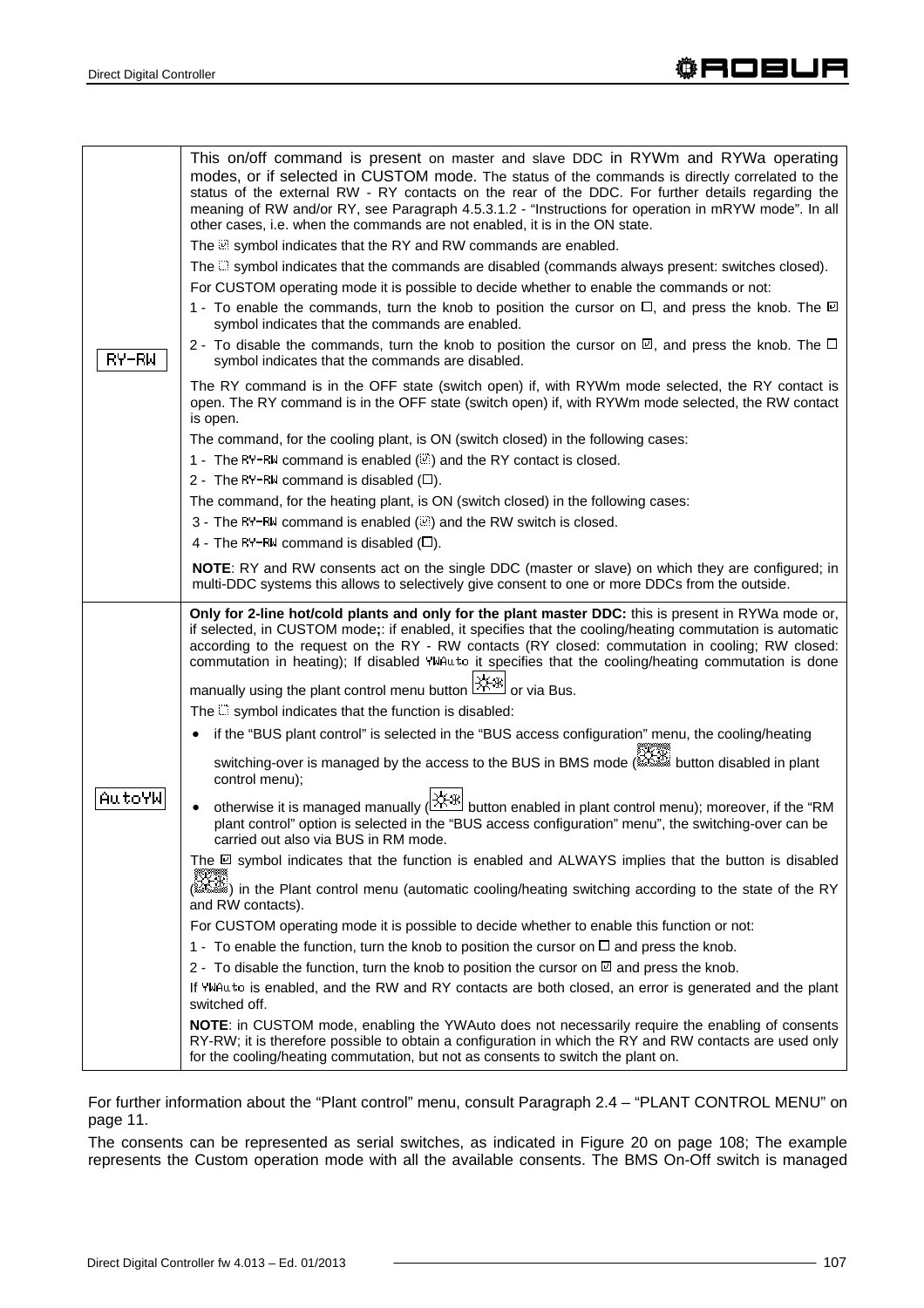# ҈ AOBUR

ONLY if the "BMS plant control" item is enabled in the "BUS access configuration" menu (for further information see paragraph BUS access setup "82" on page ).



The WeComp function (climatic curve) is not represented in the Figure 20 layout as it does not act as a consent (On-Off) but by varying the temperature on the flow water depending on the external temperature.

The Digital Panel foresees various modalities for the management of unit operation as indicated in the table below.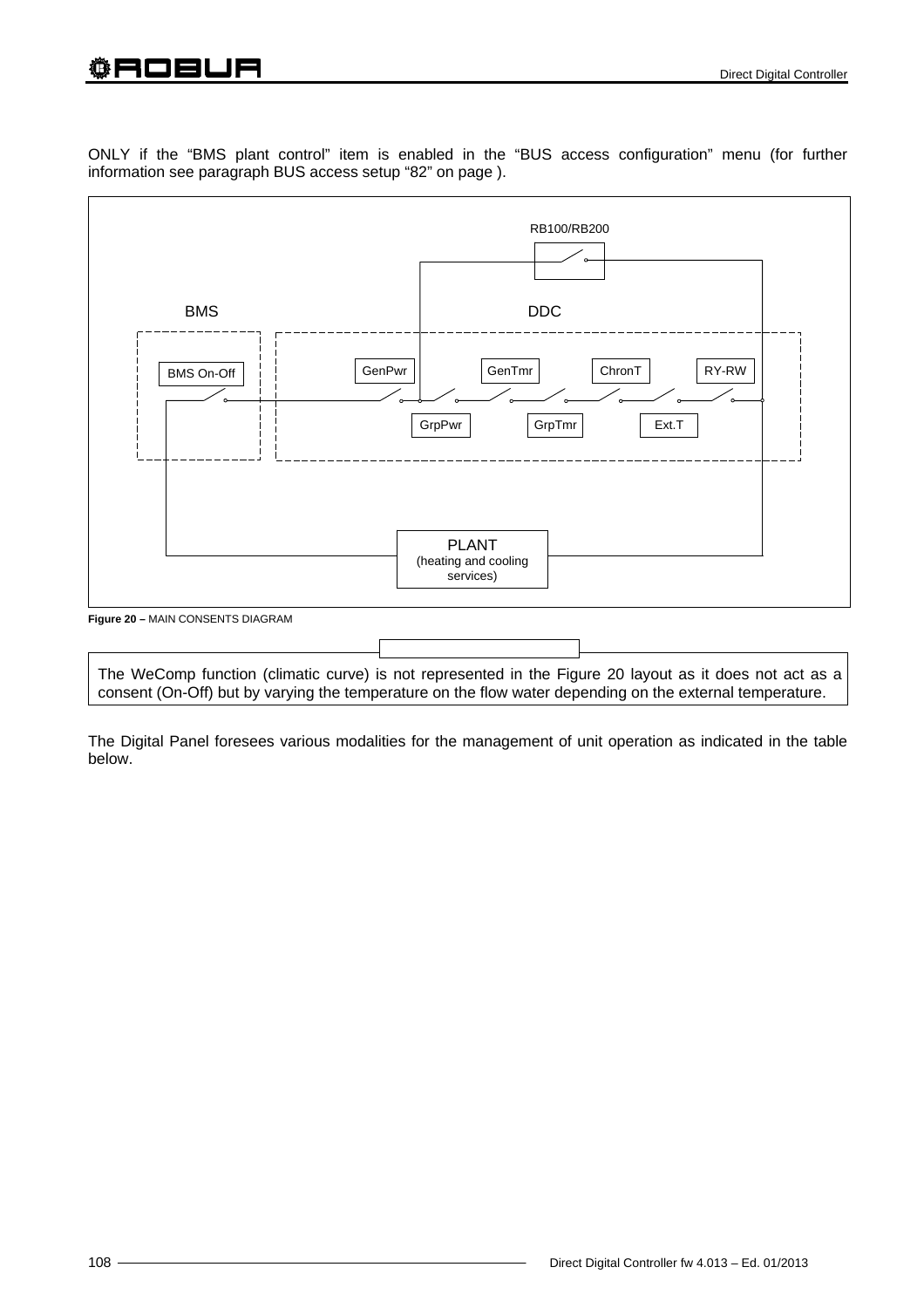| <b>OPERATING</b><br><b>MODE</b> | <b>MANUAL</b><br>(MAN) | <b>RYWm</b>      | <b>RYWa</b>      | <b>ExtT</b>      | AmbT                      | <b>WCmp</b> | <b>MON</b> | <b>CUST</b>    |
|---------------------------------|------------------------|------------------|------------------|------------------|---------------------------|-------------|------------|----------------|
| Global On-Off                   | X                      |                  |                  | X                | $\boldsymbol{\mathsf{x}}$ | X           |            | $\mathbf{x}^*$ |
| Partial On-Off                  | $\boldsymbol{x}$       |                  |                  | $\boldsymbol{X}$ | $\boldsymbol{x}$          | X           |            | $\chi^*$       |
| Global water T<br>timer         | X                      | X                | $\boldsymbol{X}$ | X                |                           |             |            | $\mathbf{x}^*$ |
| Partial water T<br>timer        | $\boldsymbol{x}$       | $\boldsymbol{x}$ | $\boldsymbol{x}$ | $\boldsymbol{x}$ |                           |             |            | $\chi^*$       |
| External<br>Temperature         |                        |                  |                  | X                |                           | X           |            | $\mathbf{x}^*$ |
| Chronothermostat                |                        |                  |                  |                  | $\boldsymbol{\mathsf{x}}$ |             |            | $\mathbf{X}^*$ |
| Climatic curve                  |                        |                  |                  |                  |                           | X           |            | $\mathbf{x}^*$ |
| RY-RW                           |                        | X                | $\boldsymbol{X}$ |                  |                           |             |            | $\mathbf{X}^*$ |
| AutoYW                          |                        |                  | $\boldsymbol{X}$ |                  |                           |             |            | $\mathbf{x}^*$ |

**Table 6** – Operating modes (bus access not configured)

| $\mathbf{X}^*$ | In CUSTOM operating mode it is possible to select freely the ON/OFF commands that determine the<br>activation of the plant. It is not however possible to select the "WeComp" function at the same time as<br>the "GenTmr" or "ChronT" consent |
|----------------|------------------------------------------------------------------------------------------------------------------------------------------------------------------------------------------------------------------------------------------------|
|                | Multi DDC plants only.                                                                                                                                                                                                                         |
|                | Two-line hot/cold plants only.                                                                                                                                                                                                                 |

To select the operating mode of the plant, carry out the following operations:

- 1 Select  $\mathbb H$  from the initial screen to gain access to the main menu.
- 2 Select  $\mathbb{Z}^{\mathbb{Z}}$  to gain access to the System installation.
- 3 Enter the installer password on the numerical keypad that appears on the display.
- 4 Select **"Plants"** from the drop-down menu.
- **FEET**<br>5 Select the appropriate icon:  $\frac{1}{2}$  for two-line cooling/heating plant;  $\frac{1}{2}$  for the hot water production 風風

plant;  $\sqrt{2\pi}$  for the chilled water production plant.

- 6 Turn the knob to scroll the cursor downward until highlighting **"Base plant part"** and press the knob.
- 7 Turn the knob to scroll the cursor downward until highlighting **"Cond/Heat. serv. Conf."**.
- 8 Turn the knob to scroll the cursor downwards until "**Partial operation mode**" is selected and press the knob to access the screen.
- 9 Select  $\blacksquare$  or  $\blacksquare$  to change the operating mode.
- 10 If CUSTOM mode is selected, pass to each individual item  $(\Box)$ , enabling those desired  $(\boxtimes)$ .
- 11 To exit, select  $\Box$

**NOTE**

If the DDC is the Master of two plants, repeat from 5 to 9 for the second plant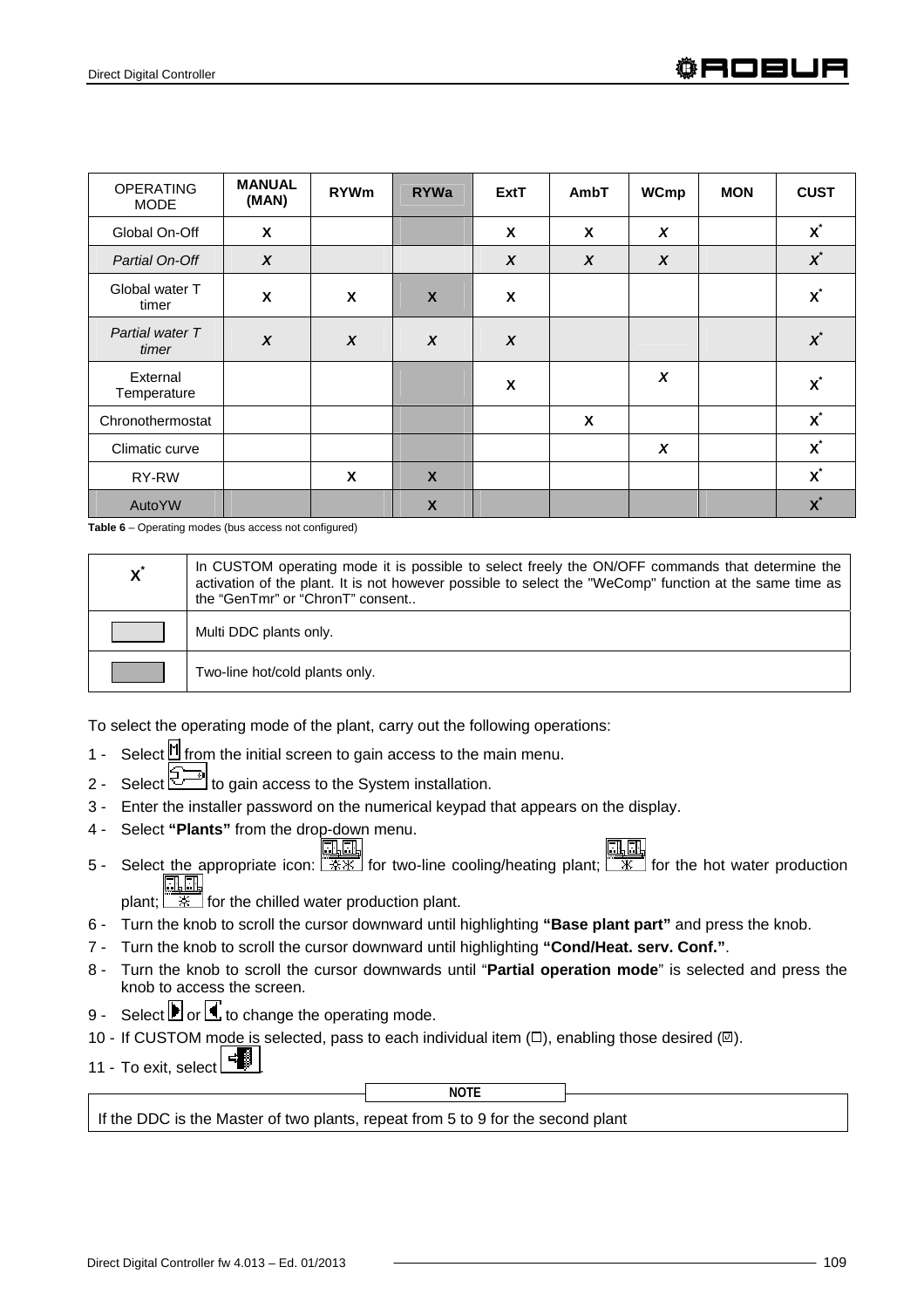# **Setting the water thermostating mode (Master DDC only)**

This option, contained in the System installation, allows the user to define thermostating mode for hot and/or chilled water production plants.

Thermostating may be controlled on the outlet or inlet pipes. Instructions for setting the water thermostating mode follow:

- 1 Select  $\mathbb{I}$  from the initial screen to gain access to the main menu.
- 2 Select  $\overline{\mathbb{R}^{2n}}$  to gain access to the System installation.
- 3 Enter the installer password on the numerical keypad that appears on the display.
- 4 Select **"Plants"** from the drop-down menu.

- 5 Select the  $\sqrt{\frac{1}{12}x}$  symbol for two-line cooling/heating plants,  $\sqrt{\frac{1}{12}x}$  for hot water production plants, or for chilled water production plants.
- 6 Turn the knob to scroll the cursor downward until highlighting **"Base plant part"** and press the knob.
- 7 Turn the knob to scroll the cursor downward until highlighting **"Cond/Heat. serv. Conf.".**
- 8 Turn the knob to scroll the cursor downwards until "Wat. Thermost. Mode" is selected, and press the knob to access the screen.
- 9 For the chilled water production plant (left column on the screen), position the cursor on and press the knob to select  $\Box$  on the pipe where thermostating is to be performed  $\boxtimes$  (outlet or inlet).
- 10 For hot water production plants, in the screen's right-hand column, position the cursor on  $\Box$  and press the knob to select on which pipe thermostating is to be performed  $\mathbb{E}$  (outlet or inlet).

| Cooling      | Heating |
|--------------|---------|
| Out ⊡        | Out 回   |
| $\Box$<br>In | Ô<br>In |
| Fxit         |         |

| 11 - To exit, select |  |
|----------------------|--|
|                      |  |

|                                                                                 | <b>NOTE</b> |  |
|---------------------------------------------------------------------------------|-------------|--|
| If the DDC is the Master of two plants, repeat from 5 to 9 for the second plant |             |  |

# **Climatic curve parameters**

The option present inside the installation menu allows to define the parameters of the climatic curve that will affect the flow temperature of the hot and/or cooled water.

The climatic curves allow to calculate the temperature of the system water depending on the external temperature measured and the set-point temperature of the internal environment.

Depending on the type of system, in particular, the type of exchangers (radiators, fan coils, floor radiators, etc.) and the features of the building, a specific curve must be used, selected from the family of climatic curves. Moreover, on variation of the internal room set-point temperature, the curve effectively used will be modified automatically.

The climatic curves used in the PDC for cooling are different from those used for heating and the methods of selection of the specific curve to be used differ.

As far as the **cooling** is concerned, the climatic curves are a family of straight lines and the choice of curve to use is done by specifying two points it must pass through: in detail, the temperature that the cooled water must have at the external temperature of 25 °C (77° F) and 35 °C (95° F) must be specified; for example, in the graphics stated in Figure 21, the curve selected implies that the machines will produce cooled water at a temperature of 7° C (44,6° F) when the external temperature is 35°C (95° F) and 10°C (50° F) when the external temperature is 25°C (77° F).

The curve defined in this way refers to an internal environment set-point temperature of 25 °C (77° F). If the set-point temperature is different, the system automatically adapts the curve used.

If the slope of the curve selected is not correct, the following cases may occur, to be evaluated during the first working period of the system: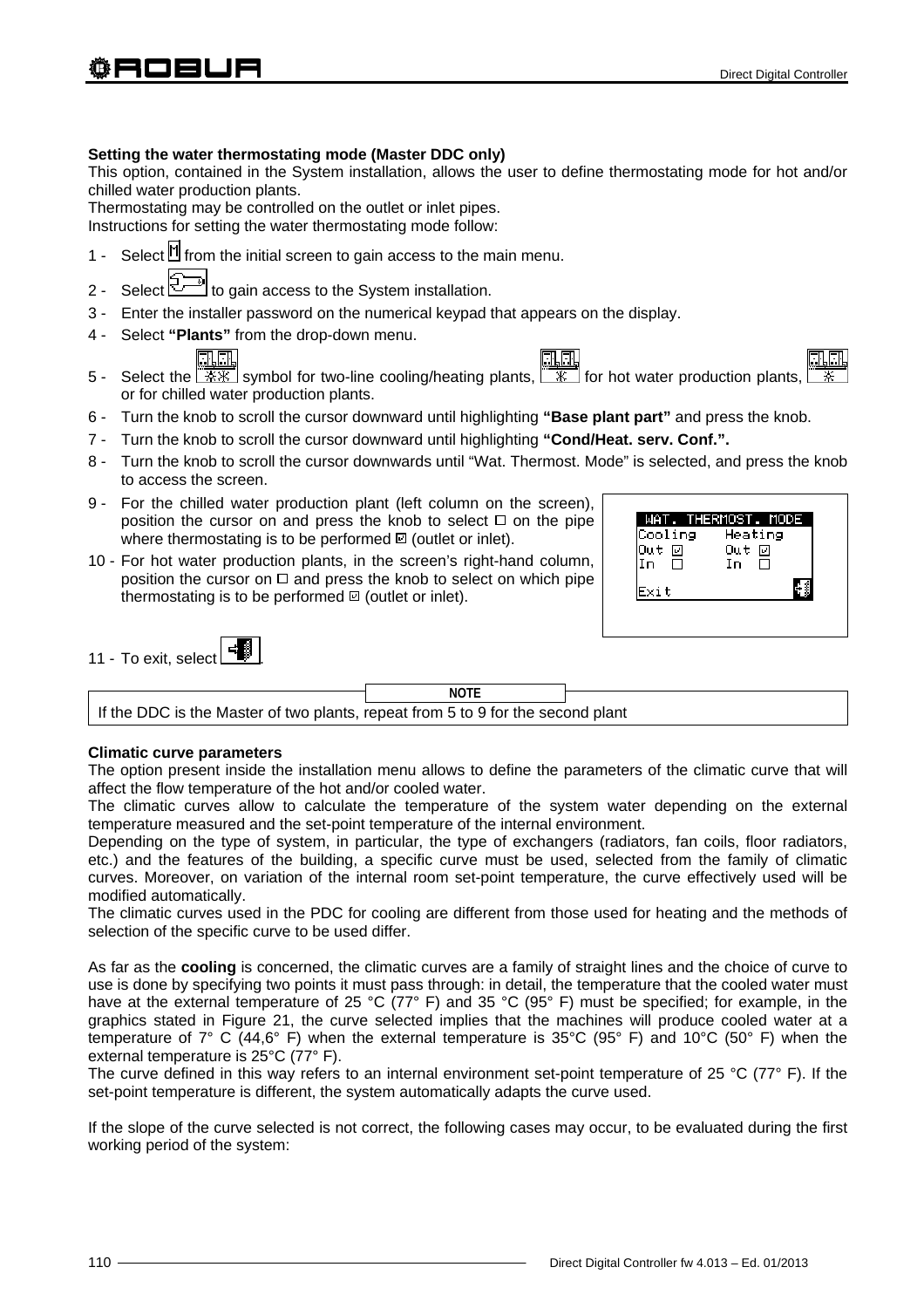- **Internal ambient temperature higher when the external temperature is higher:** the slope is insufficient; **lower** the water temperature for external temperature 35°C (95° F) or **raise** the value for external temperature 25°C (77° F).
- **Internal ambient temperature higher when the external temperature is lower:** the slope is too steep; **raise** the water temperature for external temperature 35°C (95° F) or **lower** the value for external temperature 25°C (77° F).

If, however, the slope is correct (internal environment temperature stable on variation of the external temperature), but the internal temperature does not coincide with that set as set-point, the following cases may occur:

- Internal ambient temperature still higher than the set point: in this case, intervention must be made on the Offset parameter of the climatic curve, setting a **negative** value equal to the offset of the internal temperature from the set-point; for example, if the set-point is 24 °C (75,2° F) and the effective internal temperature is 27 °C (80,6° F), set the Offset parameter at a value of -3 °C (-5,4° F).
- Internal ambient temperature still lower than the set point: in this case, a **positive** value must be set for the Offset parameter of the climatic curve; for example, if the set-point is 24 °C (75.2° F) and the effective internal temperature is 22 °C (71,6° F), set the Offset parameter at a value of 2 °C (3,6° F). Water T.



**Figure 21 –**GRAPHICS OF THE "CONDITIONING CURVES"

Regarding heating, the family of climatic curves is indicated in Figure 22 and the choice of the curve to use is made by specifying the value of a parameter that indicates the slope of the curve. The curve defined in this way refers to an internal environment set-point temperature of 20 °C (68 °F). If the set-point temperature is different, the system automatically adapts the curve used.

To initially set a suitable heating climatic curve, operate as follows:

- Obtain the data relative to the temperature necessary when the external temperature is equal to the "project temperature" (for example: waterT =  $60 °C$  (140 °F) when External = -10 °C (14 °F).
- Using the Figure 22 graphics, select the curve that satisfies the requisite of the previous point; for the example in the previous point, see Figure 23. Take note of the value of the parameter that expresses the slope of the curve and set it.

For the example in the previous points, set the value of 1.5, as indicated in Figure 23.

**NOTE**: if no curve passes through the point corresponding to the project temperature, select an intermediate value between those of the curve immediately above or immediately below this point.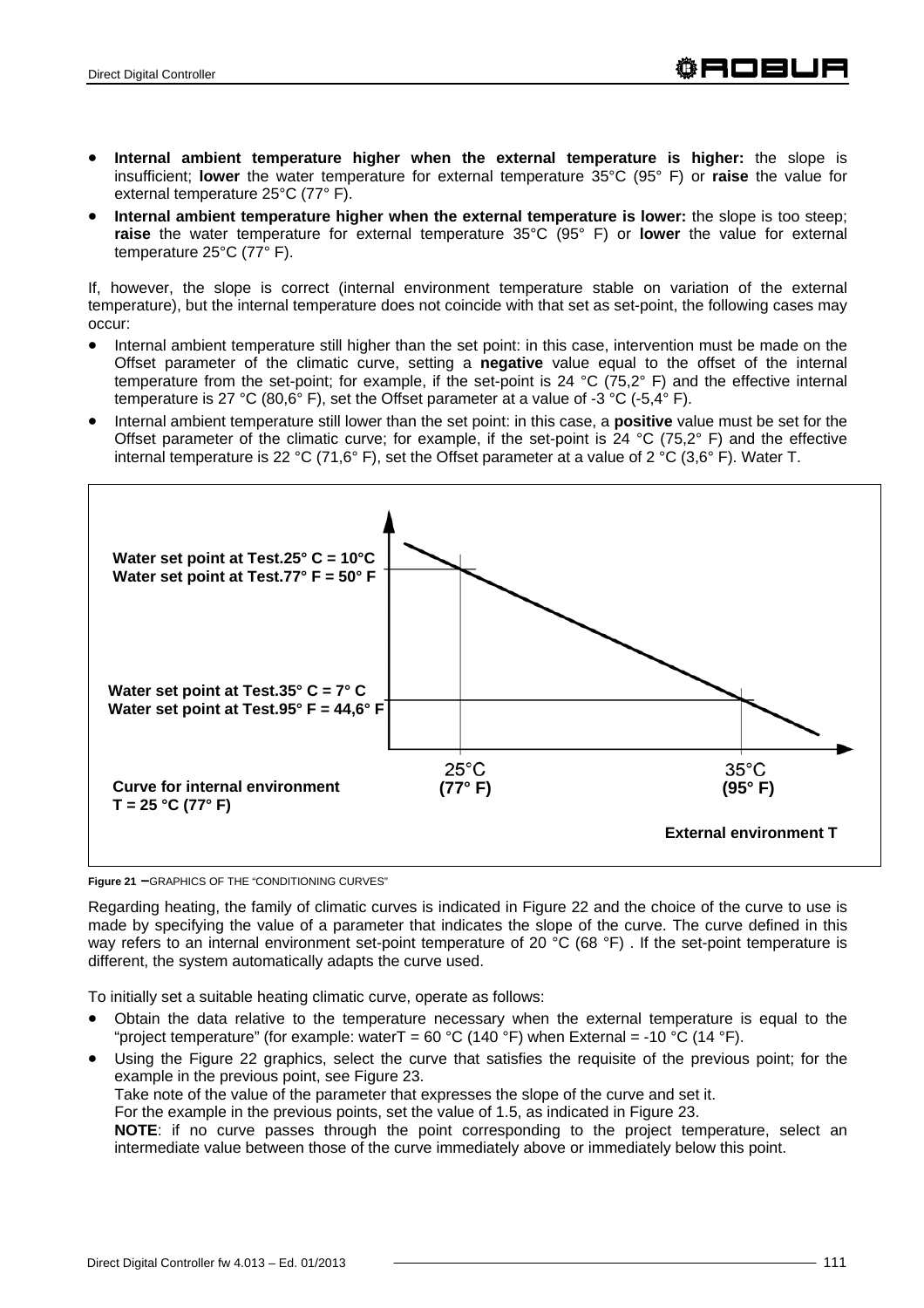- Indicatively, a system that uses floor radiant heat exchangers will use "low" slope values, a fan coil system will use "medium" values and a system with radiators "high" values
- Set the Offset parameter at 0.

If the slope of the curve selected is not correct, the following cases may occur, to be evaluated during the first working period of the system:

- Internal ambient temperature higher when the external temperature is higher: in this case the slope is insufficient, set a **higher** value for the slope parameter.
- Internal ambient temperature higher when the external temperature is lower: in this case the slope is excessive, set a **lower** value for the slope parameter.

If, however, the slope is correct (internal environment temperature stable on variation of the external temperature), but the internal temperature does not coincide with that set as set-point, the following cases may occur:

- Internal ambient temperature still higher than the set point: in this case, intervention must be made on the Offset parameter of the climatic curve, setting a **negative** value equal to the offset of the internal temperature from the set-point; for example, if the set-point is 22 °C (71,6° F) and the effective internal temperature is 26 °C (78,8° F), set the Offset parameter at a value of -4 °C (-7,2° F).
- Internal ambient temperature still lower than the set point: in this case, a **positive** value must be set for the Offset parameter of the climatic curve; for example, if the set-point is 20 °C (68° F) and the effective internal temperature is 19 °C (66,2° F)., set the Offset parameter at a value of 1 °C (1,8  $\degree$  F).



**Figure 22 –**GRAPHICS OF THE "HEATING CURVES"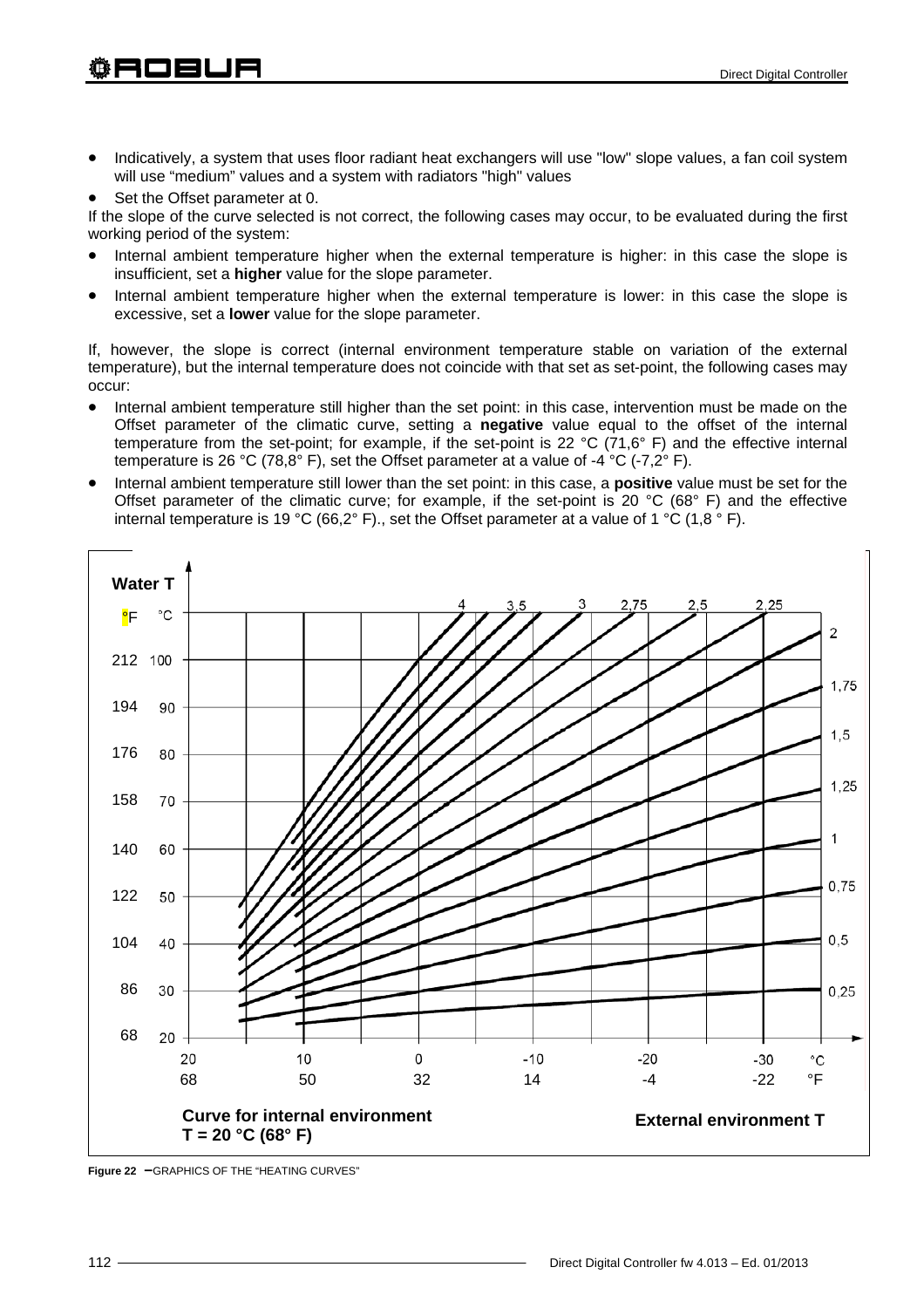

**Figure 23 –** EXAMPLE OF SELECTION OF A HEATING CURVE ON THE BASIS OF THE RATED TEMPERATURE

# **Limitation of the water temperature range of variation.**

Often it is good practice to limit the effective travel accepted of the water temperature, with respect to that corresponding to the entire variation range of the external temperature, which should be derived just from the calculation with climatic curve. This can be performed by accessing the menus **Maximum water setpoint** (page 116) and **Min water set-point** (page 117).

**NOTE**

Instructions for setting the climatic curve parameters:

- 1 Select  $\mathbb H$  from the initial screen to gain access to the main menu.
- 2 Select  $\mathbb{Z}^{\mathbb{Z}}$  to gain access to the System installation.
- 3 Enter the installer password, if requested, on the numerical keypad that appears on the display.
- 4 Select "Plants" from the drop-down menu.
	-
- 5 Select the  $\sqrt{\frac{1}{1+\frac{1}{2}}}\sqrt{\frac{1}{1+\frac{1}{2}}\sqrt{\frac{1}{1+\frac{1}{2}}}}$  Symbol for two-line cooling/heating plants,  $\sqrt{\frac{1}{1+\frac{1}{2}}}\sqrt{\frac{1}{1+\frac{1}{2}}}\sqrt{\frac{1}{1+\frac{1}{2}}\sqrt{\frac{1}{1+\frac{1}{2}}\sqrt{\frac{1}{2}}}}$  for hot water production plants, or for chilled water production plants.
- 6 Turn the knob to scroll the cursor downward until highlighting "Base plant part" and press the knob.
- 7 Turn the knob to scroll the cursor downward until highlighting "Cool/Heat. serv. Conf.".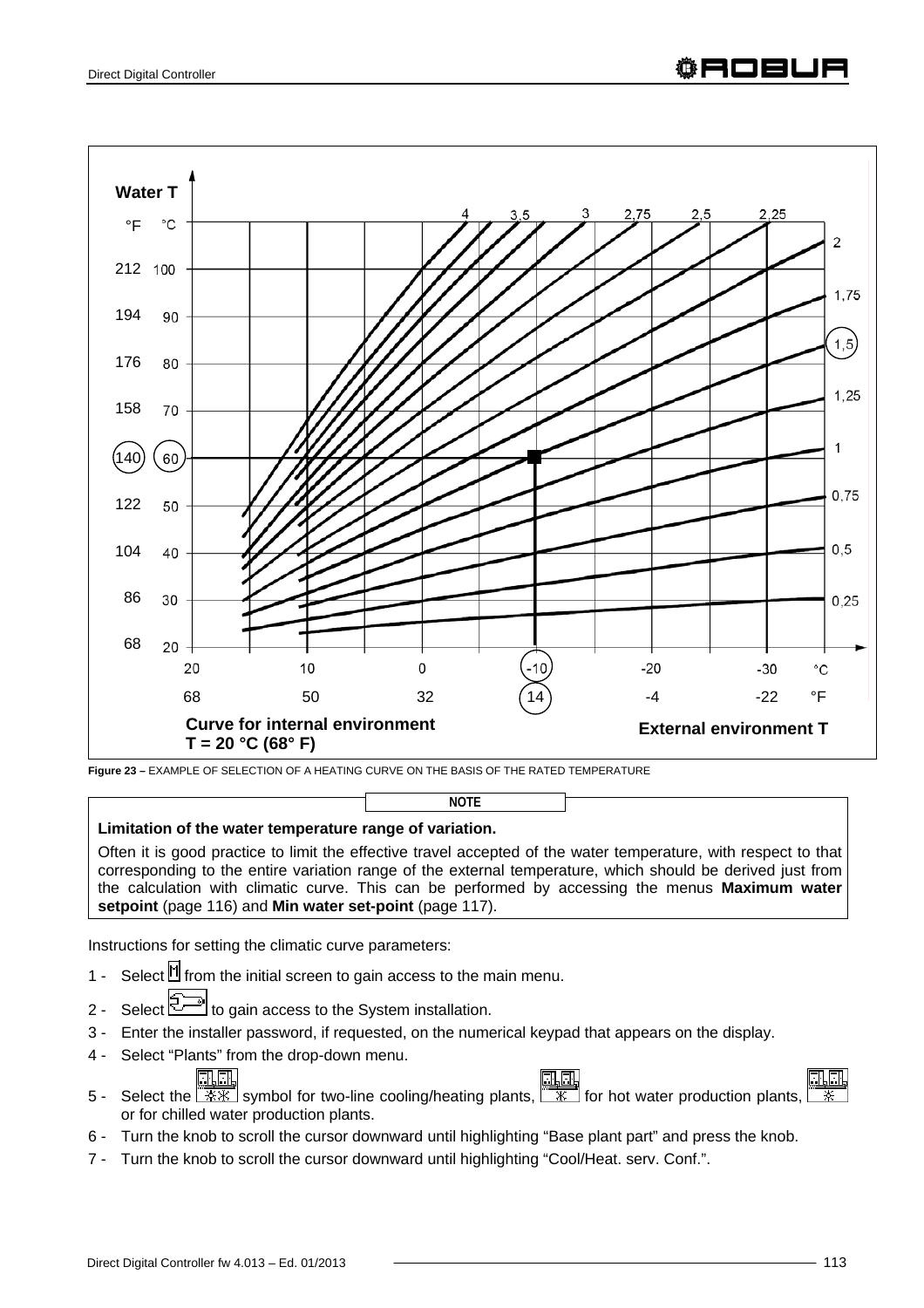# 翁日口曰□曰

- 8 Turn the knob to scroll the cursor downwards until "**Weather Comp parms**" is highlighted, and press the knob to access the screen.
- 9 For the cooled water production system set the "**Water set-point at ExtT. 25 °C (77° F)**" parameter and "**Water set-point at ExtT. 35 °C (95° F)** parameter and any "Offset" parameter.
- 10 For the hot water production system, set the "**Slope**" parameter of the heating curve and any "**Offset**" parameter.





#### **Maximum power limitation**

This optional function allows to limit the maximum power made available by the system for the heating and cooling services, according to the outdoor temperature.

The maximum power installed in a heating or cooling system is dimensioned for the maximum heat load condition, which can be minimum (in heating mode) or maximum (in cooling mode) project outdoor temperature.

Therefore, in climatic conditions that are not extreme, the power installed would be over-abundant; especially in plants with a high number of stages or mixed type (heat pumps plus boilers), more efficient regulation can be obtained by appropriately limiting the power available, i.e. by preventing the regulator using, also only temporarily, an excessive number of machines.

In heating mode, the function operates by progressively reducing the number of machines that can be used on increase of the outdoor temperature. Once activated, three parameters must be appropriately set:

- **External temperature at 100% power**: set the minimum rated value of the external temperature.
- **External temperature at 0% power**: the external temperature must be set, over which power in heating mode is not requested.

NOTE: to prevent limiting the power excessively, it is good practice to insert a margin, setting values slightly higher that the theoretical ones for these two parameters.

**Enabling delay**: with this parameter it is possible to insert an activation delay of the power limiting function, calculated starting from system switch-on. In this way, it is possible to allow the system to always use all power available during the system start-up phase.

In cooling mode, the function operates in the same way, clearly with inverted logic with respect to the variations of the outdoor temperature.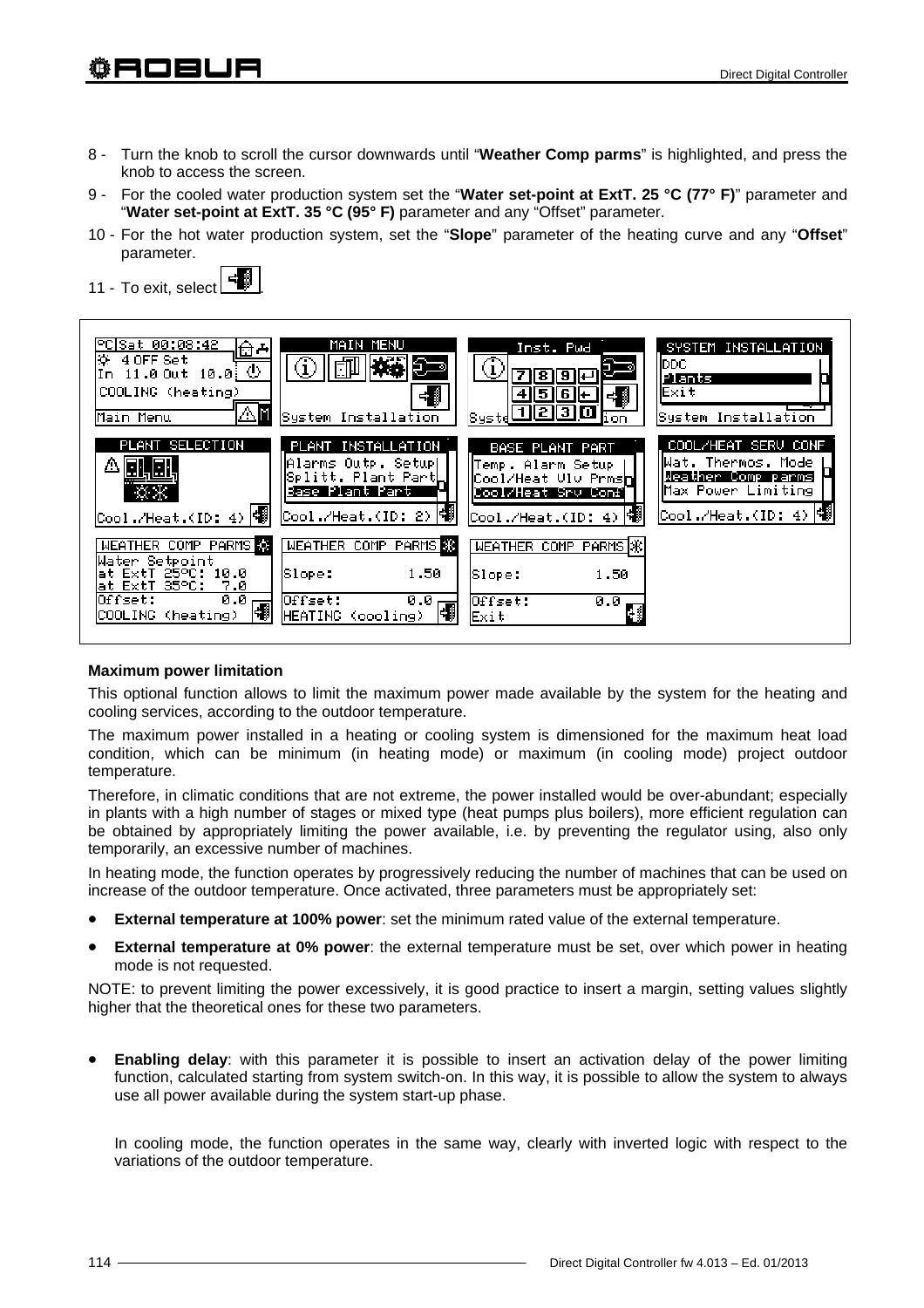It is possible to activate or not and separately configure the heating and cooling mode.

As an alternative to this function, limited to the heating mode, a simplified version can be activated that operates only by preventing the use of the least efficient heat generators (boilers) over an external temperature data. In this case, once the function is activated, just one parameter must be set:

**Boiler disabling external temperature threshold**: the external temperature value must be set over which the boilers must not be used.

Follow the instructions given below to activated and configure the function:

- 1 Select  $\mathbb H$  from the initial screen to gain access to the main menu.
- 2 Select  $\mathbb{Z}^{\mathbb{Z}}$  to gain access to the System installation.
- 3 Enter the installer password, if requested, on the numerical keypad that appears on the display.
- 4 Select "Plants" from the drop-down menu.
- 5 Select the  $\sqrt{2\cdot\frac{1}{2\cdot\frac{1}{2\cdot\frac{1}{2\cdot\cdot\cdot}}}}$  symbol for two-line cooling/heating plants,  $\sqrt{2\cdot\frac{1}{2\cdot\frac{1}{2\cdot\cdot\cdot}}}\$  for hot water production plants, for chilled water production plants.
- 6 Turn the knob to scroll the cursor downward until highlighting "Base plant part" and press the knob.
- 7 Turn the knob to scroll the cursor downward until highlighting "Cool/Heat. serv. Conf.".
- 8 Turn the knob to scroll the cursor downwards until "**Max. Power Limiting"** is selected, and press the knob to access the screen.
- 9 Only for 2-line hot/cold systems: select the button with the  $\mathbb{X}$  or  $\mathbb{X}$  symbol, to select the functioning mode for which the parameters are to be set:  $\mathbb{E}$  for HEATING,  $\mathbb{E}$  for COOLING.
- 10 To activate the function for the cooled water production system, select the only option available, "**Limit Max Power**". At this point, page 2/2 must be accessed to set/modify the three parameters relative tot he function: Outdoor temperature at 100% and 0% power and Activation delay of the limitation function from system switch-on.
- 11 To activate the function for the hot water production system, choose and select one of the **"Limit Max. Power"** or "Lock boilers" options. In both cases, page  $2/2$  must be accessed to set/modify:
	- If "**Limit Max Power**" is selected, the three parameters stated in point 10, relative to the hot water production system.
	- If "**Lock boilers"** is selected, the outdoor temperature threshold parameter prevents the boilers.
- 12 To exit, select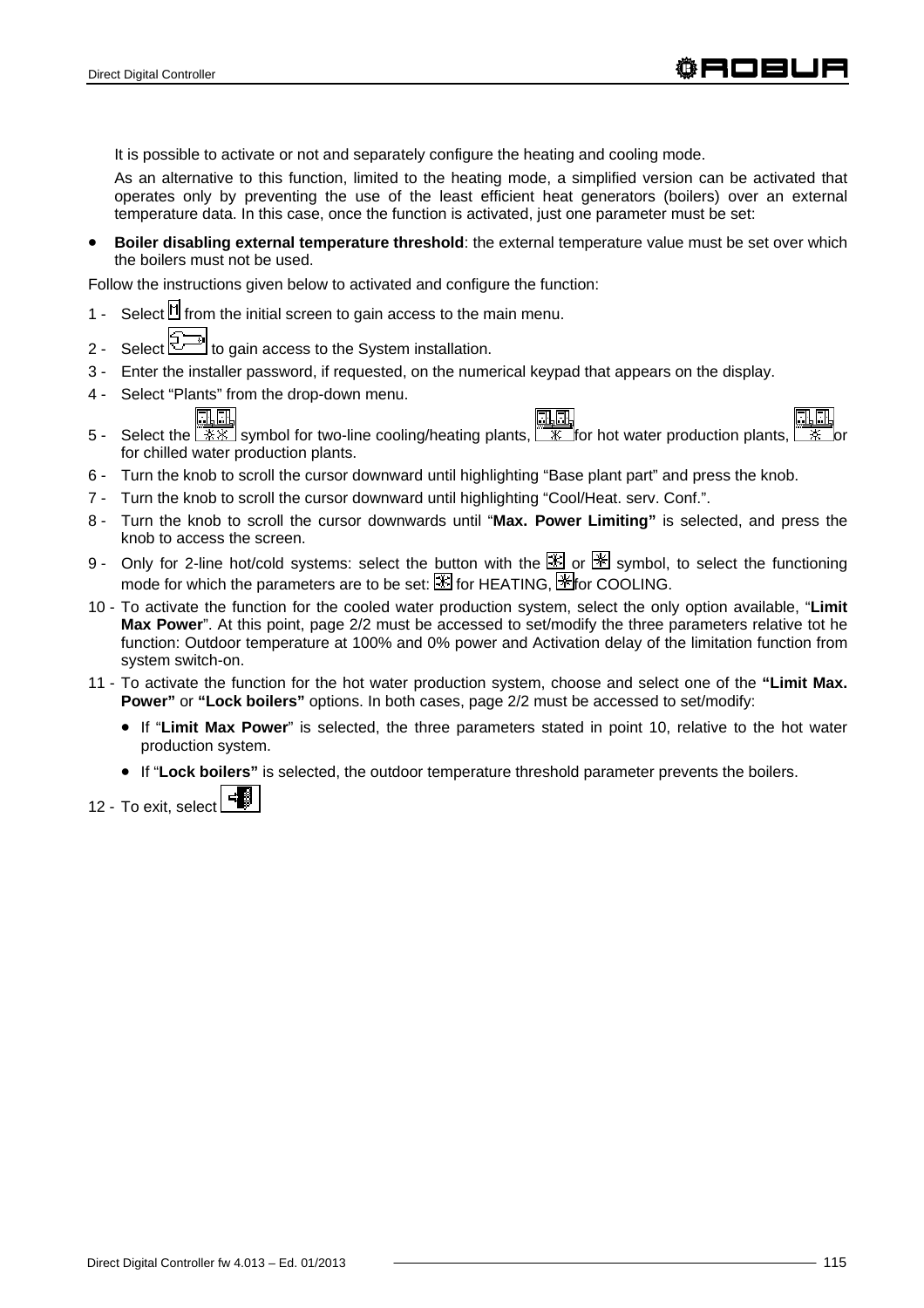

#### **Maximum water setpoint**

The option present inside the installation menu allows to define the **maximum limit of the set-point temperatures** (flow and return) for cooling and heating on the base part of the system. The set-point temperatures will be set subsequently by the user by means of **"User settings"** Menu. In particular, the user can define the minimum temperature for the production of chilled water in the field from –30°C to +40°C (-22°F to 104° F) and the e maximum temperatures for the production of hot water in the field from +5°C to +95°C (+41° F to +203° F). For instance, should a value of +5°C (+41° F) be set for a chilled water production plant, the user can define a temperature value upper than +5°C (+41° F). In case of hot water production plant, the setting of a temperature value equal to  $+60^{\circ}$ C ( $+140^{\circ}$  F) will allow the user to choose a hot water setpoint value lower than +60 °C (+140° F). Moreover, if the climatic curve function is active, these limits are applied to the set-point determined by the system depending on the external temperature.

In the example for heating systems given above, the maximum set-point temperature of the water will be +60°C (+140° F)even if the climatic curve function should request a higher value.



To modify the set-point limits, follow the instructions below:

- 1 Select  $\mathbb H$  from the initial screen to access the main menu.
- 2 Select  $\leq$  10 access the "installation menu".
- 3 Enter the installer password on the numerical keypad that appears on the display.
- 4 Select **"Plants"** from the drop-down menu.
- n.c <u>in in</u> 5 - Select the  $\frac{11}{20}$  symbol for two-line cooling/heating plants,  $\frac{11}{20}$  for hot water production plants,  $\frac{11}{20}$ for chilled water production plants.
- 6 Turn the knob to scroll the cursor downward until highlighting "Base plant part" and press the knob.
- 7 Turn the knob to scroll the cursor downward until highlighting "Cool/Heat srv.Conf." and press the knob.
- 8 Turn the knob to scroll the cursor downward until highlighting "Max water set-point" and press the knob.
- 9 Position the cursor on the temperature value to be modified.
- 10 Press the knob to allow the change of the selected value.
- 11 Turn the knob to modify the value.
- 12 Press the knob to confirm the set value.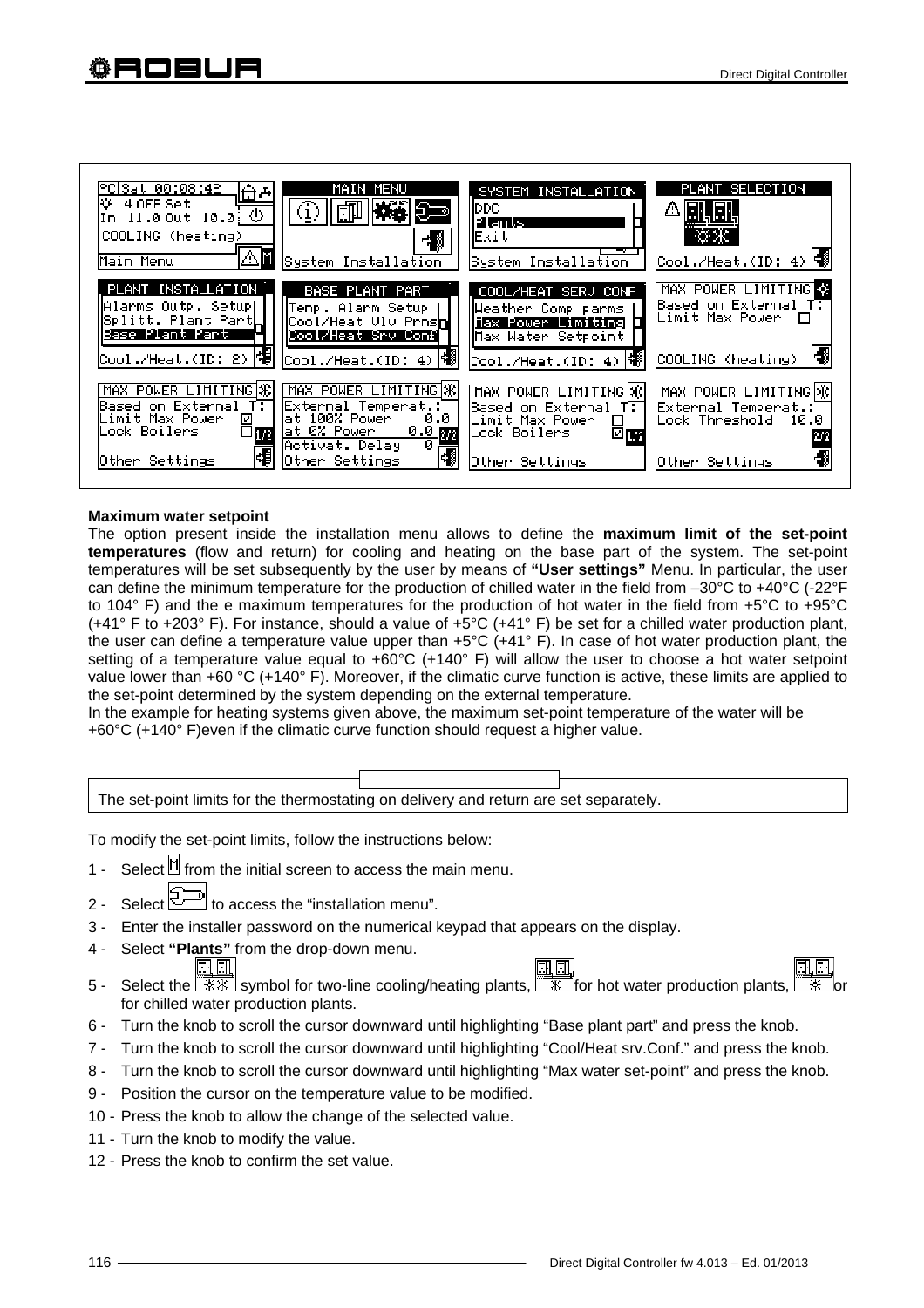13 - To exit, select  $\begin{array}{|c|c|} \hline \cdots \end{array}$ 

If the DDC is the Master DDC for two plants, repeat steps 5 to 9 for the second plant. **NOTE** 



#### **Min water set-point**

The option present inside the installation menu allows to define the **minimum limit of the set-point temperatures** (flow and return) for cooling and heating on the base part of the system. The set-point temperatures will be set subsequently by the user by means of **"User settings"** Menu. In particular, the user can define the maximum temperatures for the production of chilled water in the field from -30°C to +40°C (-22° F to +104° F) and the minimum temperatures for the production of hot water in the field from +5°C to +95°C (+41° F to +203° F). For instance, should a value of +30°C (+86° F) be set for a chilled water production plant, the user can define a temperature value lower than +30°C (+86° F). In case of hot water production plant, the setting of a temperature value equal to +40°C (+104° F) will allow the user to choose a hot water set-point value ranging exceeding +40°C (+104° F).

Moreover, if the climatic curve function is active, these limits are applied to the set-point determined by the system depending on the external temperature. In the example for heating systems given above, the minimum set-point temperature of the water will be 40°C (+104° F) even if the climatic curve function should request a lower value.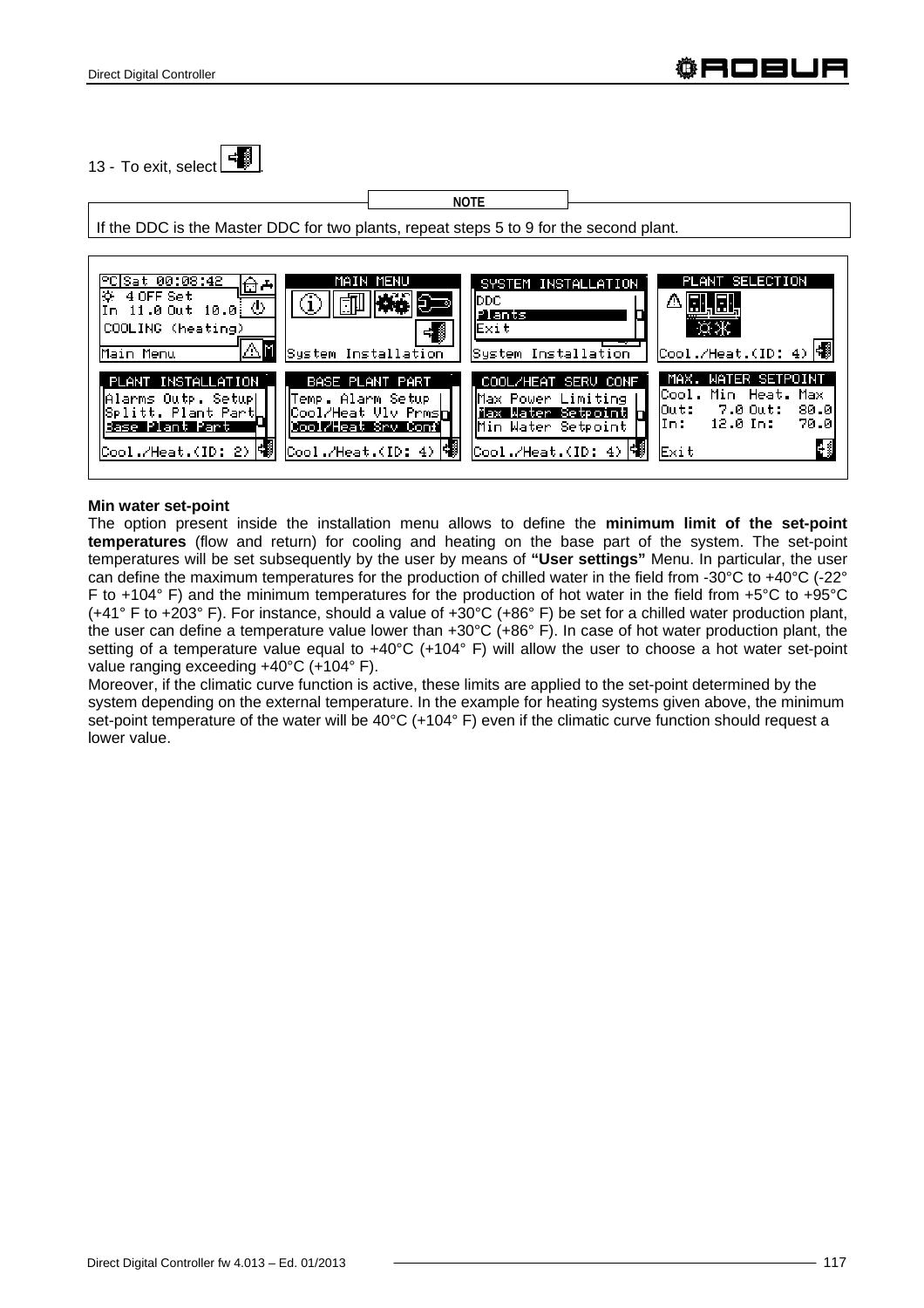**NOTE**

The settings of the max and min set-points are linked to each other, therefore if set as max set-point value (for the production of hot water) at 50 °C (122° F) the min set-point value that can be set must be lower than or equal to 50°C (122° F).

**NOTE**

The set-point limits for the thermostating on outlet and inlet are set separately

To modify the set-point limits, follow the instructions below:

- 1 Select  $\mathbb H$  from the initial screen to access the main menu.
- 2 Select  $\boxed{2}$  to access the "installation menu".
- 3 Enter the installer password on the numerical keypad that appears on the display.
- 4 Select **"Plants"** from the drop-down menu. m r
- 5 Select the  $\frac{1}{2}$  symbol for two-line cooling/heating plants,  $\frac{1}{2}$  for hot water production plants, for chilled water production plants.
- 6 Turn the knob to scroll the cursor downward until highlighting "Base plant part" and press the knob.
- 7 Turn the knob to scroll the cursor downward until highlighting "Cool/Heat srv.Conf." and press the knob.
- 8 Turn the knob to scroll the cursor downward until highlighting "Min water set-point" and press the knob.

**NOTE** 

- 9 Position the cursor on the temperature value to be modified.
- 10 Press the knob to allow the change of the selected value.
- 11 Turn the knob to modify the value.
- 12 Press the knob to confirm the set value.
- 13 To exit, select

If the DDC is the Master DDC for two plants, repeat steps from point 5 for the second plant



### **Chronothermostat mode (Master DDC of Multi DDC plants only)**

This option, in the System installation, allows the user to define, for each plant managed by the DDC, the operating mode of the Master DDC's chronothermostat.

Two operating modes are available:

 **General chronothermostat** (Master and slave): in this case the Master DDC's chronothermostat also controls the commands on the Slave DDCs.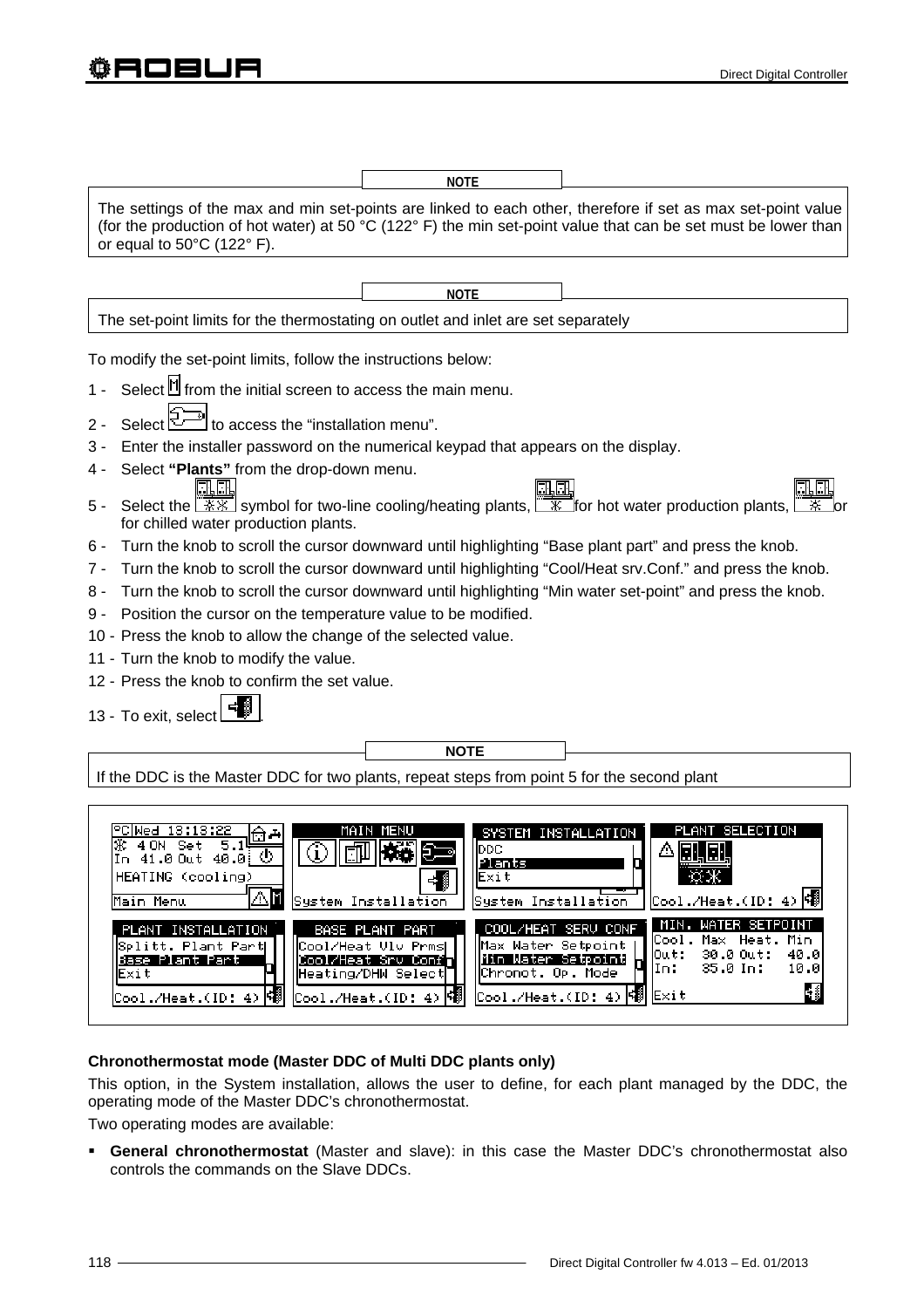Partial chronothermostat (Master DDC only): The chronothermostat of the Master DDC gives the on command only to the units that it manages directly.

In practice, two typical configurations are used:

- **1. Single chronothermostat:** the plant is controlled exclusively by the Master DDC chronothermostat. It is necessary to select the "General" option described above and to disable the chronothermostat command on the Slave DDCs. (see Paragraph "On/off command configuration" on page 103). In addition, it is necessary to connect the ambient temperature sensor, supplied as an optional extra, to the Master DDC.
- **2. Zone chronothermostat:** with this type of configuration it is possible to control the temperature of 3 different environments. It is necessary to enable the chronothermostat commands on all of the DDCs and select the "Partial" option described above on the Master DDC. In addition, it is necessary to connect the ambient sensors (supplied as an optional extra) to each DDC.

Instructions for setting the "Chronot. Op. Mode" on the Master DDC follow:

- 1 Select  $\mathbb H$  from the initial screen to gain access to the main menu.
- 2 Select to gain access to the System installation.
- 3 Enter the installer password, if requested, on the numerical keypad that appears on the display.
- 4 Select "Plants" from the drop-down menu.
- 5 Select the  $\sqrt{2\pi}\sqrt{8\pi}$  symbol for two-line cooling/heating plants,  $\sqrt{8\pi}$  for hot water production plants, for chilled water production plants.
- 6 Turn the knob to scroll the cursor downward until highlighting "Base plant part" and press the knob.
- 7 Turn the knob to scroll the cursor downward until highlighting "Cool/Heat. serv. Conf.".
- 8 Turn the knob to scroll the cursor downwards until "Chronot. Op. Mode" is selected, and press the knob to access the screen.
- 9 Position the cursor on  $\Box$  next to the option to be set (general, group) and press the knob to make the choice. The  $\boxdot$  symbol indicates that the option has been enabled.
- 10 To exit, select .



**NOTE**

Repeat steps 5 to 8 for the second plant if the DDC is the Master DDC for two plants.

#### **4.4.2.6.10 Heating/DHW select**

By means of this sub-menu item, it is possible to choose if the machines that build up the base plant serve only for the production of hot water for the heating plant or if they serve for the production (also contemporary) of hot water for the heating plant and of domestic hot water (DHW).

1 - Select  $\mathbb H$  from the initial screen to gain access to the main menu.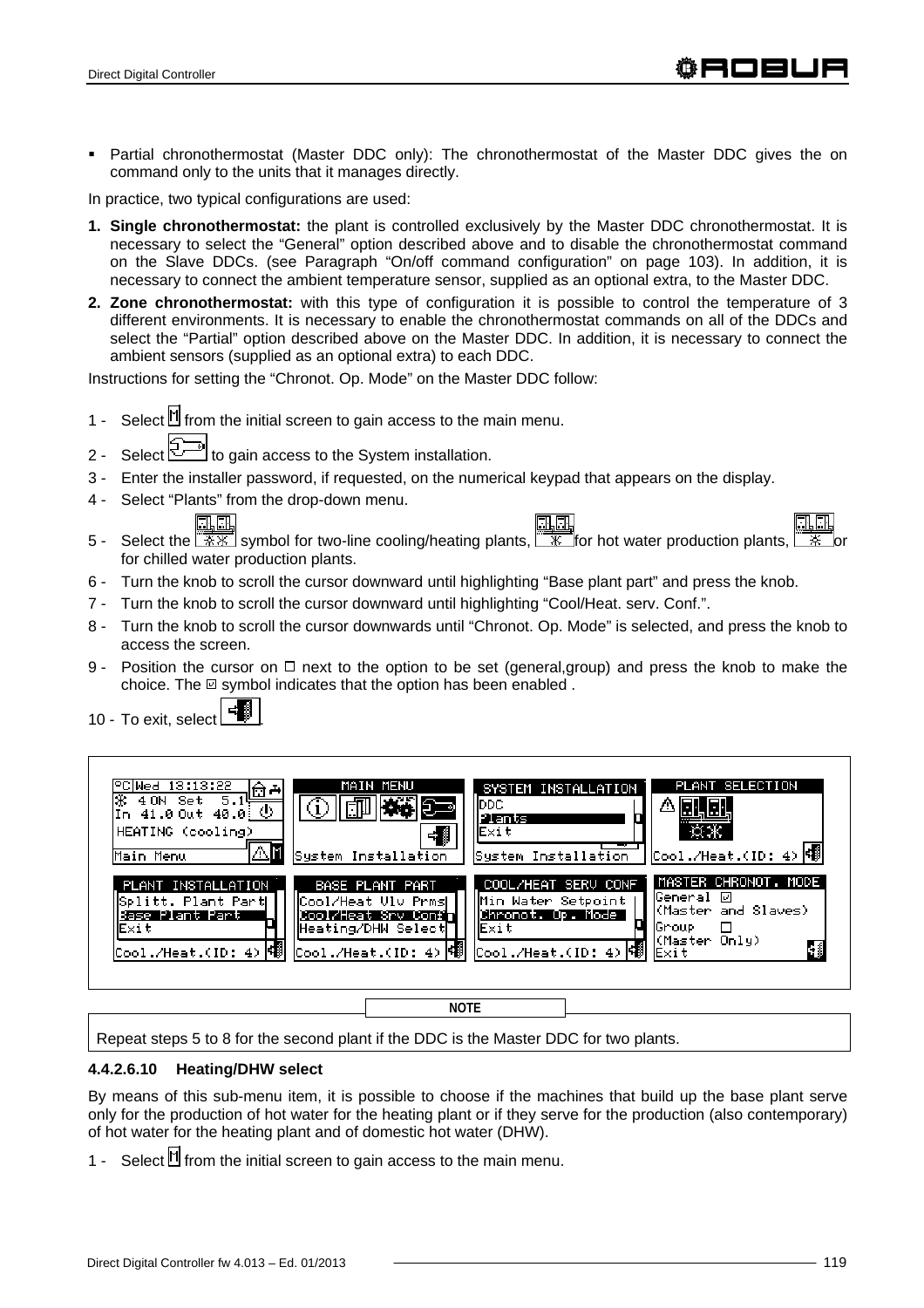- 2 Select  $\mathbb{Z}^{\mathbb{Z}}$  to gain access to the System installation.
- 3 Enter the installer password on the numerical keypad that appears on the display.
- 4 Select **"Plants"** from the drop-down menu.
- 5 Select the plant type:  $\frac{13.16}{12.16}$  for two-line cooling/heating plant;  $\frac{18.16}{16}$  for the hot water production plant;
- 6 Turn the knob to scroll the cursor downward until highlighting "Base plant part" and press the knob.
- 7 Turn the knob to scroll the cursor downward until highlighting "Heating/DHW select."
- 8 Place the cursor on  $\Box$  next to the option you wish to set: "Heating and DHW (Simultan.service)" or "Heating only.".
- 9 Press the knob to activate the option. The  $\square$  symbol indicates that the option has been enabled.

10 - To exit, select



# **4.4.2.6.11 Base DHW service configuration**

### **Set-point limit**

The option present inside the installation menu allows to define the maximum limit of the set-point temperature (flow) for the production of DHW on the base part of the system. The set-point temperature will be set subsequently by the user by means of "User settings" Menu. In particular, it is possible to define the maximum temperature for the production of DHW within a field of +5°C / +95°C (+41° F / +203° F). For example, if a value of +60°C (+140° F) is set, the user can define a temperature value between +5°C (+41° F) and +60°C  $(+140° F)$ .

- 1 Select  $\mathbb N$  from the initial screen to gain access to the main menu.
- 2 Select  $\leq$   $\leq$  to access the "installation menu".
- 3 Enter the installer password on the numerical keypad that appears on the display.
- 4 Select **"Plants"** from the drop-down menu. 孔原
- 5 Select the  $\frac{120}{120}$  symbol for two-line cooling/heating plants,  $\frac{120}{120}$  for hot water production plants, for chilled water production plants.
- 6 Turn the knob to scroll the cursor downward until highlighting "Base plant part" and press the knob.
- 7 Turn the knob to scroll the cursor downward until highlighting "Base DHW srv.Conf." and press the knob.
- 8 Turn the knob to scroll the cursor downward until highlighting "Set-point Range" and press the knob.
- 9 Position the cursor on the temperature value to be modified.
- 10 Press the knob to allow the change of the selected value.
- 11 Turn the knob to modify the value.
- 12 Press the knob to confirm the set value.

13 - To exit, select l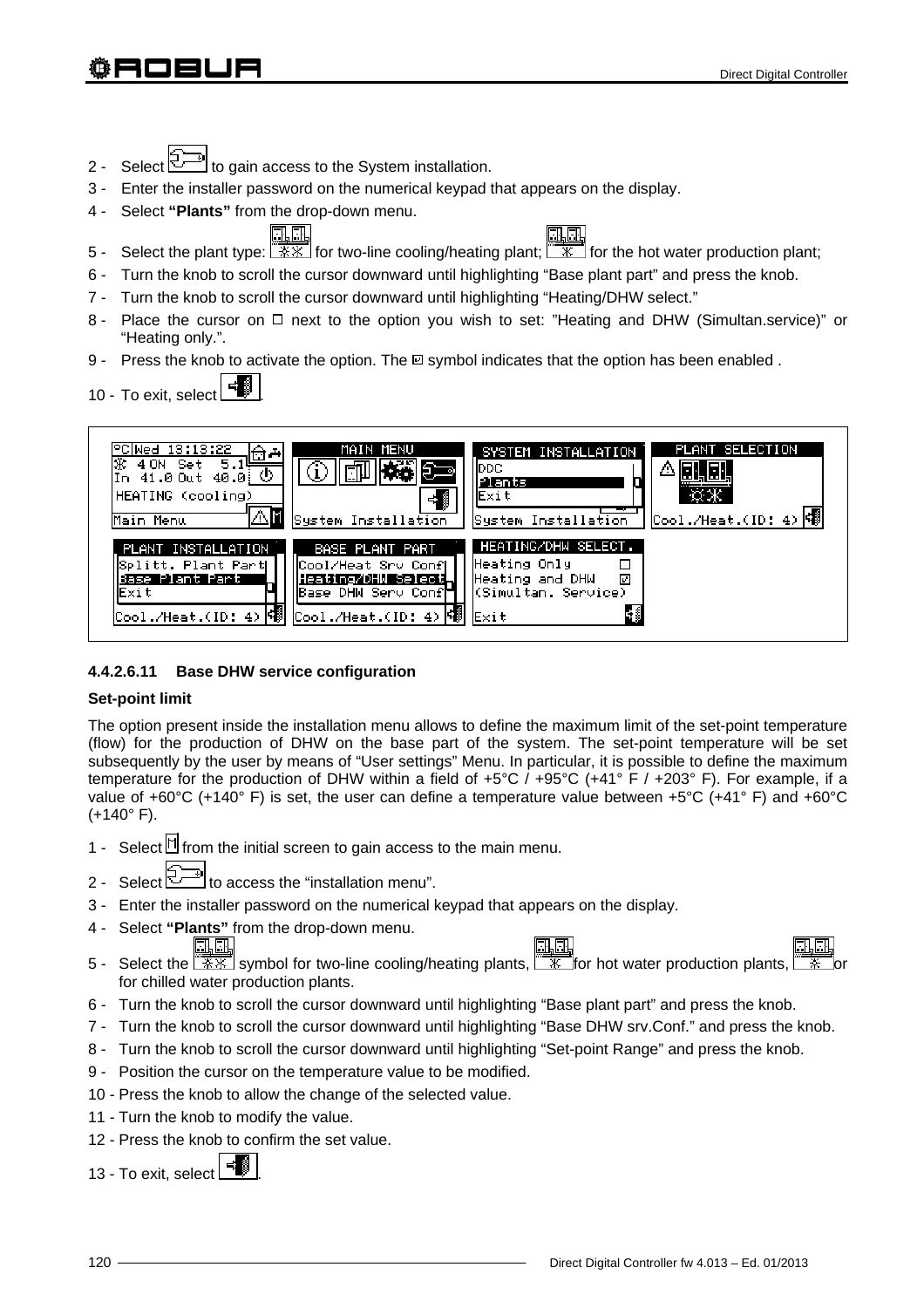If the DDC is the Master DDC for two plants, repeat steps from point 5 for the second plant

**NOTE** 

| PC Wed 13:13:22<br>MAIN MENU<br><u>ਹਿ ਦ</u><br>5.14<br>4 ON Set<br>♨<br>In 41.0 Out 40.0:<br> HEATING (cooling)<br>Main Menu<br>System Installation                                                                                       | PLANT SELECTION<br>SYSTEM INSTALLATION<br>IDDC.<br>D<br>Plants<br>lExit<br>$\text{Cool}$ ./Heat.(ID: 4)<br>System Installation                                                       |
|-------------------------------------------------------------------------------------------------------------------------------------------------------------------------------------------------------------------------------------------|--------------------------------------------------------------------------------------------------------------------------------------------------------------------------------------|
| BASE PLANT PART<br>PLANT INSTALLATION<br>Heating/DHW Select<br>∥Splitt. Plant Partk<br>Base DHW Serv Confl<br>Base Plant Part<br>lExit.<br>lExit<br>$\frac{\text{Cool}.\text{/Heat}.}{\text{ID: 4}}$<br>Cool./Heat.(ID: 4) <sup>[</sup> 劉 | MAX. WATER SETPOINT<br>BASE DHM SERU CONF.<br>DHW Max (Base Part)<br>Set Point Range<br>$0$ ut: 95.0<br>Heat/DHW Setp Prio<br>lSimult. DHW & Cool<br>Cool./Heat.(ID: 4)   19<br>Exit |

# **Heat/DHW setpoint priority**

This parameter permits to set of which setpoint value use shall be made for the operation of the base plant units in case several switching-on requests are present. In particular, the choice of the reference setpoint will be assessed by the plant among the setpoint requests for the base DHW service and the setpoint requests for the heating service. It is important to remember that more requests of the same type can be obtained from both the DDC and one or more RB100 or RB200 devices.

By selecting the "Max. DHW request setpoint" option, the DDC will consider the maximum value of all the base domestic hot water requests as reference setpoint for the plant management. Should both base DHW and heating requests exist, the setpoint utilized by the system will be the one relative to the DHW request specifying the highest setpoint value. In case only heating requests are present (and not base DHW request) the utilized setpoint will be the highest one among all the heating requests.

By selecting the "Max. Heat./DHW request setpoint" item, the DDC will consider the maximum value of both base DHW and heating requests as the setpoint of which use shall be made for the plant management.

- 1 Select  $\mathbb H$  from the initial screen to gain access to the main menu.
- 2 Select  $\leq$  to gain access to the System installation.
- 3 Enter the installer password on the numerical keypad that appears on the display.
- 4 Select **"Plants"** from the drop-down menu.

# 电压

31,61

5 - Select the plant type:  $\sqrt{\frac{1}{12} \cdot \frac{1}{12}}$  for two-line cooling/heating plant;  $\sqrt{\frac{1}{12} \cdot \frac{1}{12}}$  for the hot water production plant;

 $\frac{1}{100}$  for the chilled water production plant.

- 6 Turn the knob to scroll the cursor downward until highlighting "Base plant part" and press the knob.
- 7 Turn the knob to scroll the cursor downward until highlighting "Base DHW serv.Conf." and press the knob
- 8 Turn the knob to scroll the cursor downward until highlighting "Heat/DHW Setp Prio".
- 9 Position the cursor on  $\Box$  next to the option that is to be set.
- 10 Press the knob to activate the option. The  $\Box$  symbol indicates that the option has been enabled.

11 - To exit, select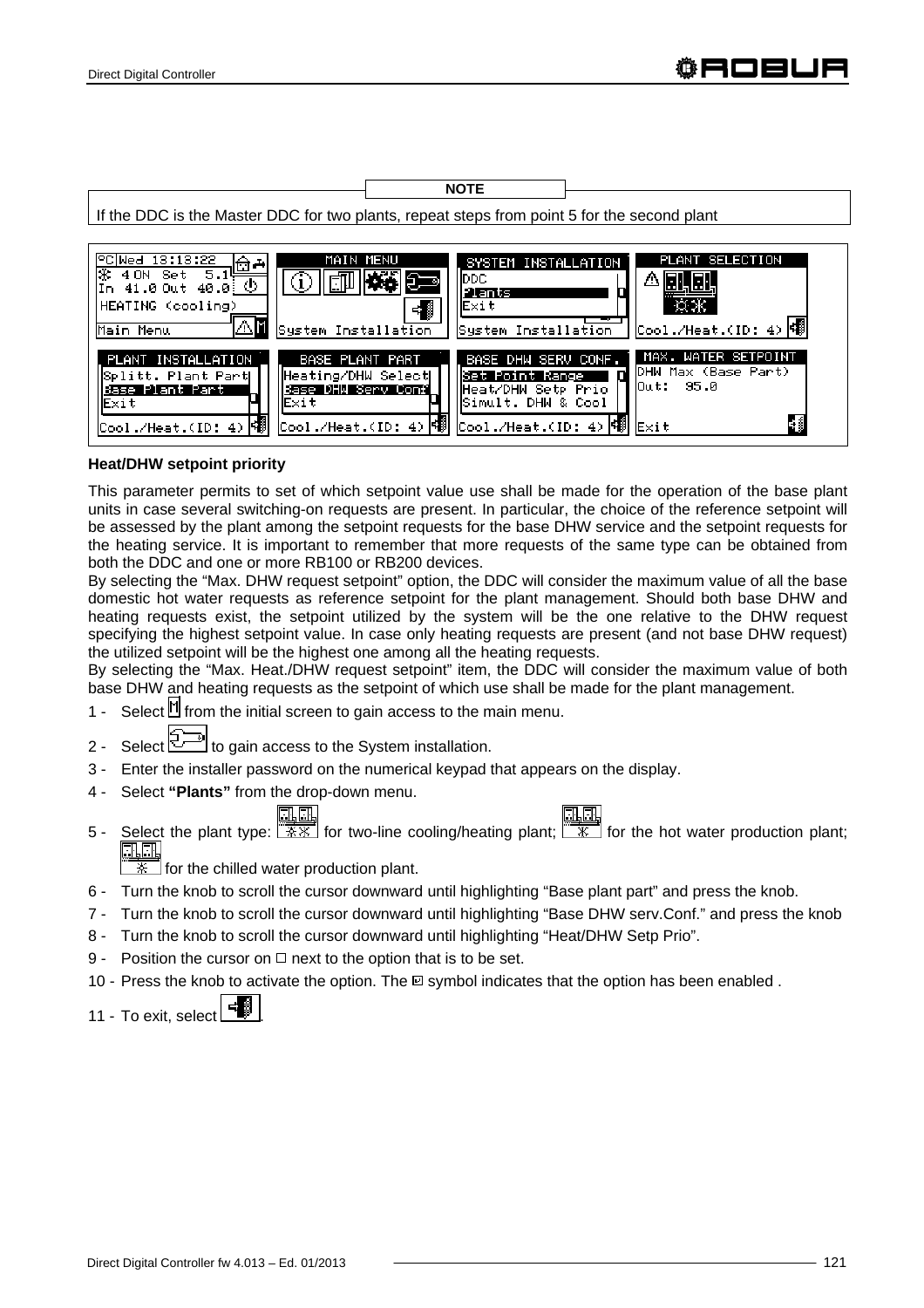| MAIN MENU<br>PC Wed 13:13:22<br><u> 예로</u><br>5.14<br>Set<br>4 ON<br>७<br>41.0 Out 40.0<br>HEATING (cooling)<br>System Installation<br>Main Menu                                            | SYSTEM INSTALLATION<br>IDDC<br>Plants<br>llE×it<br>System Installation                                          | PLANT SELECTION<br>$\overline{\text{Cool./Heat.(ID: 4)}}$                                                      |
|---------------------------------------------------------------------------------------------------------------------------------------------------------------------------------------------|-----------------------------------------------------------------------------------------------------------------|----------------------------------------------------------------------------------------------------------------|
| PLANT INSTALLATION<br>BASE PLANT PART<br>  Splitt. Plant Part <br>Heating/DHW SelectL<br>Base DHW Serv Conf<br>Base Plant Part<br>Exit<br>lExit<br>Cool./Heat.(ID: 4)<br>Cool./Heat.(ID: 4) | BASE DHW SERU CONF.<br>  Set Point Range <br>Heat/DHW Setp Prio<br>Simult. DHW & Cool!<br> Cool./Heat.(ID: 4) 嘟 | HEAT/DHW SETPT PRIOR<br>Max. Setpoint of<br>₽<br>DHW Requests<br>Max. Setpoint of<br>Heat/DHW Requests<br>Exit |

### **Use of DHW in cooling mode**

This setting permits to produce base DHW on a two-line cooling/heating plant even when it is switched over to cooling. In order to get this functionality the 2-line plant must be of the type with "doubled manifolds", that is, from the hydraulic point of view, it must be of 4-line type with the addition of three-way centralized valves for the cooling/heating switching-over. These valves are controlled by the RB100 or RB200 device (see Figure 24).

- 1 Select  $\mathbb H$  from the initial screen to gain access to the main menu.
- 2 Select to gain access to the System installation.
- 3 Enter the installer password on the numerical keypad that appears on the display.
- 4 Select **"Plants"** from the drop-down menu.

- 5 Select the plant type:  $\sqrt{1+\frac{1}{2}x}$  for the two-line cooling/heating plants;
- 6 Turn the knob to scroll the cursor downward until highlighting "Base plant part" and press the knob.
- 7 Turn the knob to scroll the cursor downward until highlighting "Base DHW serv.Conf." and press the knob
- 8 Turn the knob to scroll the cursor downward until highlighting "Simult.DHW & Cool".
- 9 Position the cursor on  $\Box$  next to the option that is to be set.
- 10 Press the knob to activate the option. The  $\Box$  symbol indicates that the option has been enabled .

11 - To exit, select



**NOTE**

A standard 2-line plant cannot make use of this option for the base plant units cannot provide hot water while the plant is switched over to cooling.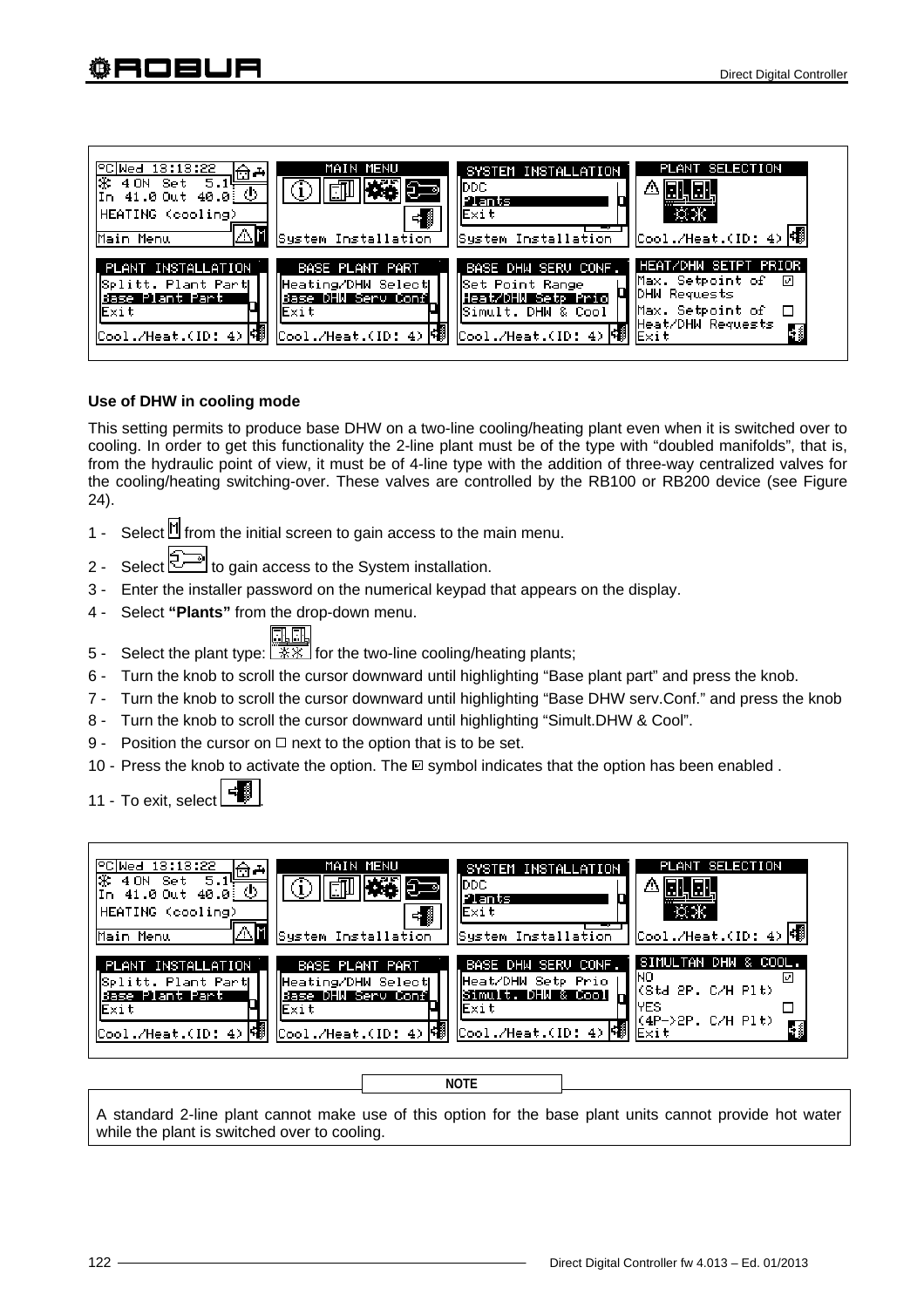

**Figure 24 -** SE OF DHW IN COOLING MODE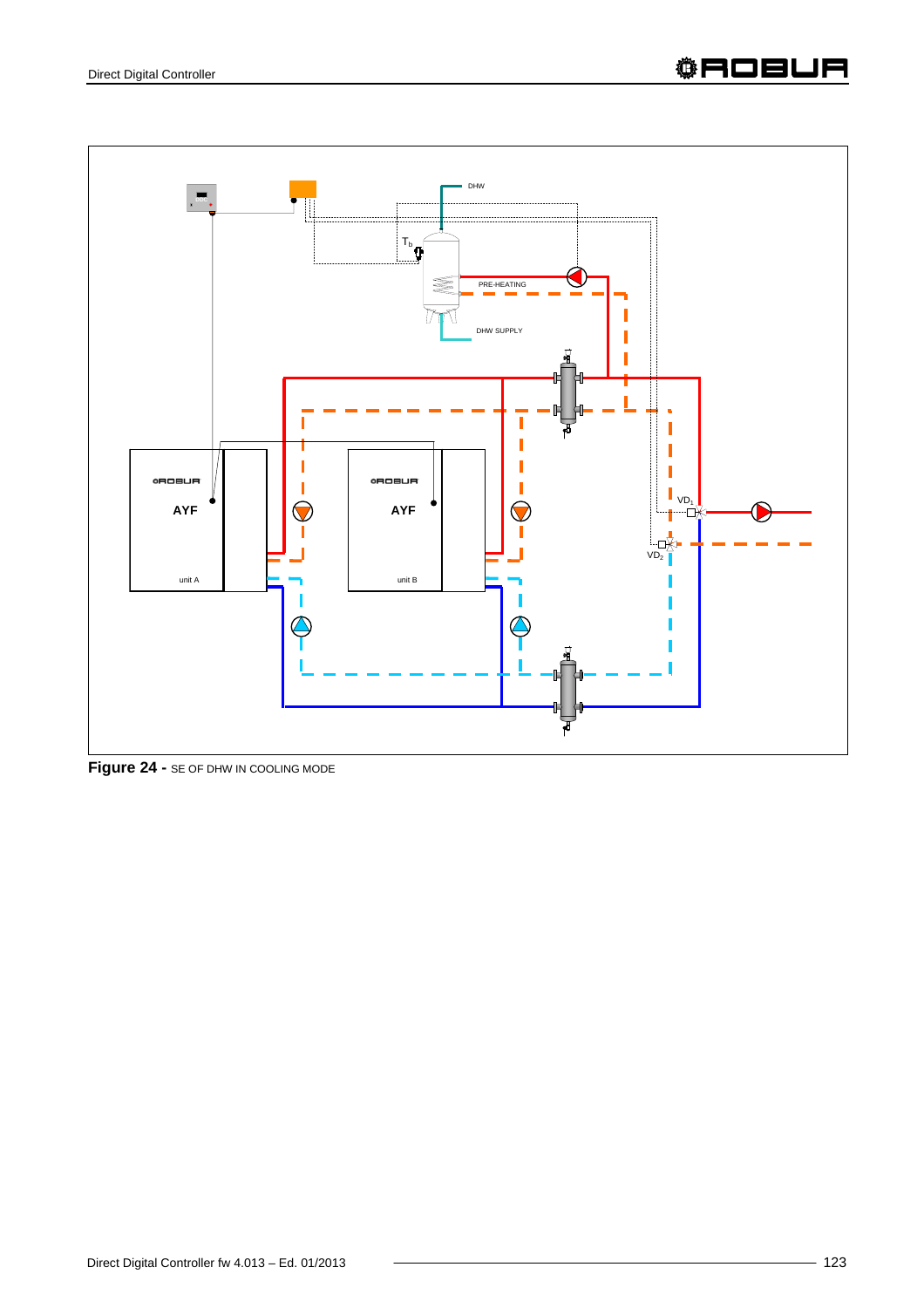# **4.5 INSTRUCTIONS FOR DDC-PLANT CONFIGURATION**

## **4.5.1 INTRODUCTION**

The DDC has been conceived to control up to a maximum of 96 modules (i.e. a maximum of 48 cold modules and 48 hot modules). In order to obtain this functionality, a modular architecture has been adopted, on the basis of which:

- one DDC is able to control directly up to a maximum of **32** modules (**16** cold modules and **16** hot modules) (see Paragraph **4.5.2.1 – "Single DDC configuration"**);
- two **DDCs** may be coordinated to manage up to 64 modules (32 "cold" modules + 32 "hot" modules) (see Paragraph **4.5.2.2 – "Multi DDC Binding"**);
- three **DDCs** may be coordinated to manage up to 96 modules (48 "cold" modules + 48 "hot" modules);(see Paragraph **4.5.2.2 – "Multi DDC Binding"**).

In addition, each DDC can manage units configured on two different plants, on condition that they are a "hot" plant and a "cold" plant. This functionality is provided to allow a single DDC to manage four-line hot/cold plants.

Alternatively, one DDC can manage a single two-line hot/cold plant (or, naturally, a single hot or cold plant).

Plants are identified by an ID; there may be 6 plant IDs (0-15). These IDs are assigned to the units via the user interface of the S61 board, in a way that is consistent with the water plant to which they are linked. For 4 line machines, two plant IDs must be assigned, one for the cold module and one for the hot module (this applies to AYF 60-119/4 units and GAHP- GS/WS units in a 4-line configuration).

The DDC can support also the domestic hot water control. In particular on a plant the DDC is able to manage the production of domestic hot water with units belonging to the base plant (base DHW: uses the same heating units for the production of domestic hot water at the same time as the production of hot wter for heating), or with units belonging to the separable plant (separable DHW: a part of the plant can be separated from the base plant to product domestic hot water completely independently and not at the same time as the heating system, therefore also when this is working in cooling mode).

To make use of this functionality, the plant shall be provided with an interfacing device called RB100 or RB200 (Robur Box), of which use is made to send to the DDC the switching on/off requests of the configured units.

The Direct Digital Controller can communicate with other Direct Digital Controllers of the same type in order to manage plants with more than 16 units. In addition, it is possible to allow more Direct Digital Controllers to be used also if there are less than 16 units, i.e. if there are several groups of machines serving the same plant but which need to be managed autonomously.

Instructions for carrying out both Single DDC and Multi DDC configurations follow.

Before carrying out the DDC-Plant configuration, ensure that all connections have been made correctly and that the machine's electronic boards have been configured correctly (see S61 electronic board programming sheet). **NOTE**

DDC-Plant configuration is basically carried out in two stages:

- The first stage is represented by the configuration of the DDC/DDCs of the plant. In this stage the DDC/DDCs acquire information about the machine that they must manage or about any other DDCs installed;
- The second stage concerns the configuration of the plant/plants, which must be carried out on each DDC installed. This is the stage during which it is possible to choose the operating mode or modes of the plant or plants.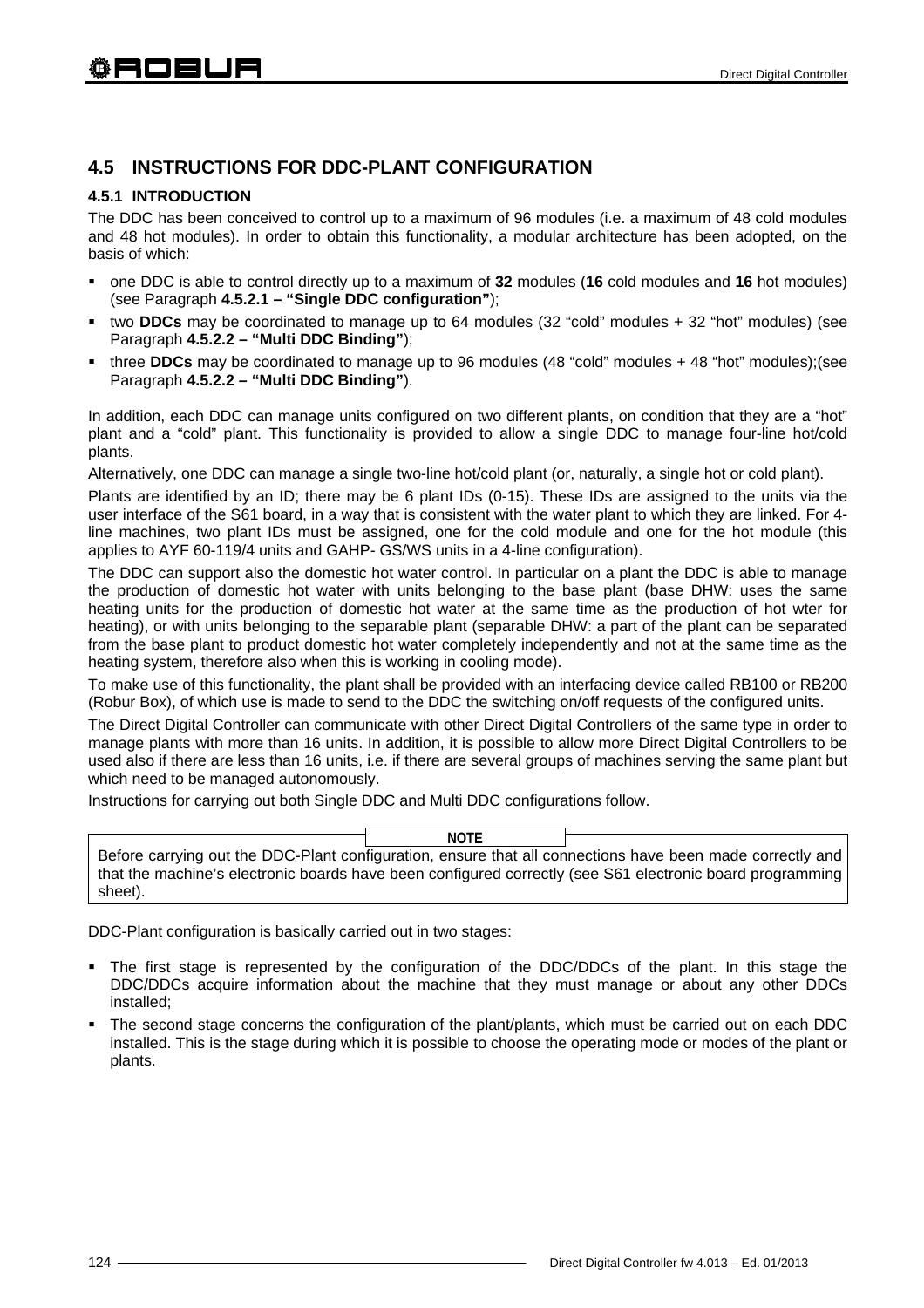**WARNING**

**When the DDC and plant configuration stages are finished, the user settings**  $\frac{1}{2}$  **must still be defined before switching on the plant - i.e. all the plant operating parameters according to the operating mode chosen during the plant configuration stage. At this point, the Plant Control menu**  *I* may be used to switch the plant/plants configured on and off.

## **4.5.2 DDC CONFIGURATION INSTRUCTIONS**

To carry out the configuration of the DDC or DDCs, proceed as indicated in Paragraph 4.5.2.1 or Paragraph 4.5.2.2, according to whether the plant is managed by a single DDC or by multiple DDCs.

#### **4.5.2.1 Single DDC configuration**

In this stage the DDC identifies the units in order to be able to assign them to the DDC itself. Before carrying out this step, ensure that:

- All the units that the DDC must manage are powered and on;
- The configuration of the electronic board of each unit has been carried out according to the instructions provided in the S61 installation manual;
- The DDC has been correctly connected, following the instructions contained in Paragraph 4.1.2 "**CONNECTING THE DIRECT DIGITAL CONTROLLER**".

To complete this initial configuration stage, follow the instructions provided in the following paragraphs:

- 1 **"Machine configuration" 4.4.1.4**;
- 2 **"Checking machine configuration" 4.4.1.5** (optional); verify the outcome of the configuration just carried out.

When this configuration stage is complete, proceed directly to paragraph **4.5.3** - "**PLANT CONFIGURATION INSTRUCTIONS**", where it is possible to define the operating mode of the plant.

## **4.5.2.2 Multi DDC Binding**

In order to configure a Multi DDC plant, it is necessary to carry out **5** operations, **strictly in the order described,** and following the instructions given in the paragraphs indicated:

- 1 **"Setting ID" 4.4.1.1** each DDC is assigned its own ID (DDC IDs must be assigned so that they are all different from each other);
- 2 **"Machine configuration" 4.4.1.4**; each existing DDC is assigned the units that it is to control. For AFY 60-119/4 units, it is possible to assign just one module to a DDC, e.g. the cold module, having the remaining module managed by a different DDC;
- 3 **"Checking machine configuration" 4.4.1.5** (optional); verify the outcome of the configuration just carried out;
- 4 **"Master DDC Setup (Multi DDC plants only)" 4.4.1.6:** ; here, the role of each DDC (Master or Slave) is defined. For a given plant, only one DDC may be configured as the Master DDC, and the others must be configured as Slaves

|                                                                             | <b>NOTE</b> |  |
|-----------------------------------------------------------------------------|-------------|--|
| If a DDC manages 2 plants (hot and cold), carry out step 4 for both plants. |             |  |

5 - **"Multi DDC configuration" – 4.4.1.7** during the execution of this operation, which must be carried out simultaneously on all the DDCs of the plant, and after the first 4 operations on all of them have been carried out, the DDCs exchange information about the machines assigned to them, to determine whether they must be co-ordinated with each other to manage certain units. This occurs when units, or modules of units, have been assigned to more than one DDC, linked to the same plant.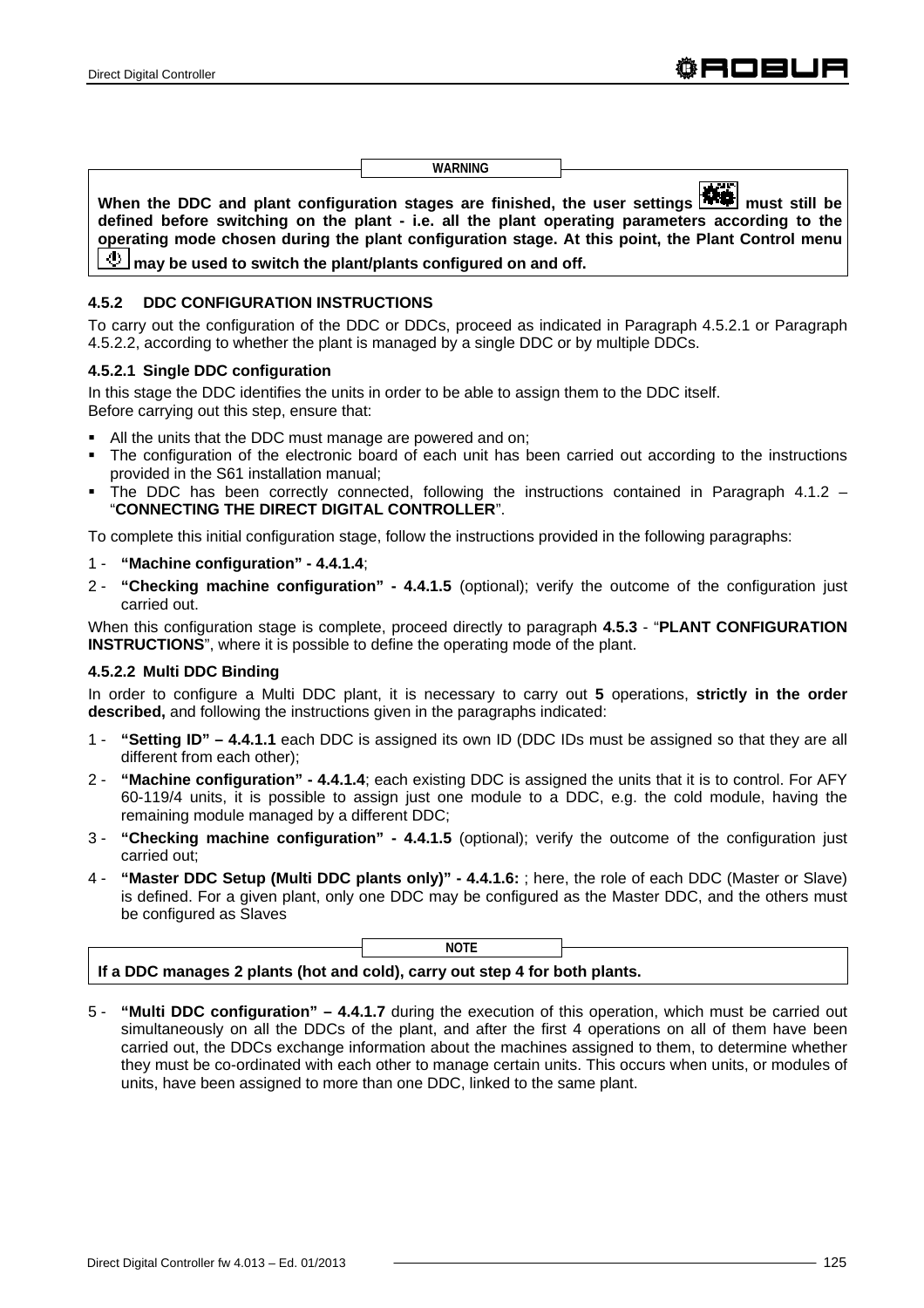| If at least one unit belonging to the separable group is present on the plant, the configuration shall |  |  |  |
|--------------------------------------------------------------------------------------------------------|--|--|--|
| be completed following the indications provided in paragraph 4.4.2.5.1 "Heating/DHW Select" on         |  |  |  |
| page 87. and in paragraph 4.4.2.6.10 "Heating/DHW select" on page 119 (if at least one hot unit        |  |  |  |
| belonging to the base group is present).                                                               |  |  |  |

**WARNING**

When this configuration stage has been completed, proceed to Paragraph 4.5.3– "**PLANT CONFIGURATION INSTRUCTIONS"**, where the operating mode of the plant can be defined.

## **4.5.3 PLANT CONFIGURATION INSTRUCTIONS**

#### **4.5.3.1 Configuring operating mode**

The first operation to carry out is the selection of the operating mode described in Paragraph "**On/off command configuration**" on page 103.

The Direct Digital Controller allows 6 management modes regarding operation of the units, as indicated in the table below.

| <b>OPERATING</b><br><b>MODE</b> | <b>MANUAL</b><br>(MAN) | <b>RYWm</b>      | <b>RYWa</b>               | <b>ExtT</b>      | AmbT             | <b>WCmp</b>      | <b>MON</b> | <b>CUST</b>        |
|---------------------------------|------------------------|------------------|---------------------------|------------------|------------------|------------------|------------|--------------------|
| Global On-Off                   | X                      |                  |                           | X                | X                | $\boldsymbol{x}$ |            | $\mathbf{x}^*$     |
| Partial On-Off                  | $\boldsymbol{x}$       |                  |                           | $\boldsymbol{X}$ | $\boldsymbol{X}$ | $\boldsymbol{X}$ |            | $\boldsymbol{x}^*$ |
| Global water T<br>timer         | X                      | X                | $\mathbf{x}$              | X                |                  |                  |            | $\mathbf{x}^*$     |
| Partial water T<br>timer        | $\boldsymbol{x}$       | $\boldsymbol{x}$ | $\boldsymbol{x}$          | $\boldsymbol{x}$ |                  |                  |            | $\boldsymbol{x}^*$ |
| External<br>Temperature         |                        |                  |                           | X                |                  | X                |            | $\mathbf{x}$       |
| Chronothermostat                |                        |                  |                           |                  | X                |                  |            | $\mathbf{x}^*$     |
| Climatic curve                  |                        |                  |                           |                  |                  | X                |            | $\mathbf{x}^*$     |
| RY-RW                           |                        | X                | $\boldsymbol{\mathsf{X}}$ |                  |                  |                  |            | $\mathbf{x}^*$     |
| <b>AutoYW</b>                   |                        |                  | X                         |                  |                  |                  |            | $\mathbf{x}^*$     |

| $\mathbf{X}^{\prime}$ | In CUSTOM operating mode it is possible to select freely the ON/OFF commands that determine the<br>activation of the plant. It is not possible to select the "WeComp" function at the same time as the<br>"GenTmr" or "ChronT" consent |
|-----------------------|----------------------------------------------------------------------------------------------------------------------------------------------------------------------------------------------------------------------------------------|
|                       | Multi DDC plants only.                                                                                                                                                                                                                 |
|                       | Two-line hot/cold plants only.                                                                                                                                                                                                         |

## *4.5.3.1.1 Instructions for operation in MAN mode*

In MAN mode, activation and deactivation of the plants, switching from COOLING to HEATING mode and vice versa for two-line plants is performed manually by the user via the Direct Digital Controller that can in addition attend to the management of switch-on and switch-off times, the regulation of the water temperature, the management of timer operating cycles and diagnostics of the units connected.

Consent for the activation or deactivation of the plant is provided manually through configuration of the "**Plant control**" menu  $\lfloor \frac{b}{2} \rfloor$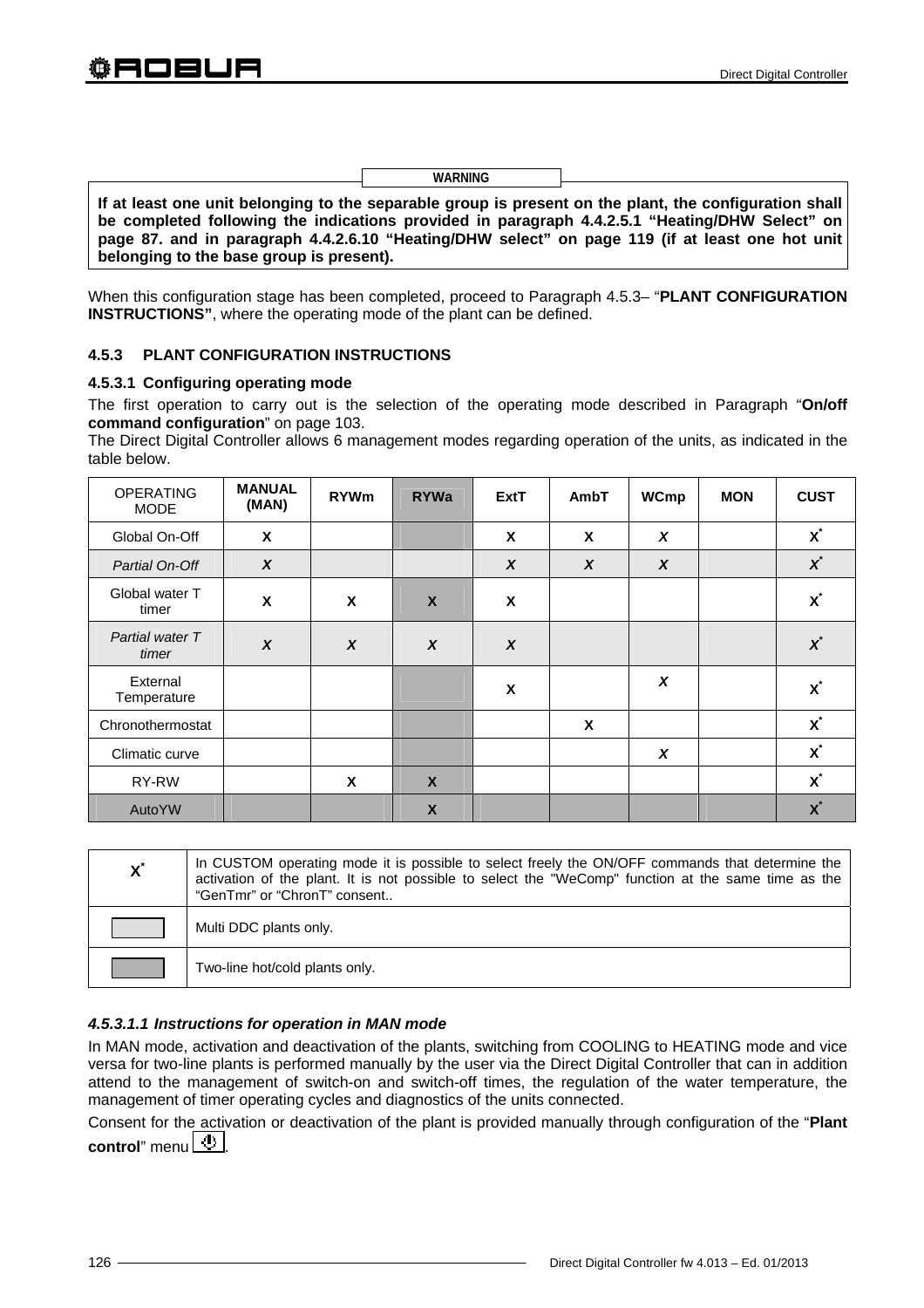The figure on the right shows the on/off commands active for MAN operating mode. The a symbol, next to the text description of the command, indicates that the command is enabled. The MAN operating mode allows 4 commands to be enabled:

| Plant master switch for switch-on and switch-off |
|--------------------------------------------------|
|                                                  |

- GrpPwr Partial plant on/off switch (Multi DDC plants only);
- GenTmr General water T timer on/off command;

GrpTmr Partial water T timer on switch (Multi DDC plants only);

The on/off commands present in MAN operating mode are predefined and may not be modified. In any case, it is possible to exclude some of them via the buttons contained in the "**Plant control**" menu.

When plant configuration is complete, it is always necessary to set the following parameters:

- **Default set point** see paragraph **3.4.1.1.1.1** on page **31**;
- **Water Differential** see paragraph *4.4.2.6.1* on page **93** and, for separable plants, paragraph *4.4.2.5.3* on page**88**;
- **Regulation parameters** see paragraph **4.4.2.6.4** on page **96** and, for separable plants, paragraph **4.4.2.5.4** on page**89**;

In the presence of third party boilers:

- **Auxiliary boiler operation** see paragraph **4.4.2.6.2** on page **94;**
- **Rated plant power** see paragraph **4.4.2.6.3** on page **95;**

In the case of common water pumps managed by RoburBox:

- **RoburBox water pump delay** see paragraph **4.4.2.6.5** on page**98** and, for separable plants, paragraph **4.4.2.5.5** on page**90**;
- **General water T timer** see paragraph **3.4.1.1.1.3** on page **34** (optional);
- **Partial water T** *timer* see paragraph **3.4.1.1.1.4** on page **35** (optional, Multi DDC plants only).

| <b>WARNING</b> |  |
|----------------|--|
|                |  |

**Enabling the General water T timer substitutes the default water setpoint value set as per Paragraph 3.4.1.1.1.1 with the specific value for the timer cycle active at any given moment.**

Once user settings have been programmed, it is possible to proceed to switch-on via the "Plant control" **4** menu.

# Activating the plant in MAN mode: Plant control  $\boxed{\mathbf{\Phi}}$ .

Before carrying out the activation of the plant, ensure that all operating parameters have been correctly configured (water setpoint, differential, thermostating etc.).

Figure 25 illustrates the initial screen for a two-line COOLING/HEATING plant.





 $\sqrt{MAN}$ 

 $1/2$ Ð

272 Шś

**PLT ENAB** 

Exit

Comprise Confluence<br>Comprise Confluence<br>Chronic Ext. The<br>MeComprise

Previous Mode PLT ENAB 4 MAN RY-RN C AutoYNC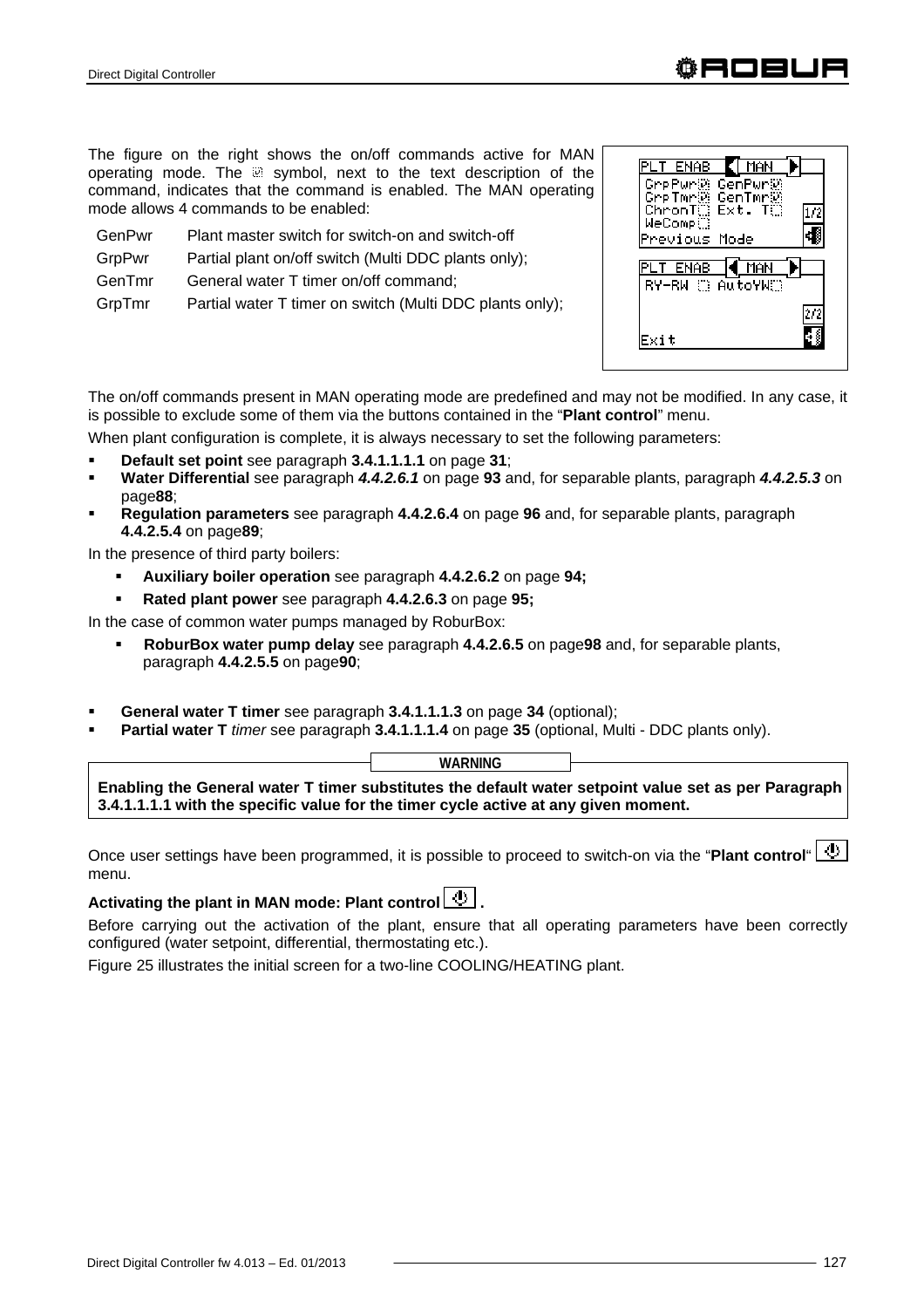# ҈OBUA

| в                            | KEY:                                                                                                  |
|------------------------------|-------------------------------------------------------------------------------------------------------|
| U                            | Symbol indicating operating mode (cooling/heating)<br>A                                               |
|                              | System identification number<br>в                                                                     |
| ISat 100:08:42               | System ON/OFF status<br>C                                                                             |
| A<br>÷.<br>4 OFF Set<br>E    | Setpoint set for water temperature (if the plant is ON)<br>D                                          |
| 11.0 Out 10.0 $\oplus$<br>Iп | Е<br>Button for accessing "Plant control" menu                                                        |
| COOLING (heating)            | System inlet and outlet water temperature                                                             |
| Main Memu                    | Symbol indicating system type (cooling/heating)<br>G                                                  |
|                              | н<br>System inlet water temperature.                                                                  |
| F<br>G<br>н                  | It permits to display the operating parameters of the sanitary<br>hot water plant ( <sup>+1</sup> ft) |
|                              |                                                                                                       |

**Figure 25 –** EXAMPLE OF INITIAL SCREEN FOR CONTROLLING TWO-LINE COOLING/HEATING PLANTS

# To access the "Heating/Cooling Plant Control" menu select **4** from the initial screen.

The figure on the right shows the "Plant control" menu screen and the relative buttons/commands described below.



| ©7 | Main ON/OFF switch. Turn the knob to position the cursor on the button and press the same to<br>activate it (symbol of the ON/OFF button in the ON position $\left[\frac{\text{max}}{46n}\right]$ ). In case of Multi-DDC plant, it<br>is ON only on the Master DDC; on the Slave DDC(s) it reflects the ON/OFF status set on the Master.                                                                                                   |
|----|---------------------------------------------------------------------------------------------------------------------------------------------------------------------------------------------------------------------------------------------------------------------------------------------------------------------------------------------------------------------------------------------------------------------------------------------|
|    | Group ON/OFF switch. Button disabled (always ON) for plants managed by a single DDC. Turn<br>the knob to position the cursor on the button and press the same to activate it (symbol of the ON/OFF<br>button in the ON position $\sqrt{2\pi}$ ). If in the OFF position, it allows all the machines managed by the<br>specific DDC to be switched off.                                                                                      |
|    | Button for enabling/disabling General water T timer. To disable the General water T timer, i.e. not<br>use general timer programming (relative on/off command always ON and default setpoint in<br>use), position the cursor on the button and press the knob (General water T timer command<br>Symbol $\boxtimes$ not active). WARNING: DISABLING THE GENERAL WATER T TIMER ENTAILS<br>AUTOMATICALLY DISABLING THE PARTIAL WATER T TIMER ( |
|    | Button for enabling/disabling Partial water T timer (disabled for plants managed by a single DDC). If<br>enabled, the specific DDC uses also the partial timer programming (see Paragraph 3.4.1.1.1.4<br>- "Partial water T <i>timer</i> ");                                                                                                                                                                                                |
|    | Chronothermostat button disabled (on/off command not enabled in <b>MAN operating mode</b> ).                                                                                                                                                                                                                                                                                                                                                |
|    | COOLING/HEATING switching button - two-line hot/cold plants only (ER <sup>386</sup> COOLING,<br>HEATING).                                                                                                                                                                                                                                                                                                                                   |

If the plant is ON, cooling/heating switching or vice versa lasts 10 minutes.

If the plant is OFF (for more than 10 minutes), cooling/heating switching is instantaneous.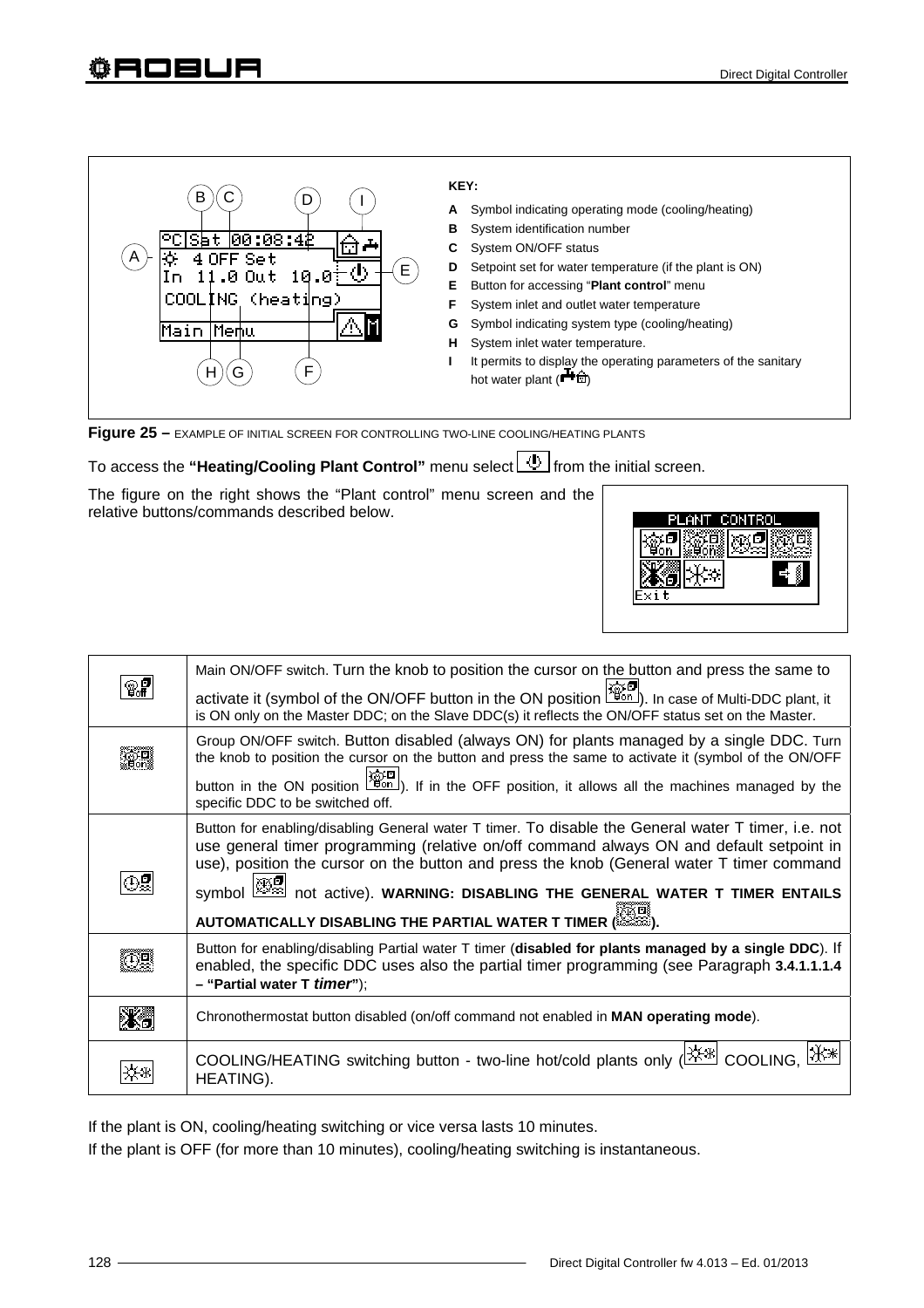To access the "DHW Plant control" menu, follow the indications given below:

- 1 Select the  $\hat{\mathbb{G}}$  icon from the initial screen and press the knob to gain access to the screen displaying the operating parameters of base and separable DHW plant.
- 2 Select the  $\boxed{\bigcircled{4}}$  symbol positioned above to gain access to the "**Base DHW plant control" menu**".
- 3 Select the **U** symbol positioned below to gain access to the "**Separable DHW plant control**" menu".
- 4 In both cases ("Base DHW plant control" and "Separable DHW plant control") the screen shown in the figure below will be displayed on the screen.

The figure shows the screen of the "DHW plant control" menu and the relevant button described below.



|               | Main ON/OFF switch. Turn the knob to position the cursor on the button and press the same to                                                                                                                       |
|---------------|--------------------------------------------------------------------------------------------------------------------------------------------------------------------------------------------------------------------|
| $\circledast$ | activate it (symbol of the ON/OFF button in the ON position $\frac{1}{200}$ . In case of Multi-DDC plant, it<br>is ON only on the Master DDC; on the Slave DDC(s) it reflects the ON/OFF status set on the Master. |

#### *4.5.3.1.2 Instructions for operation in mRYW mode*

In RYWm operating mode, the ON – OFF commands of the units are managed by external contacts (such as in a building automation plant); the selection of COOLING or HEATING mode for two-line hot/cold plants is carried out manually by the user via the Direct Digital Controller ("**Plant control**" menu).

Closing the R - Y and/or R - W contacts on connector D located on the rear of the Direct Digital Controller (see Figure 13 on page 54) determines the activation of the corresponding plant:

- Closing R-Y activates the cooling plant or the two-line cooling/heating plant, if it is in COOLING mode;
- Closing R-W activates the heating plant or the two-line cooling/heating plant, if it is in HEATING mode.

If for two-line hot/cold plants the simultaneous closure of the  $R - Y$  and  $R - W$  contacts is permitted, the setting of the units in COOLING or HEATING mode, in fact, does not depend on external inputs but must instead be

selected manually by selecting the icon contained in the "**Plant control**" menu.

The figure on the right shows the commands active for RWYm operating mode. The a symbol located next to the text description of the command indicates that the command is enabled. RWYm operating mode allows 3 on/off commands to be enabled:

RY-RW Command for external RY-RW contacts

GenTrm **General water T timer** on/off command;

GrpTmr Command for **Partial water T timer** (Multi DDC plants only).

| ENAB                                 | mRYW |  |
|--------------------------------------|------|--|
| GrpPwr∭ GenPwr∭                      |      |  |
| GrpTmr@ GenTmr@<br>ChronT() Ext. T() |      |  |
| WeComp.                              |      |  |
| Next Mode                            |      |  |
| ENAB                                 | mRYW |  |
| RY-RW ® AutoYWO                      |      |  |
|                                      |      |  |
|                                      |      |  |
| er Settings                          |      |  |

The commands available in RYWm operating mode are predefined and may not be modified. It is however possible to exclude some of them by means of the buttons contained in the "**Plant control**" menu.

When plant configuration is complete, it is always necessary to set the following parameters:

- **Default set point** see paragraph **3.4.1.1.1.1** on page **31**;
- **Water Differential** see paragraph *4.4.2.6.1* on page **93** and, for separable plants, paragraph *4.4.2.5.3* on page**88**;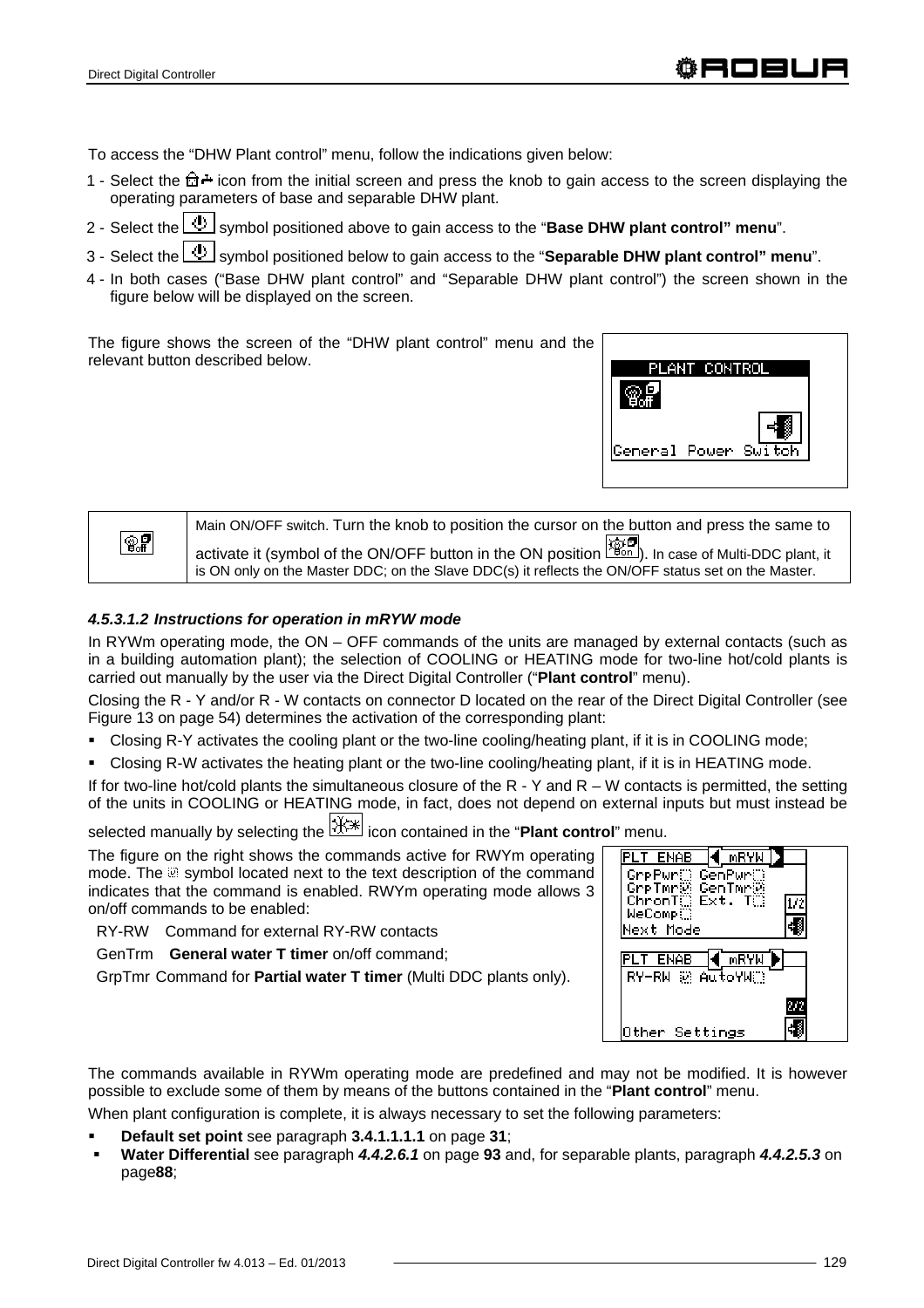**Regulation parameters** see paragraph **4.4.2.6.4** on page **96** and, for separable plants, paragraph **4.4.2.5.4** on page**89**;

In the presence of third party boilers:

- **Auxiliary boiler operation** see paragraph **4.4.2.6.2** on page **94;**
- **Rated plant power** see paragraph **4.4.2.6.3** on page **95;**

In the case of common water pumps managed by RoburBox:

- **RoburBox water pump delay** see paragraph **4.4.2.6.5** on page**98** and, for separable plants, paragraph **4.4.2.5.5** on page**90**;
- **General water T timer** see paragraph **3.4.1.1.1.3** on page **34** (optional);
- **Partial water T** *timer* see paragraph **3.4.1.1.1.4** on page **35** (optional, Multi DDC plants only).

|                                                                                     | WARNING |                                                                                                      |
|-------------------------------------------------------------------------------------|---------|------------------------------------------------------------------------------------------------------|
|                                                                                     |         | Enabling the General water T timer substitutes the default water setpoint value set as per Paragraph |
| 3.4.1.1.1.1 with the specific value for the timer cycle active at any given moment. |         |                                                                                                      |

Once user settings have been programmed, it is possible to proceed to switch-on via the "**Plant control**" menu.

# Switching on plant in mRYW operating mode: Plant control  $\boxed{\Phi}$ .

Before switching on the plant, ensure that all the operating parameters have been correctly configured.

To access the "Heating/Cooling Plant Control" menu select **4** from the initial screen.

The figure on the right shows the screen of the "Plant control" menu and the relative buttons/commands described below.



| Main ON/OFF switch; the switch is disabled in this operating mode.                                                                                                                                                                                                                                                                                                                                                                     |
|----------------------------------------------------------------------------------------------------------------------------------------------------------------------------------------------------------------------------------------------------------------------------------------------------------------------------------------------------------------------------------------------------------------------------------------|
| Group ON/OFF switch; the switch is disabled in this operating mode.                                                                                                                                                                                                                                                                                                                                                                    |
| Button for enabling/disabling General water T timer. To disable the General water T timer, i.e. not use<br>general timer programming (relative command always ON and default setpoint used), position the cursor<br>on the button and press the knob ("General water T timer" command symbol $\mathbb{Z}$ not enabled).<br>WARNING: DISABLING THE GENERAL WATER T TIMER ENTAILS AUTOMATICALLY<br>DISABLING THE PARTIAL WATER T TIMER ( |
| Partial Water Bands activation/deactivation button (button disabled for plants managed by a<br>unique DDC) If the specific DDC is activated, also use the partial hourly programming (see<br>paragraph 3.4.1.1.1.4 - "Partial water T timer").                                                                                                                                                                                         |
| Chronothermostat button disabled (command disabled in RYWm operating mode).                                                                                                                                                                                                                                                                                                                                                            |
| COOLING/HEATING switching button - two-line hot/cold plants only ( <del>茶</del> COOLING, X*<br>HEATING).                                                                                                                                                                                                                                                                                                                               |

To access the "DHW Plant control" menu, follow the indications given below: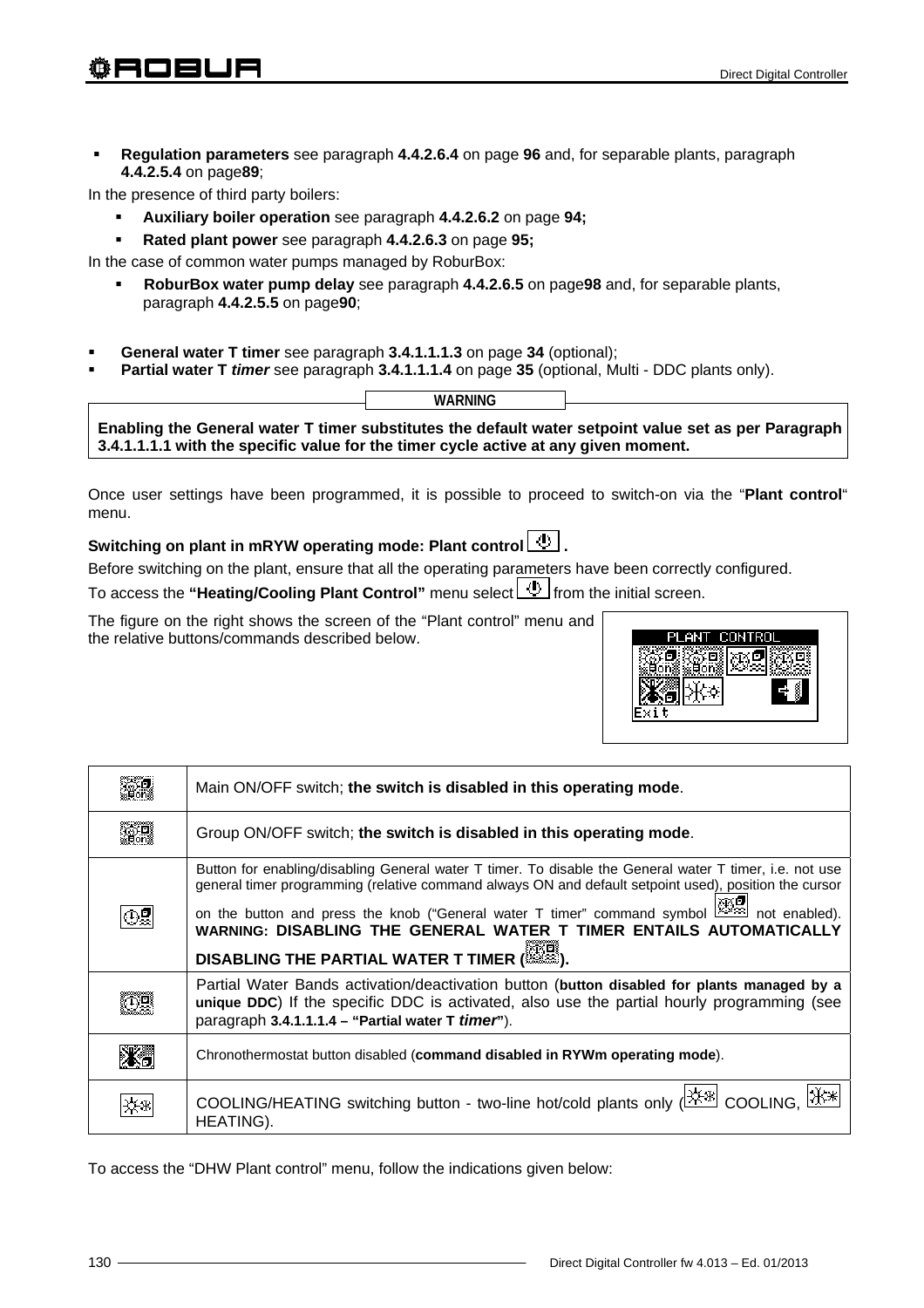- 1 Select the  $\hat{\mathbb{G}}$  icon from the initial screen and press the knob to gain access to the screen displaying the operating parameters of base and separable DHW plant.
- 2 Select the **4** symbol positioned above to gain access to the "**Base DHW plant control" menu**".
- 3 Select the **U** symbol positioned below to gain access to the "**Separable DHW plant control**" menu".
- 4 In both cases ("Base DHW plant control" and "Separable DHW plant control") the screen shown in the figure below will be displayed on the screen.

The figure shows the screen of the "DHW plant control" menu and the relevant button described below.





The plant may be activated only if either of the following conditions applies:

- The water T timer cycles are disabled and the RY contact (cooling plant) or RW contact (heating plant) is closed;
- If water T timer cycles are enabled, the plant may only be switched on if the corresponding external contact is closed and if the water T timer is programmed to be on at the time.

Figure 26 shows the DDC connection diagram for the RYWm operating mode. EXTERNAL ON/OFF COMMAND.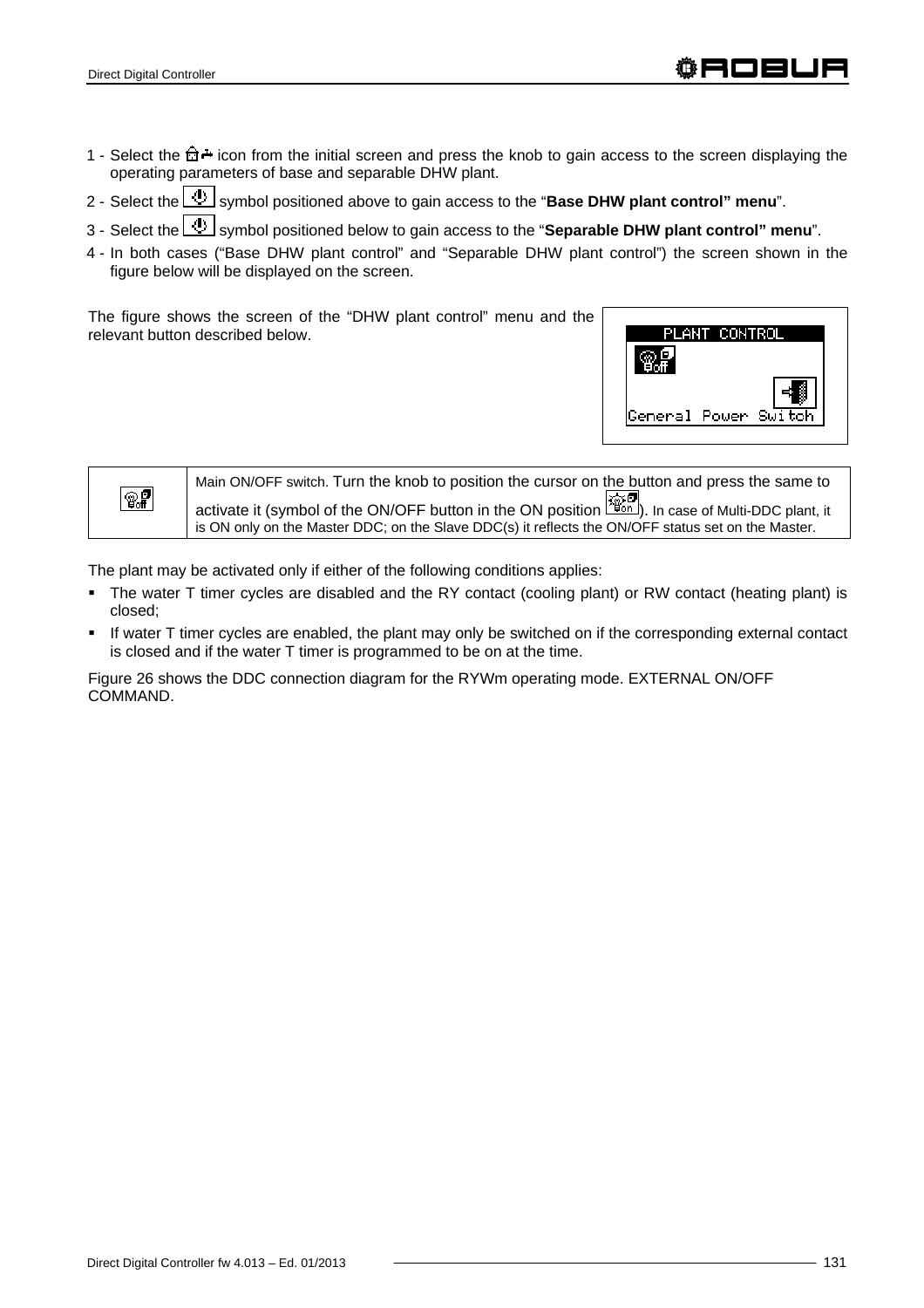

**Figure 26** – EXAMPLE OF EXTERNAL CONTROL PLANT CONNECTIONS FOR RYWm MODE

# *4.5.3.1.3 Instructions for operation in aRYW mode*

In RYWa operating mode (**two-line hot/cold plants** only), selection of COOLING or HEATING operation is managed by the external contacts RY and RW.

Closing the contacts R - Y of connector D located on the rear of the Direct Digital Controller (see Figure 13 on page 54) entails:

- Switching on the plant;
- Passing to COOLING mode, if currently in heating mode;
- Activation of the units.

Closing the contacts R - W of connector D located on the rear of the Direct Digital Controller (see Figure 13 on page 54) entails:

- Switching on the plant;
- Passing to HEATING, mode, if currently in cooling mode;
- Activation of the units.

Opening the R - Y or R - W contacts entails: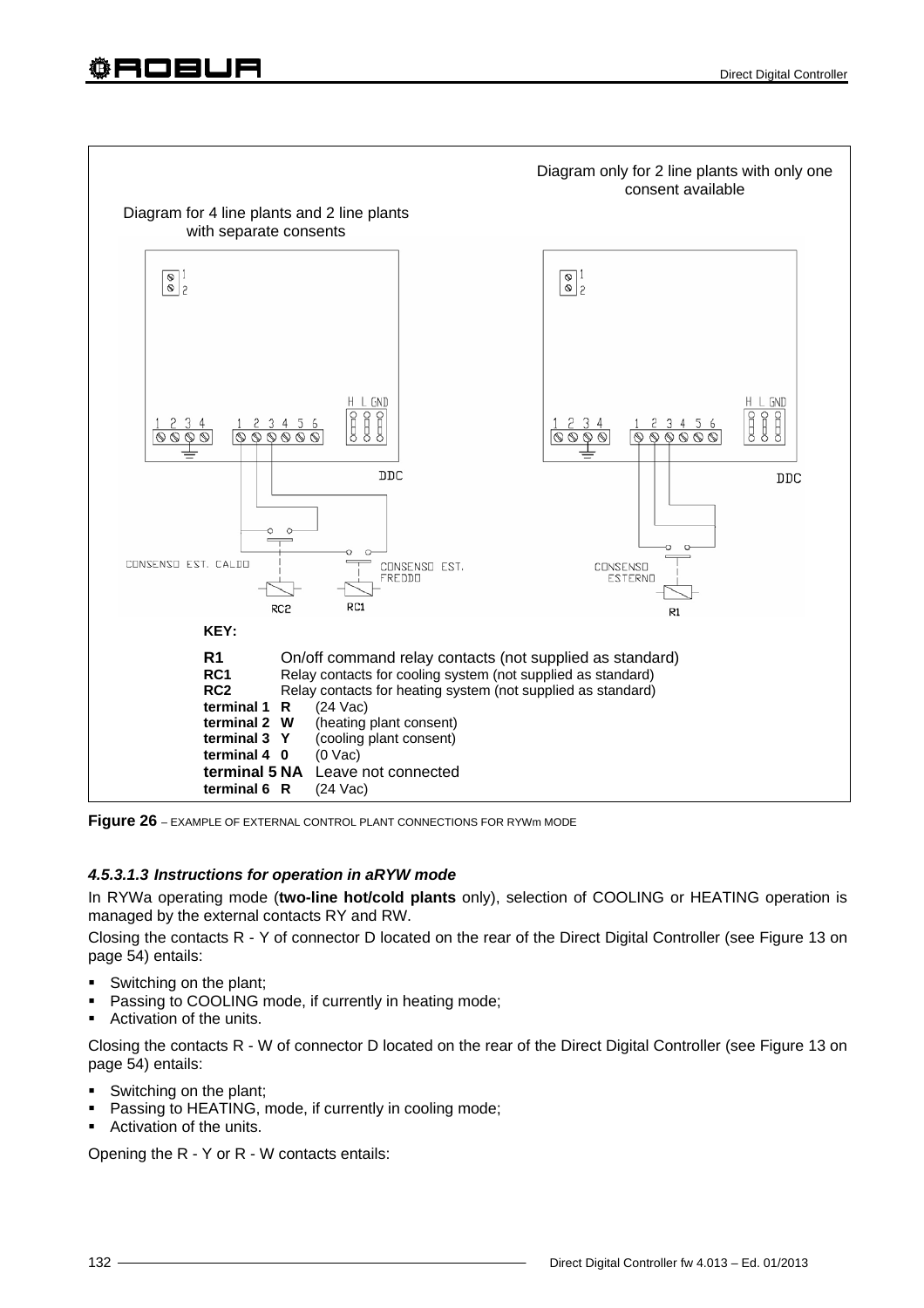- Maintaining the cooling or heating operating mode in use;
- Switching off the plant.

In RYWa operating mode, the simultaneous closure of the R  $-Y$  and R  $-$  W contacts is not permitted. If this should happen accidentally, the Direct Digital Controller signals the anomaly **"E1005 RY and RW both ON"**.

Furthermore, in RYWa operating mode, the icon of the "**Plant control**" menu is disabled.

The figure on the right shows the commands that are enabled for RWYa operating mode. The a symbol next to the text description of the command, indicates that the command is enabled.

- RY RW External RY-RW on/off commands;
- AutoYW Automatic switching from COOLING operating mode to HEATING operating mode or vice versa;
- GenTmr **General water T timer** on/off command;
- GrpTmr GrpTmr **Partial water T timer** on/off command (Multi DDC plants only).



The on-off commands present in RWYa operating mode are predefined and may not be modified. It is, in any case, possible to exclude some of them via the buttons contained in the "**Plant control**" menu.

When plant configuration is complete, it is always necessary to set the following parameters:

- **Default set point** see paragraph **3.4.1.1.1.1** on page **31**;
- **Water Differential** see paragraph *4.4.2.6.1* on page **93** and, for separable plants, paragraph *4.4.2.5.3* on page**88**;
- **Regulation parameters** see paragraph **4.4.2.6.4** on page **96** and, for separable plants, paragraph **4.4.2.5.4** on page**89**;

In the presence of third party boilers:

- **Auxiliary boiler operation** see paragraph **4.4.2.6.2** on page **94;**
- **Rated plant power** see paragraph **4.4.2.6.3** on page **95;**
- In the case of common water pumps managed by RoburBox:
	- **RoburBox water pump delay** see paragraph **4.4.2.6.5** on page**98** and, for separable plants, paragraph **4.4.2.5.5** on page**90**;
- **General water T timer** see paragraph **3.4.1.1.1.3** on page **34** (optional);
- **Partial water T timer** see paragraph **3.4.1.1.1.4 on page 35** (optional, Multi-DDC plants only).

**WARNING**

**Enabling the General water T timer substitutes the default water setpoint value set as per Paragraph 3.4.1.1.1.1 with the specific value for the timer cycle active at any given moment.**

Once user settings have been programmed, it is possible to proceed to switch-on via the "**Plant control**" menu.

# Switching on plant in aRYW mode: Plant control **.**

Before switching on the plant, ensure that all operating parameters have been correctly configured (temperature set point, thermostating, differential, regulation parameters).

To access the "Heating/Cooling Plant control" menu, select **the from the main menu.**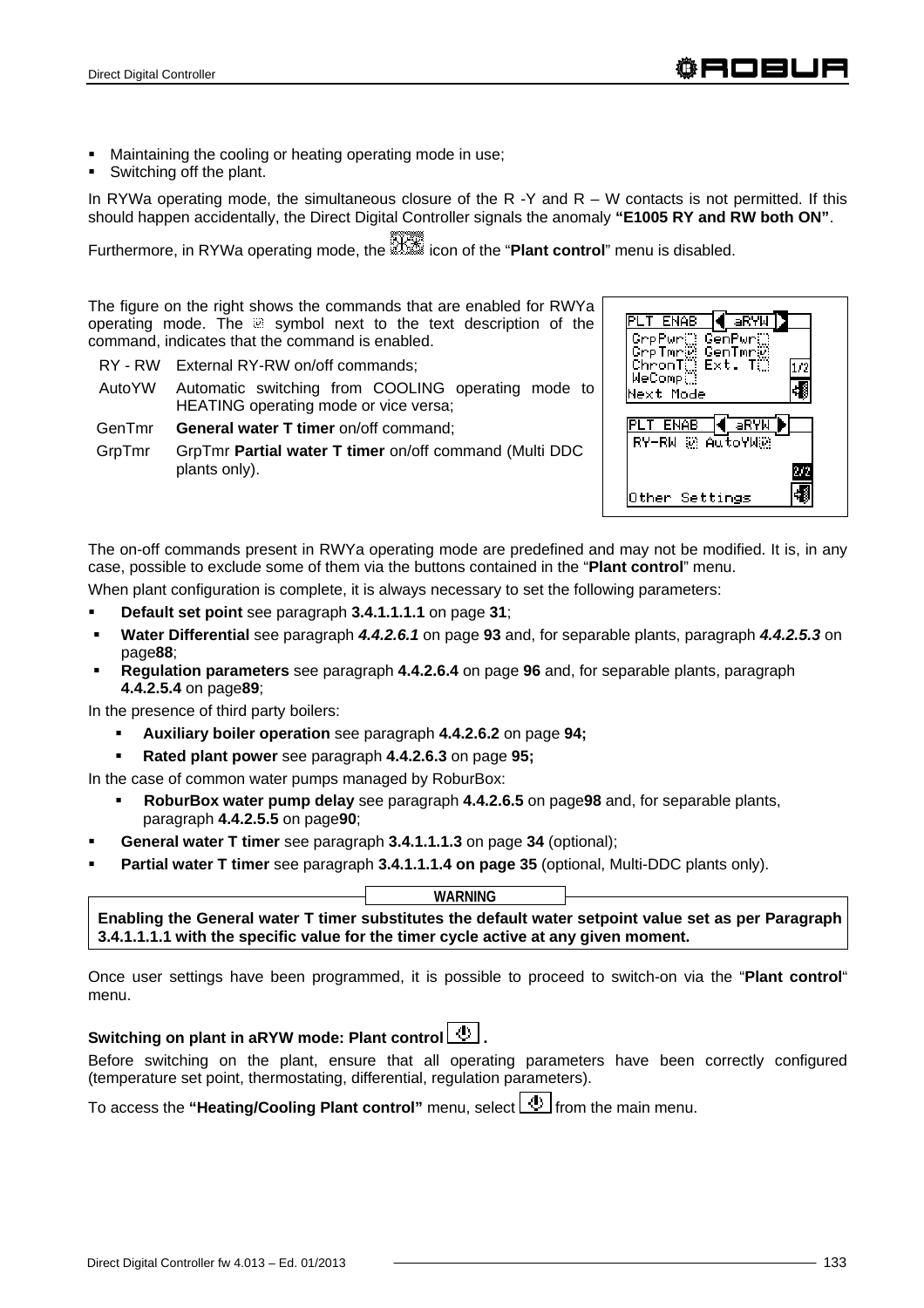The figure on the right shows the activation screen and the relative buttons and commands that are described below.



| Main ON/OFF switch; the switch is disabled in this operating mode.                                                                                                                                                                                                                                                                                                                                                                                |  |  |
|---------------------------------------------------------------------------------------------------------------------------------------------------------------------------------------------------------------------------------------------------------------------------------------------------------------------------------------------------------------------------------------------------------------------------------------------------|--|--|
| Group ON/OFF switch; the switch is disabled in this operating mode.                                                                                                                                                                                                                                                                                                                                                                               |  |  |
| Button for enabling/disabling General water T timer. To disable the General water T timer, i.e. not use<br>general timer programming (relative command always ON and default setpoint used), position the cursor<br>on the button and press the knob ("General water T timer" command symbol water and enabled).<br>WARNING: DISABLING THE GENERAL WATER T TIMER ENTAILS AUTOMATICALLY<br><b>DISABLING THE PARTIAL WATER T TIMER (AND EXAMPLE</b> |  |  |
| Button for enabling/disabling Partial water T timer (button disabled for plants managed by a single<br>DDC). If enabled, the specific DDC uses also the partial timer programming (see Paragraph<br>3.4.1.1.1.4- "Partial water T <i>timer</i> ").                                                                                                                                                                                                |  |  |
| Chronothermostat button disabled (on/off command disabled in RYWa operating mode).                                                                                                                                                                                                                                                                                                                                                                |  |  |
| COOLING/HEATING switching button; the switch is disabled in this operating mode. The<br>symbol indicates the current operating mode in any case.                                                                                                                                                                                                                                                                                                  |  |  |

To access the "DHW Plant control" menu, follow the indications given below:

- 1 Select the  $\hat{\mathbb{G}}$  icon from the initial screen and press the knob to gain access to the screen displaying the operating parameters of base and separable DHW plant.
- 2 Select the **U** symbol positioned above to gain access to the "**Base DHW plant control" menu**".
- 3 Select the **U** symbol positioned below to gain access to the "**Separable DHW plant control**" menu".
- 4 In both cases ("Base DHW plant control" and "Separable DHW plant control") the screen shown in the figure below will be displayed on the screen.

The figure shows the screen of the "DHW plant control" menu and the relevant button described below.



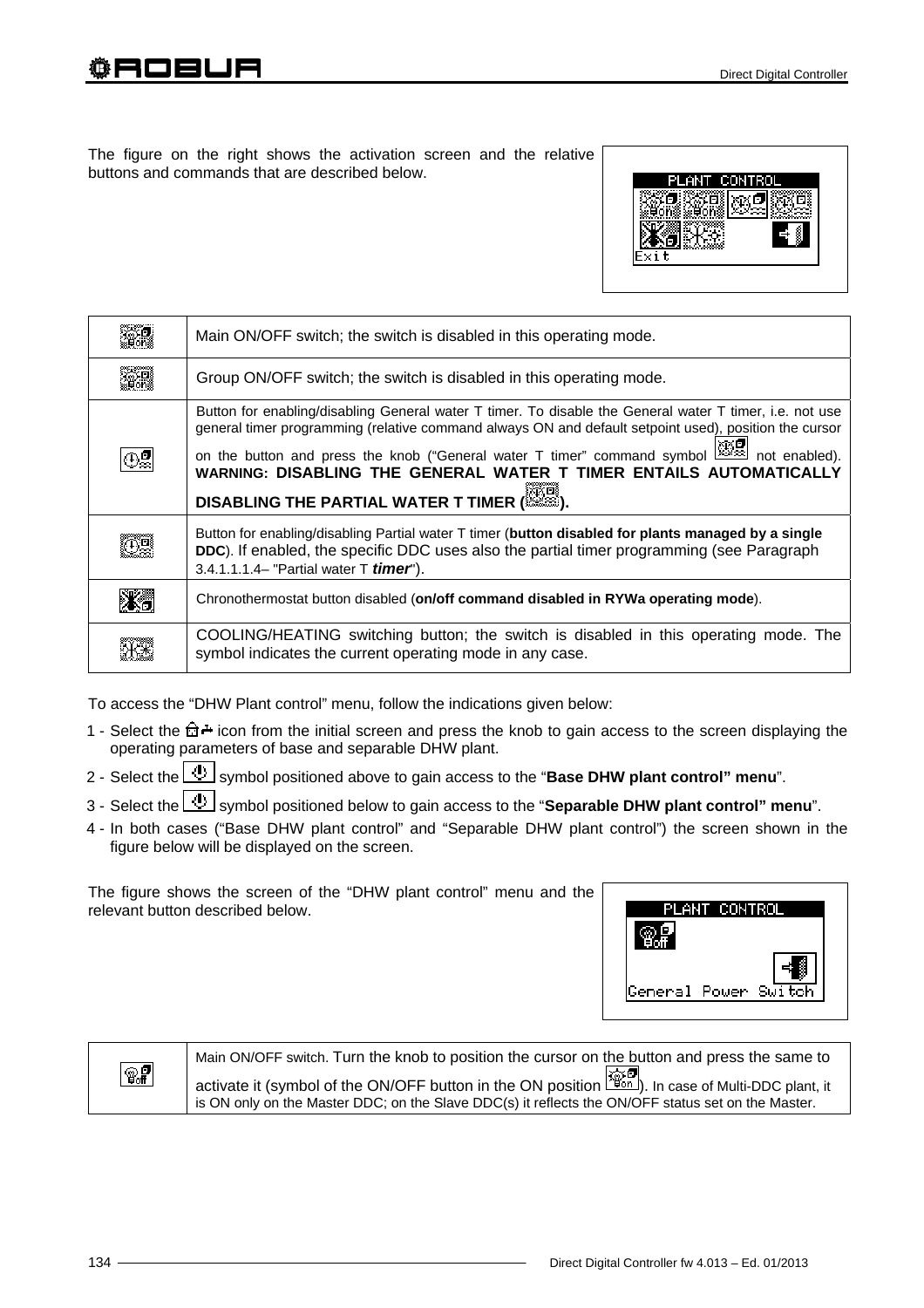The plant is switched on only if:

- The water time segments are enabled and the external on/off command is present on the RY or RW contacts;
- If the water time segments are enabled, the plant will be activated only if an external on/off command is present on the RY or RW contacts and if the water T timer is active at that moment.

Figure 27 shows the DDC connection diagram for aRYW operating mode.





#### *4.5.3.1.4 Instructions for operation in AmbT mode*

In AmbT operating mode, the ON – OFF command of the units is managed by a temperature sensor supplied as an optional extra [operating range –29.9°C +109.9°C (-21,8° F +229,8° F)] located in the environment to be cooled or heated (see example of sensor connection in Figure 28). For two-line hot/cold plants, the selection of COOLING or HEATING mode is carried out manually by the user via the "**Plant control**" menu **0** on the Digital Controller.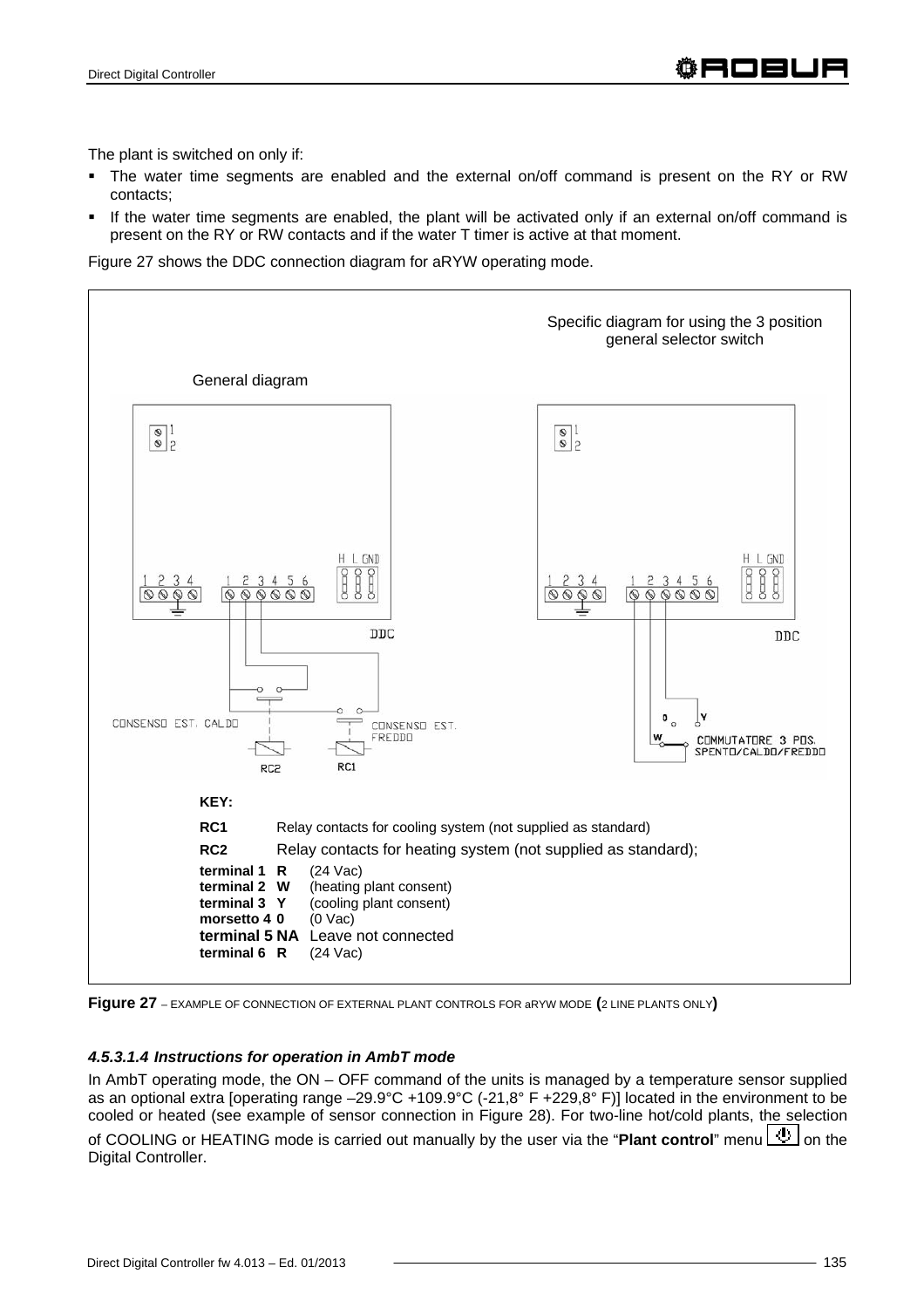The temperature sensor must be connected to the terminals provided for this purpose on the rear of the Direct Digital Controller (see detail E in Figure 13 on page 54).

In AmbT operating mode with two-line hot/cold plants, the  $\frac{|\mathcal{X}_i|\mathcal{X}_j|}{|\mathcal{X}_j|}$  icon in the "**Plant control**" menu allows COOLING or HEATING mode to be selected respectively.

In cooling mode (see Figure 29), the plant is on until the ambient temperature value set (T) is reached; when the ambient temperature value set (T) is reached, the plant switches off and switches on again if, subsequently, the ambient temperature value set  $+$  the differential value set (T + Diff) is reached.

In heating mode (see Figure 30), the units start until the temperature value set (T) is reached; when the ambient temperature value set (T) is reached, the plant switches off and switches on again if, subsequently, the ambient temperature value set – the differential value set  $(T - Diff)$  is reached.

**For operation with an ambient temperature sensor, it is necessary to programme the ambient chronothermostat (see Paragraph 3.4.1.2.3 - "Chronothermostat" on page 43).**

**NOTE**



**Figure 28 –** EXAMPLE OF AMBIENT TEMPERATURE SENSOR CONNECTION FOR AmbT MODE



**Figure 29 -** OPERATING PRINCIPLE IN AmbT/ExtT MODE (COOLING)



**Figure 30 -** OPERATING PRINCIPLE IN AmbT/ExtT MODE (HEATING)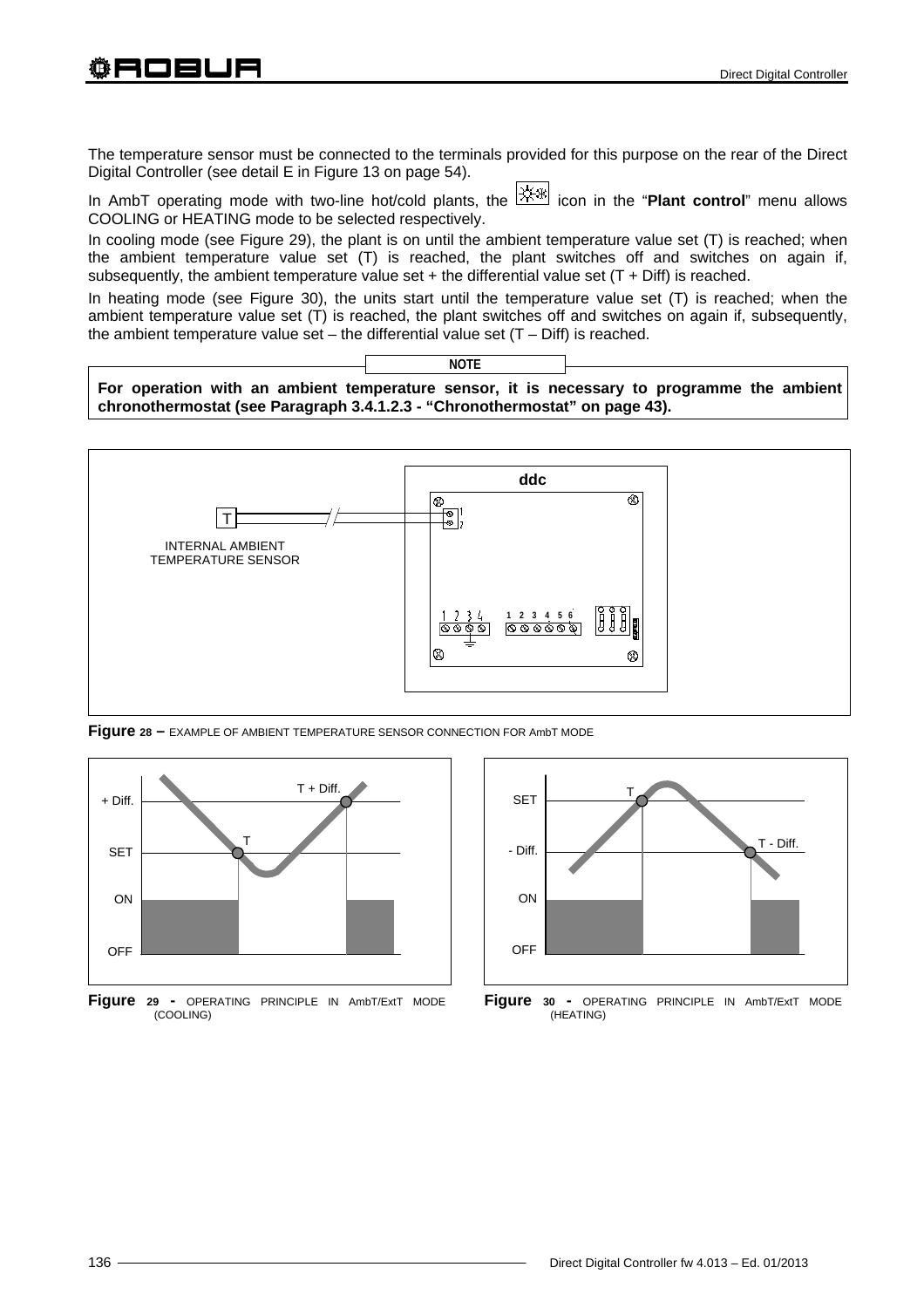The figure on the right shows the on/off commands active for AmbT operating mode. The  $\mathbb{R}$  symbol, next to the text description of the command, indicates that the command is enabled. AmbT operating mode allows 3 commands to be enabled:

- GenPwr Plant master switch for switch-on and switch-off;
- GrpPwr Plant partial switch for switch-on and switch-off;
- ChronT **Chronothermostat** on/off command; the command enables the  $\boxed{\bigoplus_{n=0}^{n}}$  button in the "**Plant control**" menu.

| AмЬ <sup>-</sup><br>ENAB                              |  |
|-------------------------------------------------------|--|
| GrpPwr@ GenPwr@<br>GrpTmr© GenTmr©<br>ChronT@ Ext. T© |  |
| WeComp<br><b>Mext Mode</b>                            |  |
|                                                       |  |
|                                                       |  |
| AmЬ'<br>RY−RW ∷ АutoYW∷                               |  |
| Other Settings                                        |  |

The on/off commands present in AmbT operating mode are predefined and may not be modified. It is, however, possible to exclude some of them by configuration of the **"Plant control" menu**. Configuration of AmbT operating mode is then completed with the user settings described in "**Water Setup**" (Paragraph 3.4.1.1).

- **Default set point** see paragraph **3.4.1.1.1.1** on page **31**;
- **Water Differential** see paragraph *4.4.2.6.1* on page **93** and, for separable plants, paragraph *4.4.2.5.3* on page**88**;
- **Regulation parameters** see paragraph **4.4.2.6.4** on page **96 and**, for separable plants, paragraph **4.4.2.5.4** on page**89;**
- **Differential** see paragraph **3.4.1.2.1** on page **41**;
- **Chronothermostat set points** see paragraph **3.4.1.2.2** on page **42**;
- **Chronothermostat** see paragraph **3.4.1.2.3** on page **43**.

In the presence of third party boilers:

**Auxiliary boiler operation** see paragraph **4.4.2.6.2** on page **94;** 

**Rated plant power** see paragraph **4.4.2.6.3** on page **95;** 

In the case of common water pumps managed by RoburBox:

 **RoburBox water pump delay** see paragraph **4.4.2.6.5** on page**98** and, for separable plants, paragraph **4.4.2.5.5** on page**90**;

Once user settings have been programmed, it is possible to proceed to activation via the "**Plant control**" menu.

# Activation of the plant in AmbT mode: Plant control  $\boxed{\Phi}$ .

Before switching on the system, ensure that all operating parameters have been correctly configured (temperature set point, thermostating, differential, regulation parameters, etc).

To access the "**Heating/Cooling Plant control**" menu, select **the from the main menu.** 

The figure on the right shows the Plant control menu screen and the relative buttons/commands that are described below.





Main ON/OFF switch. Turn the knob to position the cursor on the button and press the same to activate 公司 it (symbol of the ON/OFF button in the ON position  $\frac{|\mathcal{L}_{\text{QCD}}|}{|\mathcal{L}_{\text{QCD}}|}$ ).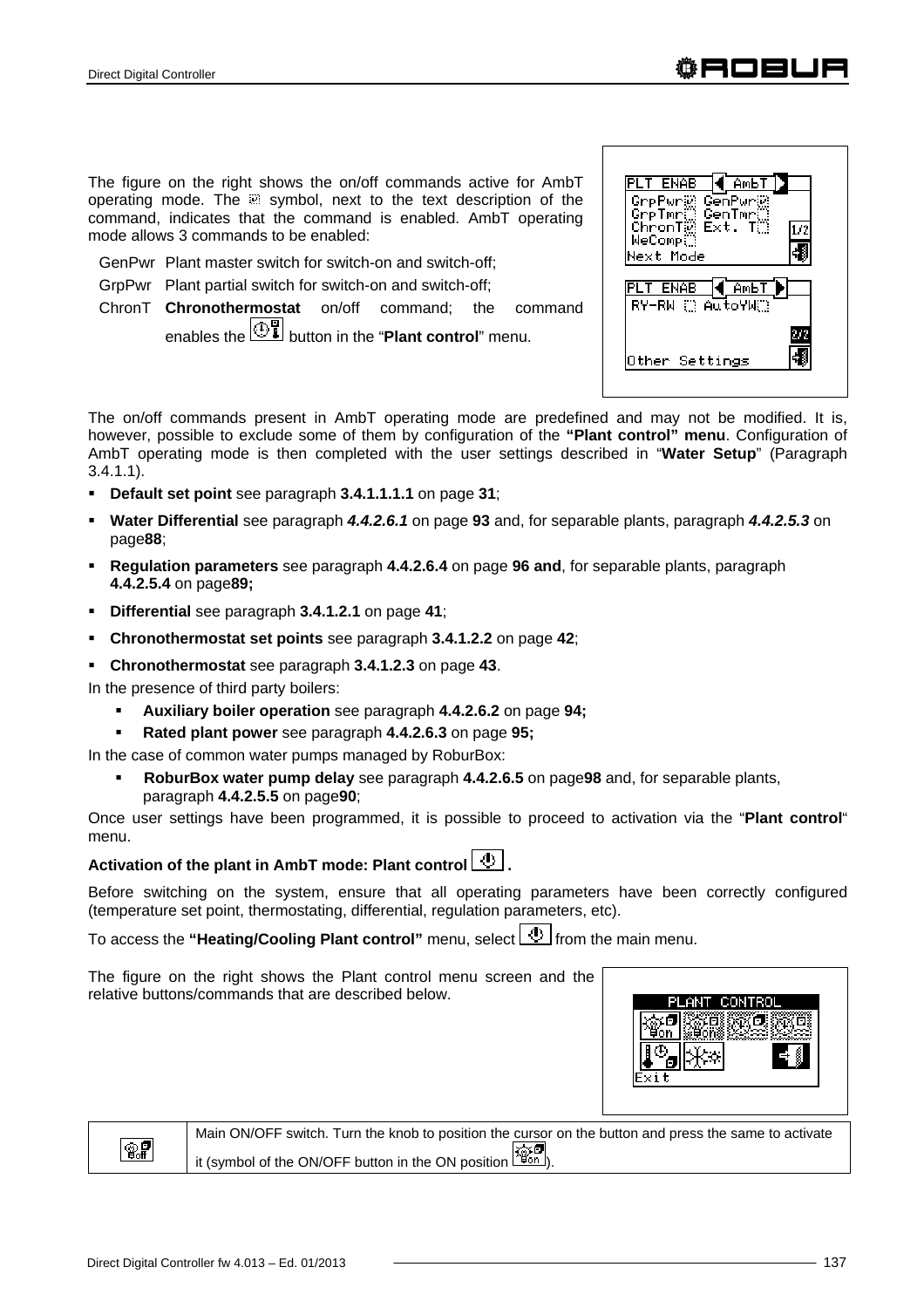|    | Group ON/OFF switch. Button disabled (always ON) for plants managed by a single DDC. Turn the<br>knob to position the cursor on the button and press the knob to enable it (ON/OFF button<br>symbol in the ON position $\left \overrightarrow{a} \right $ . If in the OFF position, it allows all the machines managed by the<br>specific DDC to be switched off. |
|----|-------------------------------------------------------------------------------------------------------------------------------------------------------------------------------------------------------------------------------------------------------------------------------------------------------------------------------------------------------------------|
|    | Button for enabling/disabling General water T timer (the command is disabled in AmbT<br>operating mode).                                                                                                                                                                                                                                                          |
|    | Button for enabling/disabling Partial water T timer. (the consent is disable din the AmbT operating<br>mode).                                                                                                                                                                                                                                                     |
| Жэ | Chronothermostat activation/deactivation button. To activate the chronothermstat, position the<br>cursor on the button and press the knob (symbol of the "Chronothermostat" consent active<br>$\mathbf{I}^{\oplus}$                                                                                                                                               |
|    | COOLING/HEATING switching button - two-line hot/cold plants only ( XXX COOLING, XXX<br>HEATING).                                                                                                                                                                                                                                                                  |

To access the "DHW Plant control" menu, follow the indications given below:

- 1 Select the  $\hat{\mathbb{G}}$  + icon from the initial screen and press the knob to gain access to the screen displaying the operating parameters of base and separable DHW plant.
- 2 Select the  $\bigcup$  symbol positioned above to gain access to the "**Base DHW plant control" menu**".
- 3 Select the **U** symbol positioned below to gain access to the "**Separable DHW plant control**" menu".
- 4 In both cases ("Base DHW plant control" and "Separable DHW plant control") the screen shown in the figure below will be displayed on the screen.

The figure shows the screen of the "DHW plant control" menu and the relevant button described below.



| $\overline{\mathcal{C}}$ | Main ON/OFF switch. Turn the knob to position the cursor on the button and press the same to                  |
|--------------------------|---------------------------------------------------------------------------------------------------------------|
|                          | activate it (symbol of the ON/OFF button in the ON position $\frac{1}{200}$ ). In case of Multi-DDC plant, it |
|                          | is ON only on the Master DDC; on the Slave DDC(s) it reflects the ON/OFF status set on the Master.            |

The plant may be activated only if either of the following conditions applies:

- The main ON/OFF switch and at least one of the partial ON/OFF switches are in the ON position, the chronothermostat is active and the ambient temperature does not correspond to that set;
- OR the main ON/OFF switch and at least one of the partial ON/OFF switches are in the ON position, and the chronothermostat is not active. In this operating mode, activation and deactivation are performed manually, i.e. not automatically via ambient thermostating.

## *4.5.3.1.5 Instructions for operation in ExtT mode*

In the **"ExtT"** operating mode, the ON – OFF operating command of the units is determined by comparing the average external ambient temperatures (calculated by means of the temperature sensors present on all units) with the external temperature value set; for two-line hot/cold plants COOLING or HEATING mode are selected

manually by the user via the "**Plant Control" menu (!)** on the Digital Controller using the icon  $\frac{|\mathcal{X}|\mathcal{X}|}{|\mathcal{X}|}$  in the menu.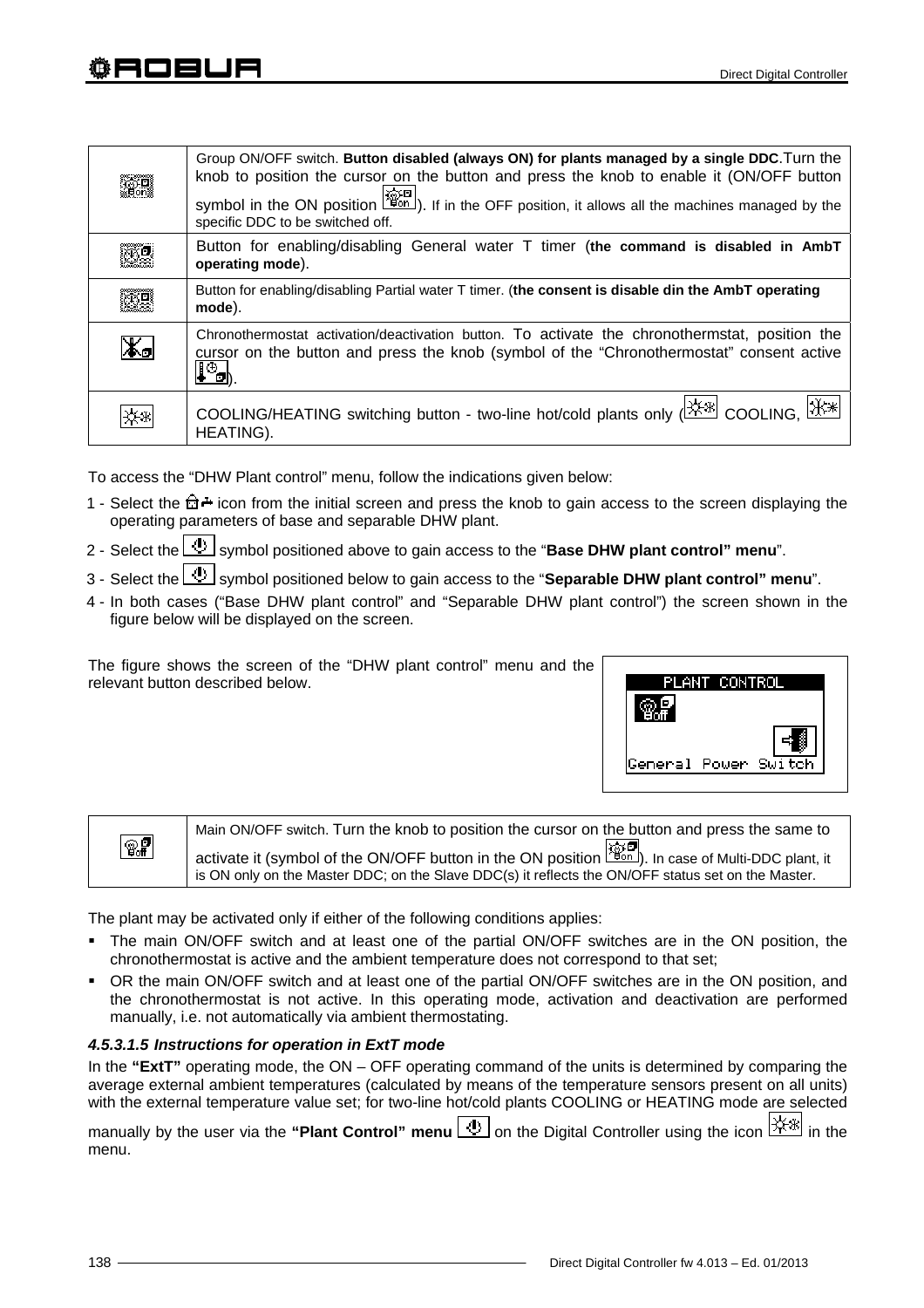In cooling mode, the plant switches on if the external air temperature is higher than the external air temperature value set + the differential set; when the external air temperature value set (T) is reached, the plant switches off if, subsequently, the external temperature set  $+$  the differential (T  $+$  Diff.) is reached.

In heating mode, the plant switches on if the external air temperature is lower than the external air temperature value set + the differential set; when the external air temperature value set (T) is reached, the plant switches off and switches on if, subsequently, the external temperature set - the differential (T - Diff.) is reached.

The figure on the right shows the on/off commands active for ExtT operating mode. The a symbol, next to the text description of the command, indicates that the command is enabled. AmbT operating mode allows 5 commands to be enabled:

GenPwr Plant **master** switch for switch-on and switch-off;

GrpPwr Plant **partial** switch for switch-on and switch-off;

GenTmr **General water** T timer on/off command;

- GrpTmr GrpTmr **Partial water** T timer command (Multi DDC plants only);
- Ext.T Consent for switch-on and switch-off depending on the External Temperature;



The on/off commands in ExtT operating mode are predefined and may not be modified. It is, however, possible to exclude some of them by configuration of the **"Plant control" menu**.

When plant configuration is complete, it is always necessary to set the following parameters:

- **Default set point** see paragraph **3.4.1.1.1.1** on page **31**;
- **Water Differential** see paragraph *4.4.2.6.1* on page **93** and, for separable plants, paragraph *4.4.2.5.3* on page**88;**
- **Regulation parameters** see paragraph **4.4.2.6.4** on page **96 and**, for separable plants, paragraph **4.4.2.5.4** on page**89;**
- **Building time constant** see paragraph **4.4.1.10** on page**77;**
- **ExecutionReset external temperature filter** see paragraph **4.4.1.11** on page**77;**
- **Set point external temperature** see paragraph **3.4.1.3.1** on page**46**;
- **Differential external temperature** see paragraph **3.4.1.3.2** on page **47**.

In the presence of third party boilers:

- **Auxiliary boiler operation** see paragraph **4.4.2.6.2** on page **94;**
- **Rated plant power** see paragraph **4.4.2.6.3** on page **95;**
- In the case of common water pumps managed by RoburBox:
	- **RoburBox water pump delay** see paragraph **4.4.2.6.5** on page**98** and, for separable plants, paragraph **4.4.2.5.5** on page**90**;

Once the above-mentioned items have been set, switch-on can take place via the Plant Control menu.

## Activating the plant in Test mode: Plant control  $\boxed{\mathcal{D}}$ .

Before switching on the system, ensure that all operating parameters have been correctly configured (temperature set point, thermostating, differential, regulation parameters, alarms etc).

To access the "**Heating/Cooling Plant control**" menu, select full from the main menu.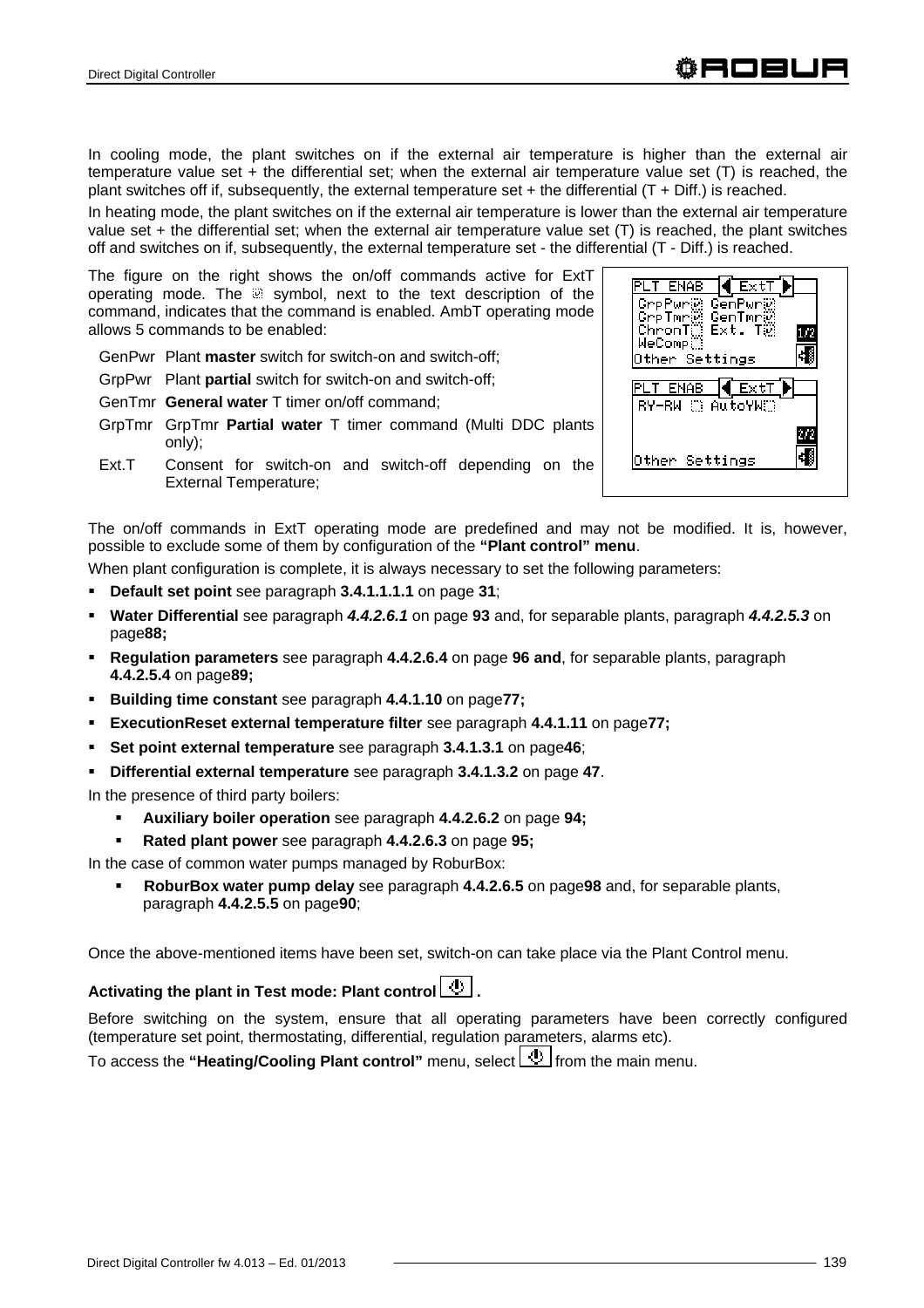The figure on the right shows the activation screen and the relative buttons and commands that are described below.



| କୃ≨ | Main ON/OFF switch. Turn the knob to position the cursor on the button and press the same to activate<br>it (symbol of the ON/OFF button in the ON position                                                                                                                                                                                                                                                                                   |
|-----|-----------------------------------------------------------------------------------------------------------------------------------------------------------------------------------------------------------------------------------------------------------------------------------------------------------------------------------------------------------------------------------------------------------------------------------------------|
|     | Partial ON/OFF switch; The consent is active for Multi-DDC plants (symbol of the ON/OFF<br>button in the ON position $\boxed{\frac{26.5}{260}}$                                                                                                                                                                                                                                                                                               |
|     | Button for enabling/disabling General water T timer. To disable the General water T timer, i.e. not use<br>general timer programming (relative command always ON and default setpoint used), position the cursor<br>on the button and press the knob ("General water T timer" command symbol $\mathbb{Z}$ not enabled).<br>WARNING: DISABLING THE GENERAL WATER T TIMER ENTAILS AUTOMATICALLY<br><b>DISABLING THE PARTIAL WATER T TIMER (</b> |
|     | Partial Water Bands activation/deactivation button (button disabled for plants managed by a<br>unique DDC) If the specific DDC is activated, also use the partial hourly programming (see<br>paragraph 3.4.1.1.1.4 - "Partial water T timen").                                                                                                                                                                                                |
|     | Chronothermostat button disabled (command not available in ExtT operating mode).                                                                                                                                                                                                                                                                                                                                                              |
|     | COOLING/HEATING switching button (two-line hot/cold plants only - $\frac{ \mathcal{X} \mathcal{X} }{ \mathcal{X} }$ COOLING,<br>HEATING).                                                                                                                                                                                                                                                                                                     |

To access the "DHW Plant control" menu, follow the indications given below:

- 1 Select the  $\hat{\mathbb{G}}$  icon from the initial screen and press the knob to gain access to the screen displaying the operating parameters of base and separable DHW plant.
- 2 Select the **U** symbol positioned above to gain access to the "**Base DHW plant control" menu**".
- 3 Select the **U** symbol positioned below to gain access to the "**Separable DHW plant control" menu**".
- 4 In both cases ("Base DHW plant control" and "Separable DHW plant control") the screen shown in the figure below will be displayed on the screen.

The figure shows the screen of the "DHW plant control" menu and the relevant button described below.





Main ON/OFF switch. Turn the knob to position the cursor on the button and press the same to activate it (symbol of the ON/OFF button in the ON position  $\overline{\mathbb{R}}$  ). In case of Multi-DDC plant, it is ON only on the Master DDC; on the Slave DDC(s) it reflects the ON/OFF status set on the Master.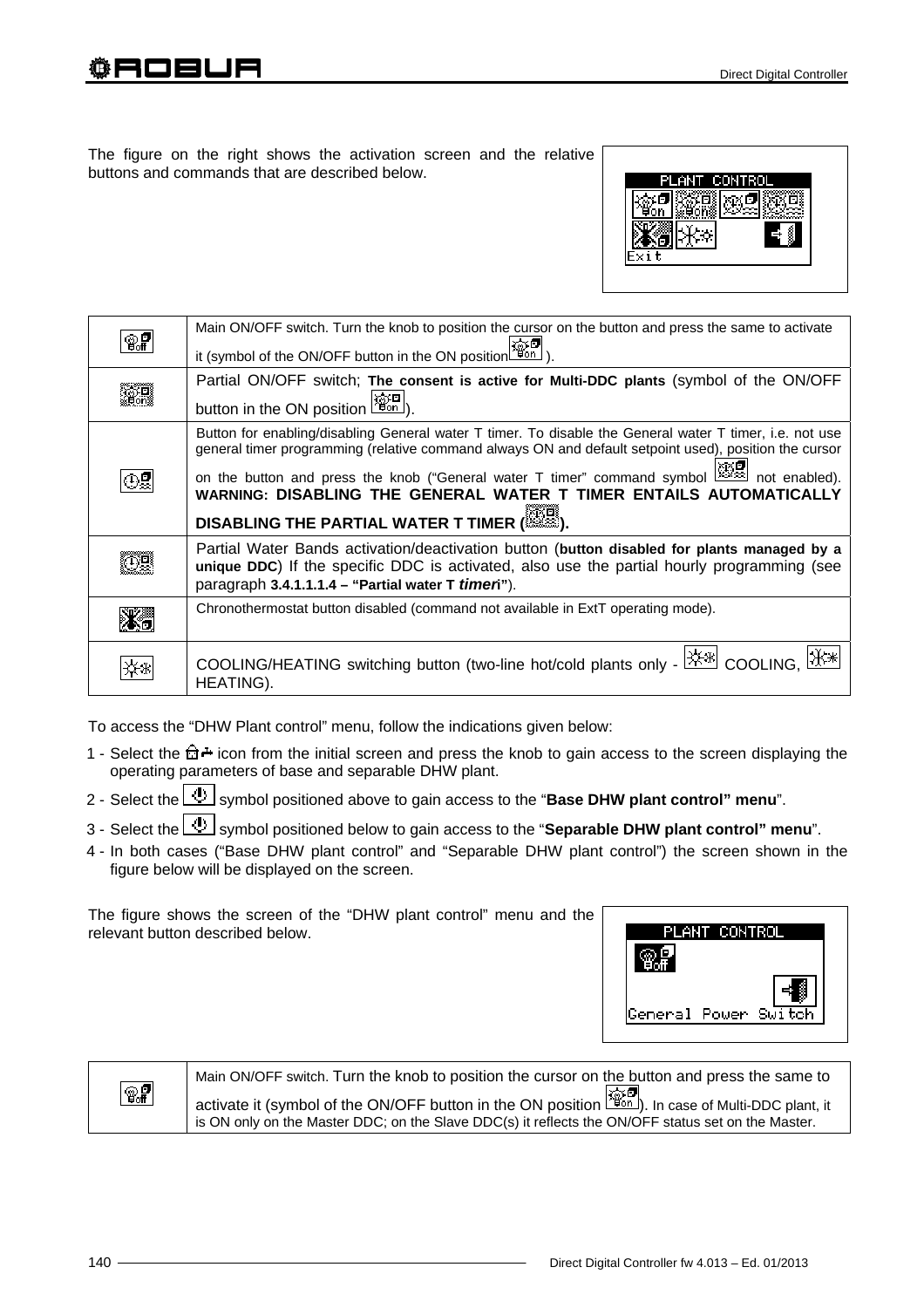The plant may be activated only if either of the following conditions applies:

- The main ON/OFF switch and at least one of the partial ON/OFF switches are in the ON position, the water T timer is enabled, the water T timer cycle is active at that moment and the external ambient temperature does not correspond to the temperature set is lower (heating) or higher (cooling) than the external environment set-point set (see paragraph 3.4.1.3.1 *Set point* on page 46).
- The main ON/OFF switch and at least one of the partial ON/OFF switches are in the ON position, the water T timer is disabled and the external ambient temperature does not correspond to the temperature set is lower (heating) or higher (cooling) than the external environment set-point set (see paragraph 3.4.1.3.1 *Set point* on page 46).

## *4.5.3.1.6 Instructions for operation in WCmp mode*

In the **"WCmp"** operating mode, the water temperature is determined depending on the external temperature and the climatic curve; for 2 pipe hot/cold plants the functioning selection in COOLING MODE or HEATING MODE is carried out manually by the user via the "Heating/Cooling Plant Control" 4 menu of the Digital Panel via the icon  $\mathbb{R}^*$  present within the same menu.

In cooling mode, the temperature of the water lowers on increase of the external temperature and rises when the same falls.

In heating conditioning mode, the temperature of the water rises on decrease of the external temperature and lowers when the same rises.

For functioning in WCmp mode, the connection of a temperature probe to the outside of the environment to be heated and/or cooled is recommended.

The external temperature probe must be connected to the relevant clamps present in the rear part of the Digital Panel (see ).Figure 31

**If an external temperature probe is not installed, the functioning of the machines will be managed depending on the average of the temperatures detected by the machine probes. NOTE**



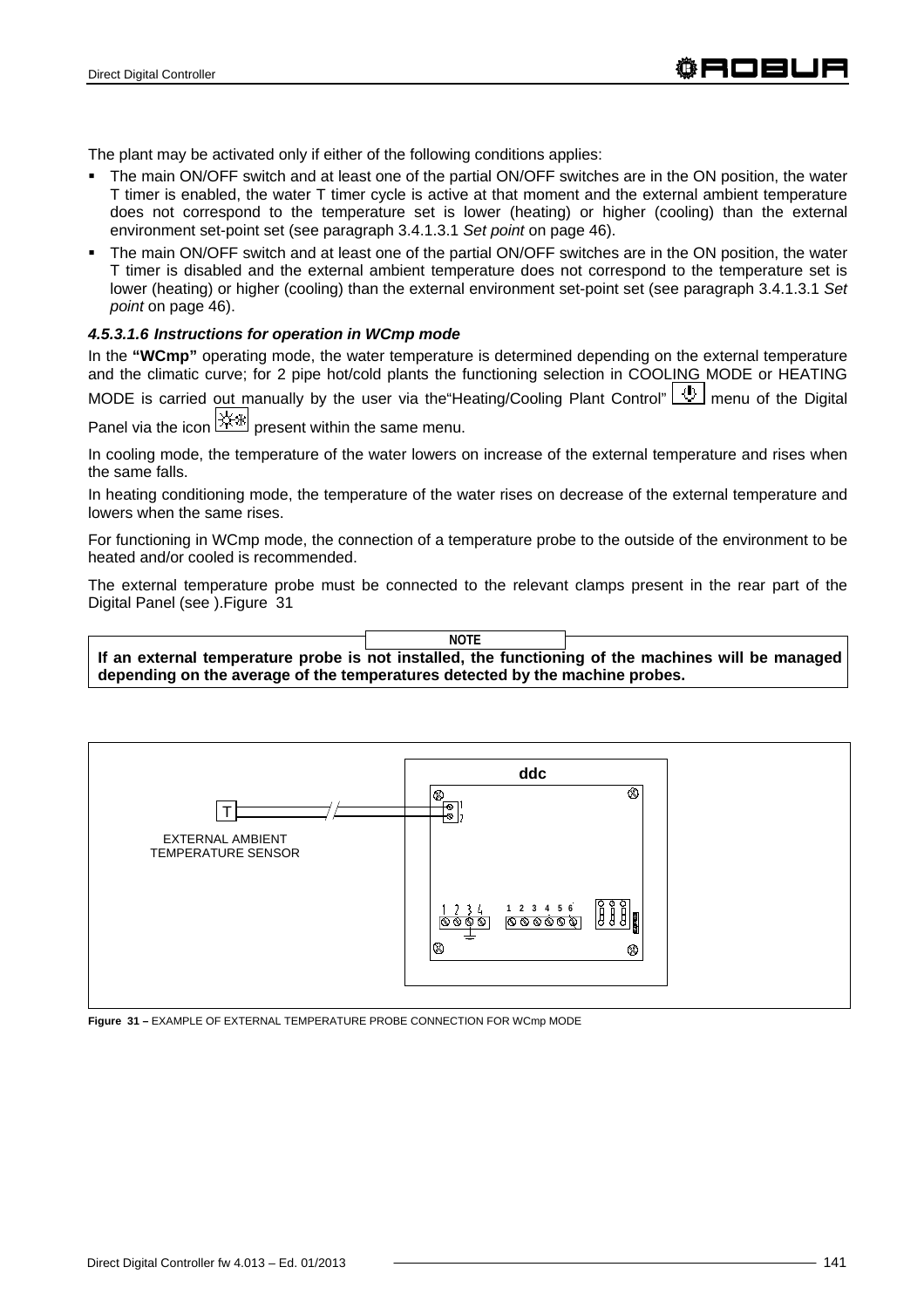The figure at the side shows the active consents for the WCmp functioning mode. The a symbol, next to the text description of the command, indicates that the command is enabled. AmbT operating mode allows 4 commands to be enabled: GenPwr

- GenPwr Plant master switch for switch-on and switch-off;;
- GrpPwr Plant partial switch for switch-on and switch-off:

WeComp Climatic curve function;

ExtT Consent for switch-on and switch-off depending on the External Temperature;

The consents present in the WCmp functioning mode are defined as non modifiable. It is, however, possible to exclude some of them by configuration of the **"Plant control" menu**.

When plant configuration is complete, it is always necessary to set the following parameters:

- **Default set point** see paragraph **3.4.1.1.1.1** on page **31**;
- **Water Differential** see paragraph *4.4.2.6.1* on page **93** and, for separable plants, paragraph *4.4.2.5.3* on page**88;**
- **Regulation parameters** see paragraph **4.4.2.6.4** on page **96 and**, for separable plants, paragraph **4.4.2.5.4** on page**89;**
- **Set point 3.4.1.3.1** on page **46**;
- **Differential** see paragraph **3.4.1.3.2 on** page **47**.
- **Climatic curve parameters** on page **110**
- **Building time constant** see paragraph **4.4.1.10** on page**77;**
- **ExecutionReset external temperature filter** see paragraph **4.4.1.11** on page**77;**
- *Enabling of climatic curve* see paragraph **3.4.1.1.1.2** on page **33;**
- *Chronothermostat set points* see paragraph **3.4.1.2.2** on page **42;**
- *Chronothermostat* see paragraph **3.4.1.2.3** on page **43.**

In the presence of third party boilers:

- **Auxiliary boiler operation** see paragraph **4.4.2.6.2** on page **94;**
- **Rated plant power** see paragraph **4.4.2.6.3** on page **95;**

In the case of common water pumps managed by RoburBox:

 **RoburBox water pump delay** see paragraph **4.4.2.6.5** on page**98** and, for separable plants, paragraph **4.4.2.5.5** on page**90**;

Once the above-mentioned items have been set, switch-on can take place via the Plant Control menu.

# Switching the system on in WCmp mode: Plant control **.**

Before switching on the system, ensure that all operating parameters have been correctly configured (temperature set point, thermostating, differential, regulation parameters, climatic curve parameters, alarms etc).

To access the "Heating/Cooling Plant control" menu, select **4** from the main menu.

The figure on the right shows the activation screen and the relative buttons and commands that are described below.

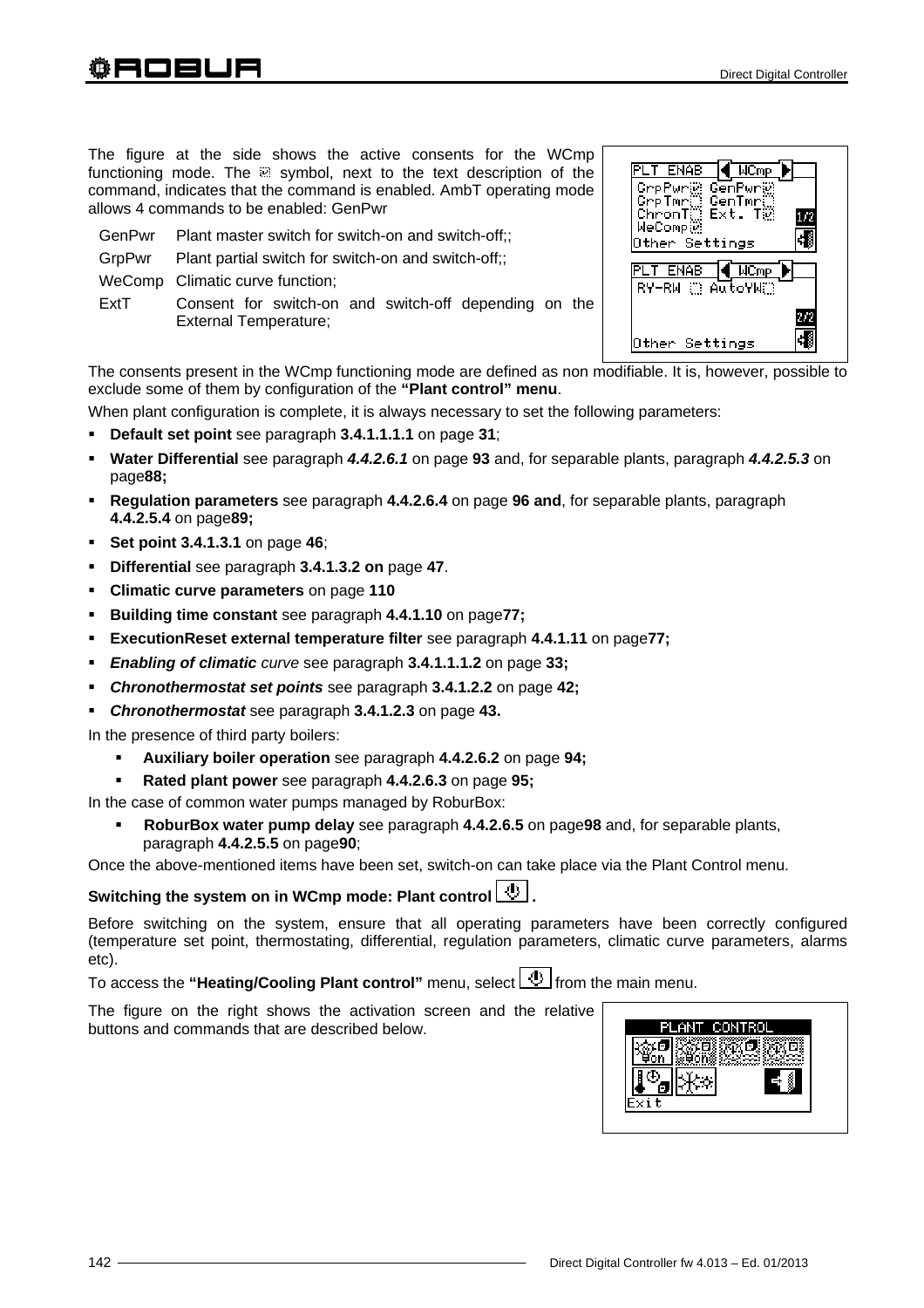| 87  | Main ON/OFF switch. Turn the knob to position the cursor on the button and press the same to activate                                                                                     |  |  |  |
|-----|-------------------------------------------------------------------------------------------------------------------------------------------------------------------------------------------|--|--|--|
|     | it (symbol of the ON/OFF button in the ON position $\lfloor \frac{m}{2} \rfloor$ )                                                                                                        |  |  |  |
|     | Partial ON/OFF switch; The consent is active for Multi-DDC plants (symbol of the ON/OFF                                                                                                   |  |  |  |
|     | button in the ON position $\left \frac{\widehat{\mathcal{P}}_{\text{on}}}{\widehat{\mathcal{P}}_{\text{on}}}\right $                                                                      |  |  |  |
|     |                                                                                                                                                                                           |  |  |  |
|     | General Water Bands activation/deactivation button (the consent is disabled in the WCmp<br>functioning mode).                                                                             |  |  |  |
|     |                                                                                                                                                                                           |  |  |  |
|     | Partial Water Bands activation/deactivation button (button disabled for plants managed by a<br>unique DDC) If the specific DDC is activated, also use the partial hourly programming (see |  |  |  |
|     | paragraph 3.4.1.1.1.4 - "Partial water T timen").                                                                                                                                         |  |  |  |
|     | Repeatedly pressing the key causes the variation of the symbol given on it and the setting in                                                                                             |  |  |  |
|     | the following way:                                                                                                                                                                        |  |  |  |
|     | the room temperature set-point is that active on the bases of the programming set                                                                                                         |  |  |  |
|     | on the chronothermostat.                                                                                                                                                                  |  |  |  |
|     |                                                                                                                                                                                           |  |  |  |
|     | at a local component of the room temperature set-point is always T3 (maximum level of the heating<br>or cooling service).                                                                 |  |  |  |
|     | 115                                                                                                                                                                                       |  |  |  |
|     | the room temperature set-point is always T2 (average level of the heating or<br>cooling service).                                                                                         |  |  |  |
| l%, |                                                                                                                                                                                           |  |  |  |
|     | $\begin{bmatrix} 1 & 1 \\ 0 & 0 \end{bmatrix}$ of the room temperature set-point is always T1 (minimum level of the heating                                                               |  |  |  |
|     | or cooling service).                                                                                                                                                                      |  |  |  |
|     | <b>NOTE:</b> continuing to press the knob, the sequence is repeated.                                                                                                                      |  |  |  |
|     | <b>NOTE:</b> the climatic curve function remains active in all modes stated above.                                                                                                        |  |  |  |
|     | NOTE: if the symbol on the button is <b>AD</b> , it means that the climatic curve function has been                                                                                       |  |  |  |
|     | disabled by the menu <i>Enabling of climatic curve</i> (paragraph 3.4.1.1.1.2 on page 33).                                                                                                |  |  |  |
|     |                                                                                                                                                                                           |  |  |  |
|     | COOLING/HEATING switching button (two-line hot/cold plants only - <sup>[※※]</sup> COOLING,                                                                                                |  |  |  |
|     | HEATING).                                                                                                                                                                                 |  |  |  |

To access the "DHW Plant control" menu, follow the indications given below:

- 1 Select the  $\hat{\mathbb{G}}$  icon from the initial screen and press the knob to gain access to the screen displaying the operating parameters of base and separable DHW plant.
- 2 Select the **U** symbol positioned above to gain access to the "**Base DHW plant control" menu**".
- 3 Select the **U** symbol positioned below to gain access to the "**Separable DHW plant control**" menu".
- 4 In both cases ("Base DHW plant control" and "Separable DHW plant control") the screen shown in the figure below will be displayed on the screen.

The figure shows the screen of the "DHW plant control" menu and the relevant button described below.





Main ON/OFF switch. Turn the knob to position the cursor on the button and press the same to activate it (symbol of the ON/OFF button in the ON position  $\overline{\mathbb{R}}$  In case of Multi-DDC plant, it is ON only on the Master DDC; on the Slave DDC(s) it reflects the ON/OFF status set on the Master.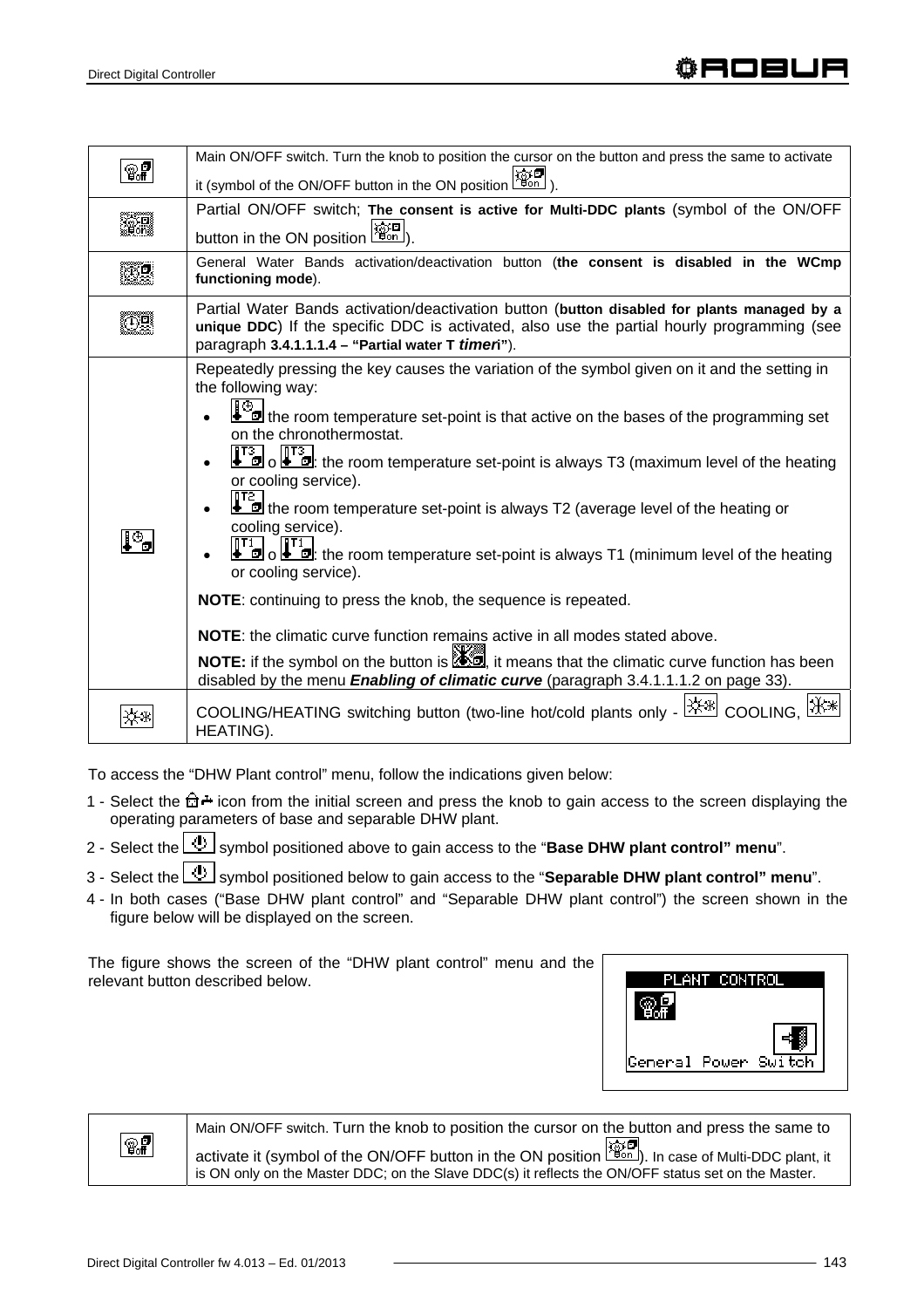The plant may be activated only if either of the following conditions applies:

 The ON/OFF master switch and at least one of the partial ON/OFF switches are in ON position and the temperature of the external environment is lower (heating) or higher (cooling) than the external environment set-point set (see paragraph 3.4.1.3.1 *Set point* on page 46); moreover the system uses the water set-point calculated on the basis of the climatic curve.

#### *4.5.3.1.7 Instructions for operation in MONITOR mode*

In Monitor operating mode the DDC does not switch on the machine, which is done using the contacts in the electronic board on the machine: in this case the switch on/off logic is defined by the user.

The other functions of the DDC are fully usable and therefore allow the viewing of the operating data and specific data concerning the units, as well as any warnings or alarms (also shown in the event history). It is also possible to reset any anomalies or flame arrests, and view and if required edit the machine parameters (authorised Technical Assistance Centres only). Per further information contact ROBUR's Technical Support Centre (CST).

#### *4.5.3.1.8 Instructions for operation in CUSTOM mode*

In CUSTOM operating mode, the user may choose freely the on/off commands that determine the switching on and off of the machines.

The figure on the right shows the on/off commands available in CUSTOM operating mode. The  $\Box$  symbol located next to the text description of the command indicates that the command is disabled. To enable the command, position the cursor on  $\Box$  and press the knob. The  $\Box$  symbol indicates that the command has been enabled.

The on/off commands available in CUSTOM mode are:

- GenPwr Plant **master** switch for switch-on and switch-off;
- GrpPwr **Partial** plant on/off switch (Multi DDC plants only);
- GenTmr **General water** T timer on switch;
- GrpTmr **Partial water** T timer on switch (Multi DDC plants only);
- ChronT Chronothermostat;
- WeComp Climatic curve function
- ExtT Consent for switch-on and switch-off depending on the External Temperature;
- RY-RW External RY-RW on/off commands;
- AutoYW Automatic COOLING/HEATING mode switching (two-line hot/cold plants only).

[¶ cust PLT ENAB GrpPwrO GenPwrO<br>GrpTmrO GenTmrO<br>ChronTO Ext. TO<br>WeCompO  $1/2$ Ŀ. Other Settings PLT ENAB **(CUST** RY-RW □ AutoYW□  $2/2$ ₹₫ Other Settings

Thus it is possible to combine even all of the on/off commands available (e.g. chronothermostat, water T timers and external contacts) or to exclude some of them selectively (e.g. general water T timers enabled, partial water T timers not enabled, etc.).

It is not however possible to select the "WeComp" function at the same time as the "GenTmr" or "ChronT" consent.

When plant configuration is complete, it is always necessary to set the following parameters:

- **Default set point** see paragraph **3.4.1.1.1.1** on page **31**;
- **Water Differential** see paragraph *4.4.2.6.1* on page **93** and, for separable plants, paragraph *4.4.2.5.3* on page**88;**
- **Regulation parameters** see paragraph **4.4.2.6.4** on page **96 and**, for separable plants, paragraph **4.4.2.5.4** on page**89;**
- **General water T timer** see paragraph **3.4.1.1.1.3** on page **34** (if enabled);
- **Partial water T** *timer*i (Multi-DDC plants only) see paragraph **3.4.1.1.1.4** on page **35** (if enabled);

*In the presence of third party boilers:* 

**Auxiliary boiler operation** see paragraph **4.4.2.6.2** on page **94;**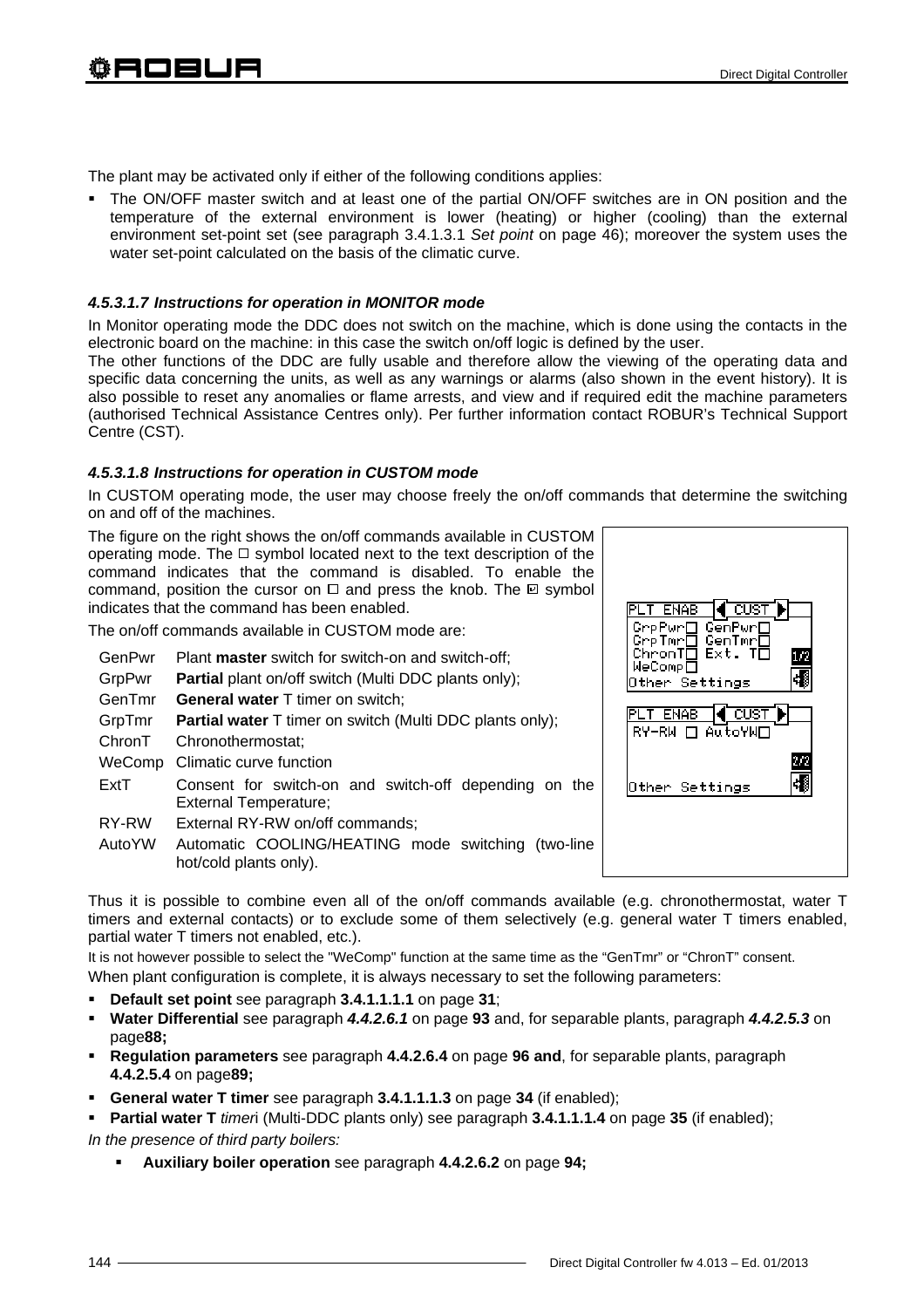**Rated plant power** see paragraph **4.4.2.6.3** on page **95;** 

*In the case of common water pumps managed by RoburBox:* 

 **RoburBox water pump delay** see paragraph **4.4.2.6.5** on page**98** and, for separable plants, paragraph **4.4.2.5.5** on page**90**;

*If ChronT is enabled, it is necessary to define the "***Ambient Setup***" indicated in Paragraph 3.4.1.2 and listed below: for internal ambient temperature:* 

- **Differential** internal ambient temperature: see paragraph **3.4.1.2.1** on page **41**;
- **Chronothermostat set points** see paragraph **3.4.1.2.2** on page **42**;
- **Chronothermostat** see paragraph **3.4.1.2.3** on page **43**.

*If ExtT is enabled, it is necessary to define the "" indicated in paragraph and listed below:* 

- **Building time constant:** see paragraph **4.4.1.10** page **77**
- **Execution Reset external temperature filter:** see paragraph **4.4.1.11** page **77**
- *Set point* external ambient temperature: see paragraph **3.4.1.3.1** on page **46**;
- **Differential** external ambient temperature: see paragraph **3.4.1.3.2** on page **47**.

*IIf the WeComp function is activated, the following must be defined:* 

- **Climatic curve parameters** on page **110**
- **Building time constant:** see paragraph **4.4.1.10** page **77**
- **Execution Reset external temperature filter:** see paragraph **4.4.1.11** page **77**
- *Enabling of climatic curve* see paragraph **3.4.1.1.1.2** on page **33**
- **Chronothermostat set points** see paragraph **3.4.1.2.2** on page **42**;
- **Chronothermostat** see paragraph **3.4.1.2.3** on page **43**.

Once the user settings required have been programmed, it is possible to proceed with switch-on via the **Plant control** menu.

#### **Switching on the plant in CUSTOM mode: Plant control** .

Before switching on the plant, ensure that all the operating parameters have been correctly configured.

To access the "Plant control" menu, select "**COOLING/HEATING SERVICE CONTROL MENU**" see page 11. The number of buttons enabled in the Plant control menu depends on the choice of the consents.

To gain access to the "**Base and separable DHW service control menu**" see page 15.

Per further information contact ROBUR's Technical Support Centre (CST).

## **4.5.3.2 OTHER CONFIGURATIONS**

Once the operating mode has been selected, set the options listed below:

- **Maximum water setpoint** on page116, **Min water set-point** on page117, **Set-point limit base DHW** on page 120 and, for separable plants, paragraph 4.4.2.5.2 **Set point range** on page 87;
- **Setting the water thermostating mode** see page 110 (Master DDC only);
- **Units use priority (Master DDC of plants with GAHP- GS/WS only)** see paragraph *4.4.2.6.5* on page 98;
- **Chronothermostat mode (Master DDC of Multi DDC plants only)** see on page 118.

## **4.5.3.3 WATER PUMP MODE (Master DDC only)**

- **Water pump mode (Master DDC only)** see paragraph 4.4.2.2 on page 84;
- **Partial operation** mode (Master DDC of Multi DDC plants **only)** see paragraph 4.4.2.3 on page 85;
- **Temperature Alarm Setup (Master DDC only)** see paragraph 4.4.2.6.7 on page 100;
- **Alarm output setup** see paragraph 4.4.2.4 on page 86.

Once **DDC and Plant** configuration have been carried out, to switch on the plants follow the indications regarding the user settings  $\mathbf{F}$  and the Plant control menu  $\mathbf{F}$  according to the operating mode selected. as described in the previous paragraphs.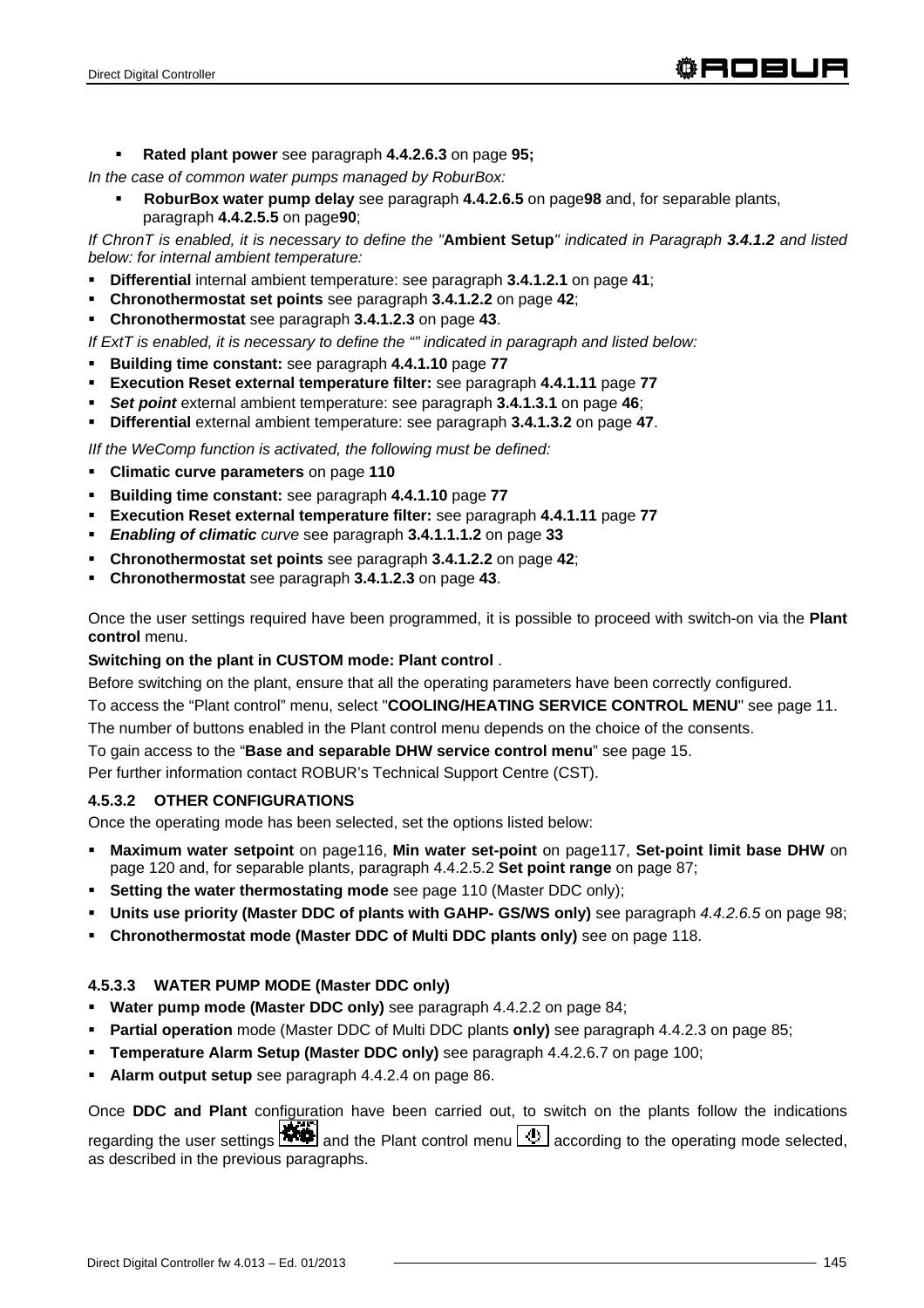# **4.6 MANAGEMENT AND DISPLAY OF WARNINGS AND ANOMALIES**

Any operating anomalies of the GA High Efficiency and GAHP units linked to the Direct Digital Controller are signalled and displayed on it via the following:

- **Error menu;**
- **Event history** (see Paragraph 3.2.5 on page 26);
- **Machine status** (see Paragraph 0 on page 21).

To access the error menu, select  $\Box$  from the main screen. Figure 32 shows the alerts menu screen.



**Figure 32 –** EXAMPLE OF ERROR MENU SCREEN

The errors menu shows the **events underway**: it is possible to view the type of event (warning or error) for each machine type.

Instructions to access the alerts menu:

- 1 Select  $\Box$  from the main screen.
- 2 Select the plant in which the events occurred: for two-line cooling/heating plants, for hot 風風 water production plants, or  $\sqrt{2\pi}$  for chilled water production plants. The  $\Delta$  symbol that appears next to the plant icon indicates that an anomaly is present.
- 3 To locate the unit where the error has occurred, select  $\blacksquare$ . If no error has occurred, the message "No error" appears.
- 4 Use the vertical scroll arrows  $\blacksquare$  to view all the events present on the unit.

The  $\mathbb{H}$  key gives access to the "Units management" menu, should it be necessary to perform an error reset or reset of the "Flame control unit".

The button **i** allows to access the "INFORMATION MENU" related with the selected unit.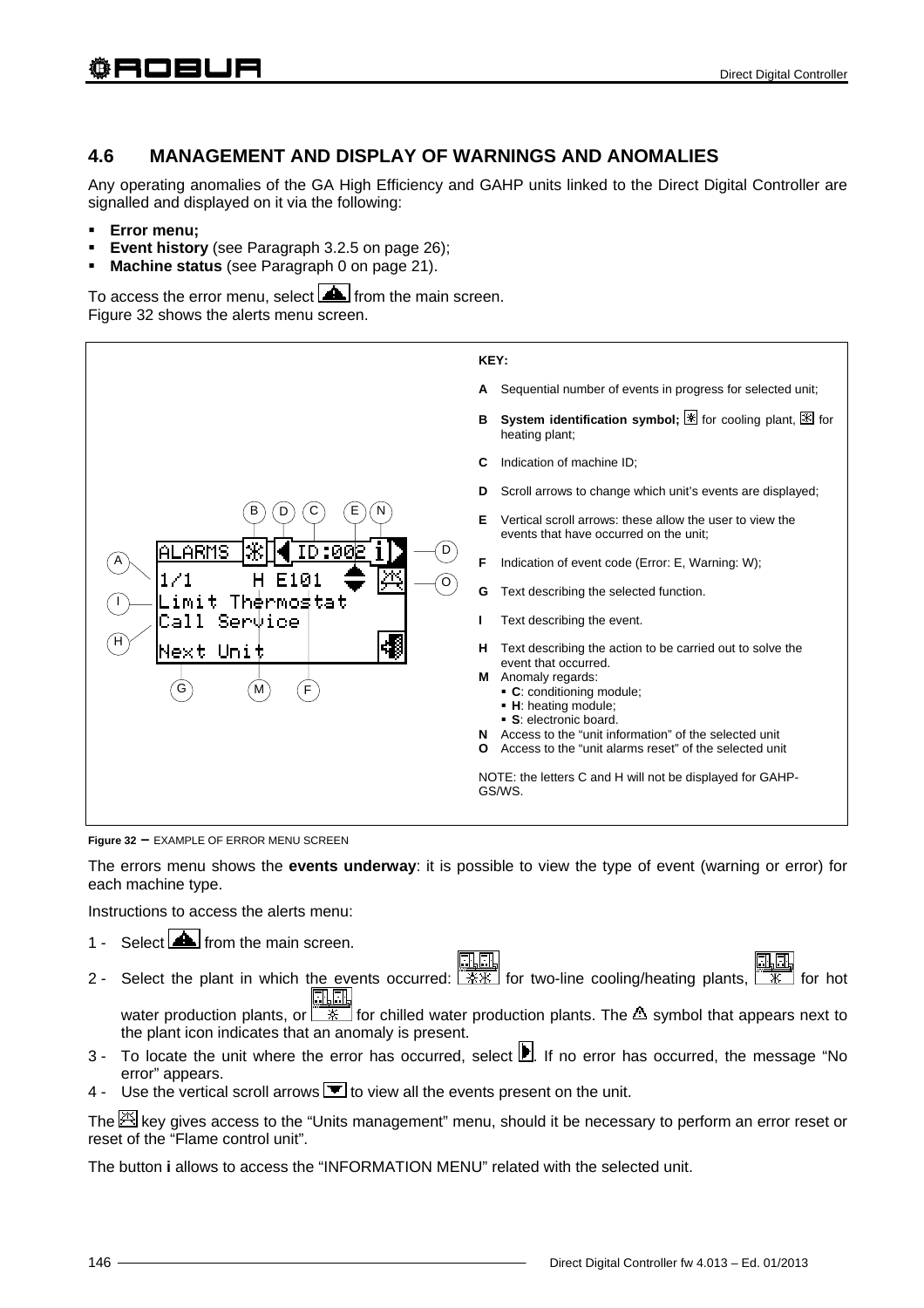

Events that occur are memorised in the "Event history" menu.

The figure below shows the screen of the Event history menu.

**Figure 33 –** EXAMPLE OF EVENT HISTORY MENU SCREEN

Instructions for accessing the **"Event history"** menu follow.

- 1 Select  $\mathbb M$  from the main screen.
- 2 Select **1** to access the "Functional data" menu.
- 3 Turn the knob to select the "**Event history**" menu, and press the knob to access the menu.
- 4 Position the cursor on the vertical scroll arrows (see detail "D" in Figure 33) to scroll through the events, from latest to earliest.
- $5 -$  To exit, select  $\begin{array}{|c|c|} \hline \end{array}$

Via the "**Machine status**" menu, it is possible to have a general overview of which units are operating correctly and in which units errors have arisen.

Two screens are present: "ACTIVATION" and "ERRORS". Next to the machine ID, in the "ACTIVATION" screen, the following symbols appear:

| ⋇ | If the machine is on                                                                           |  |  |
|---|------------------------------------------------------------------------------------------------|--|--|
|   | If the unit is off, no symbol appears next to the machine ID.                                  |  |  |
|   | If the machine has been excluded from the plant via the option in the "Units management" menu. |  |  |
| D | If the unit is performing a defrosting cycle.<br>Option only for GAHP-A and GAHP-AR units.     |  |  |
|   | If the unit is off because the limit thermostating temperature value has been reached.         |  |  |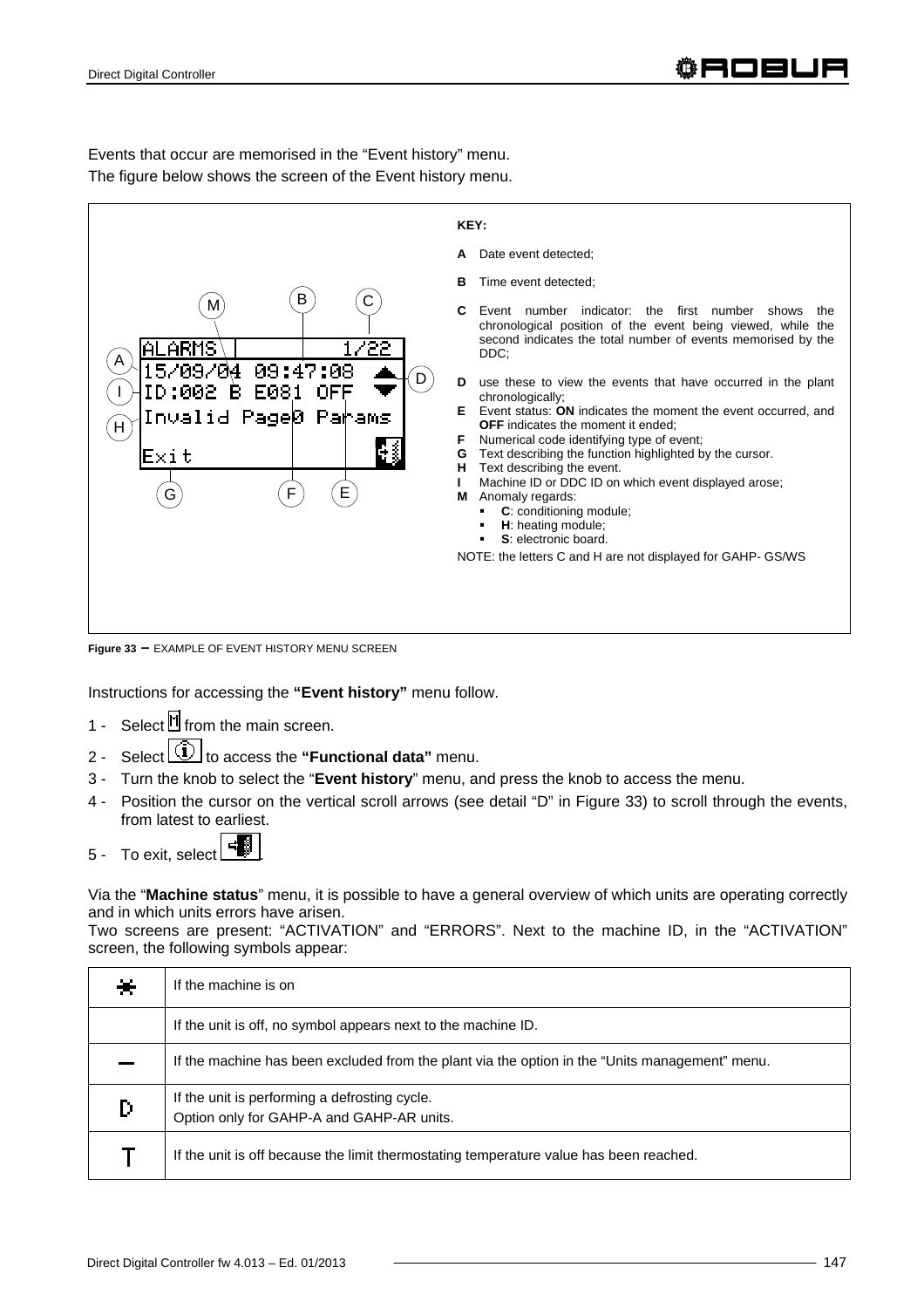Select **b** to view which units are the subject of errors or warnings. In the "Error" screen next to the machine ID, the following symbols appear:

| F  | If an error has occurred in the machine.                                                                                                                                                                                                                                        |  |  |
|----|---------------------------------------------------------------------------------------------------------------------------------------------------------------------------------------------------------------------------------------------------------------------------------|--|--|
| 0. | "Off-line". If there are connection problems between the machine and the DDC (the off-line may be due to<br>various causes: the machine is not powered, there are problems on the connection cable, the machine<br>board is malfunctioning and cannot communicate with the DDC. |  |  |
| Ы  | If a warning has occurred for the machine.                                                                                                                                                                                                                                      |  |  |
|    | If no error is present (no symbol appears next to the machine ID).                                                                                                                                                                                                              |  |  |

For two-line hot/cold plants, i.e. for the alternate production of hot/chilled water, the  $\mathbb K$  or  $\mathbb K$  symbols are active.

Select  $\mathbb{E}$  to pass to the screens for the modules dedicated to the production of chilled water ( $\mathbb{H}$ ). Select  $\mathbb{\mathbb{F}}$  to pass to the screens for the modules dedicated to the production of hot water  $(\mathbb{\mathbb{F}})$ .

To access the menu, follow the instructions below:

- 1 Select form the main screen.
- 2 Select  $\boxed{1}$  to access the "**Functional data**" menu.
- 3 Turn the knob to select the "Plants" menu, and press the knob to access the menu.

4 - Select the plant for which to view the machine status:  $\frac{\Box \Box \Box \Box}{\mathcal{X} \mathcal{X}}$  for two-line cooling/heating plants,

hot water production plants, or  $\frac{1}{x}$  for chilled water production plants. The  $\Delta$  symbol that appears next to the plant icon indicates that an anomaly is present.

- 5 Turn the knob to select the "**Machine status**" menu and press the knob to access the menu.
- 6 Select  $\blacksquare$  to move to the Errors screen: next to the identification number of each unit (ID = machine), the letter E indicates that an error is present.
- 7 From either of the two screens a machine ID can be selected by turning the knob and pressing it, access is gained to the "Machine Information" menu.
- 8 To exit, select

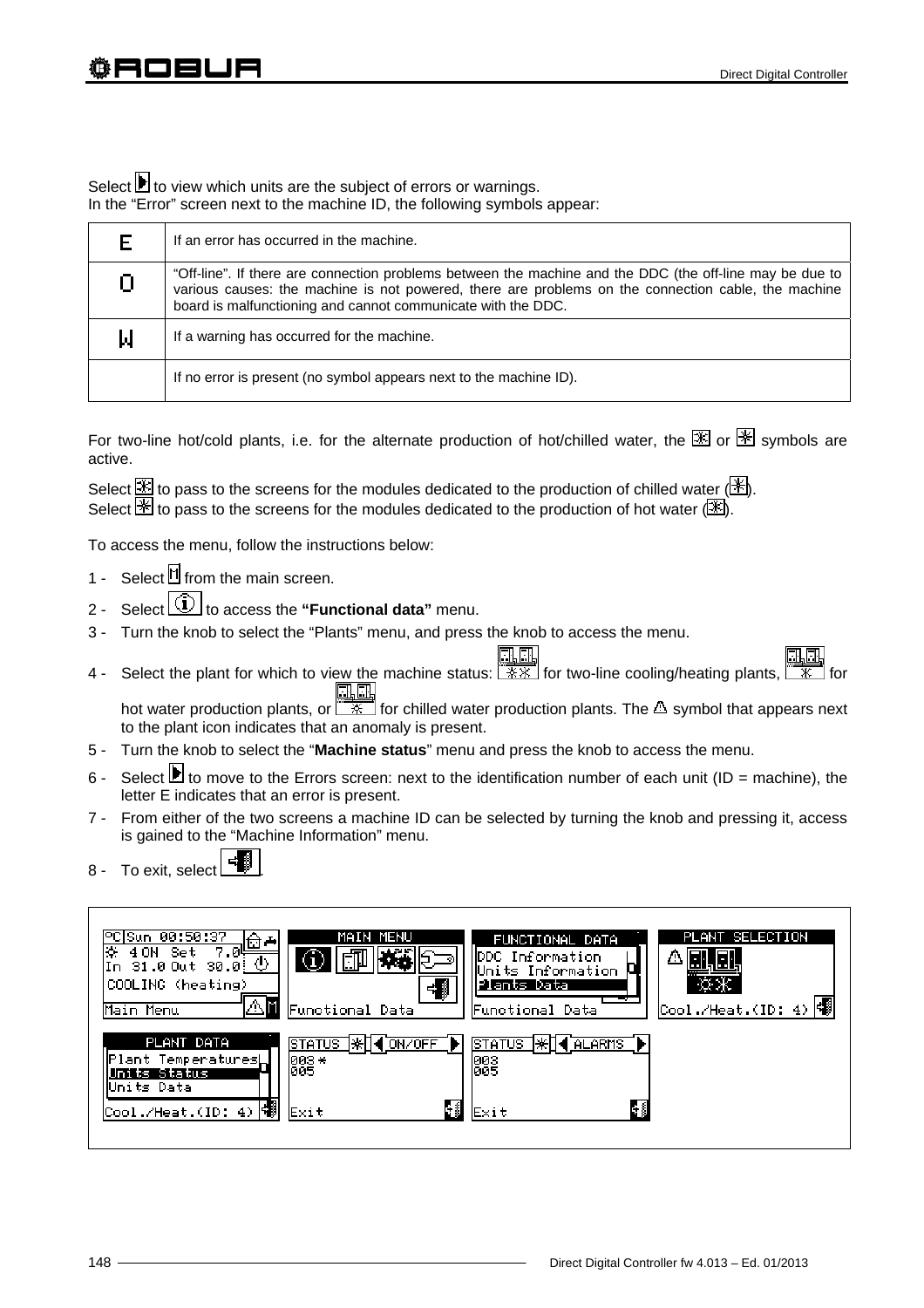Operating anomalies may be of two types: warnings or errors.

If a **WARNING** event arises, the following occurs:

- The warning is signalled in the "**Error menu**" (to access the menu, select **A** from the main screen);
- The warning is signalled in the "**Event history**" menu;
- The relative "warning ON" is memorised in the event history list..

When the warning event is reset, the following occurs:

- The warning signals (see above) are reset;
- The relative "warning OFF" is memorised in the event history list.

If an **ERROR** event arises, the following occurs:

- The event is shown in the "Error menu" (to access the menu, select  $\Box$  from the main screen);
- The display's backlight and the  $\triangle$  icon flash;
- A beeper sounds, if programmed in the "**Alarm beeper" menu**(see paragraph 3.4.2.4 on page 49);
- The signal relay switches, if programmed in the "**Configuring alarm output"** menu (see paragraph 4.4.2.4 on page 86**)**;
- The error status is signalled in the "**Machine status**" menu;
- The error is signalled in the "**Event history**" menu;
- The relative "error ON" is memorised in the event history list.

When the event is reset, the following occurs:

- The display and signalling of the error are reset;
- The alarm beep is reset;
- The flashing signal of the display is reset;
- The signal relay is reset;
- **The relative "error OFF" is memorised in the event history list.**

The codes that identify the anomalies are divided on the basis of the type of machine from which they originate, according to the indications provided in the table below.

| <b>UNIT</b>              | <b>ERROR</b> | <b>WARNING</b> | <b>NOTE</b>                                                                                                                                                                      |
|--------------------------|--------------|----------------|----------------------------------------------------------------------------------------------------------------------------------------------------------------------------------|
| DDC.                     | $10 -$       | $10 -$         | The code for errors generated by the DDC is composed of four digits: the first<br>two indicate the type of unit in error status(10 for the DDC), the other two the<br>error type |
| ACF <sub>60</sub>        | $0 - -$      | $O - -$        | The error code for the DHW module is composed of 3 digits: the first defines<br>the machine type (0 for DHW), the other two the error type. (*)                                  |
| AY 00-120                | $1 -$        | 1--            | The error code for the AY module is composed of 3 digits: the first defines the<br>machine type (1 for AY), the other two the error type.(**)                                    |
| GAHP-W<br>GAHP-<br>GS/WS | $2 -$        | $2 -$          | The error code for the GAHP-GS/WS module is composed of 3 digits: the first<br>defines the machine type (2 for GAHP-GS/WS), the other two the error type.                        |
| GAHP-AR                  | $6 -$        | $6 -$          | The error code for the GAHP-AR module is composed of 3 digits: the first<br>defines the machine type (6 for GAHP-AR), the other two the error type.                              |
| GAHP-A                   | $4 -$        | 4--            | The error code for the GAHP-A module is composed of 3 digits: the first<br>defines the machine type (4 for GAHP-A), the other two the error type.                                |

Valid also for the ACF 60 module of AYF 60-119/2, AYF 60-119/4, Prontoclima C and Prontoclima CR units.

(\*\*) Valid also for the AY 00-119 module of AYF 60-119/2, AYF 60-119/4, Prontoclima C and Prontoclima CR units.

|                                                                                           | WARNING |  |  |
|-------------------------------------------------------------------------------------------|---------|--|--|
| Consult the installation manual of the individual units for a detailed list of anomalies. |         |  |  |
|                                                                                           |         |  |  |

The table below indicates the main anomalies, as well as possible intervention to carry out.

| <b>CODE</b> | <b>ALARM DESCRIPTION</b>                                                                                   |
|-------------|------------------------------------------------------------------------------------------------------------|
|             | W 1000   "New configuration" - New local configuration                                                     |
|             | This warning signals that a new local configuration has been carried out. It is never shown in the "Alerts |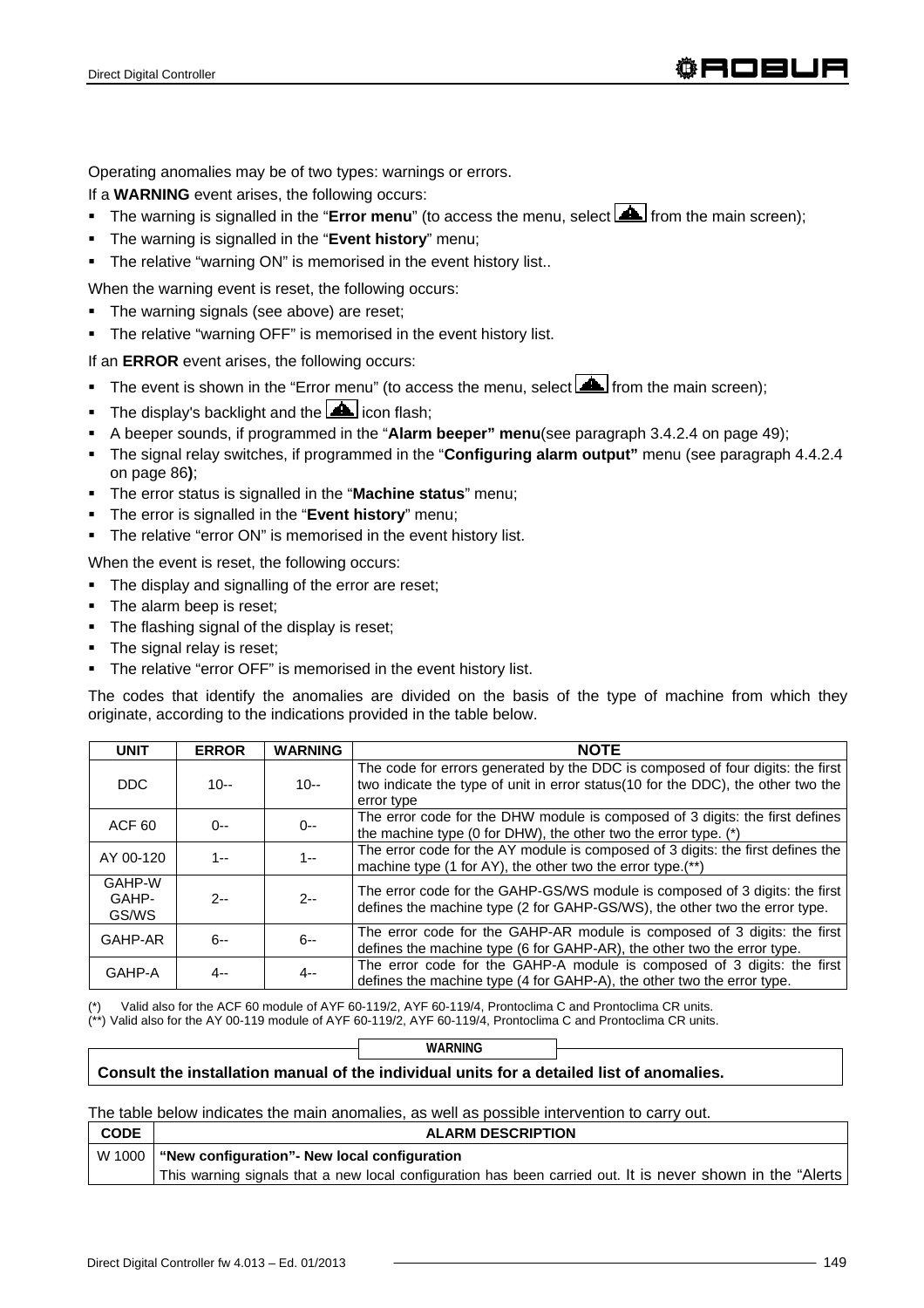|        | menu" <b>AL</b> , but only in "Event history", where it constitutes a kind of "divider" between events prior<br>to it (which belong to a previous configuration, now modified, of the DDC) and those following it. It is<br>possible that certain "ON" events which preceded a W1000 warning, and which still have such status at the<br>moment that the new configuration is carried out, may not have a corresponding "OFF" event.                                                                                                                                                                          |
|--------|---------------------------------------------------------------------------------------------------------------------------------------------------------------------------------------------------------------------------------------------------------------------------------------------------------------------------------------------------------------------------------------------------------------------------------------------------------------------------------------------------------------------------------------------------------------------------------------------------------------|
| W 1001 | "Off-line" - Module off-line<br>This warning occurs for a specific module if communication between it and the DDC is interrupted<br>(connection problems, electric current not present for the module, etc.).<br>This warning is signalled in the "Alerts menu" <b>AL</b> by the message "off-line", while in the event history<br>it is indicated in a very similar way to a module error.                                                                                                                                                                                                                   |
| E 1002 | "All mod. off-line" - All plant modules off-line<br>This error occurs if communication is interrupted between the DDC and all plant modules. It can be<br>generated only on the Master DDC (for Multi DDC plants).                                                                                                                                                                                                                                                                                                                                                                                            |
| E 1003 | "High cooling temp."- Cooling temperature above limit<br>This error only occurs for a cold plant (or for a two-line hot/cold plant currently in cooling mode), if the average<br>water temperature is higher than a settable limit (or if the average cannot be calculated for unforeseen<br>reasons). It may only be generated on a Master DDC. Naturally, the machines are not switched off when<br>this error occurs.                                                                                                                                                                                      |
| E 1004 | "Low heating temp."- Heating temperature below limit<br>This error only occurs for a hot plant (or for a two-line hot/cold plant currently in heating mode), if the average<br>water temperature is lower than a settable level (or if the average cannot be calculated for unforeseen<br>reasons). It may only be generated on a Master DDC. Naturally, the machines are not switched off when<br>this error occurs.                                                                                                                                                                                         |
| E 1005 | "RY and RW both ON" - RY and RW contacts both closed<br>This error occurs only for two-line hot/cold plants whose on/off command configuration allows the RY/RW<br>contacts to be used to determine the cooling/heating operating mode of the plant, if both contacts are closed.<br>This condition, if detected, is tolerated for a short period. It may only be generated on a Master DDC.                                                                                                                                                                                                                  |
| E 1006 | "AmbT sensor fault" – DDC ambient temperature sensor fault<br>This error occurs solo for plants whose on/off command configuration allows the chronothermostat to be used<br>(independently of possible exclusion of the chronothermostat on the part of the user), if the ambient<br>temperature sensor of the DDC is faulty or not present (or returns values outside the operating range).                                                                                                                                                                                                                 |
| E 1007 | "Config. conflict" - Configuration conflict on one module<br>This error is signalled for a specific machine module if a board with a known network ID is present<br>on the communication bus, among those under the control of the DDC, but with a configuration that<br>is different from that expected.<br>This may be caused by an S61 board-side modification to the configuration of a machine module<br>assigned to the DDC in question (without a machine configuration having been performed on the<br>DDC itself), or by the introduction on the communication bus of a new board whose ID conflicts |
| E 1008 | with one that is already present. The latter case does not compromise the operation of the existing board.<br>Relevant elements, given a board ID, for identifying the conflict are: machine type, major firmware version of<br>board, module type major, and plant ID.<br>In the "Alerts Menu", this error is indicated in the DDC's own section, with the ID of the module in question<br>shown in the second line of the description; in the event history it is shown in a very similar way to a module<br>error.<br>Master DDC off-line ("Master DDC off-line")                                          |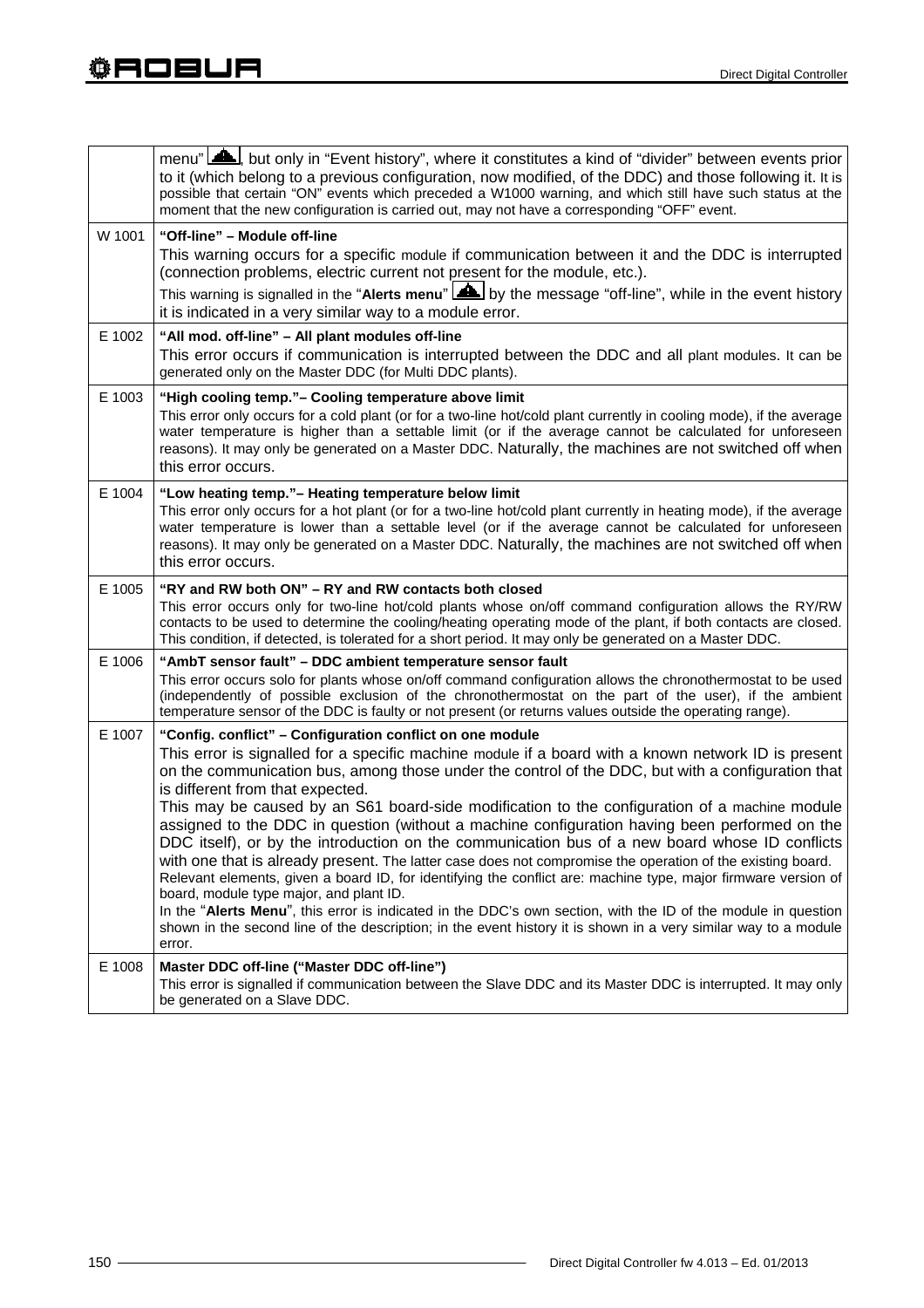| E 1009 | Slave DDC off-line ("Slave DDC off-line")<br>This error is signalled if communication between the Master DDC and at least one of its<br>Slave DDCs is interrupted, in any case only if the "Partial operation" option is not enabled (i.e. if the plant is<br>not configured to continue to function if any Slave DDCs are "not present"). It may only<br>be generated on a Master DDC. |
|--------|-----------------------------------------------------------------------------------------------------------------------------------------------------------------------------------------------------------------------------------------------------------------------------------------------------------------------------------------------------------------------------------------|
| W 1010 | <b>Event history cancelled</b><br>This event indicates that the event history has been cancelled on the user's request.<br>The event is instantaneous and single in two-line C/H plants.                                                                                                                                                                                                |
| W 1011 | <b>DDC</b> activated<br>This event indicates that the DDC has been powered on electrically.<br>The event is instantaneous and single in two-line C/H plants.                                                                                                                                                                                                                            |
| W 1012 | <b>Event history restarted</b><br>This event indicates that the event history has been restarted. This currently occurs after the DDC is powered<br>on electrically, and therefore is always accompanied by a W1011 code.<br>The purpose of this event is to act as a "divider" in the event history analysis.                                                                          |
|        | In fact, it should be noted that: OFF entries, corresponding to ON entries contained in the event history<br>before the restart, may have been "lost" (those that occurred logically while the DDC was off);                                                                                                                                                                            |
|        | ON entries contained in the event history before the restart may have been "duplicated" immediately after<br>the restart, if the event is still present.                                                                                                                                                                                                                                |
|        | In other words, if the event history is used to determine the current status of the plant, the analysis must begin<br>from the last W1012 code, ignoring events prior to this.                                                                                                                                                                                                          |
|        | The event is instantaneous and single in two-line C/H plants.                                                                                                                                                                                                                                                                                                                           |
| E 1013 | <b>Modules separated Off-line</b>                                                                                                                                                                                                                                                                                                                                                       |
|        | This error occurs in case of interruption of the communication between the DDC and all the machine<br>modules that are part of the separable plant. It can be generated only on the Master DDC (for Multi DDC<br>plants).                                                                                                                                                               |
| E 1014 | C/H valve mismatch (configuration mismatch on RB100 (or RB200) dedicated to the C/H valve)                                                                                                                                                                                                                                                                                              |
|        | The error is generated in the event that another device with the same ID is configured on the communication<br>network.                                                                                                                                                                                                                                                                 |
|        | This error does not halt the system                                                                                                                                                                                                                                                                                                                                                     |
| E 1015 | C/H valve off-line (RB100 or RB200 dedicated to the C/H valve is off-line)                                                                                                                                                                                                                                                                                                              |
|        | This error occurs if the communication between the DDC and the C/H Valve RB100/RB200 is<br>interrupted (connection problems, power supply not present for the RB100/RB200, etc.). This error<br>halts the system, and if it occurs during a C/H Inversion, this phase is prolonged until the error clears off.                                                                          |
|        | The error may also be generated when updating the RB100/RB200 and/or reconfiguring the module managing<br>the C/H valve, not followed by a new "machine configuration" on the DDC.                                                                                                                                                                                                      |
|        | This error halts the system (the generators are switched off), and if it occurs during a C/H Inversion, this phase<br>is prolonged until the error clears off. The error clears off in the event of a communication reset or completion<br>of the configuration, depending on the cause which generated it.                                                                             |
| E 1016 | <b>Timeout of C/H valve</b>                                                                                                                                                                                                                                                                                                                                                             |
|        | To be generated, this error required that a valve making use of auxiliary limit switch contacts is configured.<br>The error appears when the time taken by the valve to switch over from one operating mode to the other<br>exceeds the "Max. switching-over time" set in the "C/H Inv.valve parameter" menu.                                                                           |
| E 1017 | C/H valve position error                                                                                                                                                                                                                                                                                                                                                                |
|        | This error appears in at least one of the following conditions: limit switch contacts closed on the opposite side<br>to the position they should have; both limit switches are closed; both limit switches are open.                                                                                                                                                                    |
| E 1018 | C/H valve unknown error                                                                                                                                                                                                                                                                                                                                                                 |
|        | The trouble occurs, for instance, when the DDC is removed from the plant and it is replaced with a new one,<br>having the same CAN ID and the same configuration but it is switched to the opposite operating mode.                                                                                                                                                                     |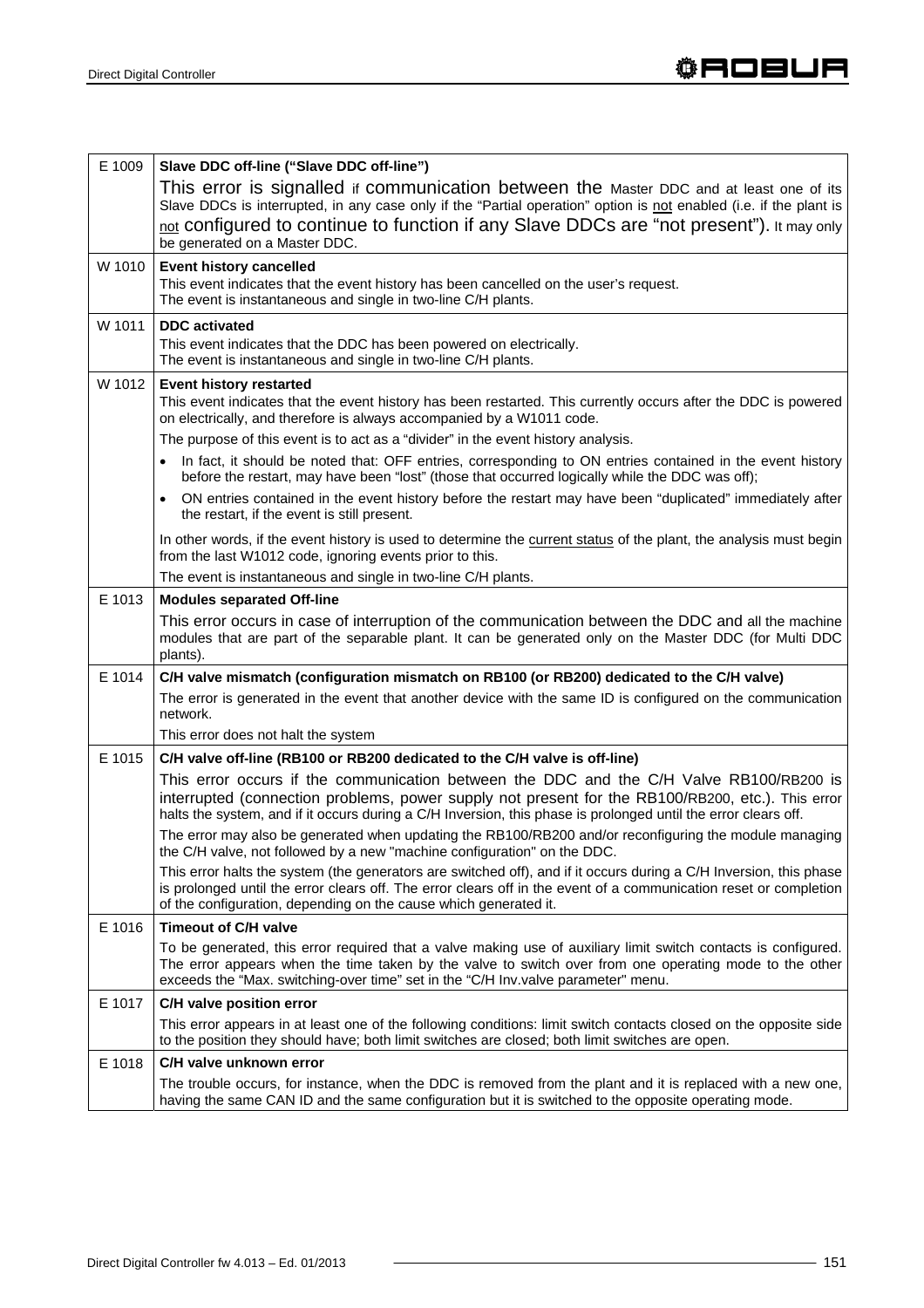| E 1019 | DHW valve mismatch (configuration mismatch on DHW valve RB100 (or RB200))                                                                                                                                                                                                                                                                                                                                                                                                                                                                      |
|--------|------------------------------------------------------------------------------------------------------------------------------------------------------------------------------------------------------------------------------------------------------------------------------------------------------------------------------------------------------------------------------------------------------------------------------------------------------------------------------------------------------------------------------------------------|
|        | The error is generated in the event that another device with the same ID is configured on the communication<br>network.                                                                                                                                                                                                                                                                                                                                                                                                                        |
|        | This error does not halt the system                                                                                                                                                                                                                                                                                                                                                                                                                                                                                                            |
| E 1020 | DHW Valve off-line (DHW valve RB100 or RB200 is off-line)                                                                                                                                                                                                                                                                                                                                                                                                                                                                                      |
|        | This error occurs if the communication between the DDC and the DHW Valve RB100/RB200 is interrupted<br>(connection problems, power supply not present for the RB100/RB200, etc.).                                                                                                                                                                                                                                                                                                                                                              |
|        | The error may also be generated when updating the RB100/RB200 and/or reconfiguring the module managing<br>the DHW valve, not followed by a new "machine configuration" on the DDC.                                                                                                                                                                                                                                                                                                                                                             |
|        | The error halts the system (the generators are switched off). The error clears off in the event of a<br>communication reset or completion of the configuration, depending on the cause which generated it.                                                                                                                                                                                                                                                                                                                                     |
| E 1021 | <b>Timeout of DHW valve</b>                                                                                                                                                                                                                                                                                                                                                                                                                                                                                                                    |
|        | To be generated, this error required that a valve making use of auxiliary limit switch contacts is configured.<br>The error appears when the time taken by the valve to switch over from one operating mode to the other<br>exceeds the "Max. switching-over time" set in the "Sep. Valve Param.".                                                                                                                                                                                                                                             |
| E 1022 | DHW valve position error                                                                                                                                                                                                                                                                                                                                                                                                                                                                                                                       |
|        | This error appears in at least one of the following conditions: limit switch contacts closed on the opposite side<br>to the position they should have; both limit switches are closed; both limit switches are open.                                                                                                                                                                                                                                                                                                                           |
| W 1025 | External Temperature Probe absent (or broken)                                                                                                                                                                                                                                                                                                                                                                                                                                                                                                  |
|        | This warning is given only for systems whose Consents Configuration envisions the use of Climatic<br>Curve Function and/or the ExtT consent (consent based on the external temperature). If the<br>external environment temperature probe connected to DDC is absent or broken. Because the<br>machine also has an external environment probe, in the presence of this warning the DDC                                                                                                                                                         |
|        | continues to function and also the Climatic Curve Function and/or the ExtT consent remain active.<br>The average values detected by the probes on the machine are used as the external temperature<br>value. However, if an external temperature probe is installed connected to the DDC, it is good<br>practice to intervene to solve the problem, as the detection based on the probes on the machine is<br>normally less accurate (due to exposure to the sun for example and of the same effect of the heat<br>generated by the machines). |
| E 1026 | <b>ID PDC Conflict</b>                                                                                                                                                                                                                                                                                                                                                                                                                                                                                                                         |
|        | This error is generated only on systems managed by several DDC, if two or more DDC have been configured<br>on the same ID                                                                                                                                                                                                                                                                                                                                                                                                                      |
| W 1027 | <b>GAHP water T limit</b>                                                                                                                                                                                                                                                                                                                                                                                                                                                                                                                      |
|        | The event indicates that at least one heat pump has reached the maximum temperature, if the delivery<br>temperature is lower than the set threshold.                                                                                                                                                                                                                                                                                                                                                                                           |
|        | Assuming that the threshold is correctly set, this warning indicates that, in a plant with heat pumps and boilers,<br>the GAHP heat pumps are substituted by the boilers earlier than foreseen.                                                                                                                                                                                                                                                                                                                                                |
| E 1028 | Third P Mach Error (Third Party Machine Error)                                                                                                                                                                                                                                                                                                                                                                                                                                                                                                 |
|        | This error indicates a generic alarm status on a third party unit; it is generated for a specific heating or cooling<br>module ID on a third party unit (boiler or chiller) managed via the RB200 device, if this has an error control<br>function. The error clears when the third party unit alarm condition is reset.                                                                                                                                                                                                                       |
| E 1029 | OFF: Base Man Prb Er (Base Plant Part Manifold Temperature Probe Error)                                                                                                                                                                                                                                                                                                                                                                                                                                                                        |
|        | This error is generated if the manifold probe (delivery or return), used to regulate the base plant part and<br>managed by an RB200 device, is unusable (malfunction or off-line). When using the progressive complement<br>and substitution mode, the error is generated if the problem concerns the other manifold probe or the probe on<br>the GAHP unit return manifold.                                                                                                                                                                   |
|        | The error halts the system (the generators are switched off), and clears when the cause generating it has<br>been removed.                                                                                                                                                                                                                                                                                                                                                                                                                     |
|        | The error occurs if the off-line or malfunction error on one or more corresponding probes persists for 1 minute.<br>The error clears when the corresponding off-line or malfunction errors are no longer present for at least 1<br>minute.                                                                                                                                                                                                                                                                                                     |
| E 1030 | OFF: Sep Man Prb Er (Separable Plant Part Manifold Temperature Probe Error)                                                                                                                                                                                                                                                                                                                                                                                                                                                                    |
|        | This error is generated if the manifold probe (delivery or return), used to regulate the separable plant part and                                                                                                                                                                                                                                                                                                                                                                                                                              |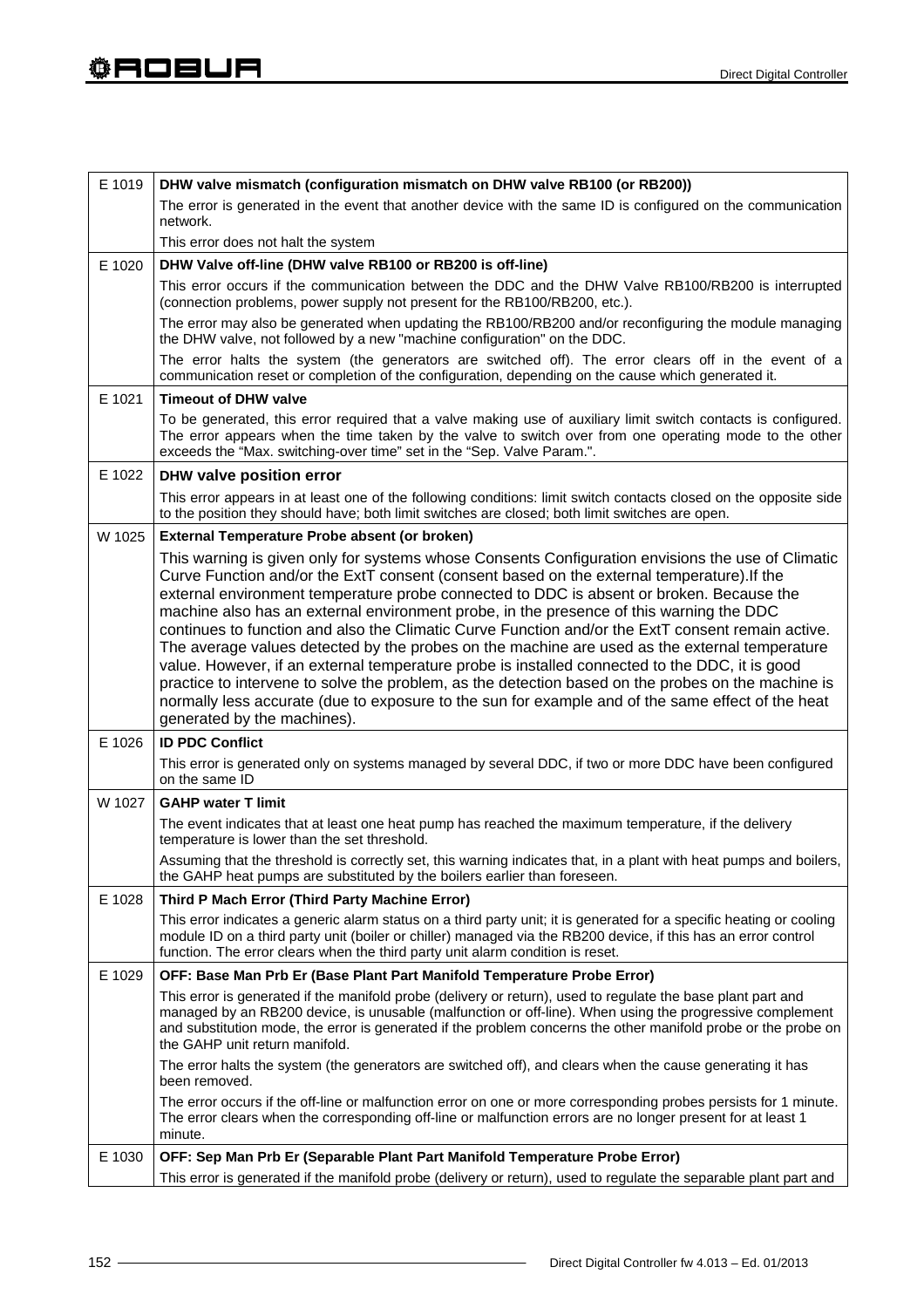|        | managed by an RB200 device, is unusable (malfunction or off-line). The error halts the system (the generators<br>are switched off), and clears when the cause generating it has been removed.                                                                                                                                        |
|--------|--------------------------------------------------------------------------------------------------------------------------------------------------------------------------------------------------------------------------------------------------------------------------------------------------------------------------------------|
|        | The error occurs if the off-line or malfunction error on one or more corresponding probes persists for 1 minute.<br>The error clears when the corresponding off-line or malfunction errors are no longer present for at least 1<br>minute.                                                                                           |
| E 1031 | C(H) IN T Prb Offlin (2-line Cooling or Cooling/Heating Plant Return Probe Off-line)                                                                                                                                                                                                                                                 |
|        | This error is generated if communication between the DDC and the RB200 managing the probe in question is<br>interrupted.                                                                                                                                                                                                             |
|        | The error may also be generated when updating the RB200 and/or reconfiguring the module managing the<br>probe, not followed by a new "machine configuration" on the DDC.                                                                                                                                                             |
|        | The error halts the system (the generators are switched off) if the DDC uses this probe to regulate the plant; in<br>this case it is present together with error E1029.                                                                                                                                                              |
|        | The error clears off in the event of a communication reset or completion of the configuration, depending on the<br>cause which generated it.                                                                                                                                                                                         |
| E 1032 | C(H) OUT T Prb Offlin (2-line Cooling or Cooling/Heating Plant Delivery Probe Off-line) See description<br>E 1031                                                                                                                                                                                                                    |
| E 1033 | H IN T Probe Offline (Heating Plant Return Probe Off-line)                                                                                                                                                                                                                                                                           |
|        | See description E 1031                                                                                                                                                                                                                                                                                                               |
| E 1034 | H OUT T Probe Offline (Heating Plant Delivery Probe Off-line)                                                                                                                                                                                                                                                                        |
|        | See description E 1031                                                                                                                                                                                                                                                                                                               |
| E 1035 | Sep IN T Probe Offin (Separable Plant Part Return Probe Offi-ine)                                                                                                                                                                                                                                                                    |
|        | This error is generated if communication between the DDC and the RB200 managing the probe in question is<br>interrupted.                                                                                                                                                                                                             |
|        | The error may also be generated when updating the RB200 and/or reconfiguring the module managing the<br>probe, not followed by a new "machine configuration" on the DDC.                                                                                                                                                             |
|        | The error halts the system (the generators are switched off) if the DDC uses this probe to regulate the plant; in<br>this case it is present together with error E1030.                                                                                                                                                              |
|        | The error clears off in the event of a communication reset or completion of the configuration, depending on the<br>cause which generated it.                                                                                                                                                                                         |
| E 1036 | Sep OUT T Probe Offin (Separable Plant Part Delivery Probe Offi-ine)                                                                                                                                                                                                                                                                 |
|        | See description E 1035.                                                                                                                                                                                                                                                                                                              |
| E 1037 | <b>GAHP IN T Prb Offlin (Heat Pump Return Probe Off-line)</b>                                                                                                                                                                                                                                                                        |
|        | See description E 1031.                                                                                                                                                                                                                                                                                                              |
| E 1038 | C(H) IN T Prb Conflt (2-line Cooling or Cooling/Heating Plant Return Probe Configuration Conflict)                                                                                                                                                                                                                                   |
|        | The error is generated in the event that another device with the same ID is configured on the communication<br>network.                                                                                                                                                                                                              |
|        | This error does not halt the system.                                                                                                                                                                                                                                                                                                 |
| E 1039 | C(H) OUT T Prb Conflt (2-line Cooling or Cooling/Heating Plant Delivery Probe Configuration Conflict)                                                                                                                                                                                                                                |
|        | See description E 1038.                                                                                                                                                                                                                                                                                                              |
| E 1040 | H IN T Probe Conflt (Heating Plant Return Probe Configuration Conflict)                                                                                                                                                                                                                                                              |
|        | See description E 1038.                                                                                                                                                                                                                                                                                                              |
| E 1041 | H OUT T Probe Conflt (Heating Plant Delivery Probe Configuration Conflict)                                                                                                                                                                                                                                                           |
|        | See description E 1038.                                                                                                                                                                                                                                                                                                              |
| E 1042 | Sep IN T Prb Conflt (Separable Plant Part Return Probe Configuration Conflict)                                                                                                                                                                                                                                                       |
|        | See description E 1038.                                                                                                                                                                                                                                                                                                              |
| E 1043 | Sep OUT T Prb Conflt (Separable Plant Part Delivery Probe Configuration Conflict) See description E<br>1038                                                                                                                                                                                                                          |
| E 1044 | <b>GAHP IN T Prb Conflt (Heat Pump Return Probe Configuration Conflict)</b>                                                                                                                                                                                                                                                          |
|        | See description E 1038.                                                                                                                                                                                                                                                                                                              |
| E 1045 | C(H) IN T Prb Malf (2-line Cooling or Cooling/Heating Plant Return Probe Malfunction) This error is<br>generated in the event of an error or absence on the probe in question. The error halts the system (the<br>generators are switched off) if the DDC uses this probe to regulate the plant; in this case it is present together |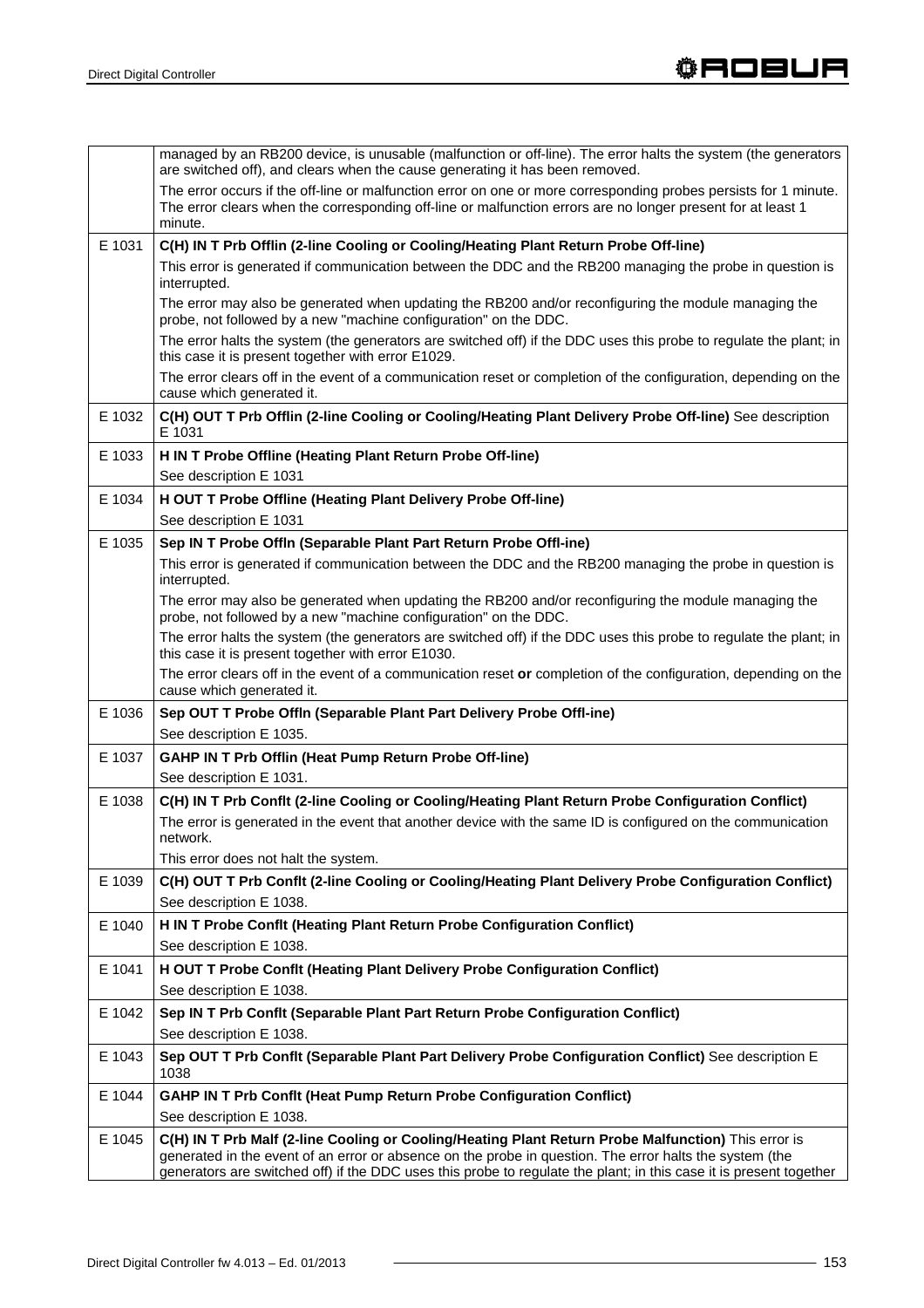|       | with error E1029. The error clears when the cause generating it is removed.                                                                                                                                                                                                                                                                                                                                        |
|-------|--------------------------------------------------------------------------------------------------------------------------------------------------------------------------------------------------------------------------------------------------------------------------------------------------------------------------------------------------------------------------------------------------------------------|
| E1046 | C(H) OUT T Prb Malf (2-line Cooling or Cooling/Heating Plant Delivery Probe Malfunction)                                                                                                                                                                                                                                                                                                                           |
|       | See description E 1045                                                                                                                                                                                                                                                                                                                                                                                             |
| E1047 | H IN T Probe Malf (Heating Plant Return Probe Malfunction)                                                                                                                                                                                                                                                                                                                                                         |
|       | See description E 1045.                                                                                                                                                                                                                                                                                                                                                                                            |
| E1048 | H OUT T Probe Malf (Heating Plant Delivery Probe Malfunction)                                                                                                                                                                                                                                                                                                                                                      |
|       | See description E 1045.                                                                                                                                                                                                                                                                                                                                                                                            |
| E1049 | Sep IN T Prb Malf (Separable Plant Part Return Probe Malfunction)                                                                                                                                                                                                                                                                                                                                                  |
|       | This error is generated in the event of an error or absence on the probe in question.                                                                                                                                                                                                                                                                                                                              |
|       | The error halts the system (the generators are switched off) if the DDC uses this probe to regulate the plant; in<br>this case it is present together with error E1030. The error clears when the cause generating it is removed.                                                                                                                                                                                  |
| E1050 | Sep OUT T Prb Malf (Separable Plant Part Delivery Probe Malfunction)                                                                                                                                                                                                                                                                                                                                               |
|       | See description E 1049.                                                                                                                                                                                                                                                                                                                                                                                            |
| E1051 | <b>GAHP IN T Prb Malf (Heat Pump Return Probe Malfunction)</b>                                                                                                                                                                                                                                                                                                                                                     |
|       | See description E 1045.                                                                                                                                                                                                                                                                                                                                                                                            |
| E1052 | Pri W Pump C® Offlin (2 line Cooling or Cooling/Heating Plant Primary Water pump Offline)                                                                                                                                                                                                                                                                                                                          |
|       | This error is generated if communication between the DDC and the RB200 managing the water pump in<br>question is interrupted.                                                                                                                                                                                                                                                                                      |
|       | The error may also be generated when updating the RB200 and/or reconfiguring the module managing the<br>water pump, not followed by a new "machine configuration" on the DDC.                                                                                                                                                                                                                                      |
|       | The error halts the system (the generators are switched off). The error clears off in the event of a<br>communication reset or completion of the configuration, depending on the cause which generated it.                                                                                                                                                                                                         |
| E1053 | H Prim W Pump Offline (Heating Plant Primary Water pump Offline)                                                                                                                                                                                                                                                                                                                                                   |
|       | See description E 1052.                                                                                                                                                                                                                                                                                                                                                                                            |
| E1054 | Sep Pri W Pump Offline (Separable Plant Part Primary Water pump Offline)                                                                                                                                                                                                                                                                                                                                           |
|       | See description E 1052.                                                                                                                                                                                                                                                                                                                                                                                            |
| E1055 | C(H) Pri W Pump Conflt (2-line Cooling or Cooling/Heating Plant Primary Water pump Configuration<br>Conflict)                                                                                                                                                                                                                                                                                                      |
|       | The error is generated in the event that another device with the same ID is configured on the communication<br>network.                                                                                                                                                                                                                                                                                            |
|       | This error does not halt the system.                                                                                                                                                                                                                                                                                                                                                                               |
| E1056 | H Prim W Pump Conflt (Heating Plant Primary Water pump Configuration Conflict)                                                                                                                                                                                                                                                                                                                                     |
|       | See description E 1055.                                                                                                                                                                                                                                                                                                                                                                                            |
| E1057 | Sep Prim W Pump Conflt (Separable Plant Part Primary Water pump Configuration Conflict)                                                                                                                                                                                                                                                                                                                            |
|       | See description E 1055.                                                                                                                                                                                                                                                                                                                                                                                            |
| E1058 | Base Man Prb not cfg (Base Plant Part Manifold Probes not Configured)                                                                                                                                                                                                                                                                                                                                              |
|       | This error is generated if the base plant part manifold probes have not been configured on an RB200 device,<br>and these probes are required by the DDC to regulate the plant (i.e. presence of third party modules on the<br>base plant part). When using the progressive complement and substitution mode, the error is also generated if<br>the probe on the GAHP unit return manifold has not been configured. |
|       | The error halts the system (the generators are switched off). The error clears when the configuration is<br>corrected.                                                                                                                                                                                                                                                                                             |
| E1059 | Sep Man Prb not cfg (Separable Plant Part Manifold Probes not Configured)                                                                                                                                                                                                                                                                                                                                          |
|       | This error is generated if the separable plant part probes have not been configured on an RB200 device, and<br>these probes are required by the DDC to regulate the plant (i.e. presence of third party modules on the<br>separable plant part).                                                                                                                                                                   |
|       | The error halts the system (the generators are switched off). The error clears when the configuration is<br>corrected.                                                                                                                                                                                                                                                                                             |
| E1060 | Base W Pump not config (Base Plant Part Water pump not Configured)                                                                                                                                                                                                                                                                                                                                                 |
|       | This error is generated if the base plant part water pump has not been configured on an RB200 device, and<br>this water pump is required to operate the plant (i.e. third party modules without water pump control on the<br>base plant part, with the exception of the case below for managing independent water pumps and manifold                                                                               |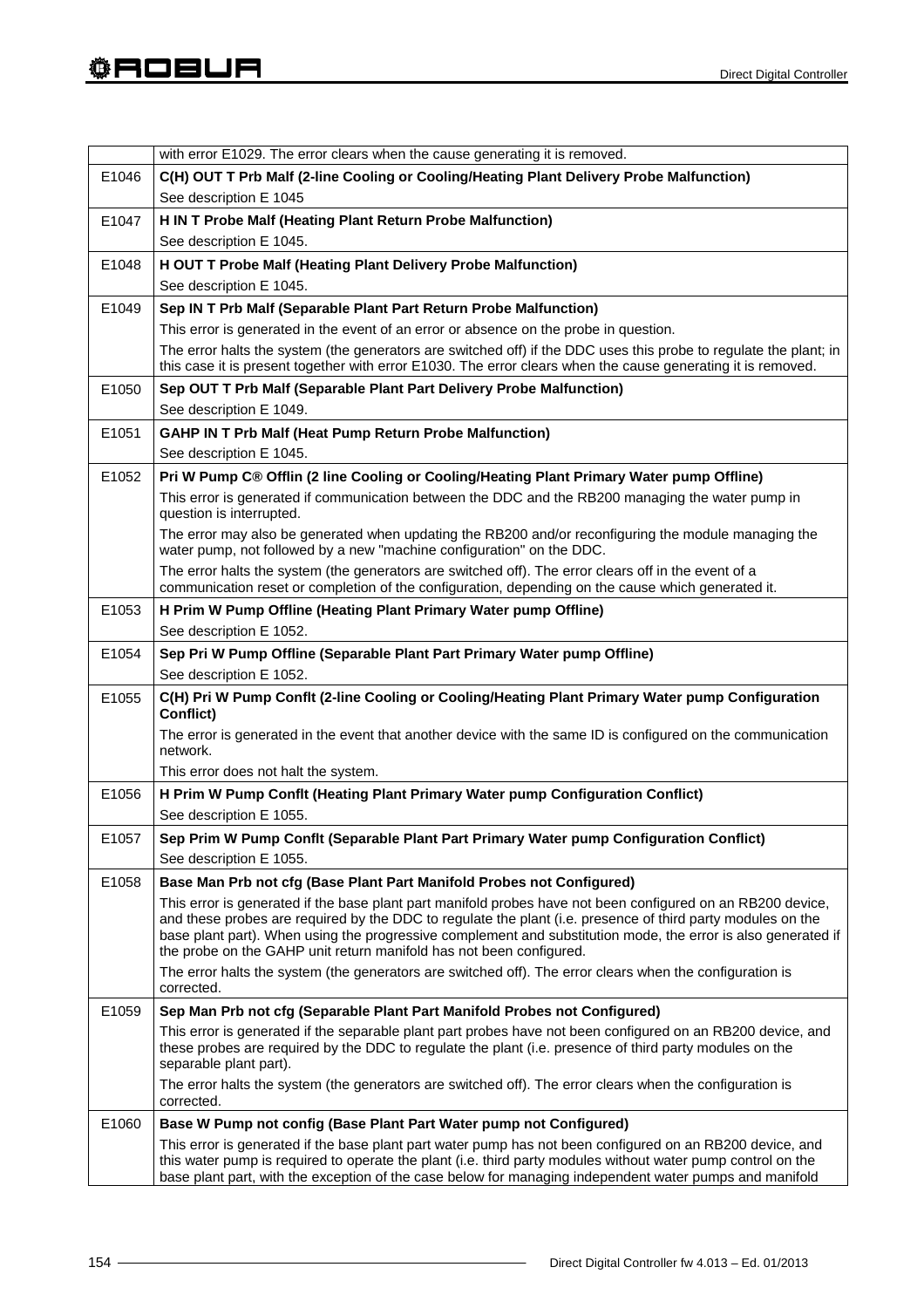|       | probes on the secondary circuit, which does not require this water pump).                                                                                                                                                                                |
|-------|----------------------------------------------------------------------------------------------------------------------------------------------------------------------------------------------------------------------------------------------------------|
|       | The error halts the system (the generators are switched off). The error clears when the configuration is<br>corrected.                                                                                                                                   |
| E1061 | Sep W Pump not config (Separable Plant Part Water pump not Configured)                                                                                                                                                                                   |
|       | This error is generated if the separable plant part water pump has not been configured on an RB200 device,<br>and this water pump is required to operate the plant (i.e. third party modules without water pump control on<br>the separable plant part). |
|       | The error halts the system (the generators are switched off). The error clears when the configuration is<br>corrected.                                                                                                                                   |
| E1062 | C(H) Sec W Pump Offlin (2 line Cooling or Cooling/Heating Plant Secondary Water pump Offline)                                                                                                                                                            |
|       | This error is generated if communication between the DDC and the RB200 managing the water pump in<br>question is interrupted.                                                                                                                            |
|       | The error may also be generated when updating the RB200 and/or reconfiguring the module managing the<br>water pump, not followed by a new "machine configuration" on the DDC.                                                                            |
|       | The error halts the system (the generators are switched off). The error clears off in the event of a<br>communication reset or completion of the configuration, depending on the cause which generated it.                                               |
| E1063 | H Secon W Pump Offline (Heating Plant Secondary Water pump Offline)                                                                                                                                                                                      |
|       | See description E 1062.                                                                                                                                                                                                                                  |
| E1064 | C(H) Sec W Pump Conflt (2-line Cooling or Cooling/Heating Plant Secondary Water pump<br><b>Configuration Conflict)</b>                                                                                                                                   |
|       | The error is generated in the event that another device with the same ID is configured on the communication<br>network.                                                                                                                                  |
|       | This error does not halt the system.                                                                                                                                                                                                                     |
| E1065 | H Secon W Pump Conflt (Heating Plant Secondary Water pump Configuration Conflict)                                                                                                                                                                        |
|       | See description E 1064.                                                                                                                                                                                                                                  |

**Table 7–** OPERATING ANOMALY CODES

To carry out an error reset consult Paragraph 2.7 "Error reset" on Page 17 and Paragraph 2.8 "FLAME CONTROL UNIT **RESET**" on Page 18.

**NOTE** 

**It is not possible to Reset Errors or Reset the Flame Unit on third party modules.**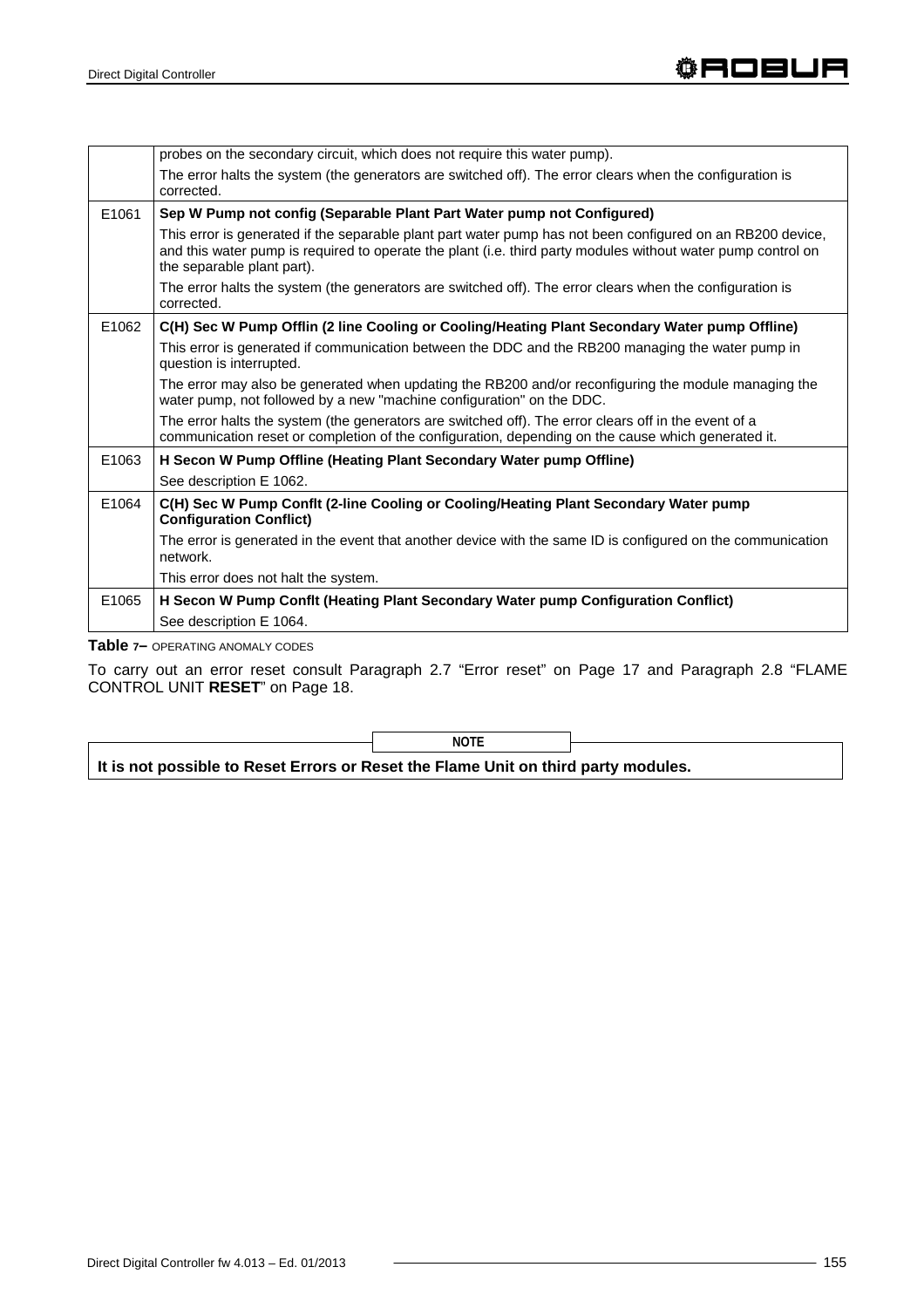# 5 GENERAL INDEX

| <b>SECTION 1</b> |     | <b>GENERAL WARNINGS</b>                                            | 2 |
|------------------|-----|--------------------------------------------------------------------|---|
|                  | 1.1 |                                                                    |   |
|                  |     |                                                                    |   |
|                  |     |                                                                    |   |
| <b>SECTION 2</b> |     | <b>QUICK GUIDE FOR THE USER</b>                                    | 7 |
|                  | 2.1 | <b>GENERAL CHARACTERISTICS OF THE DIRECT DIGITAL CONTROLLER  7</b> |   |
|                  | 2.2 |                                                                    |   |
|                  | 2.3 |                                                                    |   |
|                  | 2.4 |                                                                    |   |
|                  | 2.5 | <b>BASE AND SEPARABLE DHW SERVICE CONTROL MENU  15</b>             |   |
|                  | 2.6 |                                                                    |   |
|                  | 2.7 |                                                                    |   |
|                  | 2.8 |                                                                    |   |
|                  |     |                                                                    |   |

| <b>SECTION 3</b> |         | <b>FUNCTIONS OF THE DIRECT DIGITAL CONTROLLER</b> | 19 |
|------------------|---------|---------------------------------------------------|----|
|                  | 3.1     |                                                   |    |
|                  | 3.2     |                                                   |    |
|                  | 321     |                                                   |    |
|                  | 3.2.2   |                                                   |    |
|                  | 323     |                                                   |    |
|                  | 3.2.3.1 |                                                   |    |
|                  | 3.2.3.2 |                                                   |    |
|                  | 3.2.3.3 |                                                   |    |
|                  | 324     |                                                   |    |
|                  | 3.2.5   |                                                   |    |
|                  |         |                                                   |    |

 $\overline{\phantom{0}}$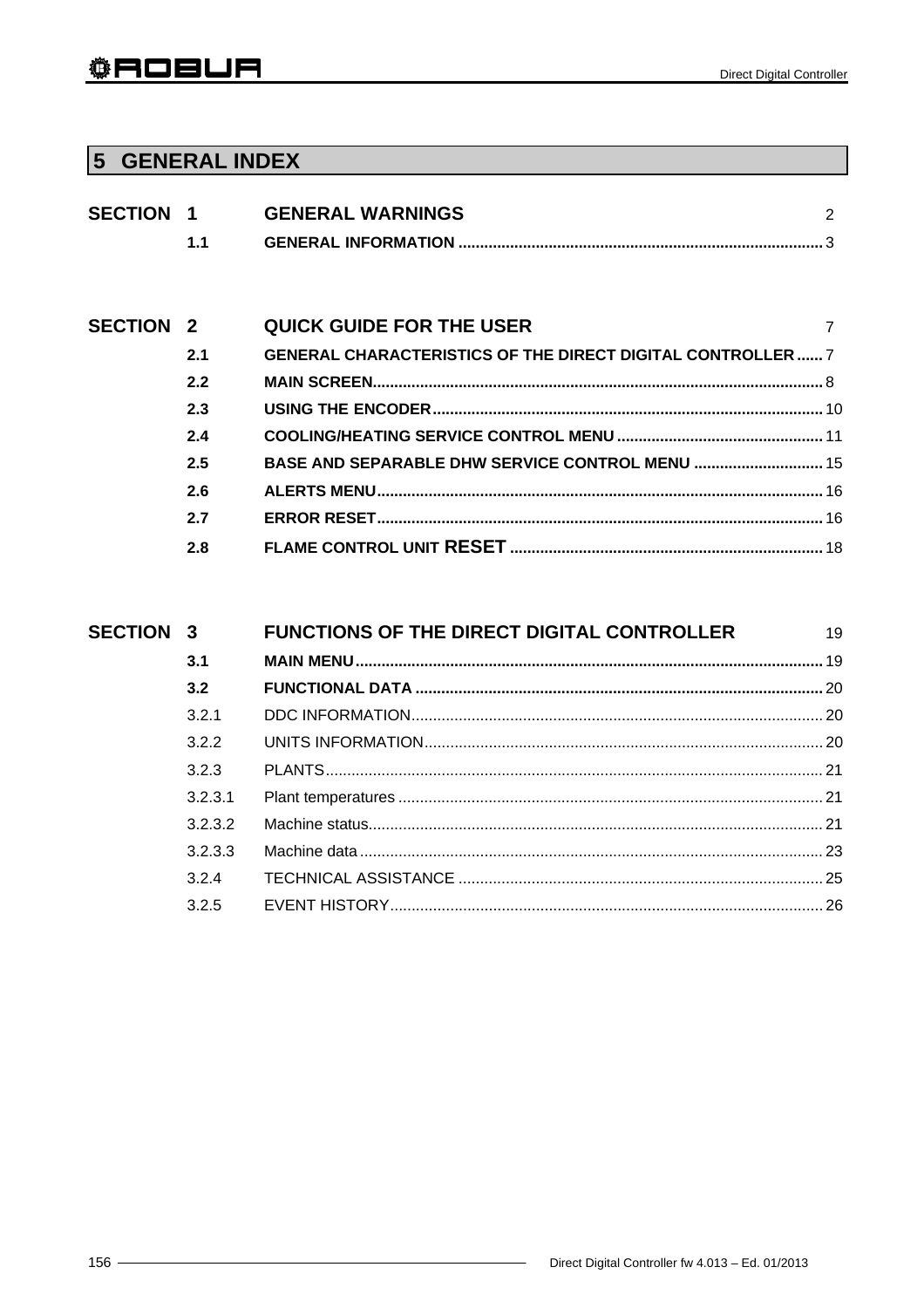| 3.3       |                                                               |  |
|-----------|---------------------------------------------------------------|--|
| 3.3.1     |                                                               |  |
| 3.3.2     |                                                               |  |
| 3.3.3     |                                                               |  |
| 3.3.4     | EDIT SET PARAMETERS (TECHNICAL Assistance Centres only) 29    |  |
| 3.3.5     | SET DEFAULT PARAMETERS (TECHNICAL ASSISTANCE Centres only) 30 |  |
| 3.4       |                                                               |  |
| 3.4.1     |                                                               |  |
| 3.4.1.1   | <b>Water Setup</b>                                            |  |
| 3.4.1.1.1 |                                                               |  |
|           |                                                               |  |
|           |                                                               |  |
|           |                                                               |  |
|           |                                                               |  |
|           |                                                               |  |
|           |                                                               |  |
|           |                                                               |  |
| 3.4.1.2   |                                                               |  |
| 3.4.1.2.1 |                                                               |  |
| 3.4.1.2.2 |                                                               |  |
| 3.4.1.2.3 |                                                               |  |
| 3.4.1.3   |                                                               |  |
| 3.4.1.3.1 |                                                               |  |
| 3.4.1.3.2 |                                                               |  |
| 3.4.2     |                                                               |  |
| 3.4.2.1   |                                                               |  |
| 3.4.2.2   |                                                               |  |
| 3.4.2.3   |                                                               |  |
| 3.4.2.4   |                                                               |  |
| 3.4.2.5   |                                                               |  |
| 3.4.2.6   |                                                               |  |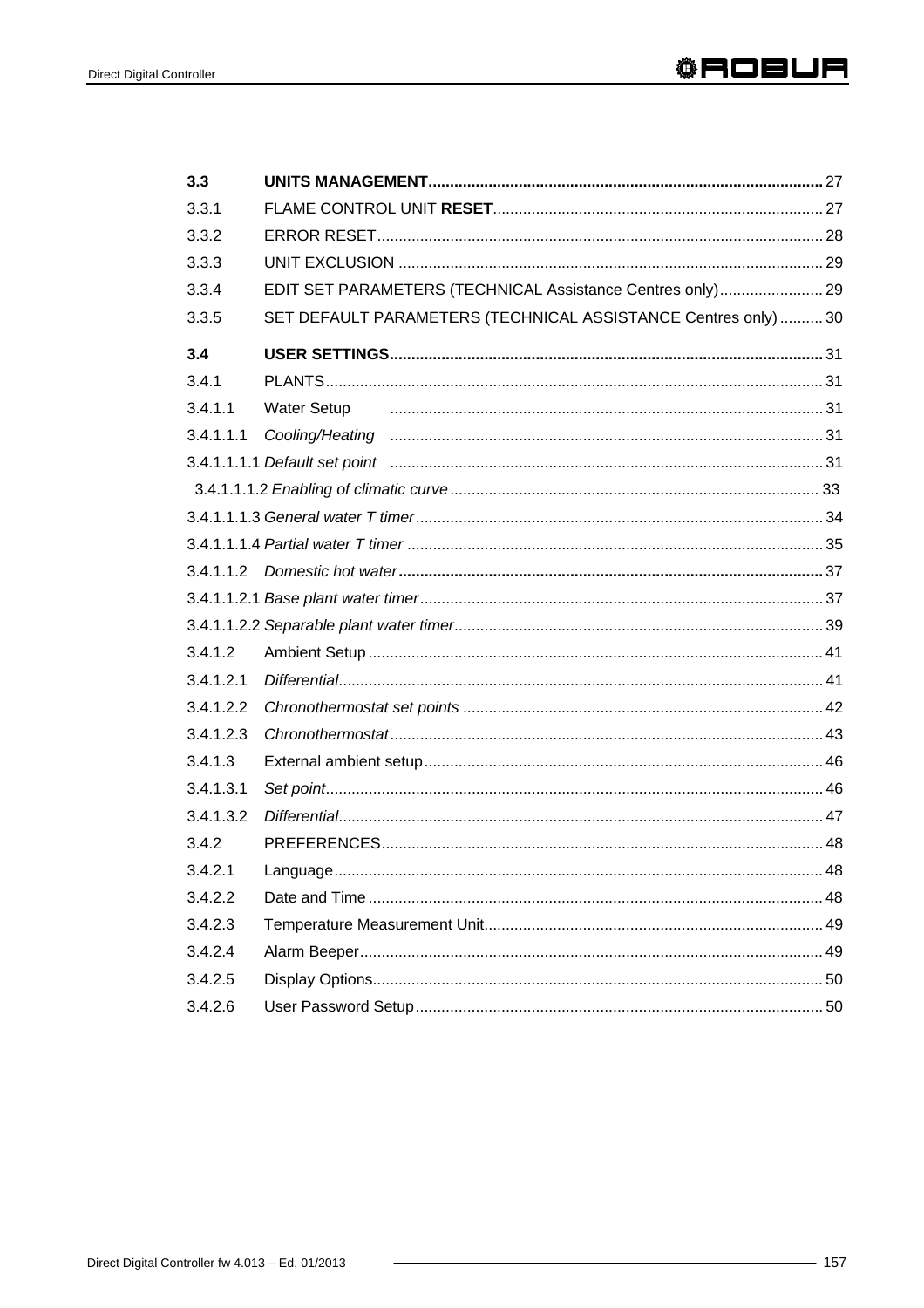| <b>SECTION</b> | 4         | <b>INSTALLATION</b>                                                    | 52 |
|----------------|-----------|------------------------------------------------------------------------|----|
|                | 4.1       |                                                                        |    |
|                | 4.1.1     |                                                                        |    |
|                | 4.1.2     |                                                                        |    |
|                | 4.2       | DESCRIPTION OF AUXILIARY BOILER OPERATING METHODS FOR HOT              |    |
|                | 4.3       | DESCRIPTION OF THE REGULATION WATER TEMPERATURE ALGORITHM              |    |
|                | 4.3.1     |                                                                        |    |
|                | 4.3.2     |                                                                        |    |
|                | 4.3.3     |                                                                        |    |
|                | 4.4       |                                                                        |    |
|                | 4.4.1     |                                                                        |    |
|                | 4.4.1.1   |                                                                        |    |
|                | 4.4.1.2   |                                                                        |    |
|                | 4.4.1.3   |                                                                        |    |
|                | 4.4.1.4   |                                                                        |    |
|                | 4.4.1.5   |                                                                        |    |
|                | 4.4.1.6   |                                                                        |    |
|                | 4.4.1.7   |                                                                        |    |
|                | 4.4.1.8   |                                                                        |    |
|                | 4.4.1.9   |                                                                        |    |
|                | 4.4.1.10  |                                                                        |    |
|                | 4.4.1.11  |                                                                        |    |
|                | 4.4.1.12  |                                                                        |    |
|                | 4.4.1.13  |                                                                        |    |
|                | 4.4.1.14  |                                                                        |    |
|                | 4.4.1.15  |                                                                        |    |
|                | 4.4.1.16  | Erase alarms Log (for authorised Technical Assistance Centres only) 81 |    |
|                | 4.4.1.17  |                                                                        |    |
|                | 4.4.1.18  | Software Update (for authorised Technical Assistance Centres only)  82 |    |
|                | 4.4.2     |                                                                        |    |
|                | 4.4.2.1   |                                                                        |    |
|                | 4.4.2.2   |                                                                        |    |
|                | 4.4.2.3   | Partial operation mode (Master DDC of Multi DDC plants only)  85       |    |
|                | 4.4.2.4   |                                                                        |    |
|                | 4.4.2.5   |                                                                        |    |
|                | 4.4.2.5.1 |                                                                        |    |
|                |           |                                                                        |    |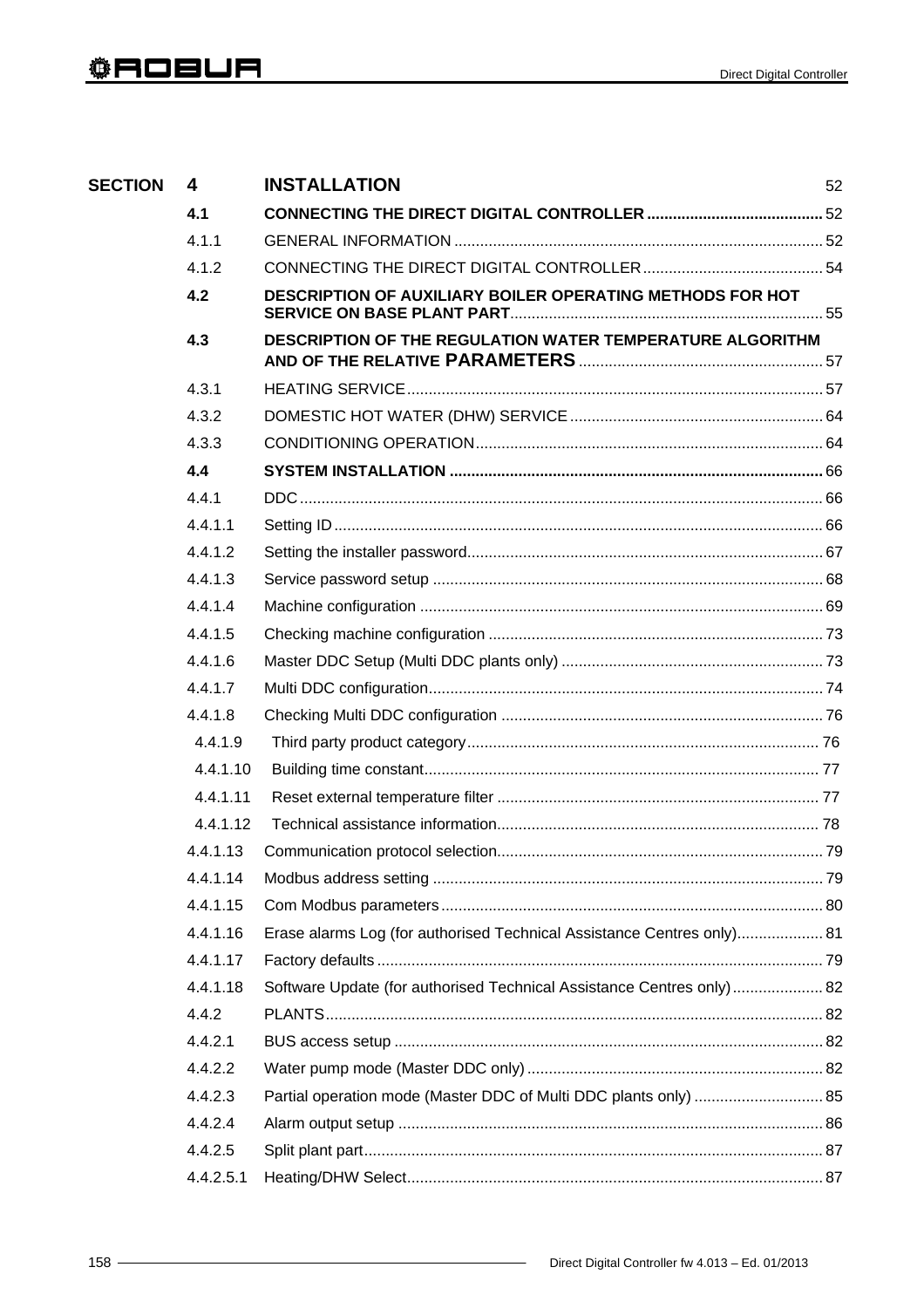| 4.4.2.5.2 |                                                                    |     |
|-----------|--------------------------------------------------------------------|-----|
| 4.4.2.5.3 |                                                                    |     |
| 4.4.2.5.4 |                                                                    |     |
| 4.4.2.5.5 |                                                                    |     |
| 4.4.2.5.6 |                                                                    |     |
| 4.4.2.5.7 |                                                                    |     |
| 4.4.2.6   |                                                                    |     |
| 4.4.2.6.1 |                                                                    |     |
| 4.4.2.6.2 |                                                                    |     |
| 4.4.2.6.3 |                                                                    |     |
| 4.4.2.6.4 |                                                                    |     |
| 4.4.2.6.5 |                                                                    |     |
| 4.4.2.6.6 | Units use priority (Master DDC of plants with GAHP- GS/WS only) 99 |     |
| 4.4.2.6.7 | Temperature Alarm Setup (Master DDC only)                          | 100 |
| 4.4.2.6.8 |                                                                    |     |
| 4.4.2.6.9 |                                                                    |     |
|           |                                                                    |     |
|           |                                                                    |     |
| 4.5       |                                                                    |     |
| 4.5.1     |                                                                    |     |
| 4.5.2     |                                                                    |     |
| 4.5.2.1   |                                                                    |     |
| 4.5.2.2   |                                                                    |     |
|           |                                                                    |     |
| 4.5.3     |                                                                    |     |
| 4.5.3.1   |                                                                    |     |
| 4.5.3.1.1 |                                                                    |     |
| 4.5.3.1.2 |                                                                    |     |
| 4.5.3.1.3 |                                                                    |     |
| 4.5.3.1.4 |                                                                    |     |
| 4.5.3.1.5 |                                                                    |     |
| 4.5.3.1.6 |                                                                    |     |
| 4.5.3.1.7 |                                                                    |     |
| 4.5.3.1.8 |                                                                    |     |
| 4.5.3.2   |                                                                    |     |
| 4.5.3.3   |                                                                    |     |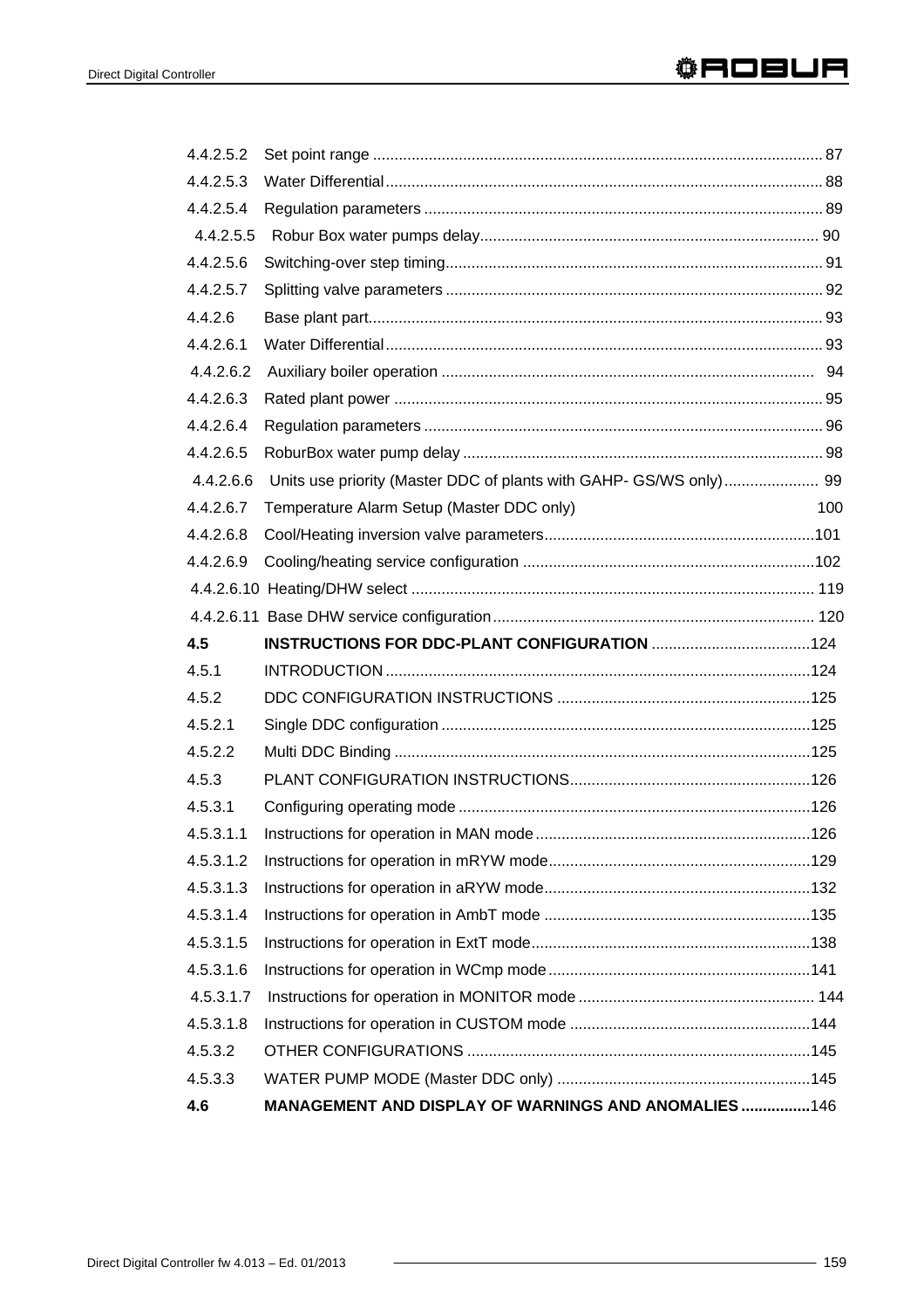With the aim of continuously improving the quality of its products, Robur S.p.A. reserves the right to modify the data and contents of this manual without prior notice.

> **ROBUR S.p.A. Via Parigi, 4/6 24040 Verdellino/Zingonia (Bergamo) Tel. 035- 888111 Fax 035 - 884165** INTERNET: **www.robur.it e-mail** robur@robur.it